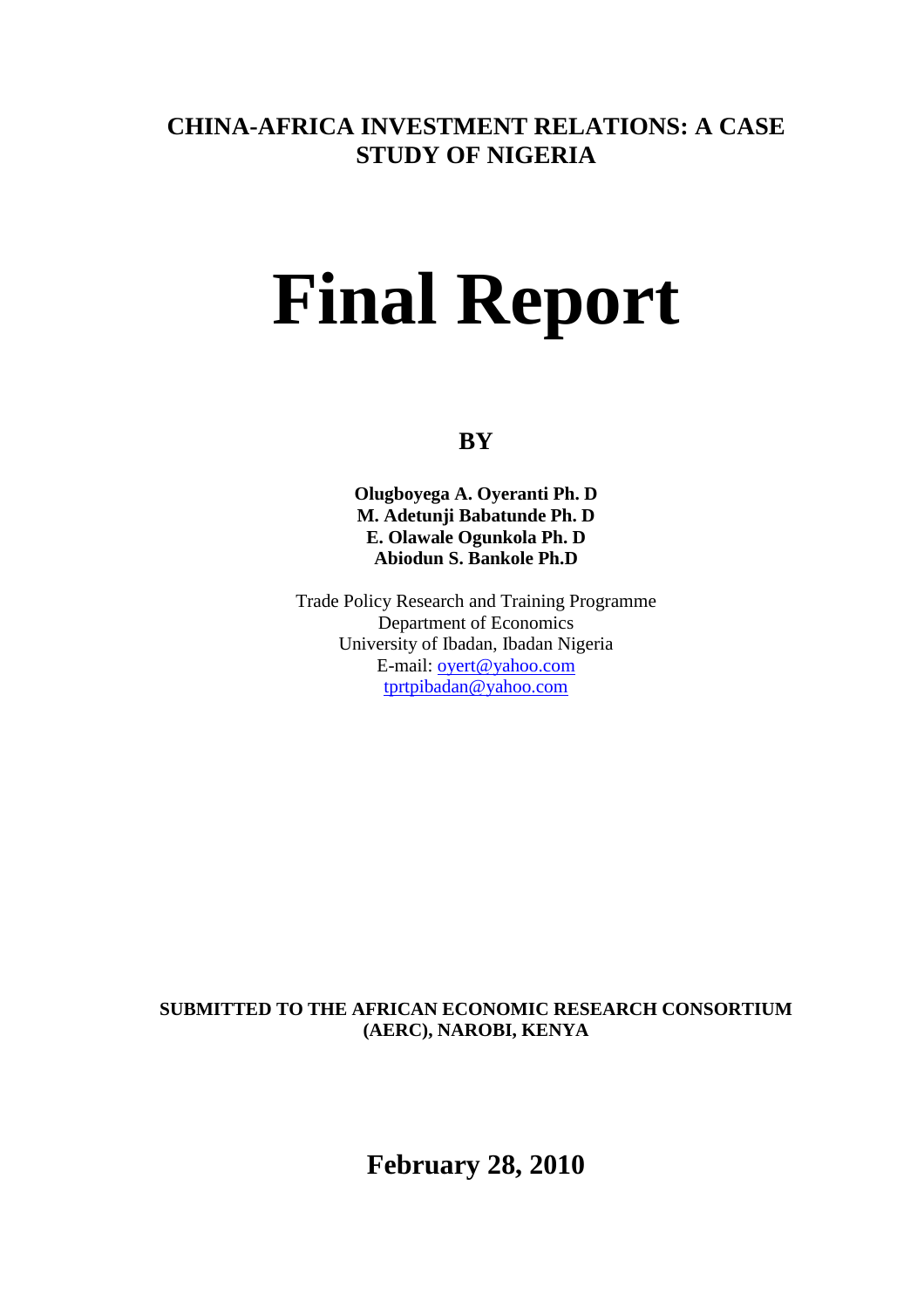## **Table of Contents**

| 1.0 |                                                                            |  |
|-----|----------------------------------------------------------------------------|--|
| 1:1 |                                                                            |  |
| 1:2 |                                                                            |  |
| 1:3 |                                                                            |  |
| 2.0 |                                                                            |  |
| 2:1 |                                                                            |  |
| 2:2 |                                                                            |  |
| 3.0 |                                                                            |  |
| 3:1 |                                                                            |  |
| 3.2 | Major Findings in China-Africa Economic Relations Scoping Studies35        |  |
| 3:3 |                                                                            |  |
| 3:4 |                                                                            |  |
| 4.0 |                                                                            |  |
| 5.0 | <b>Empirical Analysis</b>                                                  |  |
| 5.1 | Magnitude, Pattern and Structure of Investment between China and Nigeria46 |  |
| 5.2 |                                                                            |  |
| 5:3 |                                                                            |  |
| 5.4 |                                                                            |  |
| 6.0 |                                                                            |  |
|     |                                                                            |  |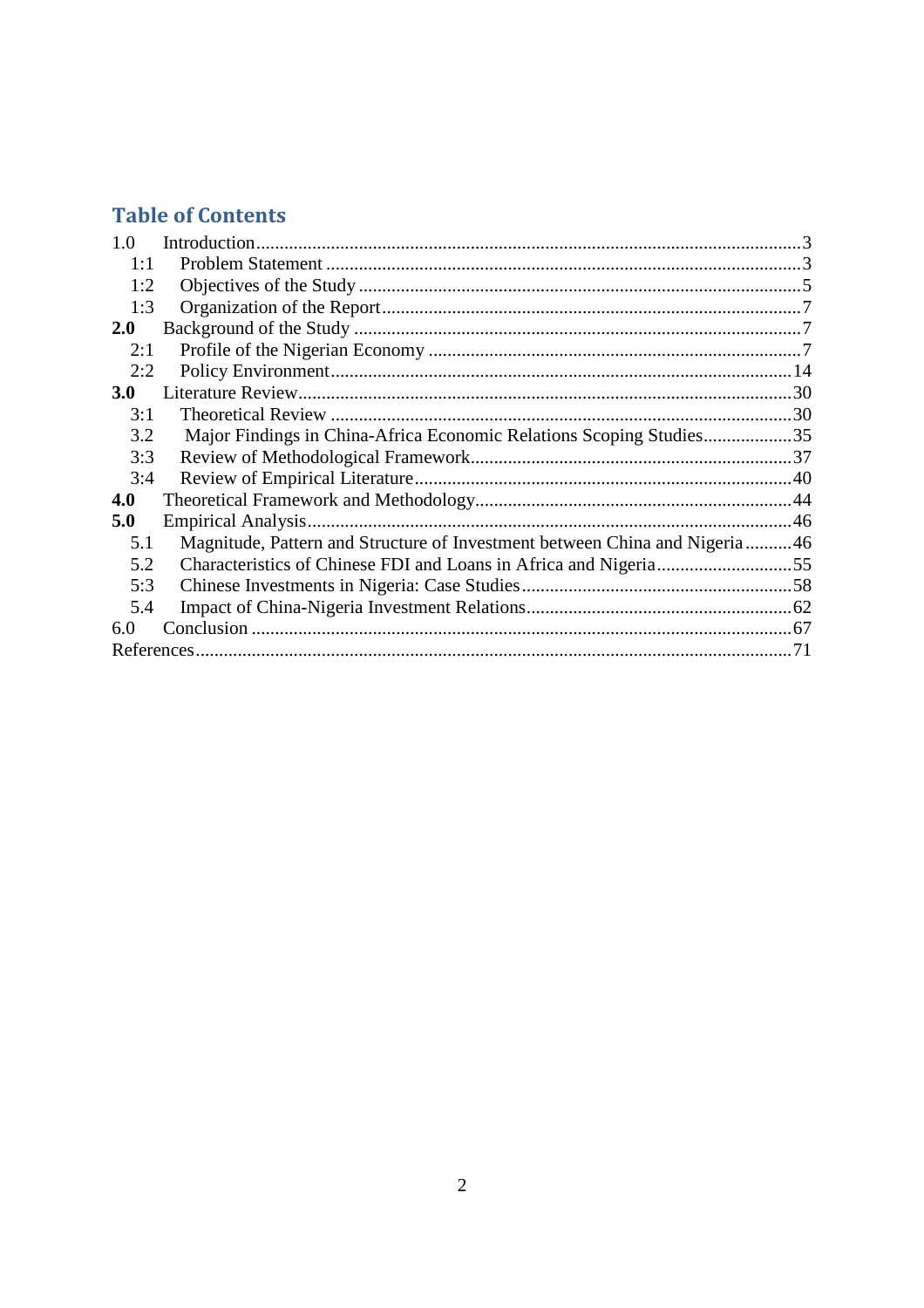# 1.0 Introduction

#### 1:1 Problem Statement

Nigeria's traditional development partners are mainly from Europe and the Americas (U.S. A. and Canada). These groups have dominated the flow of trade, investment (in terms of foreign direct investment-FDI) and grants and financial as well as technical aid to the country. These economic relationships are governed by various bilateral and regional agreements that exist between these countries and Nigeria. Although Nigeria and these countries have come a long way in their relationship, it is contestable if such has in any significant way assisted the country in its quest for development. The relationship appears to be exploitative at least from the trend in the structure and pattern of FDI inflow to the country. This is based on the fact that oil and gas sector dominates the country's exports to the tune of about 98% and FDI inflows to the oil and gas sector accounted for about 40% (Ogunkola, Bankole and Adewuyi, 2008).

 Although China-Nigeria relationship dates back to 1971 (more than three decades), recent developments call for a careful and detailed analysis of this relationship and its potential impact on the economies. The growing relationship between China and Nigeria is induced by the fact that the two countries have economic complementarities. On one hand, a major development challenge in Nigeria is infrastructure deficiency, with huge investment need. Complementarily, China has developed one of the world's largest and most competitive construction industries with particular expertise in the civil works critical for infrastructure development coupled with its ability to provide the necessary financial assistance to the countries in need including Nigeria. On the other hand, China's industrialization drive and massive inflow of FDI into the country led to fast growing manufacturing economy which requires oil and mineral inputs that are outstripping the country's domestic resources, hence the need to source them from abroad including Nigeria which is well blessed with these resources.

 Prior to the financial crisis, foreign direct investment (FDI) inflows to Africa had been rising strongly since 2002, reaching USD 53 billion over 2007, a 47.2 per cent increase on 2006 and their highest historical level. Although, Africa's share of global FDI flows registered a significant decline to 2.9 per cent of global FDI in 2007, down from 3.2 per cent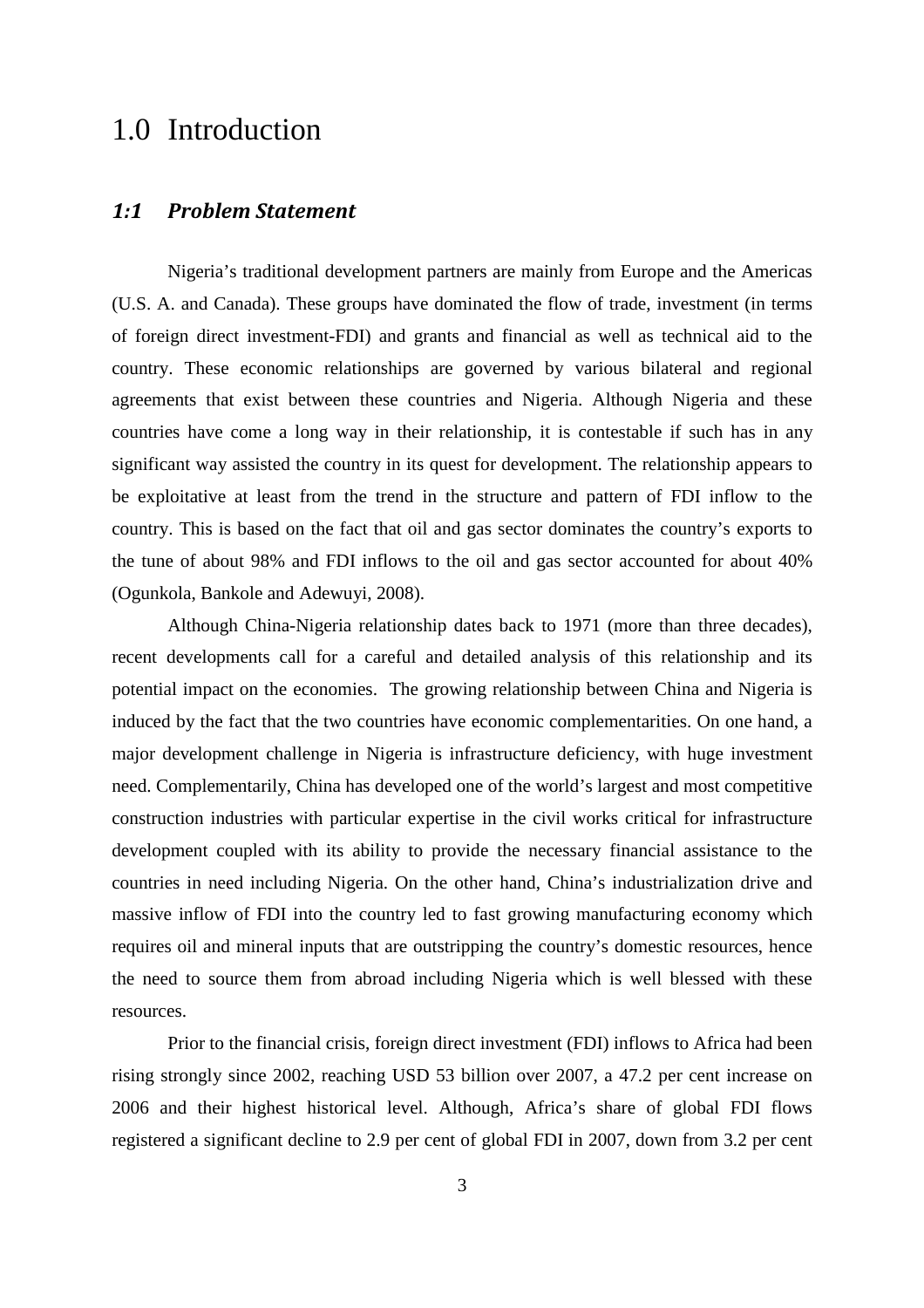in 2006, recent estimates reveal that global FDI flows in 2008 to Africa have remained resilient, growing by 16.8 per cent to USD 61.9 billion over 2008, despite the slowdown. It is argued that the rate of return of FDI in Africa has been increasing since 2004 and, at 12.1 per cent, was the highest among developing host regions in 2007. Mergers and acquisitions (M&As) in Africa rose by an estimated 157 per cent to USD 26 billion in 2008.

 Positive developments have been recorded recently in respect of the net FDI inflow from China to Nigeria, as it has doubled from US\$3 billion in 2003 to more than US\$6 billion in 2005. The share of the oil and gas sector was about 75 percent. This proportion of Chinese FDI to Nigeria implies the expressed and explicit desire of China in Nigerian oil and gas resources. It further reinforces the prevalence of a link between Chinese FDI and trade in the context of China-Nigeria investment relations. In Nigeria, like in some other African countries, three related factors explain the observed positive developments in Chinese FDI flows. These are change in FDI regime; privatization programme of the government; and the aggressive drive of government in attracting FDI into the country. The recent developments notwithstanding, there is a huge investment gap in the development of the Nigerian economy and the required investment can only be expected after the investment climate has improved. Beyond this, and since FDI constitutes a key channel through which impacts of China's economic growth<sup>1</sup> can be transmitted to the typical African economy, therefore for existing and future FDI inflow from China to be beneficial to Nigeria (and China) the following issues or questions become pertinent for research.

- To what extent is China different from other exploitative practices?
- In what sectors is incoming FDI from China directed?

 $\overline{a}$ 

- To what extent is Chinese FDI bundled with inflows of aid?
- Does this FDI augment productive capacity, or do the funds represent a change in ownership?
- Is incoming Chinese FDI resource- or market-seeking, and is the output targeted at the domestic or external market?
- What economic benefits arise from Chinese FDI in terms of exports, importsubstitution, contribution of value added and employment?
- Does Chinese FDI exclude or strengthen the position of domestically-owned enterprise, and is there differential between the size of domestic firms? Is incoming FDI wholly-owned, or does it involve joint ventures, including with local partners?

<sup>&</sup>lt;sup>1</sup> However, the on-going global financial crisis has serious implications for inflow of FDI from China and indeed all Western investors. For instance, a decline in aggregate demand sequel to the financial crisis globally for Chinese goods and services will have negative impact on the Chinese economy with a possibility of imposing limitation on her FDI commitments. This study will attempt to capture the likely effect of the global financial crisis on China-Nigeria investment relations.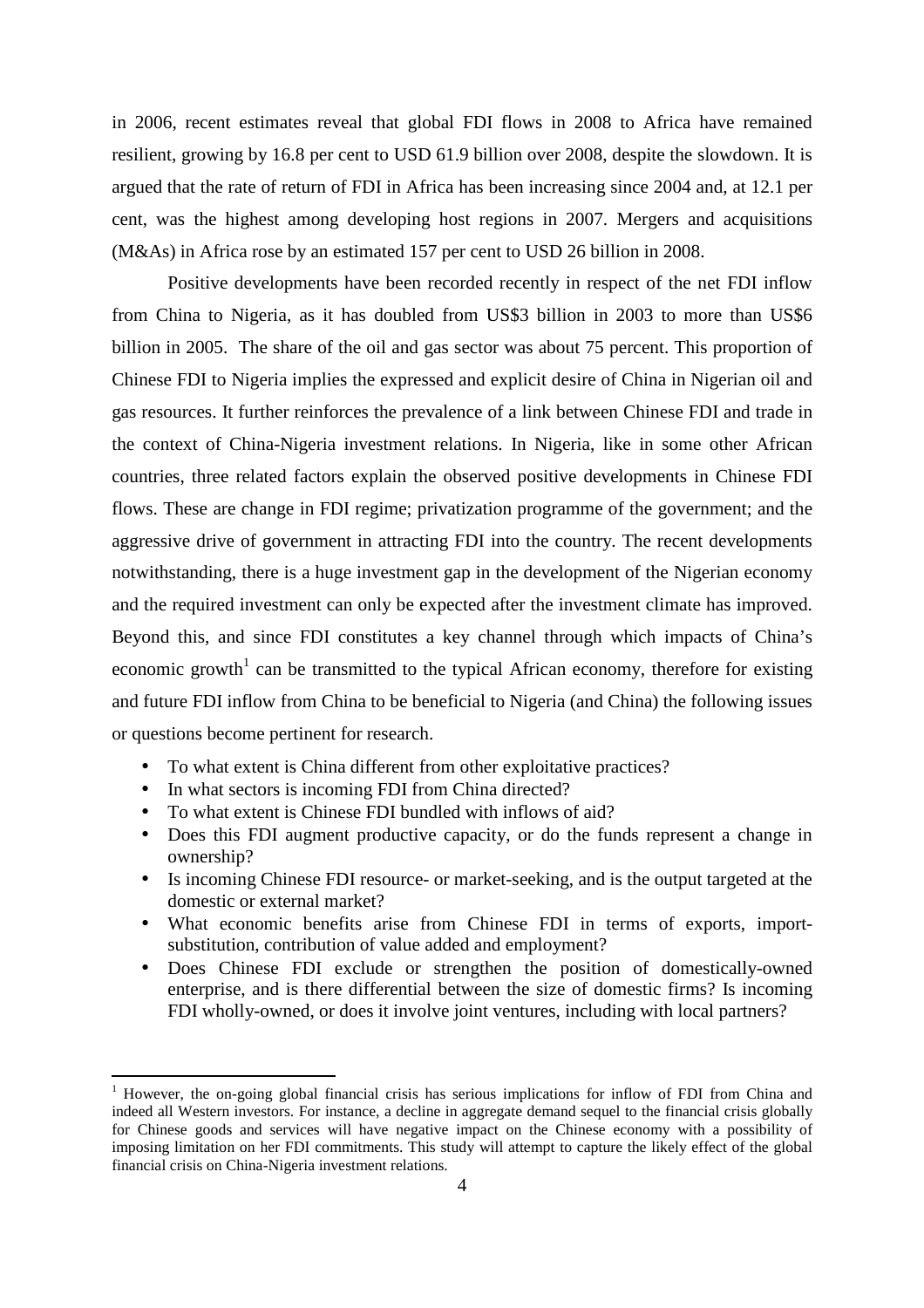- Outside of the specific investments, what are the spread effects to the domestic economy in terms of skill development and capability building, the use of local inputs, supply chain management and technology transfer?
- How does Chinese FDI differ in character from FDI sourced from other sources?
- Are all Chinese investment flows inward, or does the country also invests in China?

Corresponding to these research issues is the following set of policy questions:

- What mechanisms are available for encouraging the inflow of beneficial Chinese FDI and discouraging the inflow of harmful ones?
- What policies might be introduced to maximize the positive impact of incoming Chinese FDI in terms of employment creation, foreign exchange generation, value deepening, employment, training, local sourcing and technology transfer?
- To what extent can inward Chinese FDI be directed to meeting the needs of the less advantaged population, for example through its product profile or the technology which is utilized?
- To what extent can effective policies towards incoming Chinese FDI be determined at the national level, or does it require coordination with other regional economies, the African Union (AU) and other regional bodies?
- How can Chinese FDI be leveraged to provide preferential access to Chinese markets?
- How can governments play off Chinese and other sources of FDI to maximize the development impacts of FDI?

## 1:2 Objectives of the Study

The scope of the study covers 1997-2007 and the objective of this study is to analyze the economic relation between China and Nigeria in the area of foreign direct investment (FDI) with a view to determining its developmental impacts. Specifically, the objectives include:

- An inventory of FDI inflows from China including their sectoral breakdown and an analysis of trends;
- An estimation of the extent to which this FDI represent the creation of new or augmented production capacities or a change in ownership of existing production units;
- An analysis of the extent to which overall Chinese FDI inflows are bundled with aid;
- A description of the regulatory regime governing FDI inflows and the extent to which they embody China-specific provisions;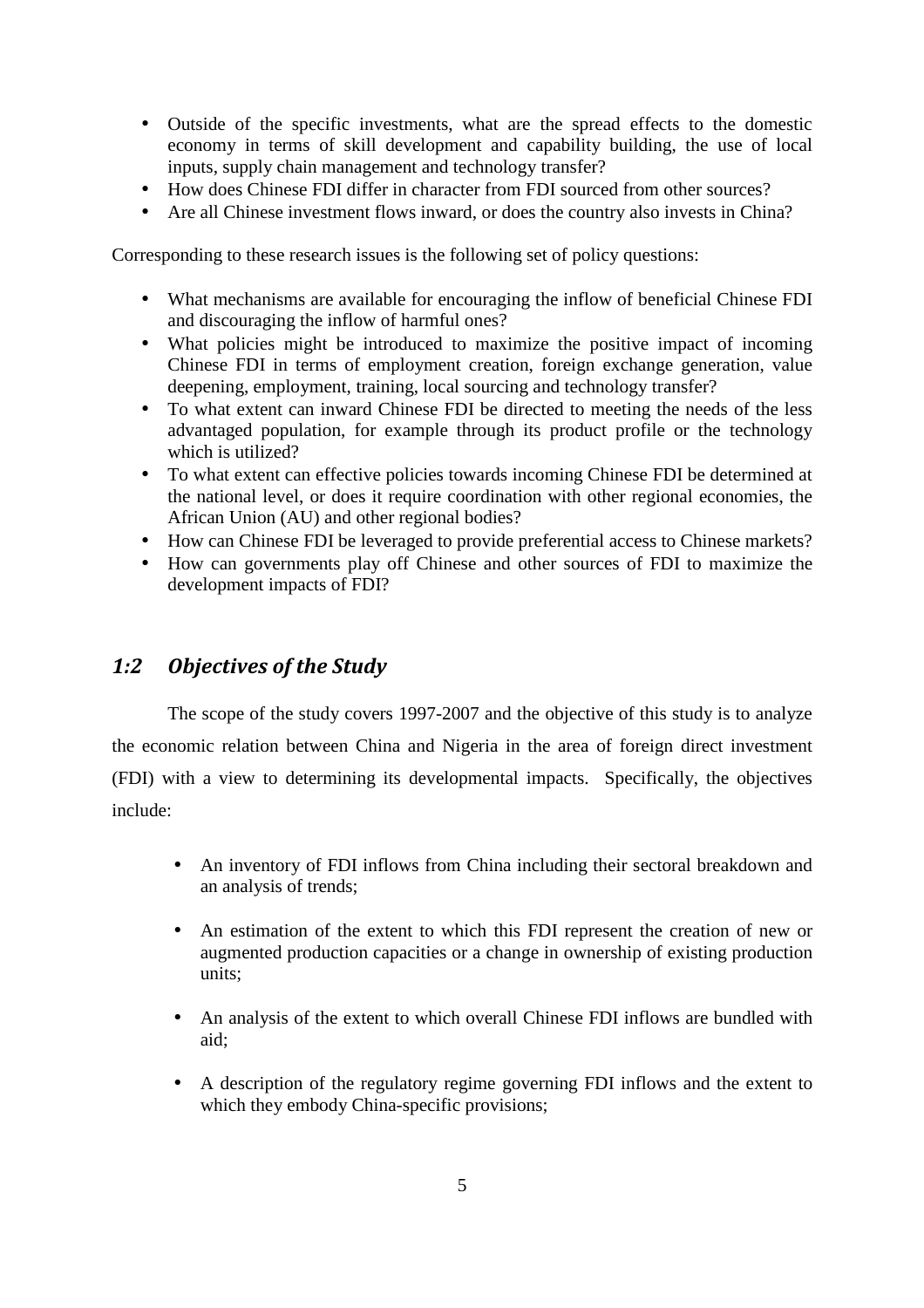- An analysis of the characteristic of major Chinese FDI, i.e., whether they are resource- seeking or market-seeking, and whether the output is targeted at the domestic or external market;
- An assessment of the economic benefits that arise from major Chinese FDI in terms of exports expansion, reduction of import dependence, contribution of value added and employment, government revenue, etc;
- An assessment of the extent to which major Chinese FDI exclude or strengthen the position of locally-owned enterprises;
- Analysis of the ownership structure of incoming FDI, i.e., wholly-owned, joint ventures with local partners or joint ventures with other foreign partners or joint ventures with local and foreign partners ;
- Outside of the specific investments, an assessment of the spread effects of the FDI to the other sectors of the economy in terms of skill development and capability building, the use of local inputs, supply chain management and technology transfer;
- A comparative analysis of the characteristics and practices of Chinese FDI and those from other sources;
- A determination of features, size and sectoral distribution of the country's investment in China (if any) and the nature of support such outward investments the received from the home government as well as from Chinese Authorities;
- An articulation of options for supporting the development of locally owned firms that can partner effectively with Chinese FDI and also invest in China;
- An articulation of strategies for taking maximum advantage of low cost of delivery of development infrastructure by Chinese construction companies while maintaining quality;
- An articulation of strategies for ensuring high quality of Chinese construction services, discouraging unwholesome business practices and controversial labor practices;
- Articulation and analysis of the policy responses necessary to optimize investment relations with China if and when China acquires the attributes of an advanced industrialized economy and the associated changes in the features and pattern of its investment relations with the country.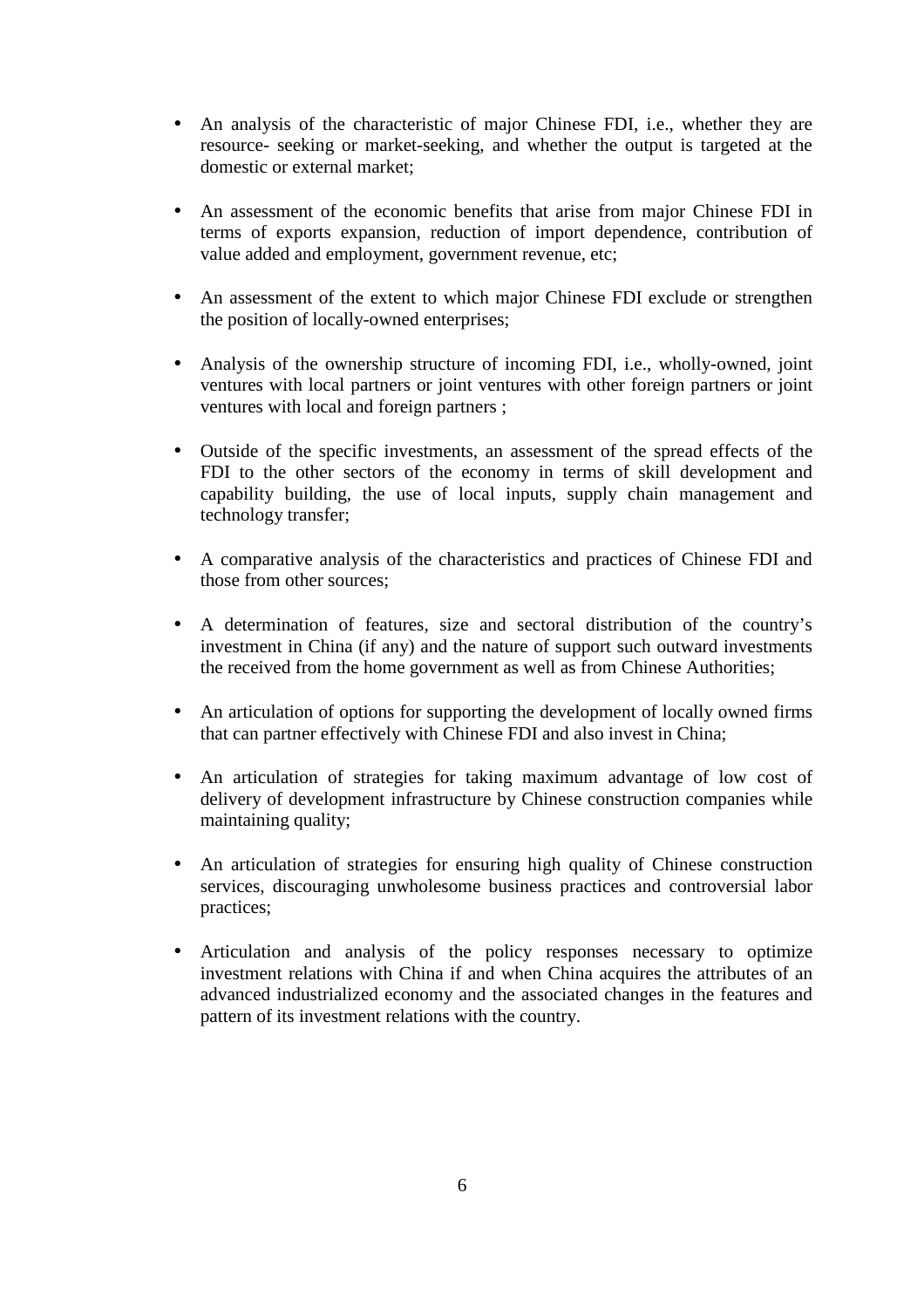## 1:3 Organization of the Report

The report is organized as follows. Section 2 is the background to the study. In section 3, the review of literature and theoretical framework is carried out. The theoretical framework adopted for the study as well as the methodology for the macro, micro and case studies carried out in the study are discussed in section 4. In section 5, the empirical analysis in the context of macro, micro and case studies dimensions of the study is presented. The final section, section 6 contains the conclusions as well as the policy recommendations arising from the findings of the study.

# **2.0** Background of the Study

## *2:1* Profile of the Nigerian Economy

#### **2:1:1 Macroeconomic Performance and Business Environment in Nigeria**

Nigeria's economy has experienced strong growth in recent years, sequel to various economic reform measures put in place to aid the performance of the economy. Real GDP growth averaged 6.3 percent from 2004 to 2007, and growth of 6.4 percent in 2008. This level of real GDP growth was considered satisfactory compared to less than one percent in 199. The growth was attributed mainly to sound monetary and fiscal policies complemented by the favourable weather which enhanced agricultural output. Between 2002 and 2008, main driver of the growth phenomenon was the non-oil sector as non-oil GDP growth averaged 8.9 percent. At sectoral level, average rate of growth in respect of 2004-2008 indicated that the agricultural sector grew by 7 percent, while wholesale and retail trade, services and the building and construction subsectors recorded growth rates of 13.6, 9.3, and 12.3 percent, respectively. Industrial output for the same period however indicated a negative growth rate of 0.5 percent due mainly to the poor performance of the oil sector (see Table 1). Foreign Direct Investment (FDI) has grown from an annual of below US\$ 1 billion in 1999 to about US\$ 13 billion in 2007. The country's external reserves have also grown phenomenally, from below US\$ 5 billion in 1999 to US\$ 53 billion in 2008 and indeed could support 16.6 months of imports (CBN, 2008).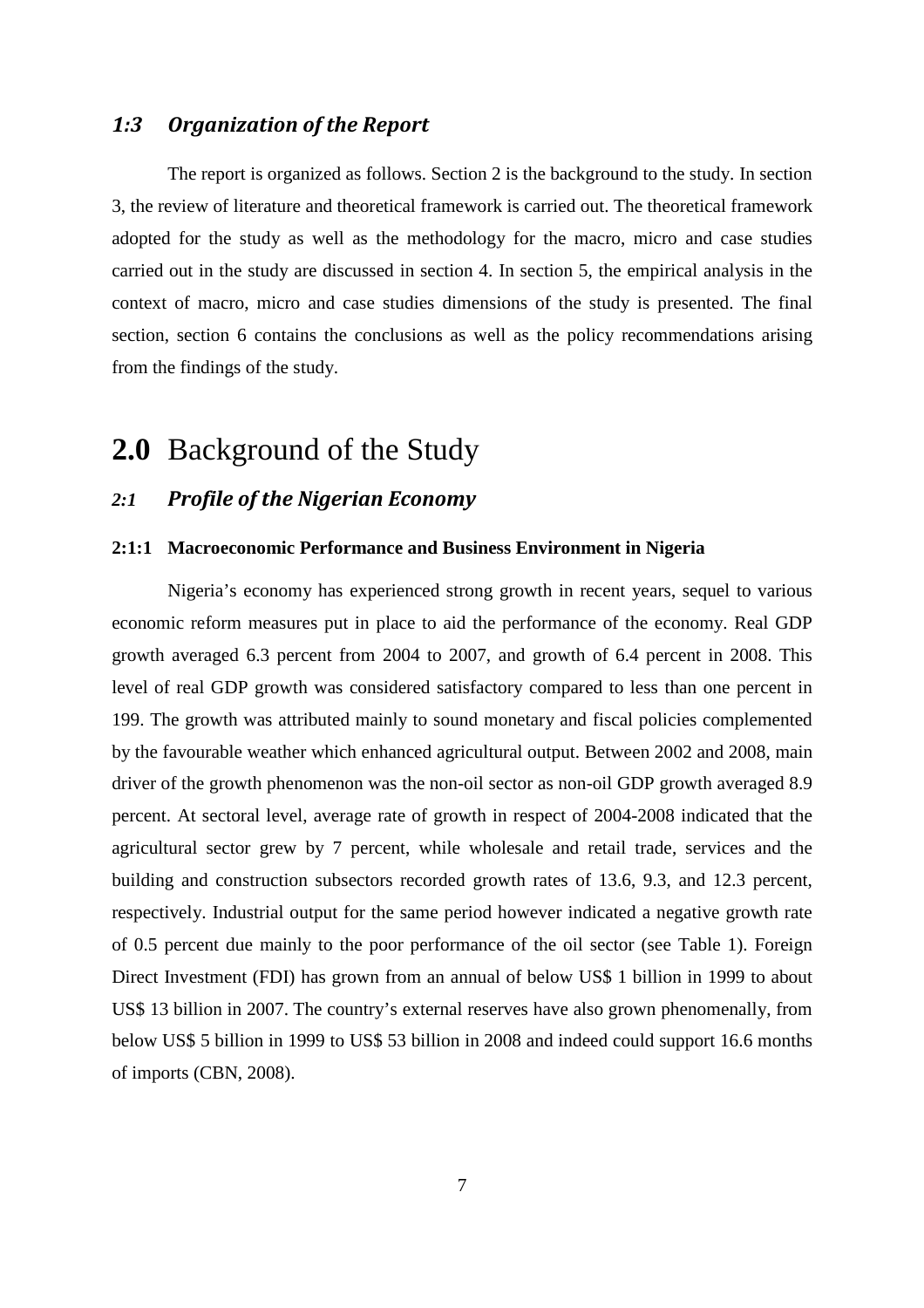| <b>ACTIVITY SECTOR</b>      | 1981-<br>90 | 1991-<br><b>2000</b> | 2001<br>$-08$   | 2000 | 2001 | 2002   | 2004 | 2005 | 2006   | 2007   | 2008   |
|-----------------------------|-------------|----------------------|-----------------|------|------|--------|------|------|--------|--------|--------|
|                             |             |                      |                 |      |      |        |      |      |        |        |        |
| <b>AGRICULTURE</b>          | 4.5         | 3.4                  | 5.8             | 2.9  | 3.9  | 4.3    | 6.5  | 7.1  | 7.4    | 7.4    | 6.5    |
| <b>INDUSTRY</b>             | 1.4         | 1.6                  | $\overline{.5}$ | 3.1  | 4.9  | 6.4    | 4.2  | 1.7  | $-2.5$ | $-3.5$ | $-2.2$ |
| <b>BUILDING &amp;</b>       | $-5.9$      | 4.0                  | 10.2            | 4.0  | 12.0 | 4.3    | 10.0 | 12.1 | 13.0   | 13.1   | 13.1   |
| <b>CONSTRUCTION</b>         |             |                      |                 |      |      |        |      |      |        |        |        |
| <b>WHOLESALE AND RETAIL</b> | 2.7         | 1.9                  | 9.8             | 1.6  | 2.5  | 6.5    | 9.7  | 13.5 | 15.3   | 15.3   | 14.0   |
| <b>TRADE</b>                |             |                      |                 |      |      |        |      |      |        |        |        |
| <b>SERVICES</b>             | 4.3         | 3.6                  | 9.9             | 3.8  | 4.6  | 24.8   | 8.8  | 8.0  | 9.2    | 9.8    | 10.5   |
| <b>TOTAL GDP</b>            | 3.2         | 2.1                  | 5.7             | 5.4  | 4.6  | 3.5    | 6.6  | 6.5  | 6.0    | 6.2    | 6.4    |
| <b>NON-OIL GDP</b>          | 2.8         | 2.9                  | 7.5             | 2.9  | 4.3  | 8.0    | 7.8  | 8.6  | 9.4    | 9.6    | 9.1    |
| <b>OIL</b>                  | 4.2         | 0.8                  | $-0.1$          | 11.1 | 5.2  | $-5.7$ | 3.3  | 0.5  | $-4.5$ | $-5.9$ | $-8.8$ |
|                             |             |                      |                 |      |      |        |      |      |        |        |        |

**Table 1: Real Growth Rates, 1982-2008** 

*Source*: Underlying Data obtained from CBN Statistical Bulletin, 2008.

USAID (2008) observed that the World Bank's composite Doing Business indicators for 2007 ranked Nigeria at an unsatisfactory 108 of 175 world economies. While this compares favourably to the low-income (LI) median rank of 147 and Indonesia's 123, it is far behind Kenya's 72. Kenya was labeled a "top 10 reformer" in 2007. Major weaknesses in the business environment of Nigeria are in the areas of lack of reliable physical infrastructure<sup>2</sup>. While Nigeria's infrastructure is comparable to or better than regional standards, the private sector still finds it unsatisfactory by international standards. For example, the 2007 World Economic Forum's annual index of infrastructure quality scored Nigeria 2.3, on a 0 to 7 scale, worse than Kenya (2.7), Indonesia (2.6), and the LI-SSA median (2.4). Despite weaknesses in the Nigerian business environment, investors' interest is increasing because of the country's strong growth, moderate inflation, declining external debt, high international reserves, and expectations of continued strength in the naira.

Recently, a number of structures have been put in place through the regulatory framework meant to encourage the inflow of FDI to Nigeria. Particularly, Nigeria's investment regime offers a plethora of incentives, including tax holidays, reduced taxes, capital allowances, capitalization of expenditure, accelerated depreciation, import duty rebates, investment tax credits, repatriation of profits, and transferability of funds. Some of these incentives can be negotiated on a case-by-case basis with both Federal and State authorities (see Table 2). In addition, further investment opportunities are being created

 $\overline{a}$ 

<sup>&</sup>lt;sup>2</sup> Institutional barriers to doing business as well as perceived corruption in government are also critical determinants of private sector development and prospects for sustainable growth. Over the past four years, the Government of Nigeria has been engaged in comprehensive investment climate reform at the Federal and State levels.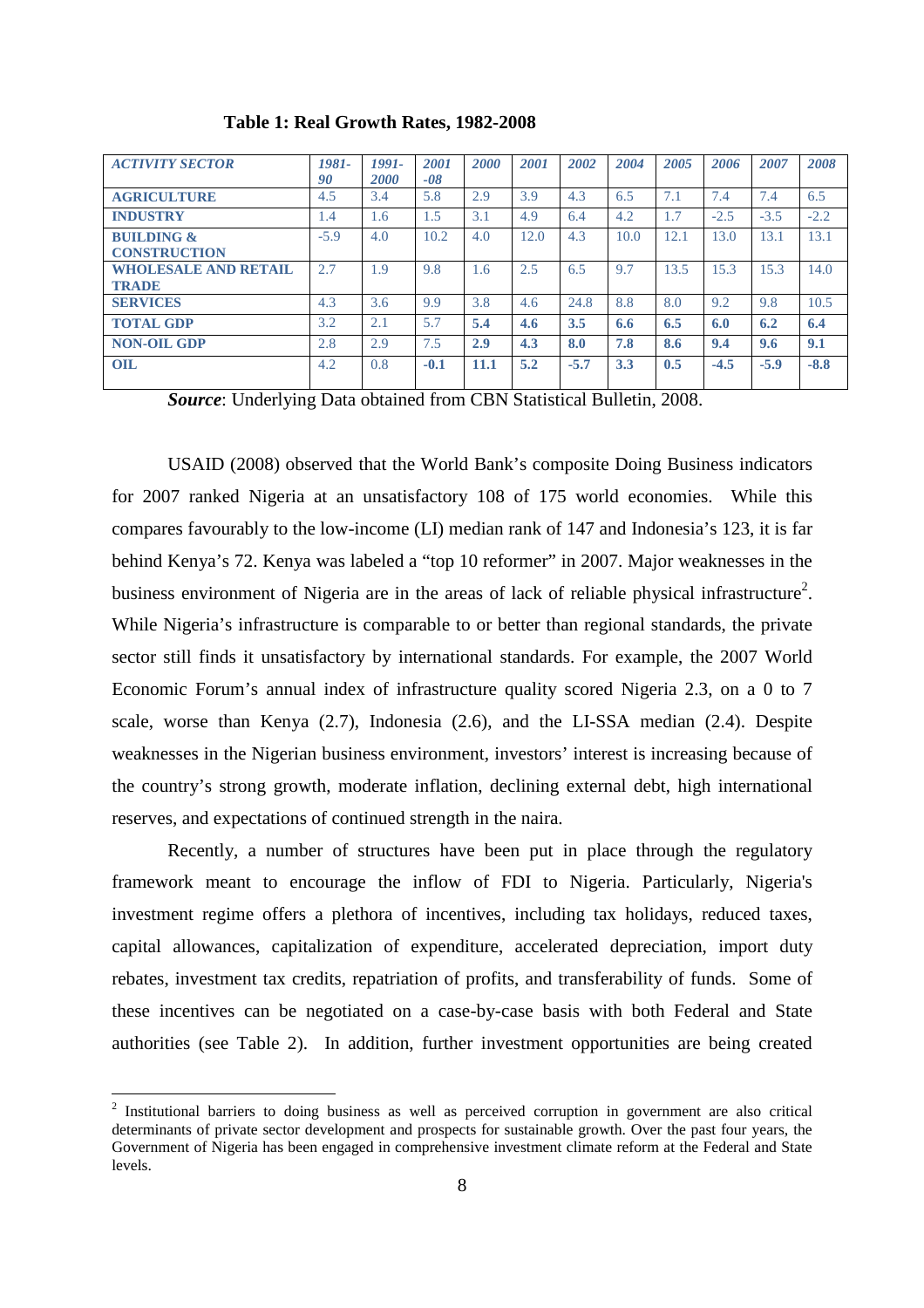through the current privatization programme. Government created more incentives for the gas sector under the pioneer industries incentives program. These incentives range from tax holidays for oilfield development to allowances for capital investments and tax deductible interest on loans.

| <b>Sector</b>     | <b>Description</b>                                                                                                                                                                                                                                                                                                                                                                                                                                                                                                                                                                                                                                                                                                                                                                                                                                                                                                                                                                                                                                                                                                                                                                                                                                                                                                                                 |  |  |  |  |
|-------------------|----------------------------------------------------------------------------------------------------------------------------------------------------------------------------------------------------------------------------------------------------------------------------------------------------------------------------------------------------------------------------------------------------------------------------------------------------------------------------------------------------------------------------------------------------------------------------------------------------------------------------------------------------------------------------------------------------------------------------------------------------------------------------------------------------------------------------------------------------------------------------------------------------------------------------------------------------------------------------------------------------------------------------------------------------------------------------------------------------------------------------------------------------------------------------------------------------------------------------------------------------------------------------------------------------------------------------------------------------|--|--|--|--|
| All sectors       | Tax-related:<br>(i) 30% companies income tax in all sectors, except petroleum; (ii) five-year tax<br>holiday on companies investing in pioneer industries; (iii) tax relief on up to 140% of<br>expenses on research and development; (iv) 2% tax concessions for a period of five<br>years for industrial establishments that set up in-plant training; (iv) 20% of the costs<br>of providing infrastructure that should normally have been borne by government (e.g.<br>electricity) are tax deductible; (iv) tax holidays of up to seven years on investments in<br>economically disadvantaged areas; (v) tax concessions on companies with high labour<br>capital ratio; (vi) 10% tax concession for five-years on local value-added; (vii) tax<br>credit of 20% for five years to industries that attain a certain minimum level of local<br>raw material sourcing and utilization; capital allowances range from 5% to 30%<br>depending on expenditure.                                                                                                                                                                                                                                                                                                                                                                                      |  |  |  |  |
|                   | Others<br>(i) unconditional transferability of funds through an authorized dealer in freely<br>convertible currency; (ii) no enterprise shall be nationalized or expropriated by any<br>government of the federation, unless the acquisition is in the national interest or for<br>public purpose, in which case there are legal procedures to follow; (iii) any company<br>incorporated in Nigeria is allowed to have access to land rights for the purpose of its<br>activity in any state in the country.                                                                                                                                                                                                                                                                                                                                                                                                                                                                                                                                                                                                                                                                                                                                                                                                                                       |  |  |  |  |
| Industrial sector | (i) companies investing in economically disadvantaged areas, benefit from a 100% tax<br>holiday for seven years and an additional 5% depreciation over and above the initial<br>capital depreciation; (ii) for a five-year period companies also benefit from tax<br>concessions of up to 30% if involved in local raw material development, 10% if<br>involved in local value added, 15% if involved in labour-intensive processing, 10 % if<br>involved in export-oriented activities, 2% if involved in-plant training; (iii) companies<br>with turnover of less than N1 million are taxed at a low rate of 20% for the first five<br>years of operation if they are into manufacturing; (iv) up to 120% of expenses on<br>research and development are tax deductible; (v) up to 20% of the cost of providing<br>infrastructure such as roads, water, electricity, where they do not exist is tax<br>deductible; (vi) all excise duties have been abolished (since 1 January 1999); (vii)<br>25% import duty rebate; (viii) tax allowance in respect of qualifying capital<br>expenditure incurred within five years from the date of the approval of the project;<br>(ix) dividends of companies in the manufacturing sector with turnover of less than $\mathbb{H}$<br>100 million are tax-free for the first five years of their operation. |  |  |  |  |
| Energy            | All investments in this area are considered to be pioneer, hence benefit from a five to<br>seven year tax holiday.                                                                                                                                                                                                                                                                                                                                                                                                                                                                                                                                                                                                                                                                                                                                                                                                                                                                                                                                                                                                                                                                                                                                                                                                                                 |  |  |  |  |
| Oil and gas       | (i) tax rate under the Petroleum Profit Tax (PPT) Act to be at the same rate as<br>company tax, currently at 30%; (ii) capital allowance at the rate of 20% per annum in<br>the first four years, 19% in the fifth year and the remaining 1% in the books; (iii)<br>investment tax credit at the current rate of 5%; (iv) tax holiday under pioneer status;<br>(v) capital allowances; (vi) repatriation of profits;<br>(vi) no foreign exchange<br>regulation; (vii) dividend derived from manufacturing companies in petro-chemical<br>and liquefied natural gas subsector are exempt from tax.                                                                                                                                                                                                                                                                                                                                                                                                                                                                                                                                                                                                                                                                                                                                                  |  |  |  |  |
| Agriculture       | (i) companies in the agro-allied business do not have their capital allowance restricted<br>to $60\%$ but graduated in full $-100\%$ ; (ii) agro-allied plant and equipment enjoy<br>enhanced capital allowances of up to 50%.                                                                                                                                                                                                                                                                                                                                                                                                                                                                                                                                                                                                                                                                                                                                                                                                                                                                                                                                                                                                                                                                                                                     |  |  |  |  |

**Table 2: Investment Incentives in Nigeria**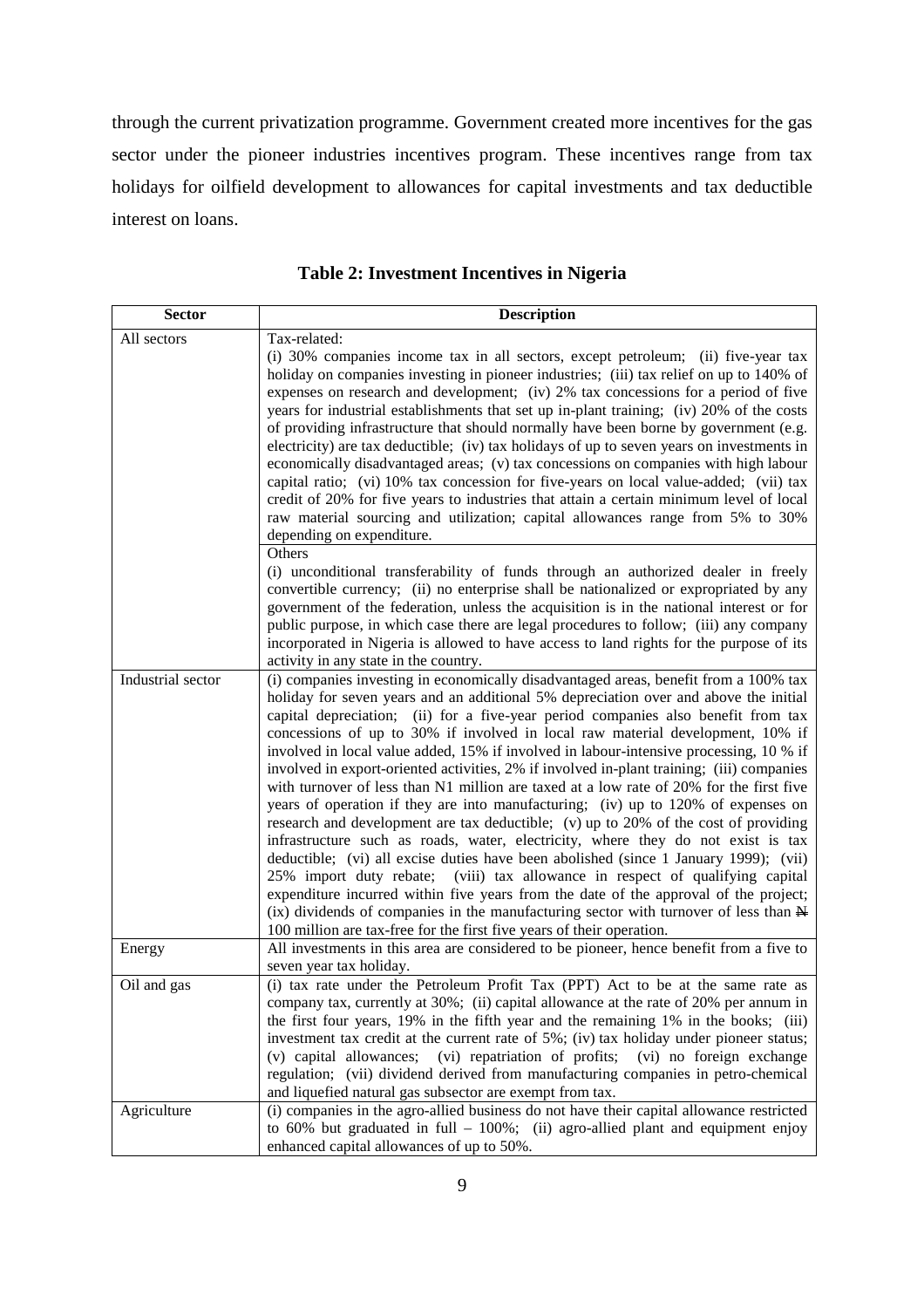| <b>Sector</b>                                                                                                                                                                        | <b>Description</b>                                                                                                                                                                                                                                                                                                                                                                                                                                                                                                                                                                                                                                                                                                                                                                                           |  |  |  |  |  |  |
|--------------------------------------------------------------------------------------------------------------------------------------------------------------------------------------|--------------------------------------------------------------------------------------------------------------------------------------------------------------------------------------------------------------------------------------------------------------------------------------------------------------------------------------------------------------------------------------------------------------------------------------------------------------------------------------------------------------------------------------------------------------------------------------------------------------------------------------------------------------------------------------------------------------------------------------------------------------------------------------------------------------|--|--|--|--|--|--|
| Solid minerals<br>(i) three to five-year tax holiday; (ii) possible capitalization of expenditure on<br>exploration and surveys; (iii) provision of 100% foreign ownership of mining |                                                                                                                                                                                                                                                                                                                                                                                                                                                                                                                                                                                                                                                                                                                                                                                                              |  |  |  |  |  |  |
|                                                                                                                                                                                      | companies or concerns; (iv) capital allowance.                                                                                                                                                                                                                                                                                                                                                                                                                                                                                                                                                                                                                                                                                                                                                               |  |  |  |  |  |  |
| Tourism                                                                                                                                                                              | (i) tax holidays; (ii) longer moratorium and import duty exemption on tourism-related                                                                                                                                                                                                                                                                                                                                                                                                                                                                                                                                                                                                                                                                                                                        |  |  |  |  |  |  |
|                                                                                                                                                                                      | equipment; (ii) tax exemption on 25% of incomes derived from tourists by hotels.                                                                                                                                                                                                                                                                                                                                                                                                                                                                                                                                                                                                                                                                                                                             |  |  |  |  |  |  |
| Telecommunications                                                                                                                                                                   | Rebate and tax relief.                                                                                                                                                                                                                                                                                                                                                                                                                                                                                                                                                                                                                                                                                                                                                                                       |  |  |  |  |  |  |
| Exporting                                                                                                                                                                            | (i) company profits in respect of goods exported are exempt from tax under certain<br>conditions; (ii) profits of companies whose supplies are exclusively input to the<br>manufacturing of products for export are excluded from tax; (iii) export processing<br>zone companies are allowed full tax holidays for three consecutive years;<br>(v) investment tax credits; (vi) retention of export proceeds in a foreign currency in a<br>domiciliary account with a Nigerian bank; (vi) export development fund to cover<br>expenses on export promotion activities; (vii) export adjustment fund to compensate<br>exporters for high cost of local production, arising mainly from infrastructural<br>deficiencies; (viii) unrestricted remittance of profits and dividends; and (ix) zero-<br>rated VAT. |  |  |  |  |  |  |

*Source: WTO Trade Policy Review of Nigeria, 2005*.

Although the corporate income tax rate in Nigeria is 35 percent, a 20 percent income tax rate applies to agricultural, mining, and manufacturing companies with a turnover less than N1 million for the first five years of operations. New manufacturing companies that derive most of their revenues from export and mining enterprises may be eligible for exemption from income tax for the first three years of operations if they operate. Petroleum companies are also eligible for a three-year tax holiday and significant incentives for the following years. A 10 percent tax is imposed on capital gains. Dividends and interest are both subject to a 10 percent withholding tax. As a concession to its partners, a lower tax rate of 7.5% is applied on dividends, interests, rents and royalties going to countries with which Nigeria has Double Taxation Agreements. Nigeria has also signed investment promotion and protection agreements (IPPAs) with some countries.

 The establishment of a Nigerian Export Processing Zone Authority (NEPZA) in 1992 was an additional effort to attract foreign investment. Other measures to promote investment include deregulation of the foreign exchange market and financial sector reform**.** An Independent Corrupt Practices and Related Practices Commission, and an Economic and Financial Crimes Commission (EFCC) were established to curb the level of corruption, and protect national and foreign investments in Nigeria. Moreover, macroeconomic reforms are being pursued and steps are being taken to improve poor infrastructural facilities (e.g. power, telecommunications, water, roads).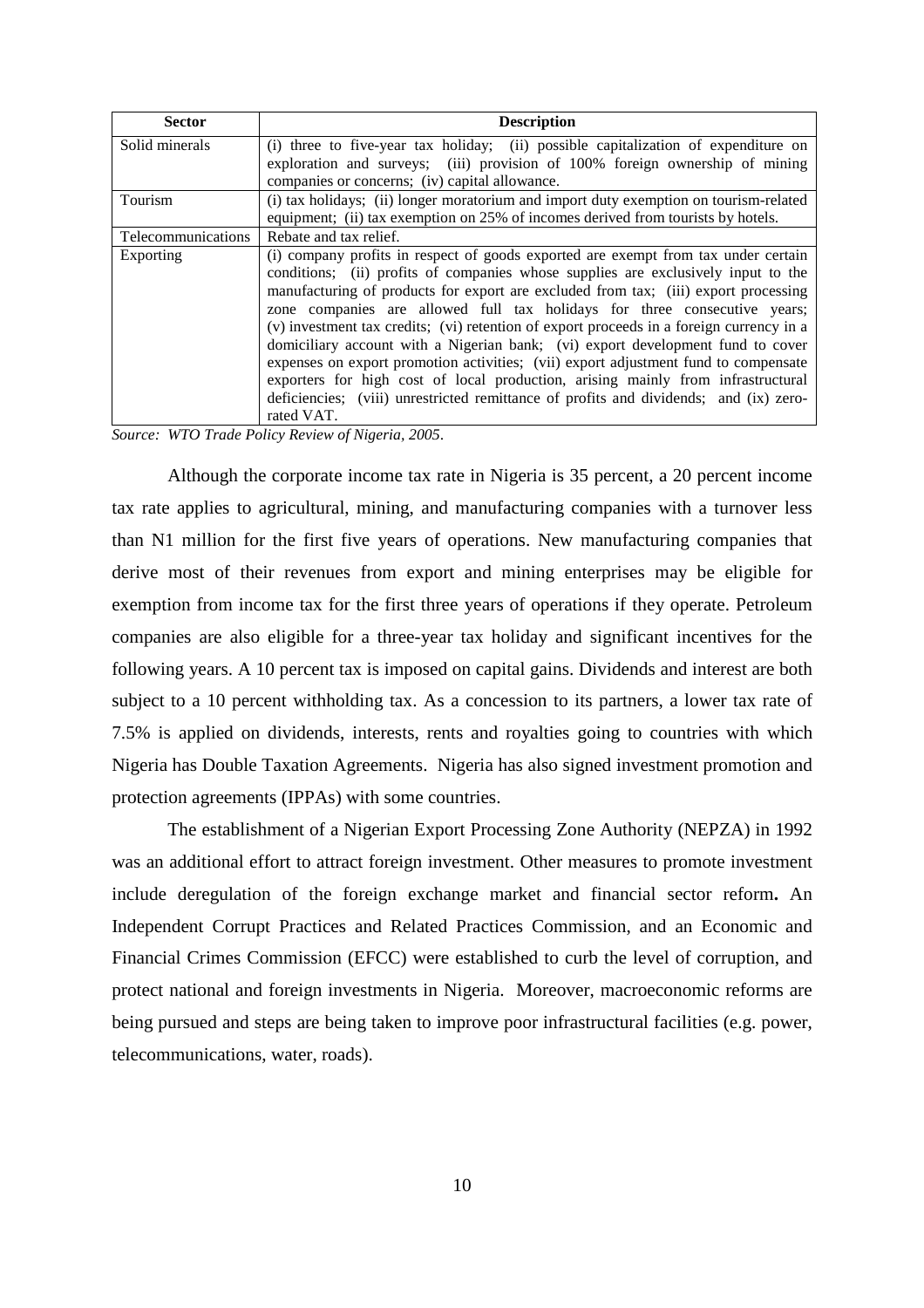#### **2:1:2 Bilateral Investment Treaties (BITs) Between China and Nigeria**

 Bilateral investment treaties (BITs) are important instruments for promoting free and massive flow of foreign investment between countries. BITs constitute a universe of regulatory structure designed to stipulate terms of relationship between host countries and the foreign investors in conformity with specific international standard norms. The minimum standard envisaged and expressed in International investment treaties stipulates that a host country should ensure 'fair and equitable treatment, alongside with other relevant standards, as part of protection due to foreign investment by host countries.

In practice, BITs are meant to cover the specific areas of definition of investment, scope of application, investment promotion and protection, and dispute settlement procedures. In the context of the principles of most-favoured-nation (MFN) and national treatment, parties are to ensure that investment and returns of nationals or firms are not treated in 'less favourable' way than investment of a third country. In cases where special incentives to promote the creation of local industries are to be granted, these should not harm the investment of the other party to the agreement. Further, the provision on expropriation (though prohibited) and losses emanating from unforeseen events such as wars require parties to pay compensation, restitution, indemnification or other settlements based on national treatment and MFN principles.

#### **Box 1: Bilateral agreements between Nigeria and China**

**•** During President Obasanjo's 2001 visit, both leaders signed Agreements on Trade, Investment Promotion and Protection. Supporting agreements on sincere friendship, mutual trust, mutual economic benefit and common development, and enhanced consultation and mutual support were also signed.

**I.** The financing agreement of N8.36 billion (\$500 million) concessionary export grants to support the development of infrastructure by China Export Import Bank.

Since May 1999 after Nigeria returned to constitutional democracy, former President Olusegun Obasanjo visited China twice, in 2001 and 2005 with his Chinese counterpart reciprocating both visits. Many high level visits have taken place between ministers and top officials of both nations.

These visits have yielded lots of benefits to both nations, including the following:

**<sup>•</sup>** In April 2002, the two governments signed the "Agreement between the Government of the People's Republic of China and the Government of the Federal Republic of Nigeria for the Avoidance of Double Taxation and the Prevention of Fiscal Evasion with respect to Taxes on Income".

<sup>•</sup> In July of the same year, they signed the Agreement on Consular Affairs, the Agreement on Cooperation on Strengthening Management of Narcotic Drugs, Psychotropic Substances and Diversion of Precursor Chemical, and the Agreement on Tourism Cooperation.

**<sup>•</sup>** Both nations agreed to establish a strategic partnership featuring mutual political trust, mutual economic benefit and mutual support in international affairs in 2005.

**<sup>•</sup>** Nigeria and People's Republic of China on 13 October 2005 signed a contract agreement for the construction of water schemes for 19 states and the Federal Capital Territory (FCT) at the cost of N695 million.

**<sup>•</sup>** During President Hu Jintao's visit to Nigeria in April 2006, Nigeria and China signed four Agreements and three

Memoranda of understanding (MOUs) on a range of programmes to enhance their economic ties, including: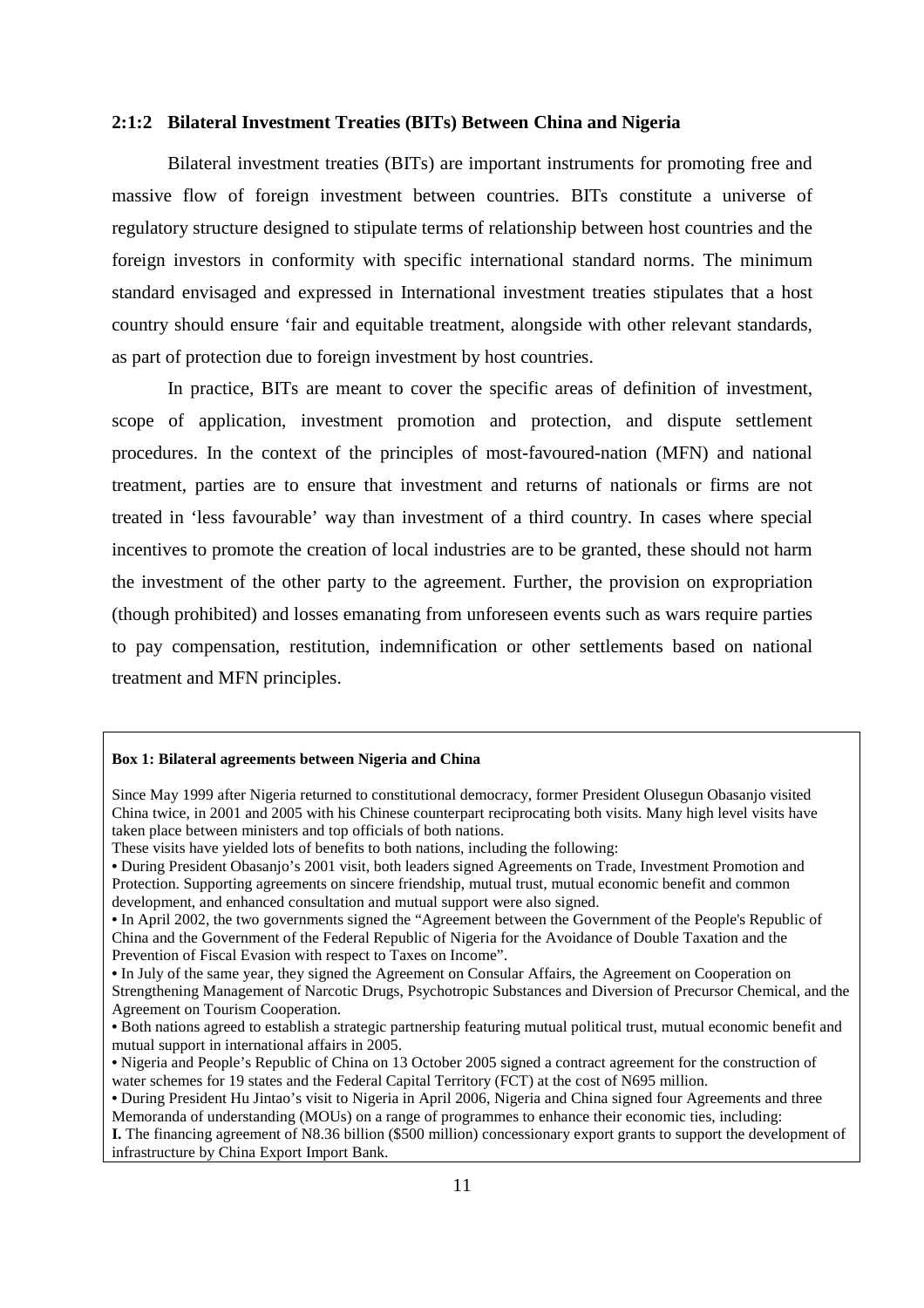**II.** The provision of about N670 million (40 million Chinese Yuan) for the training of 50 Nigerian officials and medical personnel on comprehensive malaria prevention and control.

**III.** The supply of anti-malaria drugs worth N83.6 million (5 million Chinese Yuan) in support of the Roll-Back-Malaria programme.

**IV.** An agreement centred to set up a team of experts for the Nigeria-China friendship cultural project. **V.** A memorandum of understanding on the provision of National Information Communication Technology Infrastructure Backbone between the Federal Ministry of Science and Technology and Huwaei Technologies.<br>Source: Nigeria-China relations in Perspective: 1999 – 2006. http://www.nigeriafirs Nigeria-China relations in Perspective: 1999 – 2006. http://www.nigeriafirst.org/cgibin/artman/exec/view.cgi?archive=1&num=5899&printer=1 (Accessed August 23<sup>rd</sup>, 2009).

China had signed 115 bilateral investment protection agreements and 86 agreements on avoidance of double taxation by the end July 2005. In addition, China's CEPAs signed with Hong Kong, China, and Macao, China provides certain privileges to investors from these special administrative regions. As at 2005, China had concluded BITs with 25 African countries including Nigeria, while it had also reached economic and technical cooperation agreements with 38 of them. Under the Chinese legal system such international treaties supersede domestic laws.

 Nigeria is not that prompted to sign as many BITs as China. However, it had signed about 30 bilateral investment treaties for the protection of investments and for the avoidance of double taxation with a number of developed and developing countries including China. Some of the specific agreements between Nigeria and China are summarized in Table 3 below.

**Table 3: Selected Investment related Agreements between Nigeria and China, 1997 to 2006** 

| Agreements                                                                                          | Year |  |
|-----------------------------------------------------------------------------------------------------|------|--|
| Agreement on Investment Promotion and Protection                                                    | 1997 |  |
| Agreement on Investment Promotion and Protection                                                    | 2001 |  |
| Agreement for the avoidance of double Taxation and Prevention of Fiscal Evasion with respect to Tax | 2002 |  |
| and Income                                                                                          |      |  |
| Agreement on Tourist Cooperation                                                                    | 2002 |  |
| Strategic Partnership Agreement                                                                     | 2005 |  |
| A Memorandum of Understanding on Investment Cooperation between the Federal Ministry of             | 2006 |  |
| Commerce of Nigeria and Ministry of Commerce of India                                               |      |  |
| Economic Cooperation Agreement between Nigeria and Xinguang International Group of China            |      |  |
| $-1$<br>$\sim$ $\sim$ $\sim$ $\sim$                                                                 |      |  |

Source: Authors' compilation

The visit of a former premier of the China State Council Li Ping to Nigeria in 1997 engendered the signing of a number of protocols on investment promotion and protection and enhanced cooperation in the electric, steel and iron industries. The numerous visits of the former President Olusegun Obasanjo and the reciprocal visits of China's president and government officials and representatives led to signing of some protocols. The BITs concluded by Nigeria with China are characterized by the following: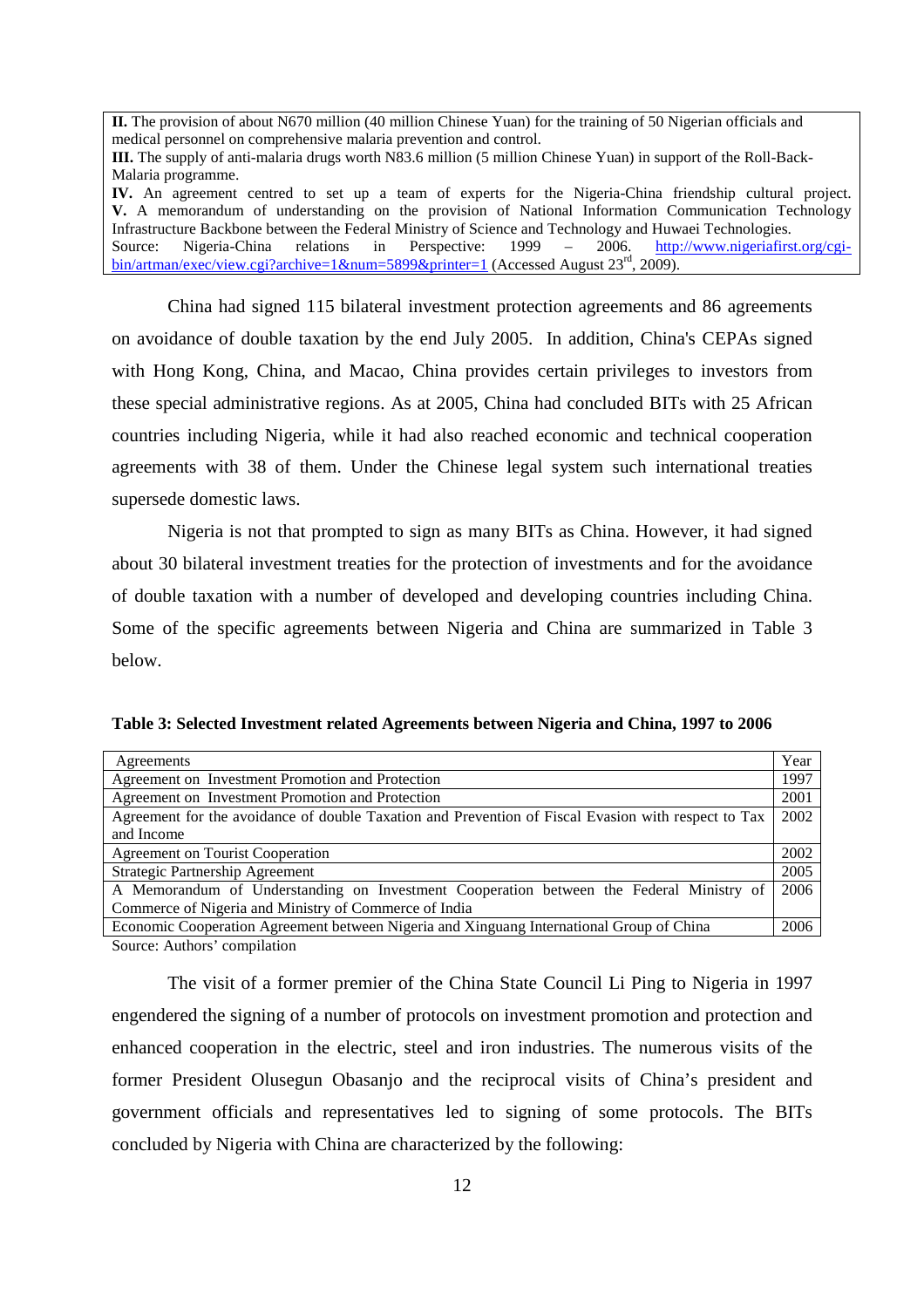- A broad asset-based definition of investment covering movable and immovable properties, real estate, corporate shares and stocks, copyright, intellectual property rights and royalties;
- Coverage of investment in accordance to domestic laws and regulations;
- Fair and equitable treatment and most-favoured nation (MFN) treatment for foreign investors;
- Protection of investors against expropriation and nationalization;
- Guarantee free transfer of funds related to investment; and
- Settlement mechanism for state-state dispute.

 In particular, the Article 1 of the Memorandum of Understanding (MOU) on investment cooperation between the Ministry of Commerce of the Federal Republic of Nigeria and the Ministry of Commerce of the People's Republic of China states that it is an attempt to enhance and expand bilateral cooperation in the spirit of reciprocity, mutual benefit and common development. With this MOU, the two countries shall encourage enterprises to cooperate and invest in the areas of textiles, clothing, home appliances, telecommunication equipment, agricultural machinery, processing of agricultural products and development of natural resources. Indeed, these areas of cooperation are real investment in which if actualized can generate mutual benefits to the two countries in terms of employment, output, revenue and human capital development.

 In order to actualize this kind of MOU, Nigeria's government has to provide enabling environment particularly infrastructure to induce Chinese firms and investors to come to Nigeria. The high levels of corruption and insecurity have to be checked. Employment effects of these efforts can be internalized when the attitudes of Nigerians to work changed because Chinese are known to have a good attitude to work. However, given that some Chinese firms have been noticed to treat workers badly, Nigerian government has to plead with them to treat its citizens in not less than ways they are been treated by employers in their country. Chinese firms should be able to train Nigerians employed by them to be able to cope with tasks assign to them.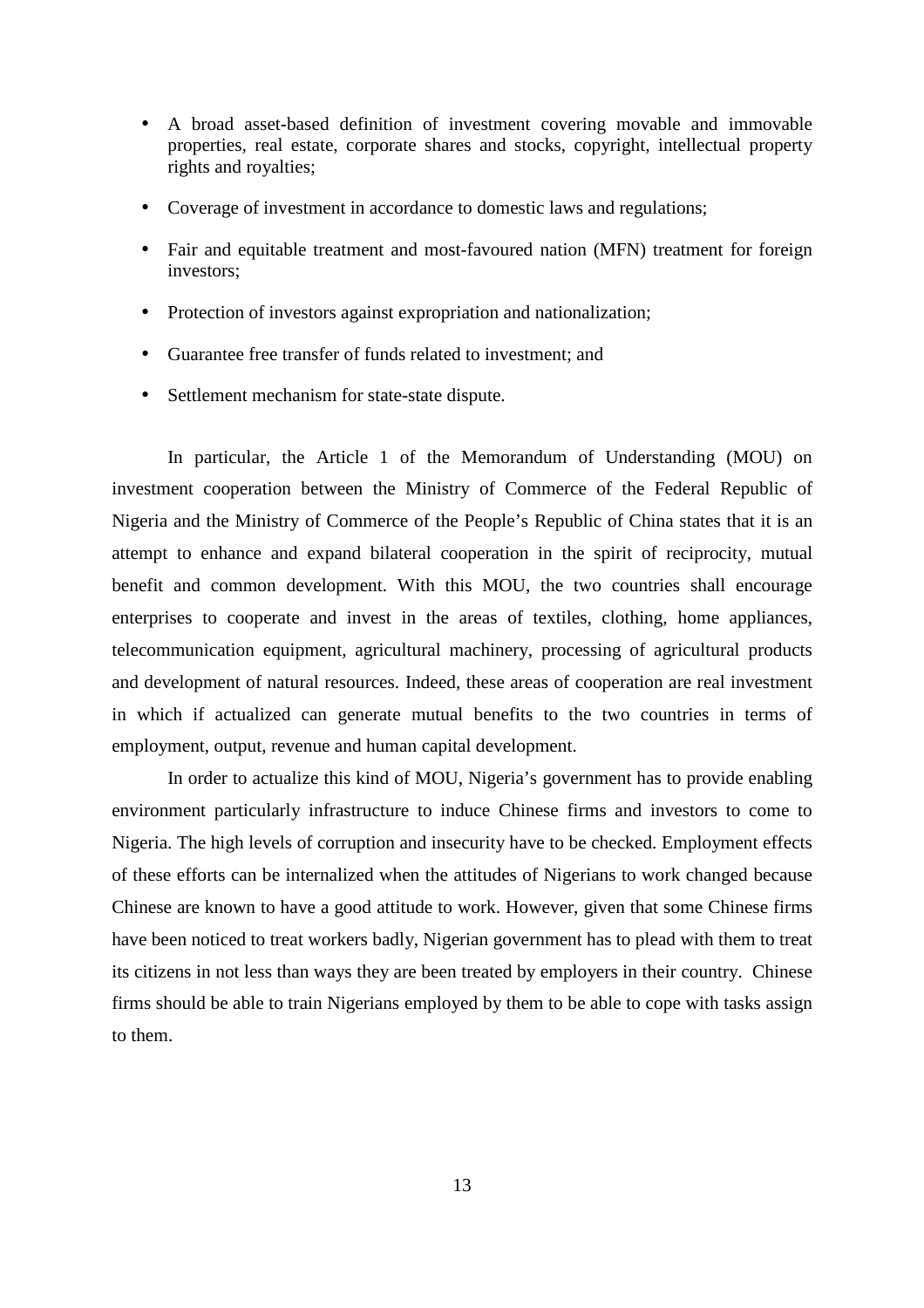#### *2:2 Policy Environment*

#### *2:2:1 Overview of Nigeria's Investment Policy*

 Prior to 1995, Nigeria placed considerable restrictions on FDI. However, in 1995, Nigeria adopted one of the most liberal regimes in Africa for the entry of foreign investors, virtually opening all its economy to FDI and reversing the severe restrictions on FDI imposed by the "indigenization" policy of the 1970s and 1980s. Initial steps to open the economy were taken in the late 1980s. For example, in 1988, the Industrial Coordination Committee (IDCC), the forerunner of today's Nigerian Investment Promotion Commission (NIPC), was established to coordinate the grant of all approvals (business permits, expatriate quotas and incentives) in respect of establishing new businesses with foreign interests. The major amendment was introduced in 1989. Many sectors were partially re-opened to FDI and foreigners were allowed to invest in a list of activities provided they complied with a total project investment of N20 million (\$2.7 million in 1989) and a citizens' ownership of at least 40 per cent. Finally, in 1995, the Nigerian Enterprises (Repeal) Act abolished restrictions on limits to foreign shareholding while the Nigerian Investment Promotion Commission Act established the NIPC as a successor to the IDCC, to become the agency in charge of promoting and facilitating foreign investment in Nigeria.

 The NIPC Act is Nigeria's investment law and governs the entry of FDI. It allows for 100 per cent foreign ownership of firms in all but the petroleum sector, where investment is limited to the existing joint ventures or new production-sharing agreements, and in a short negative list<sup>3</sup>. The Corporate Affairs Commission (CAC) is charged with the sole responsibility of incorporating companies (both local and foreign) before such companies get registered with the NIPC. It is on record that the CAC to date has been providing clients with an excellent way of incorporating companies. Beyond the level of companies' incorporation, all investments with foreign participation are required to be registered with the NIPC to be covered by the treatment and protection clauses of the act (sections 17 and 27).

<sup>&</sup>lt;sup>3</sup> The short negative list refers to investment in industries considered crucial to national security, which are precluded to both Nigerian and foreign investors. These include the production of: Arms and ammunition; Narcotic drugs and psychotropic substances; and Military, paramilitary disciplined services uniforms. The Federal Executive Council may, from time to time, determine what other items enter the negative list. No changes to the list have, however, been adopted since its introduction in 1995.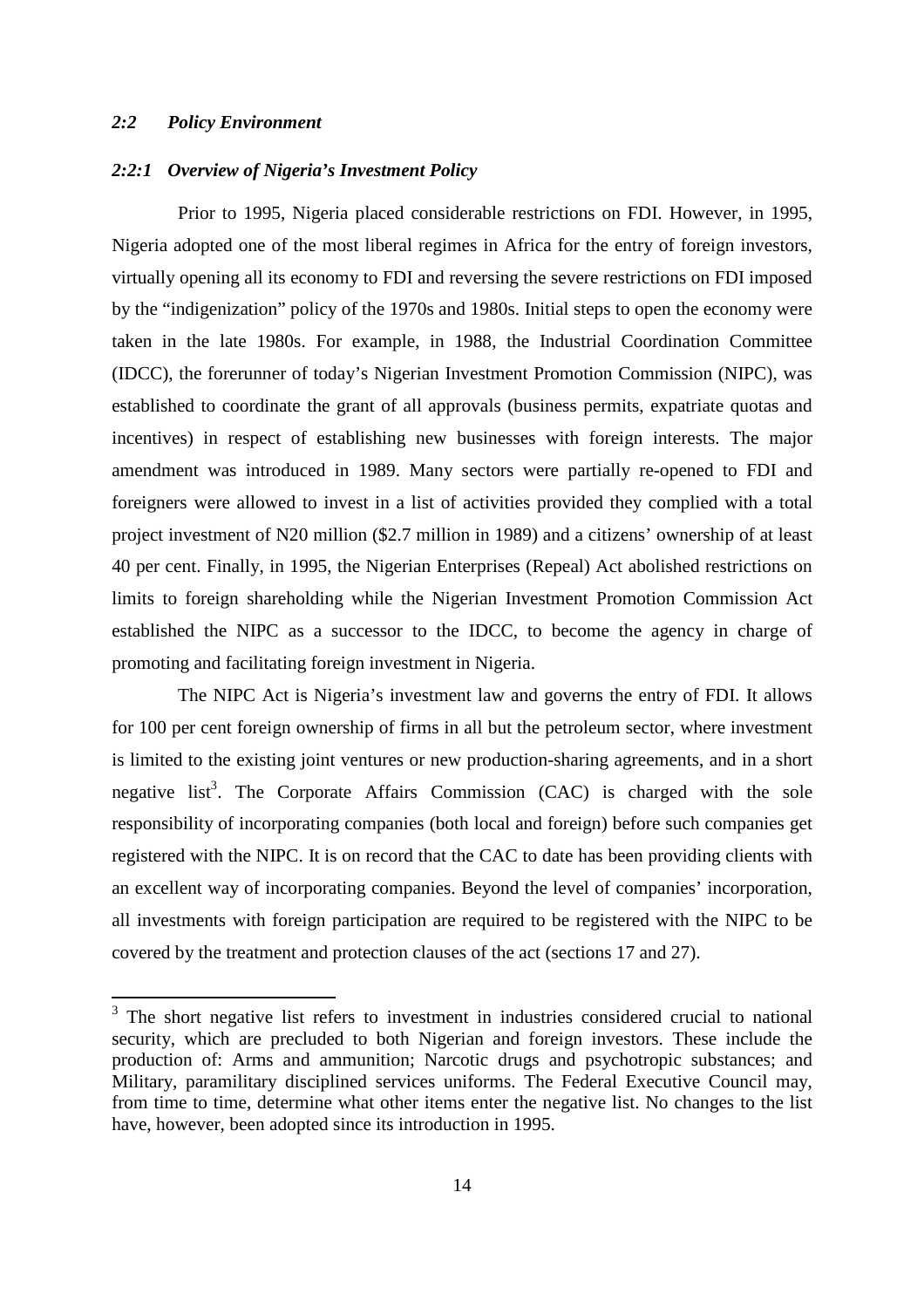In practice, the NIPC has attempted limiting the registration to companies investing a minimum share capital of N10 million (about \$80,000). However, registration with NIPC is not necessary for companies establishing in the Export Processing Zones (EPZs), or obtaining the "Export Processing Factory" status. Investment approval and licensing of such companies are carried out by the Nigerian Export Processing Zones Authority. Sequel to the introduction of the National Economic Empowerment and Development Strategy (NEEDS), the NIPC has been transformed into a promoter, facilitator and advocate of FDI. To this effect, in March 2006, a One-Stop-Shop Investment Centre (OSIC) was established within the NIPC premises (See Box 2. The NIPC reports that, since the introduction of the OSIC, the steps necessary to obtain a Business Permit have been reduced from nine to three and that business permits are issued fairly automatically in 10 minutes (See Box 3). The legislation of the two major laws in 1995 (the Nigerian Investment Promotion Commission-NIPC Act 16 and the Foreign Exchange (Monitoring and Miscellaneous Provision) Act 17) altered significant the statusquo in the Nigerian FDI environment (See Box 4).

#### **Box 2: Nigeria's One-Stop-Shop Investment Centre is Created**

A One-Stop-Shop Investment Centre (OSIC) has been operational in Nigeria since March 2006. It is housed within the premises of NIPC in Abuja and a site for the forthcoming Lagos branch has been acquired. OSIC was opened with the stated objective of addressing "problems related to the multiplicity of agencies involved in various aspects of investment facilitation in Nigeria and the resultant inter-agency rivalry, complicated by conflicting statutory laws/legal frameworks; arbitrary use of discretion in granting approvals; limited transparency; bureaucratization in procedures; and poor service orientation" (NIPC, 2006). Since inception, OSIC has registered more than 2,500 companies.

While the ultimate goal is to get the agencies involved in the OSIC to work in harmony to reengineer and streamline their processes, procedures and requirements for granting business entry permits, licences and approvals, it was decided to adopt a "Coordinated One-Stop Approval Framework for the One-Stop-Shop (OSS) of Nigeria. This model implies that the various agencies/authorities maintain their existing mandates and responsibilities within the structure of the OSIC. In this regard, the following agencies have opened desks in the Centre:

- The Nigerian Investment Promotion Commission (NIPC);
- The Corporate Affairs Commission (CAC);
- The Central Bank of Nigeria (CBN);
- The Ministry of Federal Capital Territory;
- The Ministry of Solid Minerals Development;
- The Federal Ministry of Finance;
- The National Bureau of Statistics;
- The Nigeria Immigration Service (NIS);
- The Nigeria Customs Service (NCS);
- The Federal Inland Revenue Service (FIRS);
- The National Office for Technology Acquisition and Promotion (NOTAP);
- The Standards Organization of Nigeria (SON);
- The National Agency for Food and Drug Administration and Control (NAFDAC);
- The Nigeria Maritime Administration and Safety Agency;
- The Northern Nigeria Development Corporation; and
- The O'dua Investment Corporation Limited.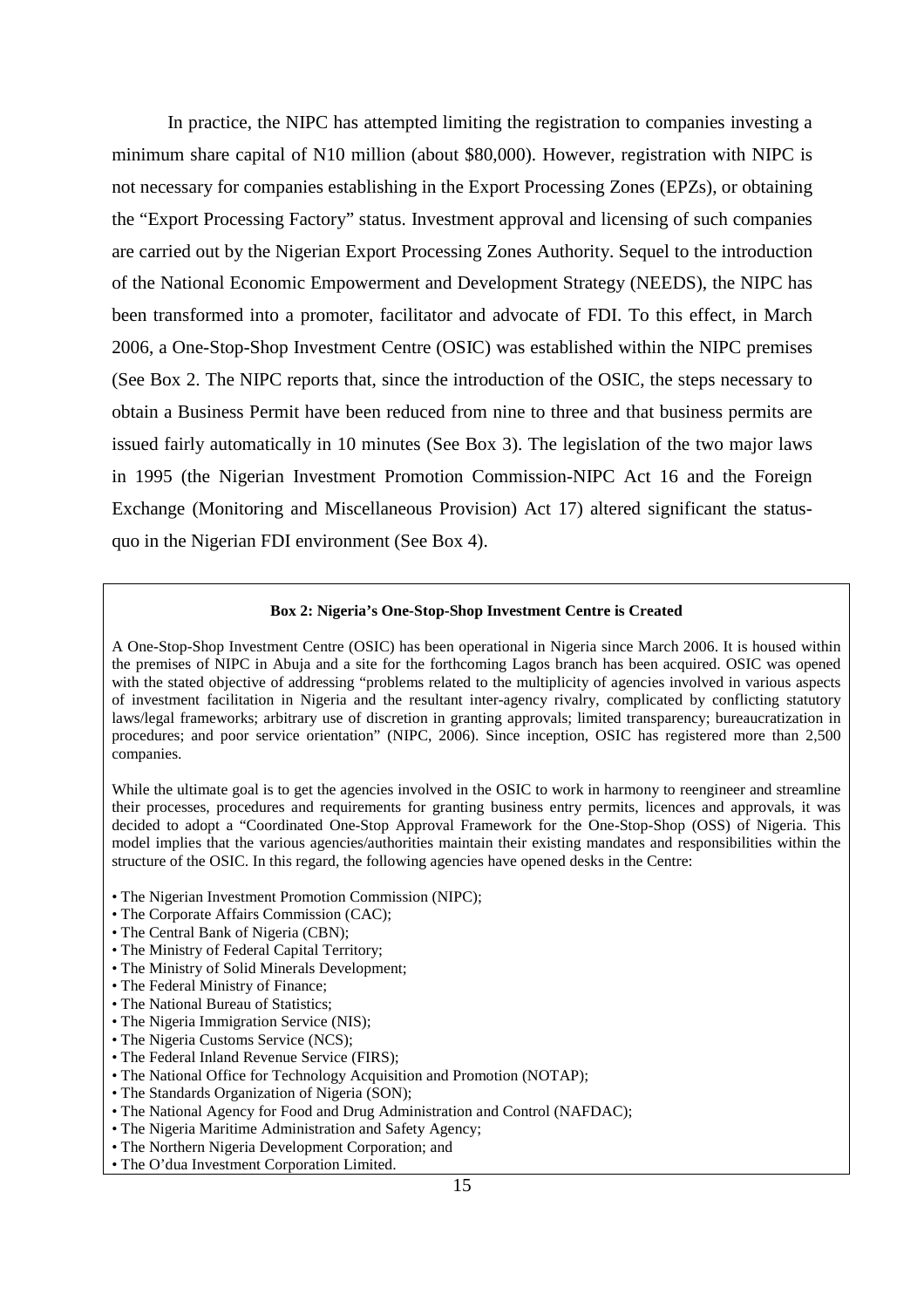OSIC is currently envisaging an e-payment solution to facilitate payment of fees charged by the various agencies. To this end, all agencies involved need to conform to the agreed service standards as shall be enunciated in the forthcoming Client Charter. UNCTAD, invited to comment on the OSIC initiative on the occasion of the Presidential Retreat of 20 March 2006, recommended that the creation of the OSIC did not obviate the need to streamline business regulation, nor bring a better service culture within key regulatory agencies. UNCTAD's recommendations, geared towards achieving a "Team Nigeria" approach, include:

(a) The NIPC should negotiate protocols of cooperation with the agencies participating in OSIC. These should spell out the extent of empowerment of OSIC-located officers, NIPC oversight arrangements, the quality and number of staff assigned and service delivery expectations;

(b) OSIC should function in large part as a "virtual" OSIC, taking advantage of the opportunities opened by Internet technology. Online applications and inter-agency exchange would not only lead to faster information flow, better monitoring and accurate and timely reporting, but also extend the OSIC services to all areas of the country with Internet access. This has now been adopted as an official objective with proposed full implementation in three years. (c) Use of OSIC services should not be mandatory. Investors should be able to apply directly to the regulatory agency if they choose. It is up to OSIC to perform. This is now official policy and the authorities are now determined to make OSIC an irresistible choice for investors.

Wherever feasible, regulatory officers sitting in OSIC should be "empowered" to approvals as distinct from channelling applications back to their headquarters.

*Source:* UNCTAD, based on information from the NIPC.

#### **Box 3: Procedure to Obtain Work and Residence Permits in Nigeria- The BP/EQ Scheme**

1. The foreign investor requests a Business Permit (BP) and applies for the right to hire expatriates for designated positions, the Expatriate Quota (EQ). This is done either through the NIPC, by means of Form 1 mentioned earlier or directly at the Ministry of Internal Affairs, through the corresponding Form T1.58 Most applications are made directly. Each expatriate position requires the employment of two Nigerian understudies who must be trained to take over within three years.

2. It appears that, where the investor was already granted an EQ, the consulates can grant the entry visa before the employment permit requests are completely processed, Thus character, credentials and health checks are administered by the missions abroad (mission interviews and Investor's Roadmap). Hiring against an EQ requires an application to the Comptroller General of Immigration for a Subject to Regularization Visa (STR). STRs are collected at the consulate nearest the entering expatriate's place of residence.59 Among other forms, the application must be accompanied by the letter of invitation accepting "immigration responsibility".

3. Statutory responsibility for issuing EQs rests with the Ministry of Internal Affairs (the parent ministry of the Nigerian Immigration Service), which decides on a discretionary number of expatriates (EQ positions) per company that can enter Nigeria.

4. Once in Nigeria, expatriates apply for regularization of their STR visas to obtain a "Combined Expatriate Residence Permit and Alien Card" (CERPAC), i.e. a one-year residence and work permit (the validity is two years according to the guidelines issued by the Nigerian Immigration Service, but it appears that, in practice, most CERPAC are issued for a one-year period).

5. An alternative to CERPAC is the "Permanent Until Reviewed" (PUR) Status. PURs are available only for sole owners/CEOs of a foreign invested enterprise and are subject to the employment of Nigerian Deputy CEO and payment of a \$10,000 fee. The company needs also to show proof of an appreciable net profit of which not less than N2 million (\$15,500) has been paid as corporate tax. Other factors considered are the "political/policy direction of Government; the company's area of business; evidence that the PUR would guarantee technology transfer and that the company has a large quota portfolio and corresponding share holdings as an added qualification".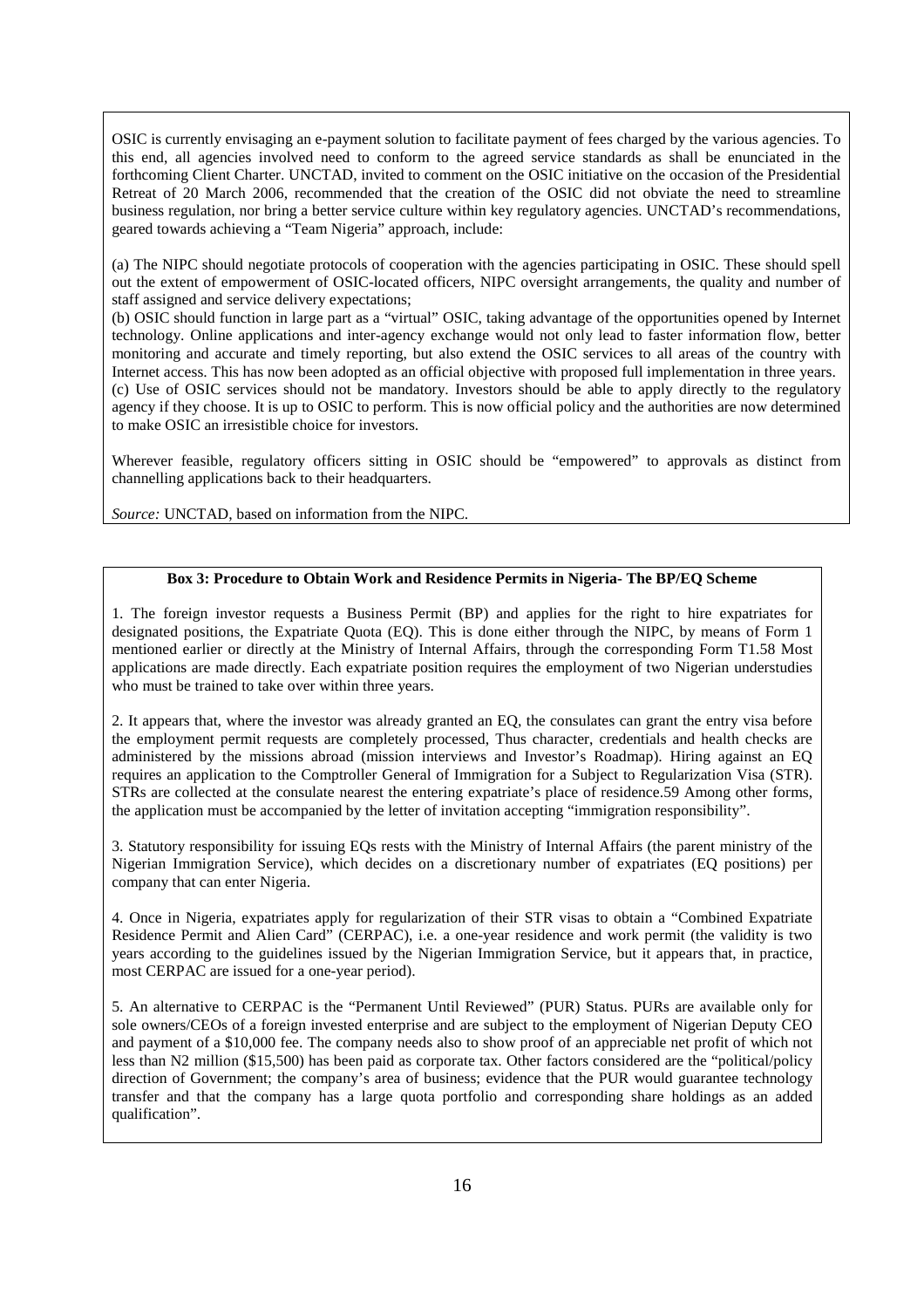Exceptions to the above EQ approval procedure apply to ECOWAS nationals, who do not need an EQ or residence permit and are required only to register with the authorities for record-keeping purposes. Also, Free Zones are not subject to the EQ process because they are deemed to be extraterritorial. However, the STR, then residence permit is, strictly speaking, only for sojourn in a zone. Foreigners with this status need a pass to travel to the "hinterland", but according to the Nigeria Immigration Service, these are readily issued by its officers stationed in the zones.

*Sources:* UNCTAD and Nigeria Immigration Service.

#### **Box 4: FDI Policies in Nigeria before and after 1995**

The indigenization policy started in 1972 with "the Nigerian Enterprises Promotion Decree" (NEPD). The decree imposed several restrictions on FDI entry. As a result, some 22 business activities were exclusively reserved for Nigerians, including advertising, gaming, electronics manufacturing, basic manufacturing, road transport, bus and taxi services, the media and retailing and personal services. Foreign investment was permitted up to 60 per cent ownership and provided that the proposed enterprise had, based on 1972 data, share capital of N200,000 (\$300,000) or turnover of N500,000 (\$760,000). The second indigenization decree, the Nigerian Enterprises Promotion Decree of 1977, tightened restrictions on FDI entry in three ways: (a) by expanding the list of activities exclusively reserved to Nigerian investors (e.g. bus services, travel agencies, the wholesaling of home products, film distribution, newspapers, radio and television and hairdressing); (b) by lowering permitted foreign participation in the FDI-restricted activities from 60 to 40 per cent and adding new activities restricted to 40 per cent foreign ownership such as fish-trawling and processing, plastic and chemicals manufacturing, banking and insurance; and (c) by creating a second list of activities whereby permitted foreign investment was reduced from 100 to 60 per cent ownership, including manufacturing of drugs, some metals, glass, hotels and oil services companies. Relaxation of these restrictions began in 1989. The NEPD was amended so as to leave a single group of 40 business activities in which foreign participation was completely prohibited unless the value of the enterprise exceeded N20 million (\$2.7 million in 1989). In addition, foreign investors could hold only a share of up to 40 per cent in insurance, banking, oil production and mining. Finally, in 1995, the Nigerian Investment Promotion Commission Act opened all sectors to foreign participation except for a short negative list (including drugs and arms) and allowed for 100 per cent foreign ownership in all sectors, with the exception of the petroleum sector (where FDI is limited to joint ventures or production sharing). *Sources:* NIPC and UNCTAD.

#### *2:2:2 Nigerian FDI Institutional Arrangement*

In Nigeria, foreign direct investment (FDI) is conceived as investment undertaken by an enterprise that is either wholly or partly foreign-owned. The Investment Code that created the Nigerian Investment Promotion Commission (Decree No. 16 of 16 January 1995) and the Foreign Exchange (Monitoring and Miscellaneous Provision) also enacted in 1995 gives full legal backing for FDI in the country. Nigerian government promotes FDI into the country. With the implementation of the IMF monitored-liberalization of the economy, foreign investors in the manufacturing sector are welcomed. Also, incentives for ownership of equity in all industries, except for petroleum and key industries such as military equipment, creation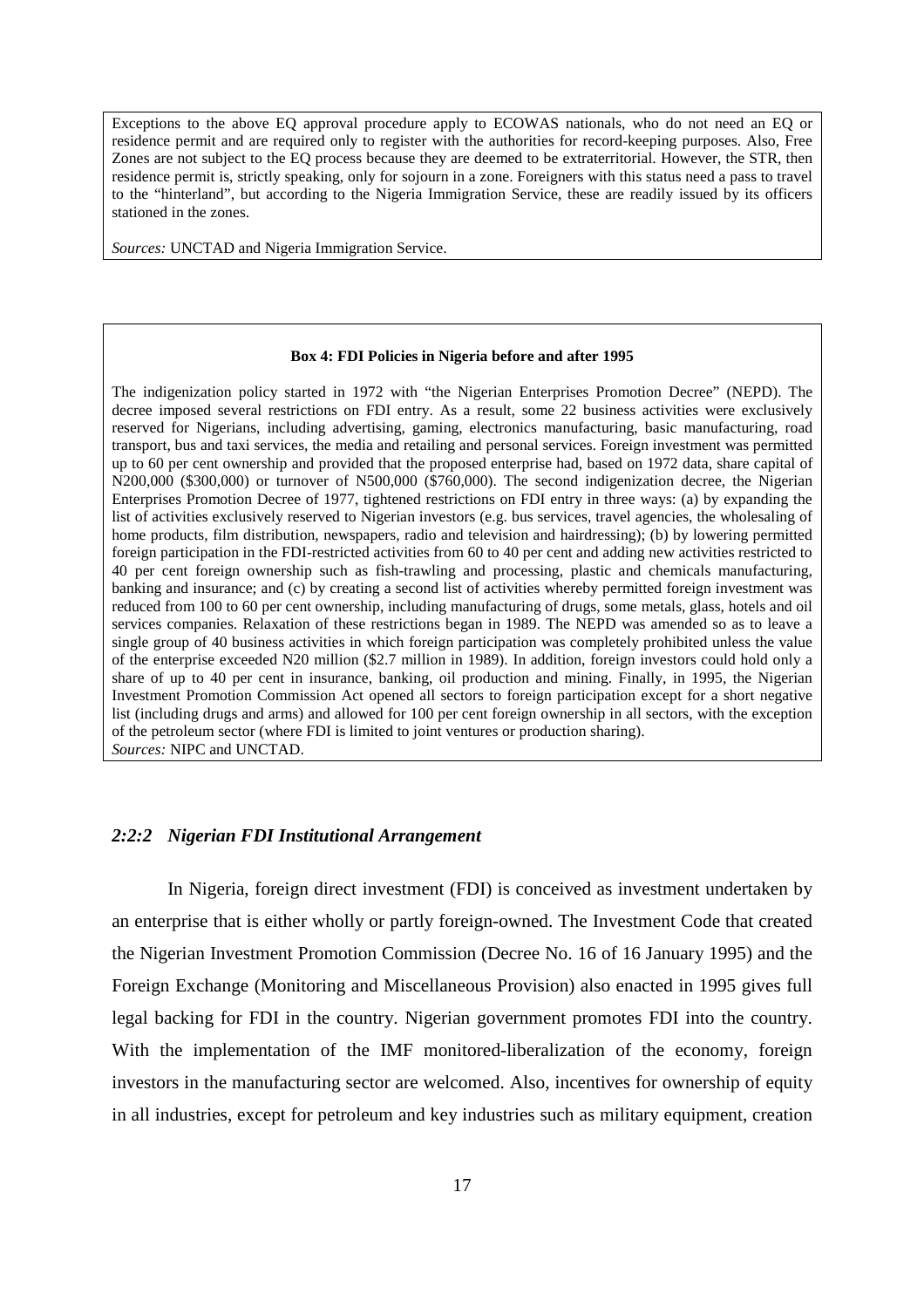of some Export Processing Zones and participation in regional integration schemes are equally embarked upon.

As the overall focus of its development strategy, Nigeria pursues a private sectordriven economic growth and development. Thus, government provides the enabling environment for private investors (both domestic and foreign) to operate. A number of measures have been introduced to promote private investment in the country. In 1999, government repealed and amended 11 Decrees that inhibited competition or conferred monopoly power in public enterprises in the petroleum, telecommunications, power and mineral sectors. Thus, the main law governing investment in Nigerian Investment Promotion Commission (NIPC) Decree No.16 of 1995 liberalises the foreign investment regime. The NIPC was established under this law as a federal agency which succeeded the Industrial Development Co-ordination Committee (IDCC). The NIPC seeks to, among others:

- coordinate, monitor, encourage, and provide necessary assistance and guidance for the establishment and operation of enterprises in Nigeria;
- initiate and support measures that enhance the investment climate in Nigeria;
- promote investment in and outside Nigeria; and

 $\overline{a}$ 

• assist incoming and existing investors by providing support services.

The major responsibility of NIPC is to serve as a one-stop facilitating centre for the registration of companies, the acquisition of business permits, and expatriate quotas, and a host of incentives. Under the NIPC Decree, investors (both domestic and foreign) can participate in all sectors of the economy with the exception of the production of arms and ammunition, narcotic drugs, and psychotropic substances. Foreign companies are allowed to operate in Nigeria through a subsidiary that must be incorporated in Nigeria.<sup>4</sup> Under the Companies and Allied Matters Act of 1990 (as amended), the Corporate Affairs Commission is charged to regulate and supervise the formation, incorporation, and registration of companies in Nigeria. The legal authority in Nigeria for the management of technology is the National Office for Technology Acquisition and Promotion (NOTAP). It is charged with monitoring on a continual basis, transfer of foreign technology. NOTAP implements this

<sup>&</sup>lt;sup>4</sup> Exemptions to this requirement exist for: foreign companies invited to Nigeria by or with the approval of the Federal Executive Council to execute a specified individual project; foreign companies in Nigeria for the execution of a specific individual loan project on behalf of a donor country or international organization; foreign state-owned companies engaged solely in export promotion; and engineering consultants and technical experts engaged in any individual governmentcontracted (including from government agencies) project.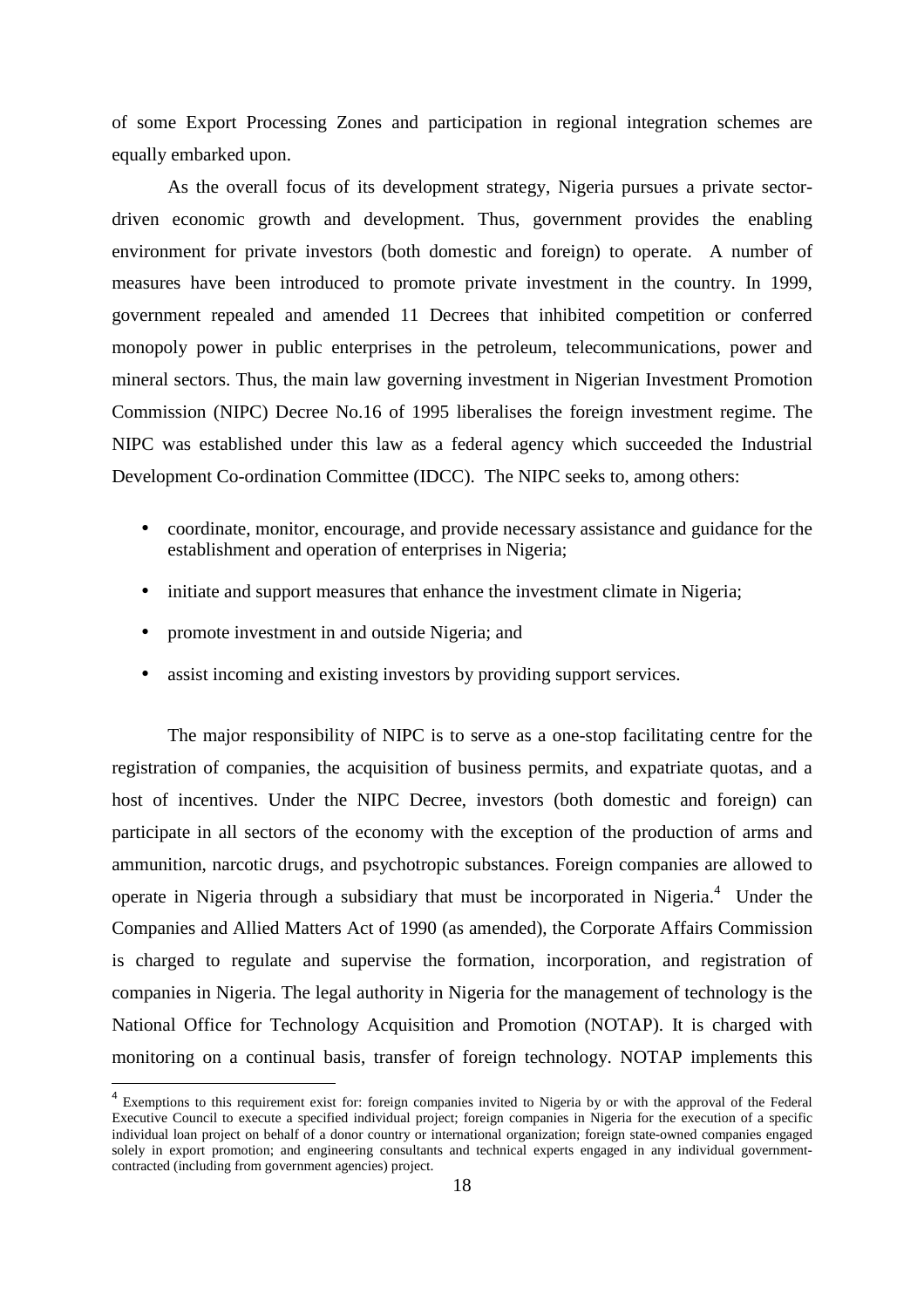measure through registering contracts and agreements dealing with transfer of foreign technology. NOTAP ensures that a foreign investor issues:

- a license to use trademarks and patented inventions;
- supply of technical expertise in the form of preparation of plans, diagrams, operating manuals or any other form of technical assistance of any description whatsoever;
- supply of detailed engineering drawings;
- supply of machinery and plant and;
- provision of operating staff or managerial assistance and the training of Nigerian personnel.

Compliance with these measures ensures that foreign investors in technical, management and consultancy services can remit fees outside Nigeria.

Foreign direct investment (FDI) inflows increased from US\$1.0 billion in 1999 to US\$2.0 billion in 2003, making Nigeria the fourth largest recipient of FDI inflows amongst African countries. Most FDI inflows are to the oil and natural gas subsector. However, telecommunications services have also benefited due to the ongoing privatization and deregulation reforms.

## *2:2:3 China's FDI Policy*

China's African policy document was launched in January 2006. This policy articulates the objectives of Chinese policy toward Africa and how they are to be realized. The broad objectives stated in the policy include, mutual benefits, common development, and win-win results in economic relations. The policy document highlights government actions to foster trade, investment, financial services, agriculture, infrastructure, resources development and tourism. The implementation of the policy is supported by financial and technical assistance in non-commercial areas such as health and education (Wang, 2007). During the Beijing Summit of the Forum on China-African cooperation in November 2006, China's President announced new commitment to Africa for 2007-2009. Among the items in the new commitment related to investment are: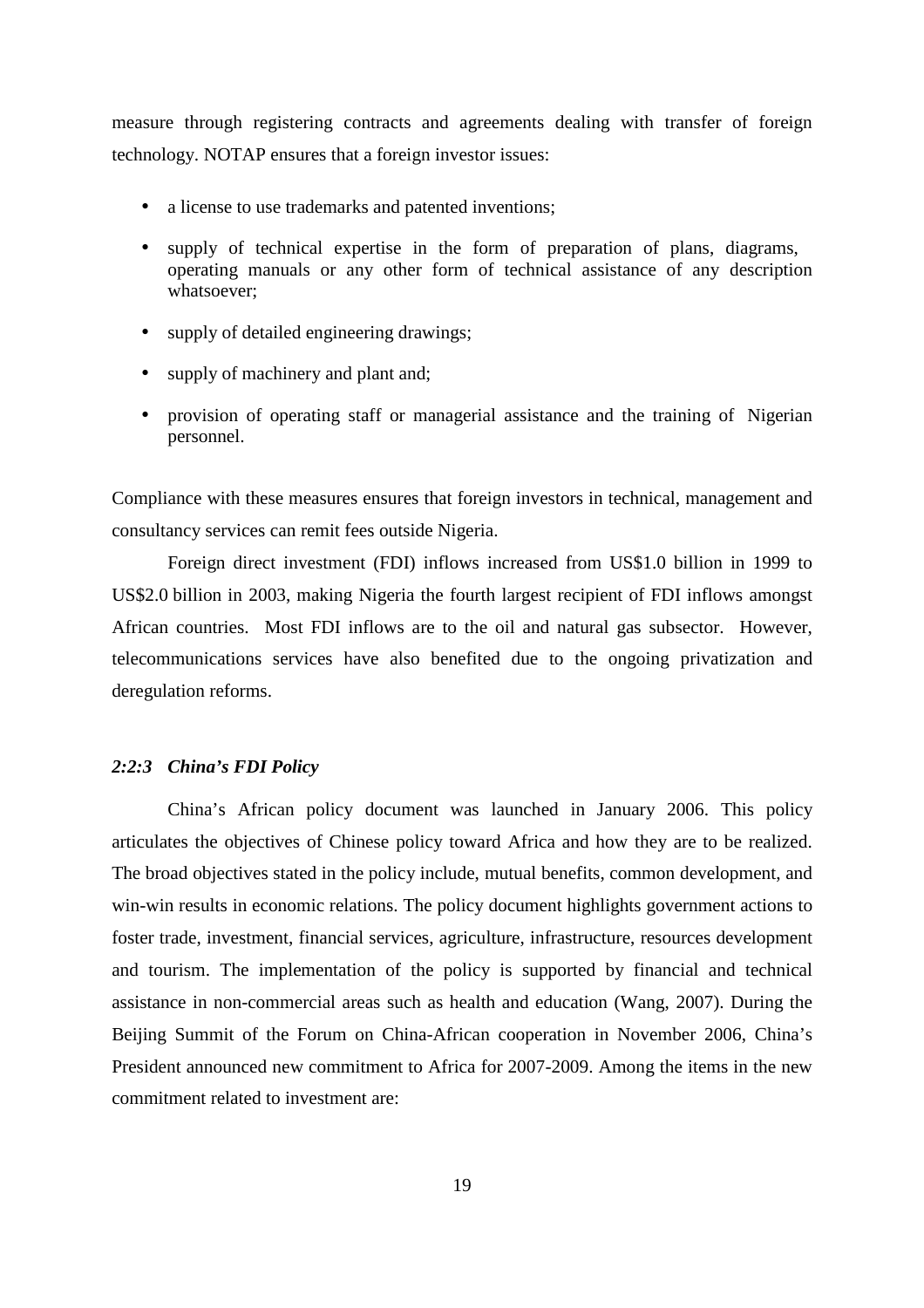- US \$5billion China-Africa Development Fund to support Chinese FDI in Africa including Nigeria;
- Preferential credits totalled US\$5 billion, consisting of US\$3 billion confessional loans and US\$2 billion export credits;
- Grants element in investment
- Technical assistance to upgrade the required skill for managing investment.

According to WTO trade policy review report, China was the largest developing country recipient of FDI and the third largest recipient of FDI in the world in 2004, after the United States and the United Kingdom. This shows China's commitment to providing a business environment conducive to FDI since 1978. Foreign investment has been encouraged mainly in manufacturing with a particular emphasis on high value-added production. One of the key features of the FDI regime is that China provides better than national treatment in its taxation policies for foreign-invested enterprises. For instance, while the enterprise income tax rate is 33 per cent foreign-invested enterprises may enjoy rates of 15 per cent or 24 per cent depending on where they invest coupled with tax holidays for varying lengths of time depending on their activities.

 Another landmark in China's investment regime is the recent favourable policy toward encouraging outward FDI, basically to upgrade technical skills and to secure supplies of key raw materials, such as petroleum and iron ore. The Central Government and some provincial governments have been encouraging firms to invest abroad by relaxing approval procedures and providing financial support. For instance, on 27 October 2004, the Export-Import Bank of China (EIBC) issued a "Notice on Loan Support Policy for Key State-Encouraged Overseas Investment Projects" which specifies that preferential interest rates may be accorded overseas investment loans. A particular sector of interest to China is the petroleum sector in which it invests in countries such as Indonesia, Kazakhstan, Myanmar, Sudan, Yemen and Nigeria, as well as in aluminium, iron ore, and coke industries in Brazil. Acquisition of shares in foreign enterprises is becoming attractive to some Chinese enterprises.

 In China, specific FDI related laws and regulations are the "Law on Chinese-Foreign Equity Joint-Ventures"; "Law on Chinese-Foreign Contractual Joint Ventures"; "Law on Foreign-Capital Enterprises"; and their implementing regulations. Under these laws, foreigninvested enterprises include equity joint ventures (with the proportion of foreign investment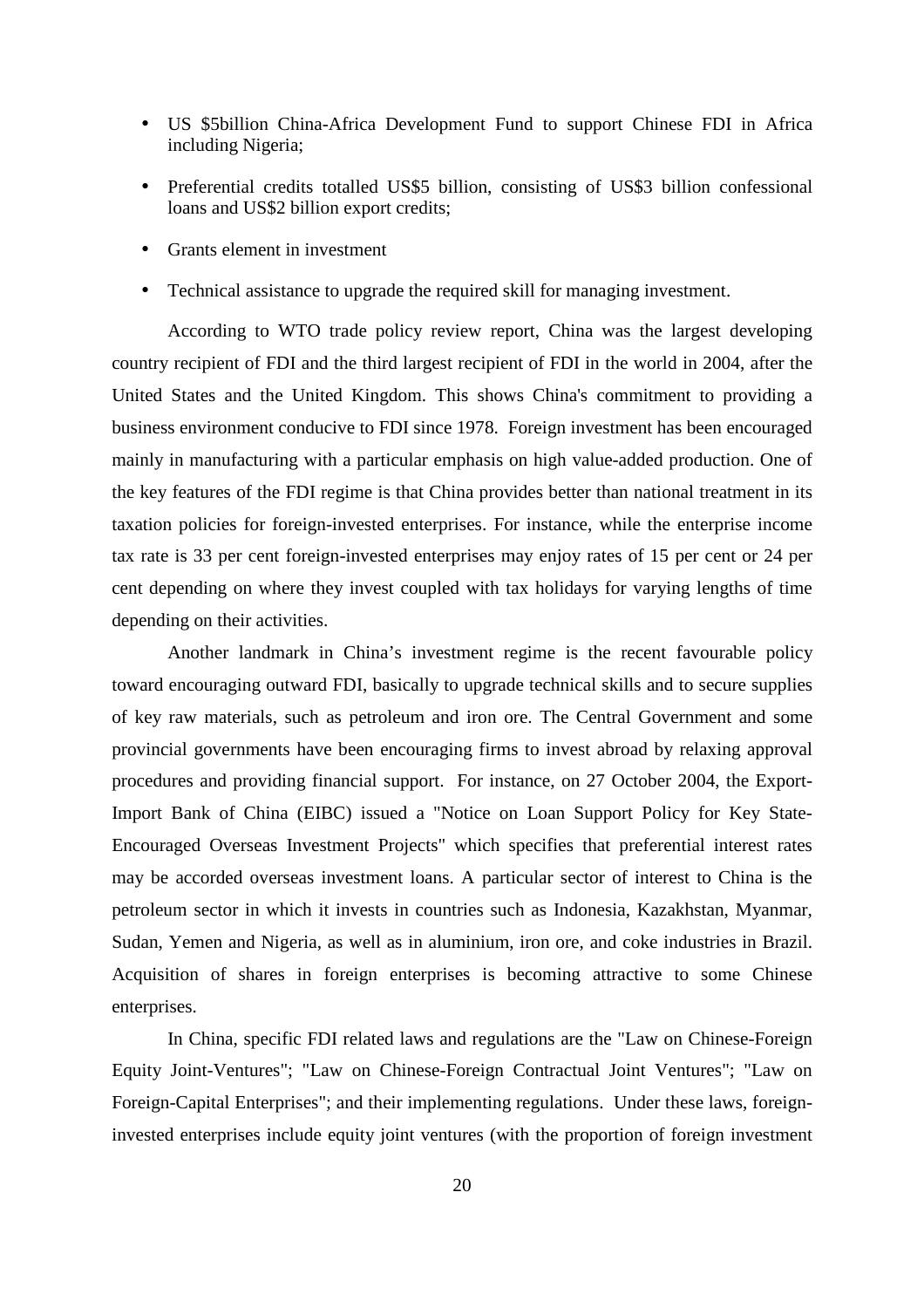no less than 25 per cent of registered capital), contractual joint ventures, and wholly foreignowned enterprises (WFOEs). Since China's accession to the WTO, restrictions on foreigninvested enterprises have been relaxed. The revisions of the three laws in 2000 and 2001 reduced market access limitations and export balancing requirements, while technology transfer requirements were also relaxed.

 In 2005, guidelines for encouraging and supporting the development of the non-public sector including individual and private enterprises were issued by the State Council. Thus, they were meant to improve market access by private companies to many industries that were previously restricted, including those dominated by state monopolies and heavily regulated sectors such as public utilities, financial services, social services, and supplies of national defence equipment. The guidelines also stipulate that foreign investors will have the same access as domestic investors in any sector where it is not explicitly forbidden by law. Revised provisions for guiding foreign investment direction were promulgated in 2002 and became effective. They classify foreign investment projects into four categories: encouraged; permitted; restricted; and prohibited. The most recently amended Catalogue for guiding foreign investment industries groups industries as been 'encouraged", "restricted" and "prohibited" while projects that do not fall into these three groups are termed as "permitted". The amendment includes: extending the list of industries in the encouraged category in accordance with the State's industrial policies; relaxing restrictions on market access in service industries; removing so-called "over-invested industries" from the encouraged category (certain steel processing, for example, was moved from the encouraged to permitted category). The authorities noted that a distinctive feature of the Catalogue was that "it expanded the degree of opening up and took encouraging foreign investment as a general policy". Projects in the "encouraged" category are those that utilise improved technology and are less polluting, while "restricted", and "prohibited" projects are those that use obsolete technologies, over-exploit scarce natural resources, and tend to endanger the environment. Foreign equity limits tend to depend on industry type and are not necessarily based on the category. Thus, "encouraged" industries may have foreign equity restrictions, while "restricted" industries may be wholly foreign owned.

 Foreign investors in the "encouraged" category are permitted to import capital equipment duty free. In addition, they may enlarge their scope of business, with approval, if they are engaged in the construction and operation of infrastructure facilities related to energy, transportation, and urban utility sectors (coal, oil, natural gas, power, railways, ports,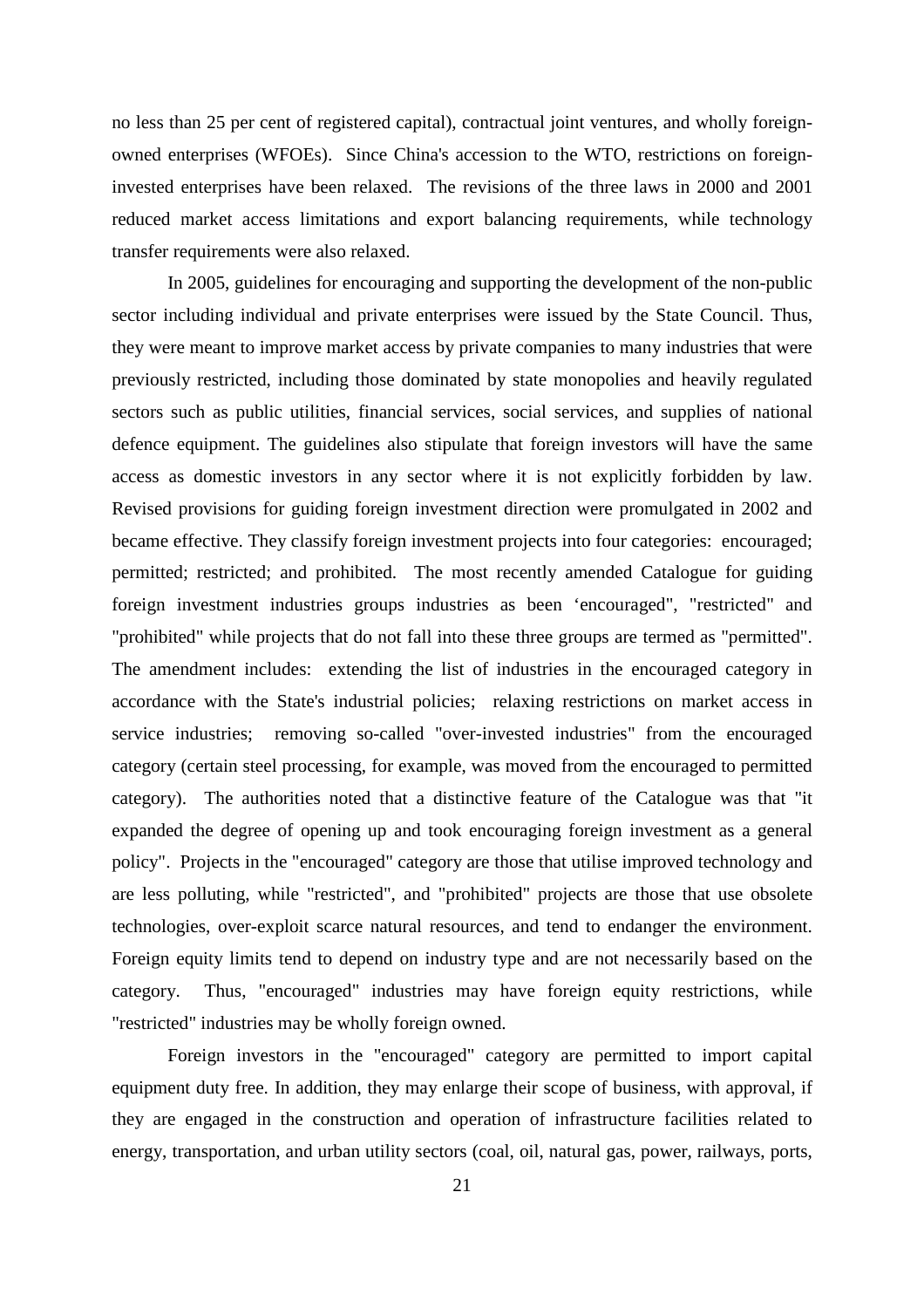airports, highways and urban roads, sewage treatment, and garbage disposal, etc.), which need a large amount of investment and a long payoff period. Furthermore, the threshold of projects in the "encouraged" category that may be approved by local governments has been raised. In addition, investors in the "permitted" categories that export all their products directly enjoy the same preferential treatment accorded to "encouraged" projects, as do projects listed in the Catalogue of Advantaged Industries for Foreign Investment in Central-Western China. Foreign investment in the "restricted" category may be regarded as "permitted", if export sales amount to over 70 per cent of the total sales of the product. Foreign enterprises in China enjoy a low-tax policy.

 China grants preferential tax treatment for investment in industries and regions where investment is encouraged. As stated earlier, one of the most distinctive features of the tax system is the differential treatment of domestic and foreign enterprises with respect to the enterprise income tax. The standard enterprise income tax rate is 33 per cent. However, an enterprise income tax rate of 15 per cent applies to foreign enterprises located in the special economic zones (SEZs), or to foreign enterprises involved in manufacturing in the economic and technological development zones (ETDZs), while a rate of 24 per cent applies to those involved in manufacturing and located in the coastal economic open zones (CEOZs), or the old urban districts of cities where the SEZs or ETDZs are located. In cases where a foreign enterprise has subsidiaries in different locations, they may be taxed differently. In essence, it seems that such preferential tax treatment is not available to domestic enterprises except those established in the State high-tech development zones and in the western areas. Further, foreign enterprises engaged in manufacturing with an operating period exceeding ten years may enjoy an income tax exemption during the first two years after becoming profitable, followed by a 50 per cent reduction for the next three years.

 Hi-tech foreign enterprises located in hi-tech industrial zones also enjoy the two-year income tax exemption, while those involved in manufacturing also enjoy the 50 per cent income tax reduction in the next three years. Export-oriented foreign enterprises benefit from the same two-year exemption and the 50 per cent reduction as long as export quantity per annum accounts for more than 70 per cent of the general sales of the enterprise. If a foreignowned enterprise purchases domestically made equipment, which, if imported, would be entitled to tariff exemption, it is granted a VAT refund on such equipment. In addition, it would appear that FIEs together with domestic enterprises operating in designated manufacturing industries in the western and central regions of China enjoy a complete tax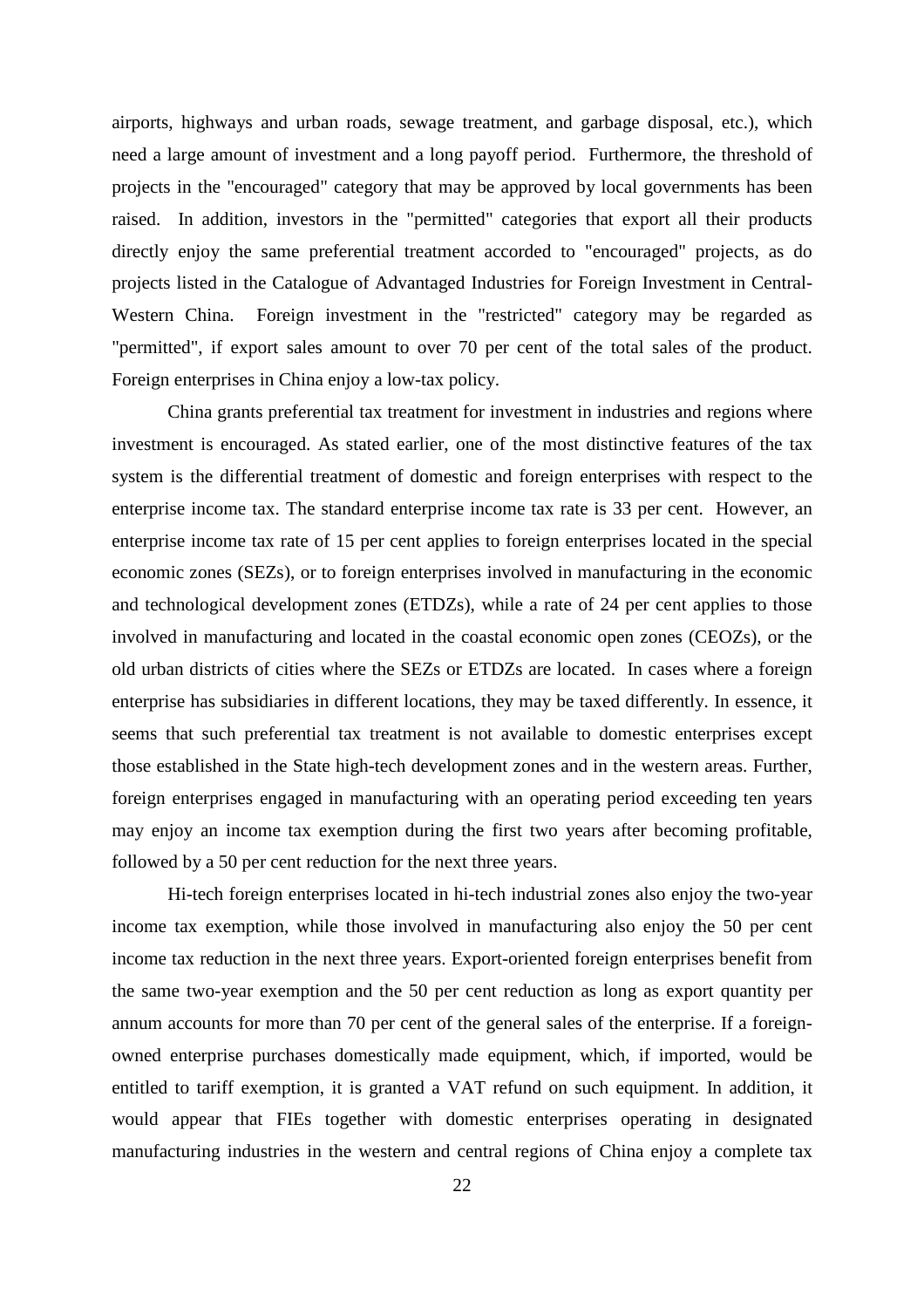holiday during the first two years after making profits and a 50% income tax reduction during the following six years. A foreign enterprise which directly reinvests after-tax profits; increases the registered capital or uses profits to establish another enterprise with an operational duration of not less than five years will enjoy a refund amounting to 40 per cent of the enterprise income tax paid on the sum reinvested. Further, dividends of foreign investors are exempted from income tax. The losses recorded by a foreign enterprise may be offset by the income earned in the next payment year and if such losses cannot be fully offset in the next year, they may be carried forward for a maximum of five years.

Relative to major origin countries of Foreign Direct investment (FDI), Chinese outward investment is highly regulated. Before a new strategy was articulated, China's ODI policy was driven chiefly by central government priorities. Thus, prior to 2002 when the leadership announced the new strategy to encourage enterprises to look outward by investing in overseas markets, Chinese ODI was generally discouraged by the central authorities. The ODI policy witnessed series of reforms through the 1980s and 1990s, although many of these changes were of a political or administrative nature. The impetus for deeper reform in ODI policy has only come about in the last few years, coinciding with China's increased presence on the global economic scene, and with the ability and desire of Chinese firms to spread their wings internationally. In general form, Chinese ODI policy can be categorised into five phases which are discussed below.

## *PHASE ONE (1979 – 1983): Case-by-Case Approval*

During this period only state-owned trading corporations and provincial or municipalbased international economic and technology cooperation enterprises were the entities allowed to invest overseas on a case-by-case basis. The sole authority responsible for examining and approving overseas investment was the State Council. Outward investment was in effect prohibited unless specifically approved by the State Council, and hence there were serious regulations on ODI.

#### *PHASE TWO (1984 – 1992): Standardization of Approval Procedures*

During this period, prohibitions against ODI were liberalized as the government permitted a wider range of enterprises to invest overseas. For instance, non-state firms were permitted to set up subsidiaries in other countries. However, prior approval was still required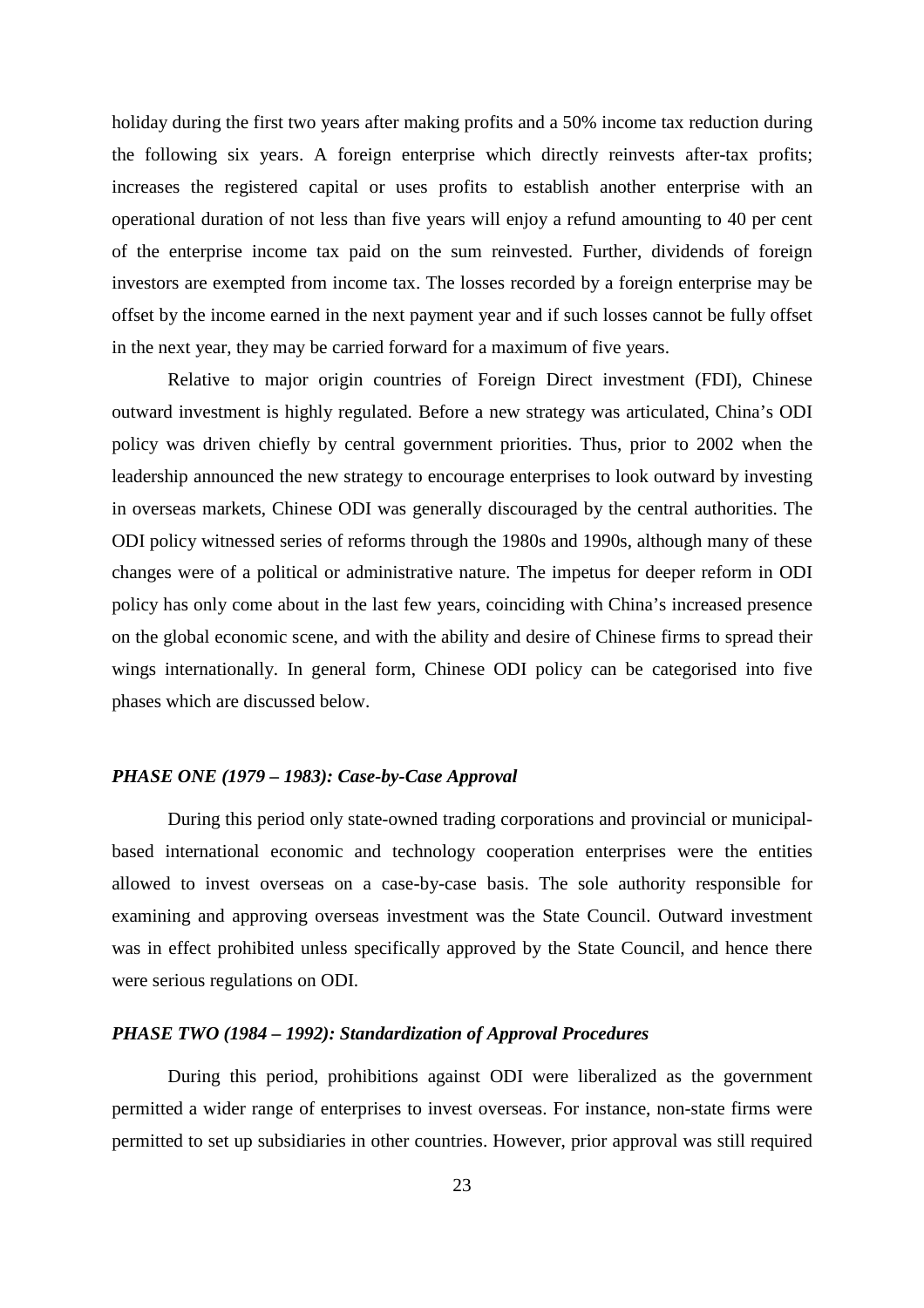from the central authorities, but the approvals process moved gradually from a case-by case approach to more standardized procedures.

#### *PHASE THREE (1993 – 1998): Greater Scrutiny of Overseas Investment Projects*

A surge in outward investment in the previous period promoted by the relaxation of ODI rules and an overvalued exchange rate resulted into a number of debacles by Chinese firms speculating on the Hong Kong real estate and stock markets. Consequently, Beijing introduced a more rigorous process for screening and monitoring ODI projects to ensure that these investments were for "genuinely productive purposes".

#### *PHASE FOUR (1999 – 2002): Overseas Investment in Processing Trade Activities*

China's policy towards ODI witnessed a significant turnaround during the period spanning its entry into the World Trade Organization. In recognition of the increasingly crucial role of Chinese enterprises in global trade and production networks, Beijing introduced new policies to encourage firms to engage in overseas activities that augmented China's export drive, otherwise known as "processing trade" projects. The light industrial goods sector including textiles, machinery and electrical equipment, was encouraged to establish manufacturing facilities overseas that would use Chinese raw materials or intermediate goods. The Chinese government offered a variety of incentives including export tax rebates, foreign exchange assistance, and direct financial support.

#### *PHASE FIVE (2002 – Present): The "Stepping Out" (Go Global) Strategy*

At the Chinese Communist Party's Sixteenth Congress in 2002, the leadership announced a new strategy of encouraging Chinese companies to "Step Out" into the global economy not only through exports, but also by investing overseas. This policy reform was perceived to be a necessary complement to the successful implementation of the inward investment and export policies of the 1980s and 1990s, and as part of the ongoing reform and liberalization of the Chinese economy. It also reflects a commitment on the part of the Chinese government to create world class companies and brands, whereby Chinese firms are recognised as more than secondary nodes in production networks that are ultimately controlled by multinationals based in industrialized countries. Recent reforms in ODI policy have focused on the following five areas: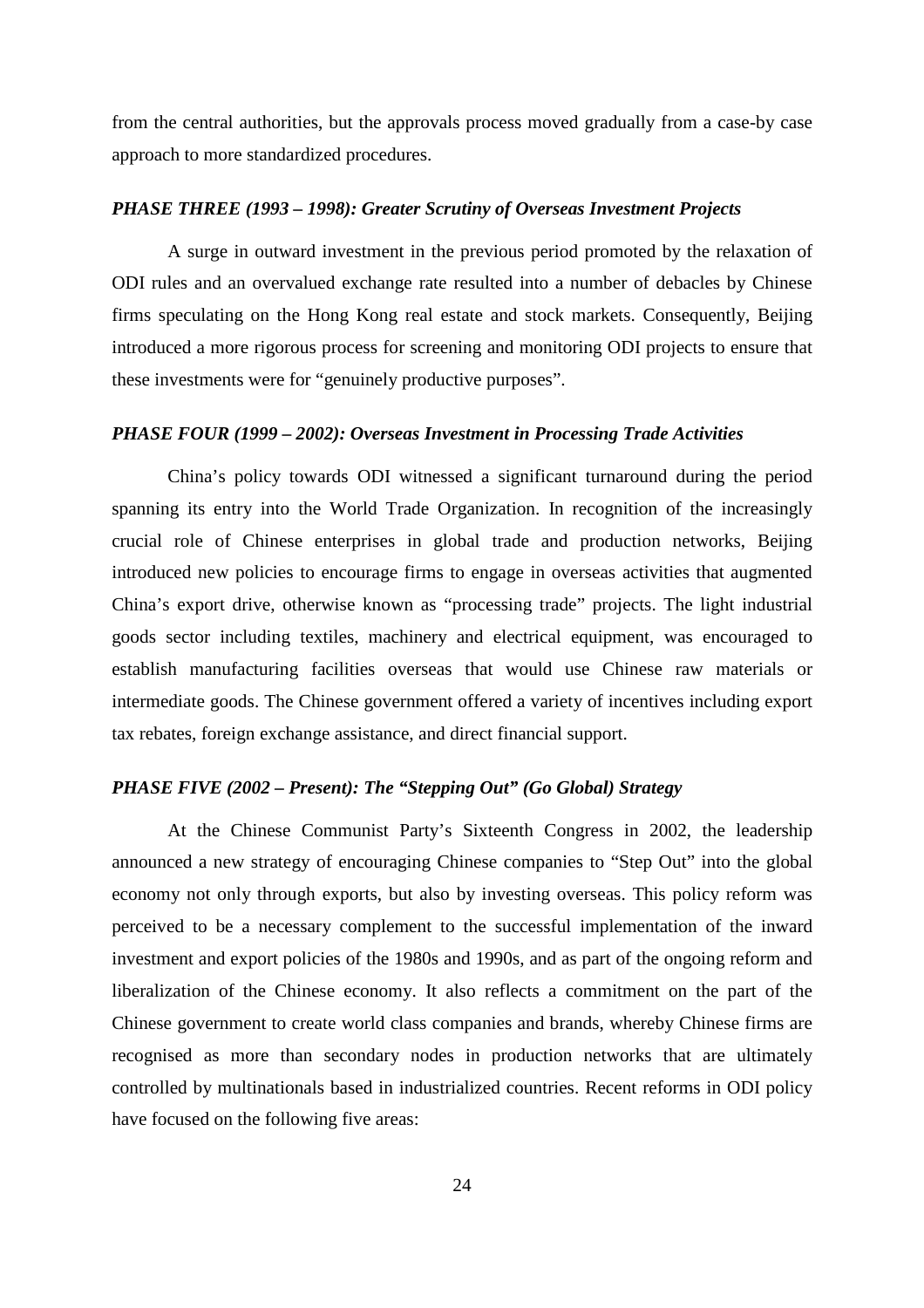- creating incentives for outward investment;
- streamlining administrative procedures, including greater transparency of rules and decentralization of authority to local levels of government;
- easing capital controls;
- providing information and guidance on investment opportunities; and
- reducing investment risks.

The last 20 years testify to the dramatic change that has occurred in China's government's attitude towards outward investment. Since 1980, the emphasis on political objectives in determining Chinese ODI policy has gradually been replaced by the primacy of commercial interests. Further, the ODI approval process has been significantly simplified, with decision making authority delegated first from the central government to local governments, and more recently to the enterprise itself. The motivation for outward investment, in turn, has generally evolved from one that was based largely on accessing natural resources to a more complex set of objectives related to securing access to markets, technology, and brands, as well as the traditional interest in natural resources.

#### *2:2:4 China's FDI Institutional Arrangements*

 The institution that promotes foreign investment in China is the Ministry of Commerce (MOFCOM) through its Investment Promotion Agency (CIPA) and the International Investment Promotion Centre of China (IIPCC). Majority of the provinces render one-stop services to foreign investors, and each province sets up an investment promotion centre. China also promotes investment through the International Fair for Investment and Trade, Hi-Tech Fair, and Export Commodities Fair.

 Institutions connote the regulatory structures, governmental agencies, laws, courts, and professions (Scott 1987). Hence, the institutional environment comprises the rules and requirements with which organizations must comply to gain the desired rewards of support and legitimacy (DiMaggio and Powell 1983). In China, Chen (2004) identified five types of FDI approved by the foreign direct investment policy in China as follows:

- Equity joint ventures
- Contractual joint ventures,
- Foreign-funded enterprises,
- Share-holding enterprises, and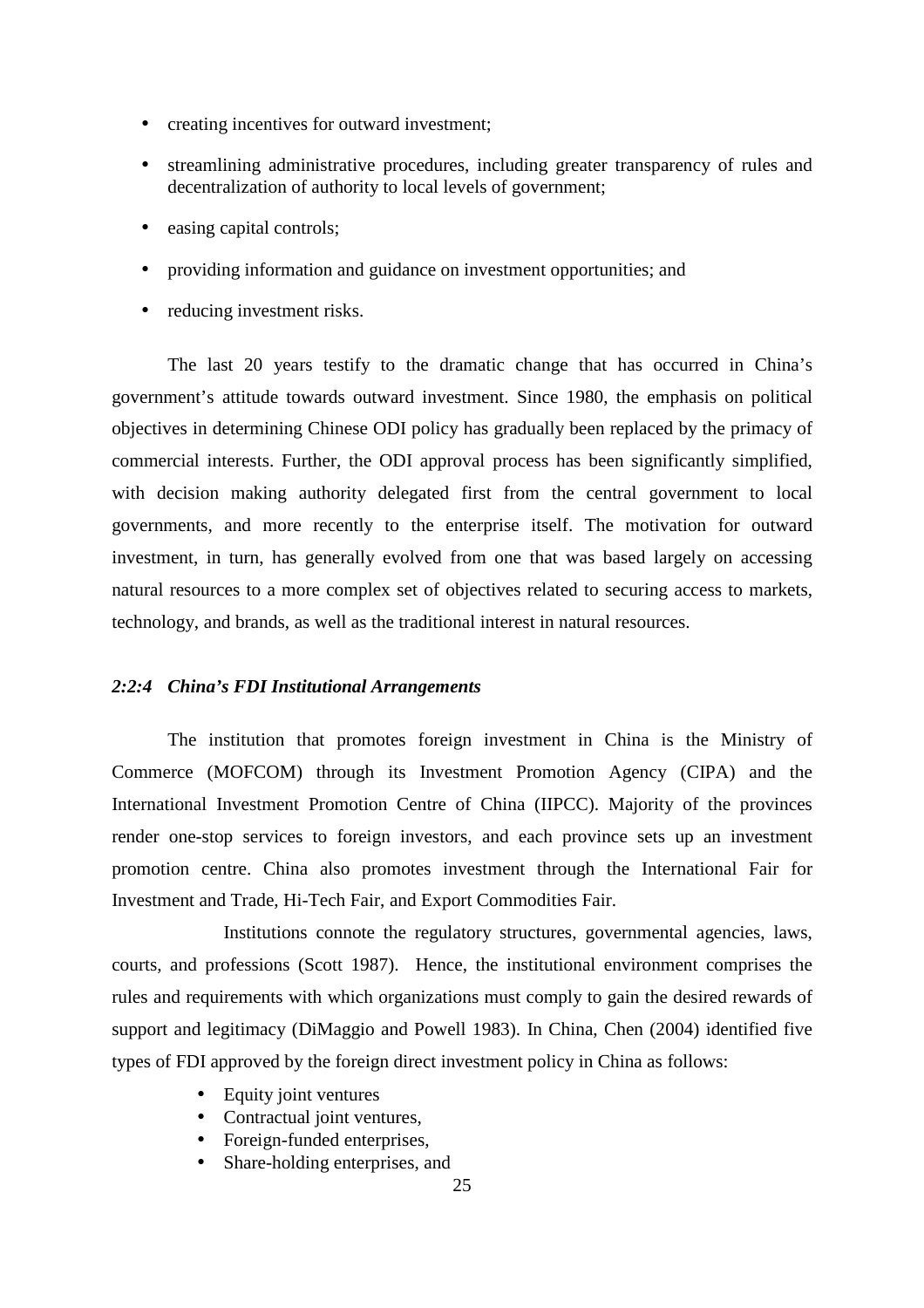• Cooperating development.

The typical institutions that foreign investors in China have to cope with are Chinese culture, governmental system and  $NGOs<sup>5</sup>$ . Initially, Chinese governments show the following characteristics as far as business is concerned:

- i) Extensive government intervention in economic affairs. Indeed, in the 1990s, to get government approval, a typical major construction project experienced checks by 7 ministries, 8 examining and approval bureaux, and had 58 red stamps and 169 officials' signatures, and this process lasted two years.
- ii) China is a country with a decentralized government structure. National laws are often only broadly drafted at the central level and their implementation is left to the discretion of regional and local administrations (Holtbrugge and Berg 2004). The decentralized government structure gives provincial and local governments the freedom to intervene in economic activities. 'In this context any prominent administrator is in a position to give a go-ahead to an exception and can find out a suitable reason for it, such as to relieve rural poverty, to reduce losses incurred by a state-owned firm, or to defuse disturbances among a group of employees' (Blackman 2000).
- iii) Phenomenon of conflicts among different administrators. Conflict among different levels of authority arises for the following reasons: (a) inconsistent interpretations of laws and regulations, (b) different political priorities of economic issues, and (c) various stakes acquired from MNES (Chen 2004). In addition, the division of jurisdiction among different ministries is not very clear in China.

The situation captured by the aforementioned characterization prevailed prior to October 2000 when the Chinese government put forward the "Go Global" strategy. By October 2004, the new framework of Chinese new policy system of FDI has emerged. The Verification and Approval of Overseas Investment Projects Tentative Administrative Procedures was enacted by the National Development and Reform Commission. It is the replacement of The Regulations on Examination and Approval of Project Proposal and

<sup>&</sup>lt;sup>5</sup> For detailed discussions of the characteristics of these three institutions, See Yongqiang Gao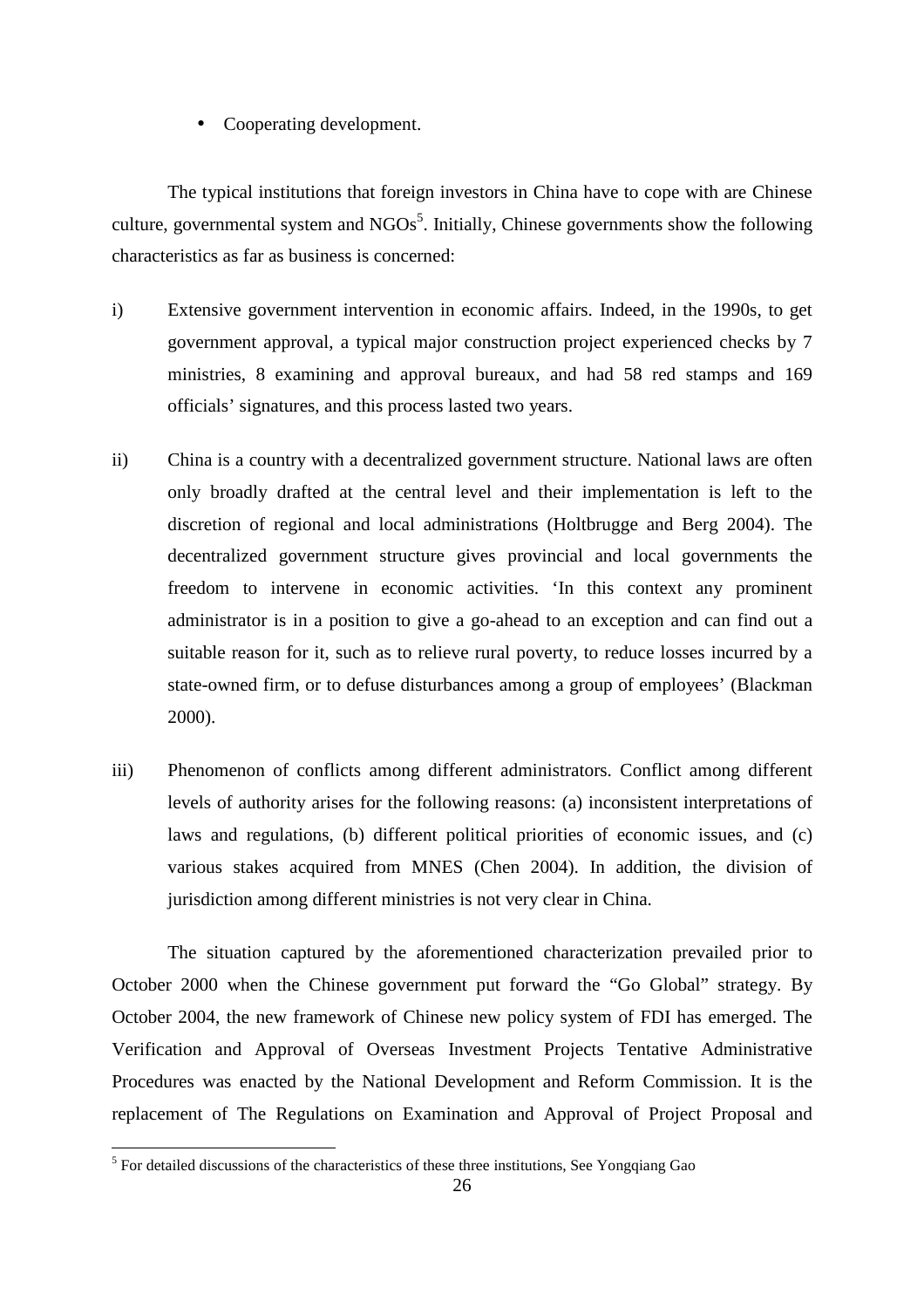Feasibility Report on FDI Projects issued in 1991. The document makes it clear that the government plays mainly as guider, service provider and supporter of FDI. Hence, the Chinese enterprises are to make their own decisions of FDI, while the Ministry of Commerce (the former Ministry of Foreign Trade and Economic Cooperation) now issues Provisions on the Examination and Approval of Investment to Run Enterprises Abroad and replaced the former regulations. In clear terms, measures to promote Chinese FDI are indicated in the *Giving Credit Support to the Key Overseas Investment Projects Encouraged by the State*  issued by the National Development and Reform Commission and the Export-import Bank of China in October of 2004. These two institutions jointly established the supporting mechanism of foreign investment credit. In the plan, certain volume of credit capital will be earmarked for key foreign investment projects to be encouraged by the government, thereby qualifying to enjoy lower interest rate of export credit. Apart from the *Interim Measures for Joint Annual Inspection of Overseas Investment and Measures on Comprehensive Achievements Evaluation on Investment Abroad* issued by the Ministry of Foreign Trade and Economic Cooperation in October of 2002, the Ministry of Commerce issued the *Obstacle Report Rules on the Investment to Different Countries* in October of 2004. These three documents jointly normalized the Chinese government's supervision and service for overseas investment (See Figure 1)





**Source:** Cheng Li-ru & Zhou Xuan (2007).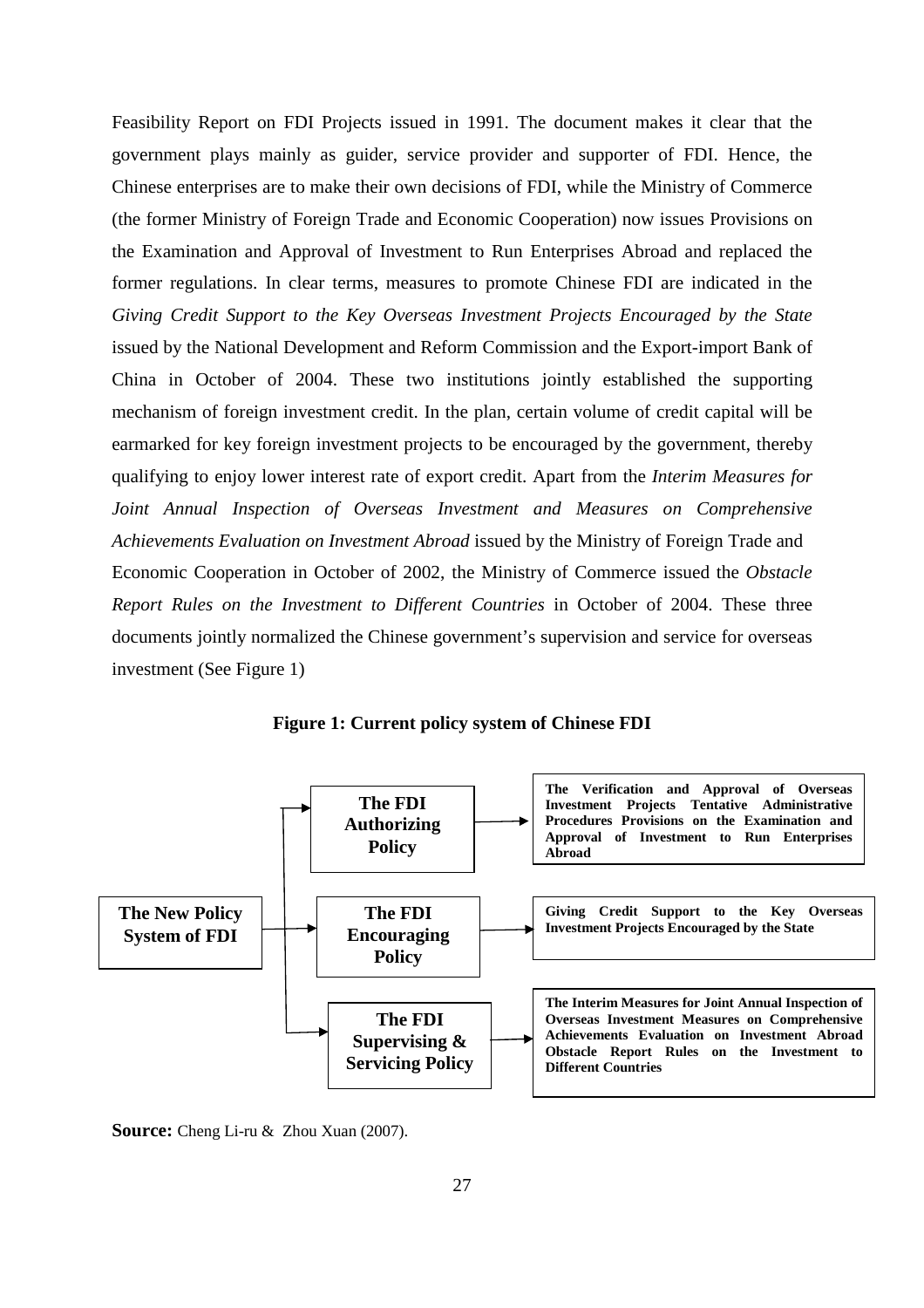The overriding features of the Chinese new FDT policy system are summarized by Chengu and Zhou (2007) as follows:

#### *From examining and approving to verifying and approving*

In the area of examination of foreign investment projects, as against the situation with *The Regulations on examination and Approval of Project Proposal and Feasibility Report on FDI Projects*, *The Verification and Approval of Overseas Investment Projects Tentative Administrative Procedures* has a number of strengths. Firstly, the process of examining and approving becomes much more succinct. According to the new regulations, the long used double-deck approving procedure has been abandoned, and the enterprises' reports of feasibility are not required any more, the government will no longer pay too much attention to the economic and technical feasibility, and shift its focus to the inspection of the projects' compliance with the regulations. Secondly, the authorization of examination and approval has been empowered to lower levels. According to the new policies, the national authorities will be only responsible for the resource exploiting projects exceeding 30 million US dollars and the projects exceeding 10 million US dollars, respectively increasing 30 times and 10 times compared with the old limitations. Besides, the state-owned enterprises get more freedom to invest overseas. In addition, the reply time limits have been curtailed to 20 work days from 60 work days. In order to avoid the delaying on some step of official replies, *Provisions on the Examination and Approval of Investment to Run Enterprises Abroad has even strictly* stipulated the time limits for each step in Statute No.9, No.10, No.11 and No.13. Objectively, it can be said that the new administrative measures issued in 2004 are much more rigorous.

#### *From negative to positive: the shift of government's attitude*

The new policy system introduced an important change is the government's basic attitude to Chinese FDI. The Chinese government gradually encourages overseas investment rather than restricting FDI. It was pointed out in the *Opinions of Enhancing the Administration of Overseas Investment in 1991* that overseas investment should be undertaken under the national macroscopic management. But in the new regulations, establishing overseas branches or subsidiaries by Chinese enterprises with comparative advantages in any form of ownerships is encouraged and supported by the government. Indeed, other related departments have promulgated policies to cooperate. *The Notice of*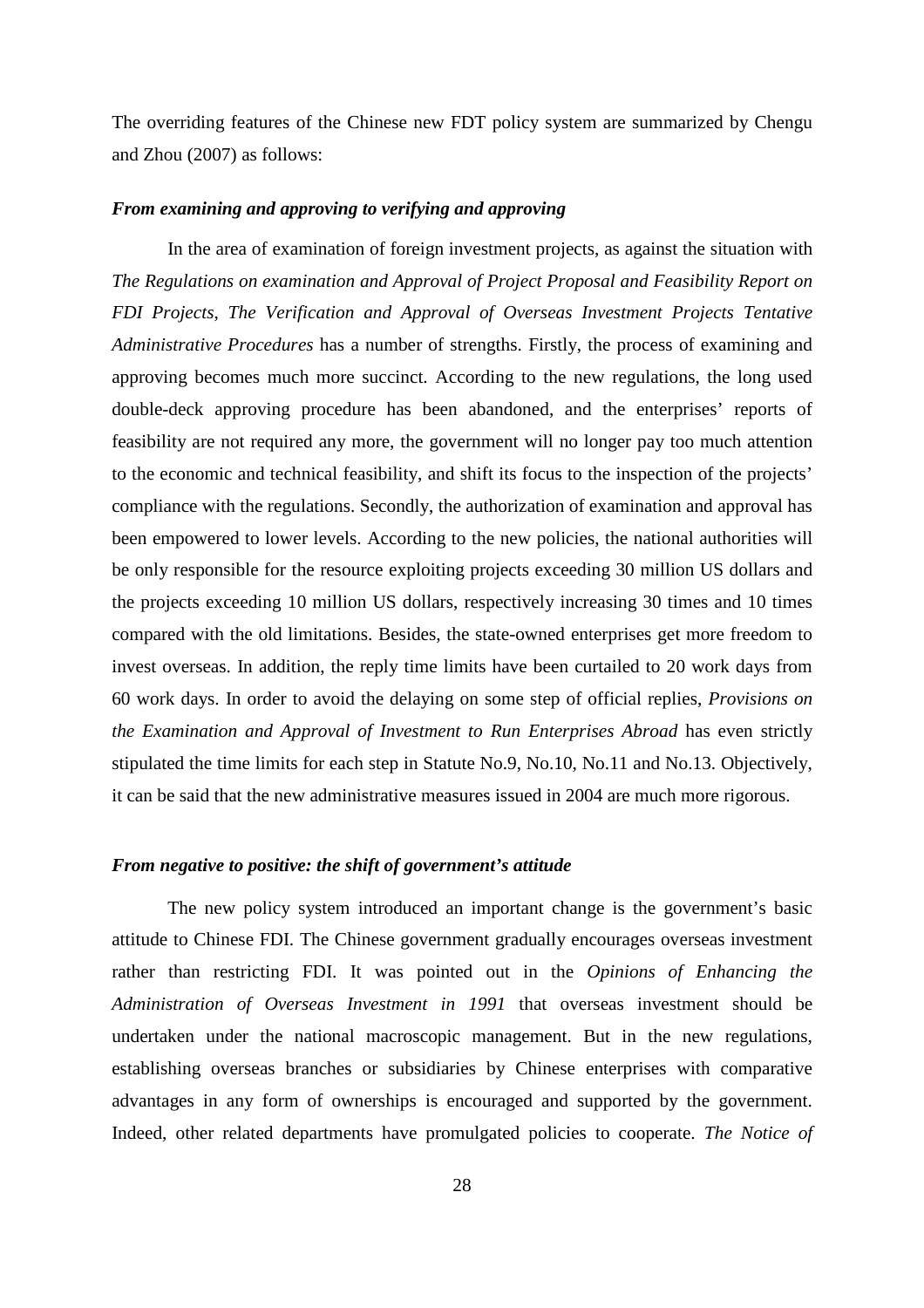*Giving Credit Support to the Key Overseas Investment Projects Encouraged by the State*  promulgated by the National Development and Reform Commission and the Export-Import Bank of China became an instrument of providing considerable financial support for four kinds of FDI encouraged by state. The State Administration of Foreign Exchange has simplified the procedures of foreign exchange management investment and abolished the restriction of the amount of foreign exchange in respect with overseas investment in order to satisfy the Chinese enterprises' foreign exchange needs. Government has began to realize the importance of its service role in FDI and enacted the *Industrial Oriented Index of Overseas Investment in Different Countries*, the *Statistic Gazette of Chinese Foreign Direct Investment in 2003 and Reporting System of the Obstacle Report Rules on the Investment to Different Countries* successively in 2004, which gives directive guidance to enterprises' overseas investment.

### *More strict supervision for the enterprises' overseas investment*

In the context of the former policy system, the initial examining and approving process of enterprises' overseas investment was very strict, but when the process finished, government's supervision on overseas enterprises' subsequent operating was not effective enough. The new policy system tries to solve this problem. Together with the examining and approving procedures, a series of laws and regulations were enacted to strengthen the following supervision over the daily operation of overseas enterprises. *The Interim Measures for Joint Annual Inspection of Overseas Investment and Measures on Comprehensive Achievements Evaluation on Investment Abroad* was enacted successively to constitute the detailed rules on the operations of overseas enterprises. Undoubtedly, these measures in the new policy system have greatly and positively influenced the macro supervision and accelerated the healthy development of Chinese overseas investment.

In sum, China appears to have provided sufficient incentives to attract foreign investment and this is the rationale behind the massive inflows of such investment into the country. The combined effect of both the policy and institutional environment can be appreciated by the volume of outflow and inflow of FDI in China as presented in Table 4 below since 1980.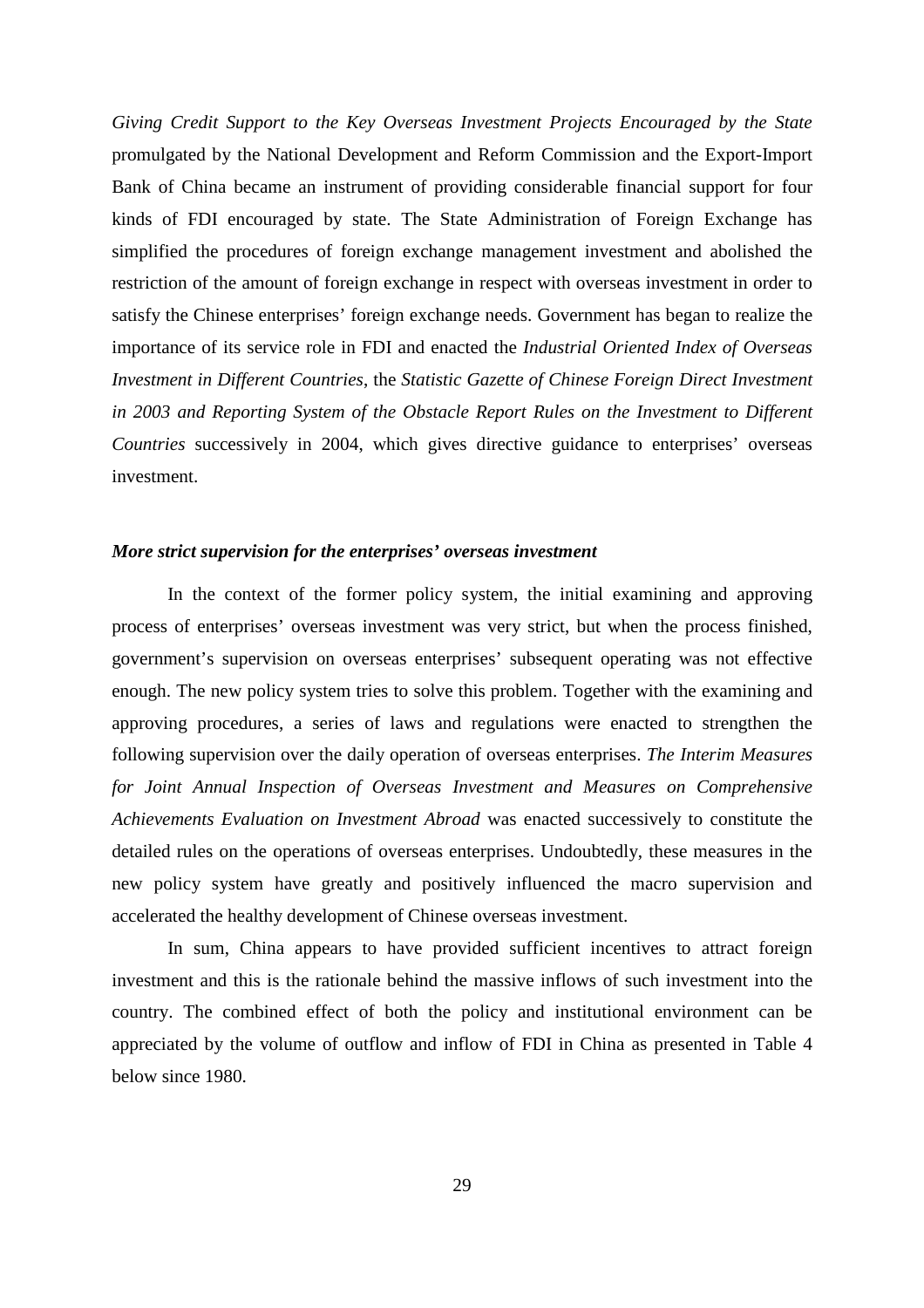|                                                                                                                                                   |             | <b>Inflow</b> | <b>Outflow</b> |              |  |  |  |  |
|---------------------------------------------------------------------------------------------------------------------------------------------------|-------------|---------------|----------------|--------------|--|--|--|--|
| Year                                                                                                                                              | <b>Flow</b> | <b>Stock</b>  | <b>Flow</b>    | <b>Stock</b> |  |  |  |  |
| 1980-1989                                                                                                                                         | 1,618.7     | 6,696.6       | $453.125^6$    | 1395.875     |  |  |  |  |
| 1990-99                                                                                                                                           | 29,042.7    | 96,404.9      | 2322.761       | 16075.24     |  |  |  |  |
| 2000                                                                                                                                              | 40,714.8    | 193,348.0     | 915.8          | 27,768.4     |  |  |  |  |
| 2001                                                                                                                                              | 46,877.6    | 203,142.0     | 6,885.4        | 34,653.8     |  |  |  |  |
| 2002                                                                                                                                              | 52,742.9    | 216,503.0     | 2,518.4        | 37,172.2     |  |  |  |  |
| 2003                                                                                                                                              | 53,504.7    | 228,371.0     | 2,854.7        | 33,222.2     |  |  |  |  |
| 2004                                                                                                                                              | 60,630.0    | 245,467.0     | 5,498.0        | 44,777.3     |  |  |  |  |
| 2005                                                                                                                                              | 72,406.0    | 272,094.0     | 12,261.2       | 57,205.6     |  |  |  |  |
| 2006                                                                                                                                              | 72,715.0    | 292,559.0     | 21,160.0       | 73,330.0     |  |  |  |  |
| 2007                                                                                                                                              | 83,521.0    | 327,087.0     | 22,468.9       | 95,798.9     |  |  |  |  |
| ANAO<br><b>TIMOTAIN WELLT</b><br>and a second the contract of the second state of the second state of the second state of the second state of the |             |               |                |              |  |  |  |  |

#### **Table 4: China FDI Inflows**

 **Source: UNCTAD World Investment Directory, 2008.** 

# **3.0** Literature Review

## 3:1 Theoretical Review

The theory of factor mobility has been analysed in an analogous way as the theory of trade using the concept of inter-temporal comparative advantage in production and trade. Standard trade literature proves that the basis of cross border factor mobility is the differences in factor endowment, propensity to consume and preference between present and future consumption between or among nations. It is argued that a labour abundant economy may witness unemployment of labour and low real wage which may lead to labour mobility since real wage may be low compared to what obtains elsewhere. It is also argued that a country that possesses a comparative advantage in future production of consumption goods is one that without international lending and borrowing would have a relatively low price of future consumption (a high real interest rate). This high real interest rate corresponds to a high return on investment. This means that a high real interest rate in the borrowing nation influences the lending nation to divert resources from current production or consumption to lending in order to enhance their economies future ability to produce or consume. Therefore, resources endowment, market size, real interest rate and wage rate are major factors determining international capital and labour mobility respectively.

 6 The average figure covers the period 1982-1989.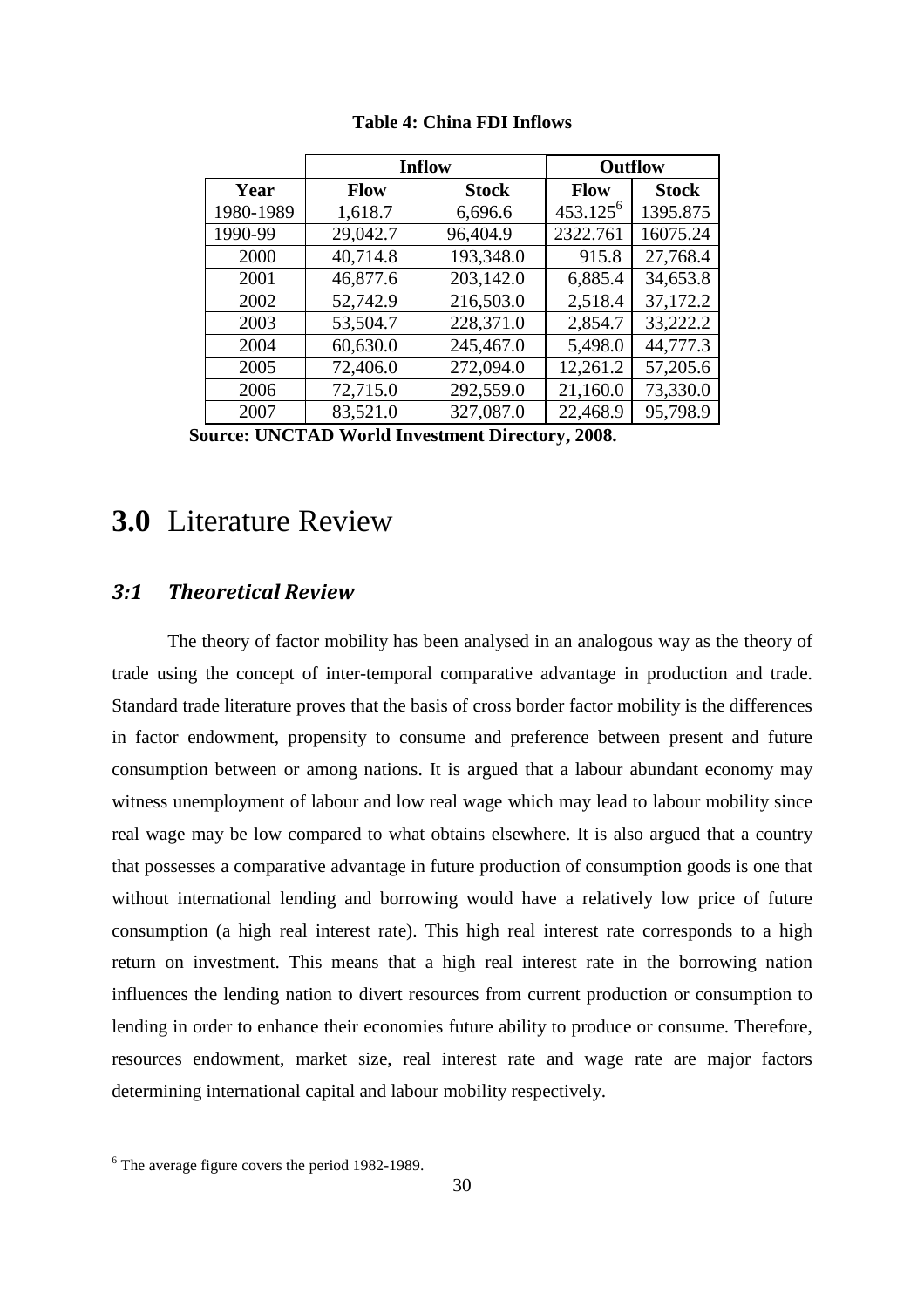An important part of capital mobility that has received more attention in research takes the form of foreign direct investment (FDI). It is seen as foreign capital flows in which a firm in one country establishes a subsidiary in another. FDI is characterized by transfer of resources and acquisition of control. Multinational enterprises have been seen as a vehicle for international capital mobility. The modern theory of multinational enterprise focuses on the analysis of two important issues. The first is the reason why a commodity is produced in two (or more) different countries rather than one. This is the issue of *location*. The second is the reason why production in different locations is carried out by the same firm rather than by separate firms. This is the issue of *internalization* (Dunning, 1999; Krugman and Obstfeld, 2000 and Appleyard and Field, 2004).

The location (of production and trade) is determined by resources, transport cost and other barriers to trade. There are two views about the benefits of internalization. The first view of the benefit of internalization is that it leads to transfer of technology from one country to another. The second view is that it enhances vertical integration. The theories of location, agglomeration and internalization have been well treated in economic geography and physics (Newtonian physics notion) in the context of gravity model. This gravity model was first applied in the early 1960s (by Tinbergen and Polyhonen in their respective studies) to analyse trade relations in form of examining the trade creation and diversion effects of bilateral and regional co-operations. Since then the model has found applications in some areas of empirical economic analysis including analysis of impact of FDI. The basic gravity model demonstrates that trade between two countries depends upon the distance between them, population size and their level of income or output. There have been various extensions of the model to capture other factors such as common border between the two countries and cultural similarities. In short, the model predicts that trade flows between two countries depends on each country's attraction forces between them.

 The theoretical and empirical analysis of determinants of FDI flows have been based on two main groups of factors or a combination of the two. These are the pull-factors (demand side factors) or the push-factors (supply side factors). The pull-factors are those factors that could induce multinational corporations (MNCs) to desire to create or expand their operations overseas. These factors explain why national firms evolve into (MNCs), and why they decide to locate their production in another country rather than licensing or exporting (Singh and Jun, 1995). On the other hand, the push-factors are the host-country specific conditions that influence the flow of FDI. These are factors that attract FDI when the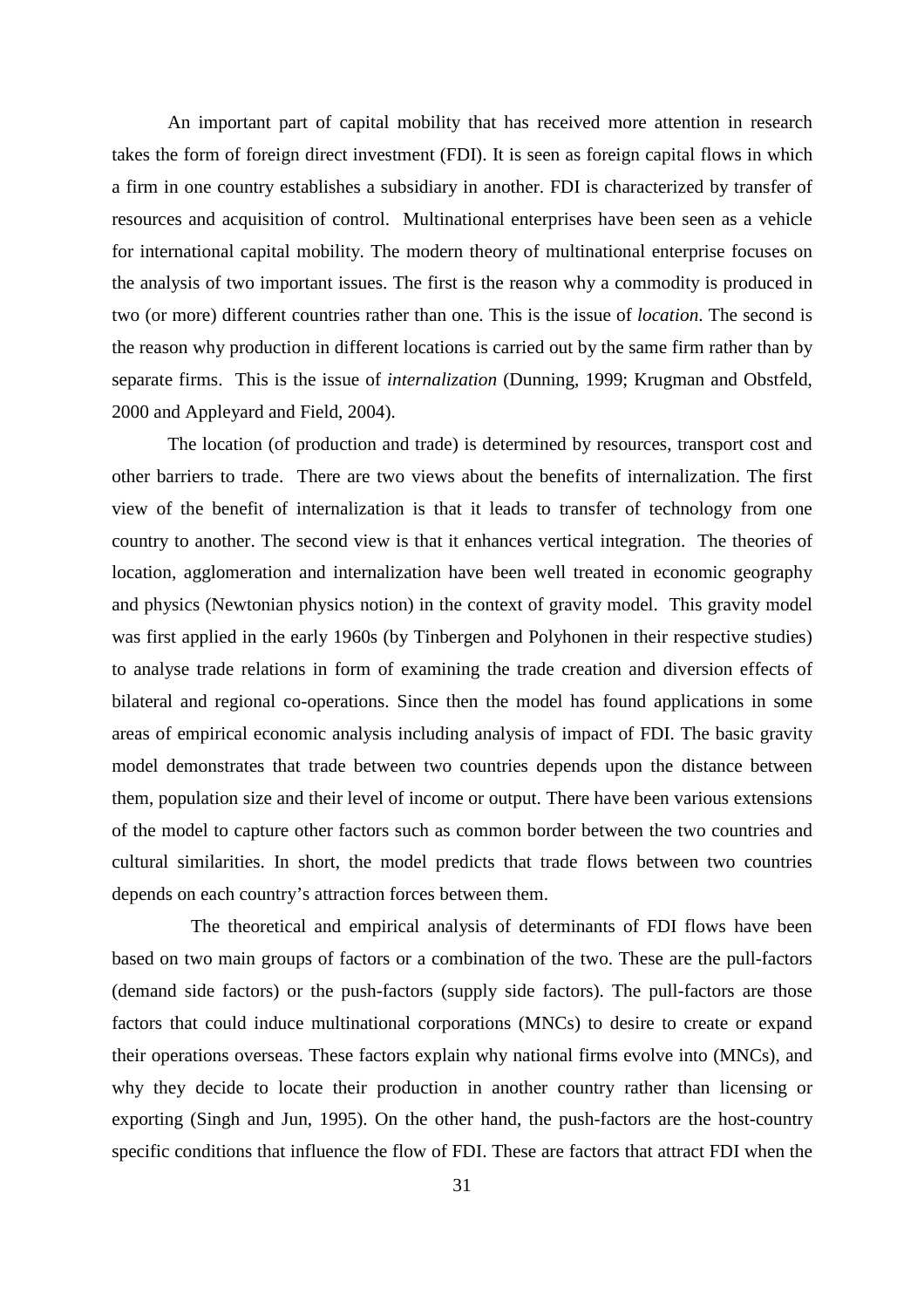decision to invest out of home country is conceived by the MNCs. Many socio-economic and political factors exit in the host country that determine available business opportunities and potential political risk, and all these influence the decision of MNCs to locate their activities in a particular country. It can be deduced that pull factors determine which country receives what share of FDI, while push-factors influences the overall size of FDI (Asiedu, 2002; Akinkugbe, 2003). Among these factors that are commonly cited in the standard economic literature in this area are distance from major markets, market size, infrastructure, labour cost, political stability, effectiveness of the legal system, fiscal and other non-tax incentives, level of human capital development exchange rate, interest rate and monetary policies, openness of the economy to foreign trade and natural resources endowment such as petroleum, diamond forest reserves, etc (Billington, 1999**;** Asiedu, 2002; Akinkugbe, 2003 and Campos and Kinoshita (2003). Other factors discussed in the literature to have influenced trade and factor mobility in developing countries are trade and investment agreements and colonial heritage.

In the economic literature, several factors have influence the developmental impacts of FDI. These include the development strategy and regulatory policy/ environment in the host country (level of participatory and involvement of foreign partners in the economy) and the degree of partnership arrangement between the local and the foreign firms, which determines the flow and adoption of modern technology embodied in the FDI. Within these factors are the regulations on employment, local content, taxation, repatriation of income, and so on.

 A number of benefits and costs have been identified in the literature to accrue to the host country from inflow of foreign investment particularly the FDI. The plausible benefits of FDI have been summarized by the South Centre (1992) to include;

- The transfer of technology to individual firms and technological spill-over to the entire economy;
- Improved productive efficiency due to competition from multinational subsidiaries;
- Improvement in the quality of the factors of production including management in other firms apart from the host firm, leading to increased output/income, savings and investment;
- A healthy balance of payments through the inflow of investment funds;
- Increased exports;
- Increased government revenue from taxation
- Faster growth of output and employment; and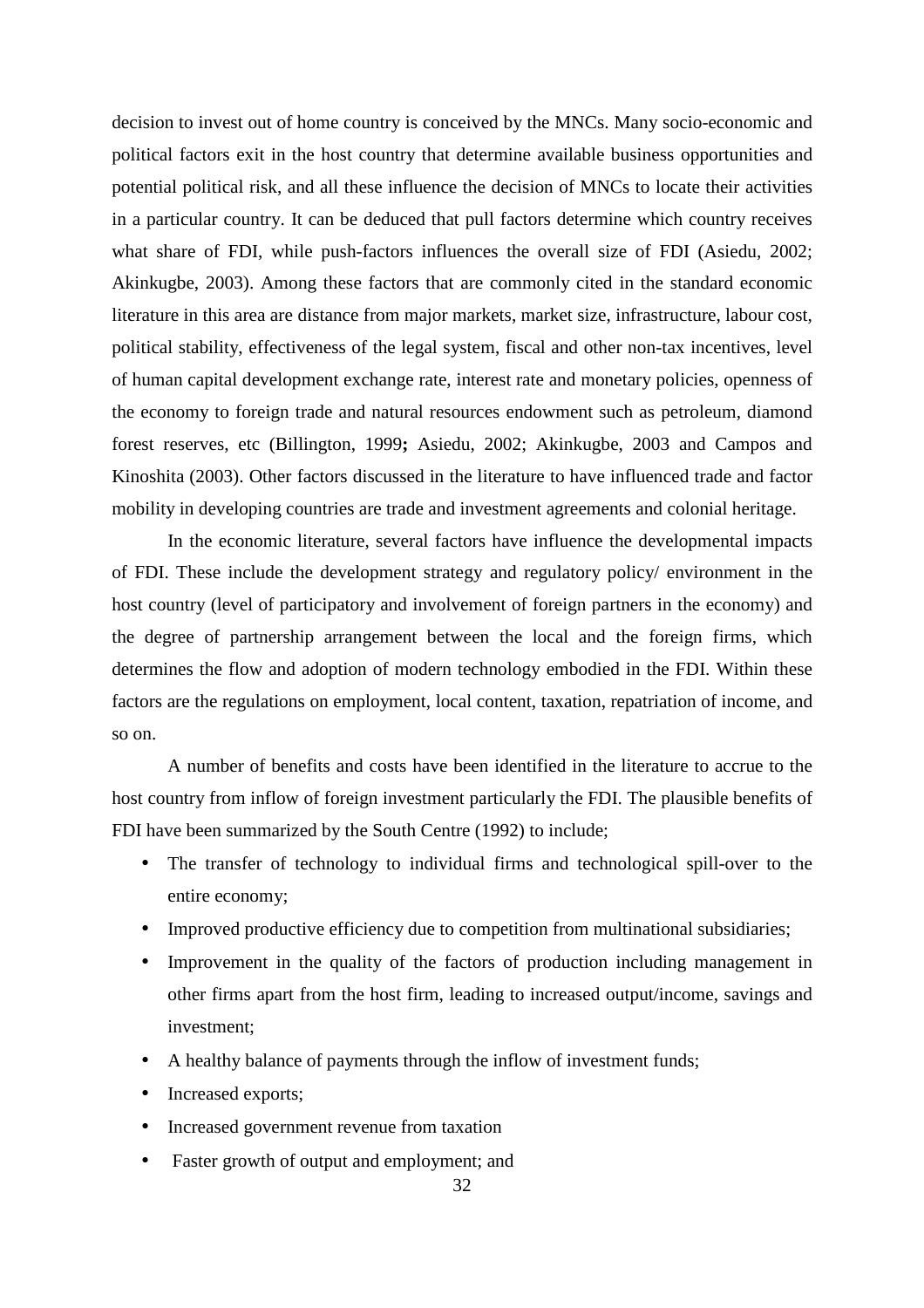• Improvement in welfare as a result of lower prices of goods and introduction of new or better quality goods.

One of the major acclaimed benefits of FDI is technology transfer. However, the usual underlying assumptions have been that the transferred technology is completely adaptable and factor markets are efficient. There is the issue of how well the transferred technology is absorbed, utilized and diffused in the host country and the contribution that it makes to the technological capability development of the host economy. In order to benefits adequately, the host countries need to develop new skills, knowledge, institutions and organizational structures to master the technology they import.

It should be mentioned that direct employment generated by FDI and multinationals depends on some factors. These include the nature of investment (whether green-field-sites or joint ventures or mergers and acquisitions), trade and industrial policies, and the labour market institutions of the host country. Employment generation opportunities are higher in green field FDI and within export-oriented regimes with abundant cheap labour, while mergers and acquisitions often engender labour displacement. The greatest benefit of FDI can be derived where labour can move easily to new jobs or enter new types of employment, and where information on job opportunities is transparent and accessible. It is pointed out in the literature that indirect employment opportunities generated by multinationals could be great, ranging from 1 to 2 times the number of jobs created directly in affiliates. This is common among activities that involve backward linkages with a large number of input suppliers, output marketing outlets or subcontractors and service firms.

In the same vein, the benefits of FDI can be categorized into four contributions (Todaro, 1994). First, the resource gap between targeted or desired investment and domestically mobilized savings can be filled by FDI. Second (which is closely related to the first) is that the gap between targeted foreign exchange requirements and those derived from net export earnings including net public foreign debt can be filled through attraction of FDI. Third, FDI fills the gap between targeted government tax revenue and locally generated taxes revenue. Lastly, FDI assists in filling-up perceived management, entrepreneurship, technology and skill gaps by the local operations of private foreign firms.

In spite of the several benefits of FDI highlighted above, a set of arguments have been advanced against private foreign investment in general the activities of the multinational in particular. The first argument is that while some capital for development is provided through foreign investment particularly the multinationals, domestic savings and investment rates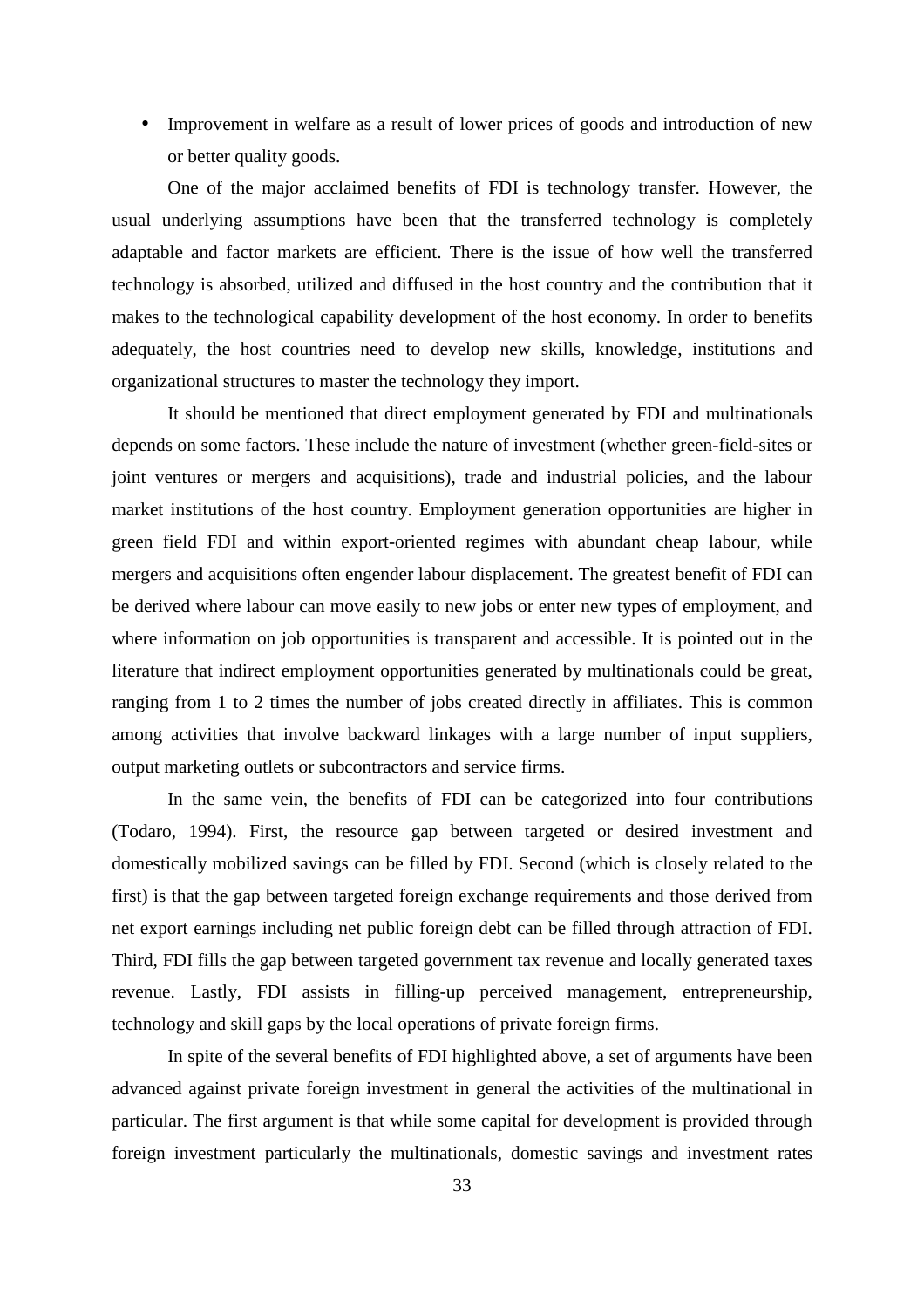may be reduced by stiff competition propelled by the former against the domestic firms. This problem can result from exclusive production agreements with the host governments or failure to reinvest much of their profits or when foreign investment generate income for groups with lower savings propensity. The second argument is that the balance of payments problem in the host countries can be compounded by the multinationals either as a result of their heavily dependence on importation of intermediate products (inputs) and capital goods or their overseas repatriation of profits, interest, royalties, management fees and other funds. The third argument is that there is a high tendency that the contribution of foreign investment to revenue of the government in the host countries in form of corporate taxes will be less than envisaged because of fiscal incentives such as liberal tax concessions, the practice of transfer pricing, excessive investment allowances, implicit public subsidies and tariff protection provided by the host governments. It is also been argued that FDI or multinationals sometimes engender or contribute to unbalanced development by constituting or reinforcing dualistic economic structure and exacerbates income inequality. In addition, they sometimes employ their economic power to influence polity and government policies in directions that are unfavourable to their host countries.

International competitiveness of the host economy can be improved by multinationals through provision of privileged access to the flows of goods, services and information within the corporate system. Preferences in terms of market access can be granted to products from the host countries. Some components of investment can be in form of aid to promote trade and development.

It has been argued that even though technology spill over effects may exist, foreign producers can draw demand from less efficient domestic producers, thereby forcing them to cut production (Aitken and Harrison, 1999). This competitive effect is been referred to as market stealing. Market stealing can be a one-time phenomenon, realized at the time of foreign entry into the domestic industry, or it can arise gradually over time as foreign firms increase their production in the domestic markets. The latter phenomenon can be denoted as "dynamic crowding out" (Kosova, 2004), while the former represents a static crowding out effect. If crowding out is a dynamic phenomenon, then holding domestic market constant, foreign sales expansion/growth should reduce the sales of domestic firms over time and thus lower domestic growth rates and hence hinder domestic investment. In that case foreign growth should have a negative impact on growth rates and mean survival time of domestic firms, and hence a positive effect on a probability of exit at a point of time.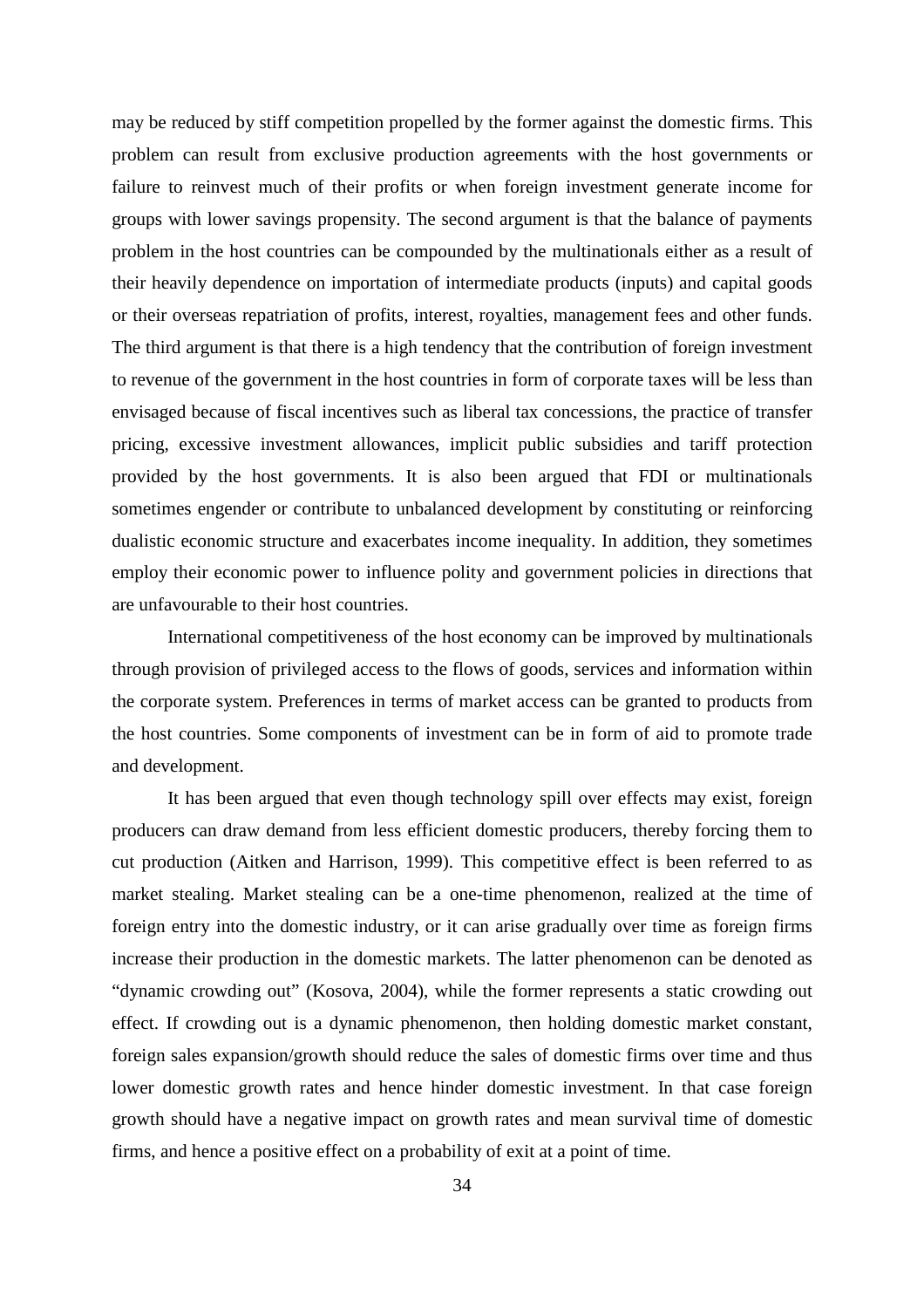Theoretically, either complementarity or substitutability relationship could hold between FDI and exports. Usually, the motivation is to produce locally in the FDI host nation, products that had previously been exported from the FDI origin nation, and when this happens, FDI and origin nation's exports are substitutes. In the same vein, the FDI origin nation operations of a multinational firm can be vertically linked with host nation operations, such that an increase in the activity in the latter generates increased demand for intermediate products (including capital goods) from the former**.** Also, marketing and distribution capabilities created by FDI might enable the origin nation's operations to export final goods and services to customers that would otherwise not be reached in the absence of FDI. When either of these happens, home country FDI and exports will be complements. Overtime, the relationship between FDI and exports could change. For instance, the host nation over time can become relatively more efficient in the production of a particular class of final goods and the origin nation can become relatively more efficient in the production of intermediate goods used to produce these final goods. If this happen and if multinational firms were to hold specialized skills enabling the realization of internal economies associated with vertically linking the production of the two sets of goods, the relationship between additional FDI and exports by these firms could become increasingly complementary even if at some earlier point in history an initial FDI served to displace home country exports**.** 

## 3.2 Major Findings in China-Africa Economic Relations Scoping **Studies**

The incursion of China into Africa in the area of investment has produced a number of opportunities and challenges with respect to the recipients' economies in Sub-Saharan Africa (SSA). Studies have shown that Chinese investment is primarily located in the telecommunications infrastructure and extractive industry sectors, particularly oil (Corkin, 2008). However, the benefits to the general populace from Chinese investment in the oil sector are limited with respect to employment. For example, Sonangol, employs approximately 7,000 Angolans out of a total labour force of 5.1 million people. Nevertheless, the activities of Chinese construction companies have offered ample opportunity to rehabilitate and improve on much-needed telecommunications and other infrastructure to the benefit of the general populace in terms of service provision.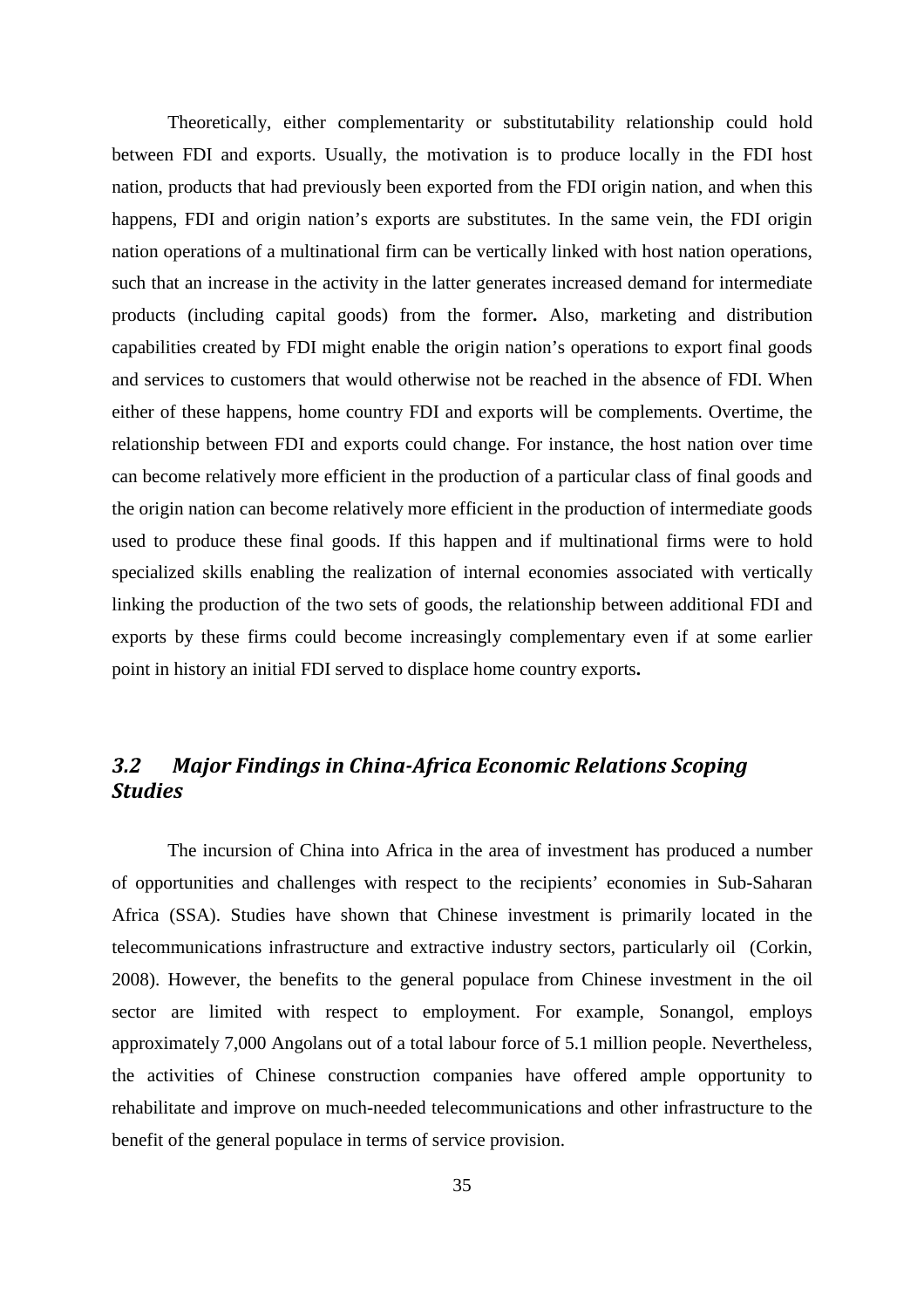Available statistical evidence has equally revealed a phenomenon of a general upward trend in the inflow of FDI from China to Africa as the situation in Nigeria has shown. However, Chinese FDI has been found to be highly fragmented. For example, information obtained from the Nigerian Investment Promotion Commission (NIPC) revealed that Chinese private FDI is composed of agro-allied industry, manufacturing and communications sectors. Chinese FDI is also found to be incentives-sensitive. Again, the quest for oil and gas by the Chinese seems to be of importance in the resurgence of the current wave of relations in Africa, Nigeria as a reference point.

The interest of Chinese FDI in the area of manufacturing and service sector is also evident. Chinese FDI has flowed into the textile industry especially into spinning operations in a country like Mauritius. In most cases, Chinese companies operating in the mining and service sector in African countries are often not based on joint venture. The firms established so far are most fully owned by the Chinese companies. In effect, there is very limited joint ownership or local capital. In terms of employment, it is observed that the structure of employment in Chinese investment ventures has continually shown an increasing proportion of Chinese employees.

Emerging from these scoping studies is the obvious fact that Chinese investment in Africa is concentrated in a few sectors that are of strategic interest to China, especially in the extractive that focus on the exploration and/or exploitation of oil and other mineral products all over Africa. The case of Angola and Nigeria is a good example of this scenario. The largest proportion of China's foreign direct investment in Africa is in the oil sector followed by other solid minerals. A negligible proportion of Chinese investment could be found to be in the manufacturing sector, especially, agro-processing, pharmaceutical and telecommunications sectors. Another common characteristic from the studies reviewed above on China's investment in Africa is that they are usually carried out largely by stateowned enterprises or joint ventures. In addition, trade between China and its African counterparts are generally uni-directional, with South Africa as the only exception that has significant investment in China.

In summary, Chinese FDI into Africa can be regarded to be both resource seeking and market seeking motive-wise. In contrast, Chinese investments in OECD countries are primarily market seeking, in which case, they go into strategic partnership with enterprises in the host countries. Chinese FDI in Africa is also typically accompanied by Chinese workers and most of the supplies are sourced directly from China. This is not universally the case. For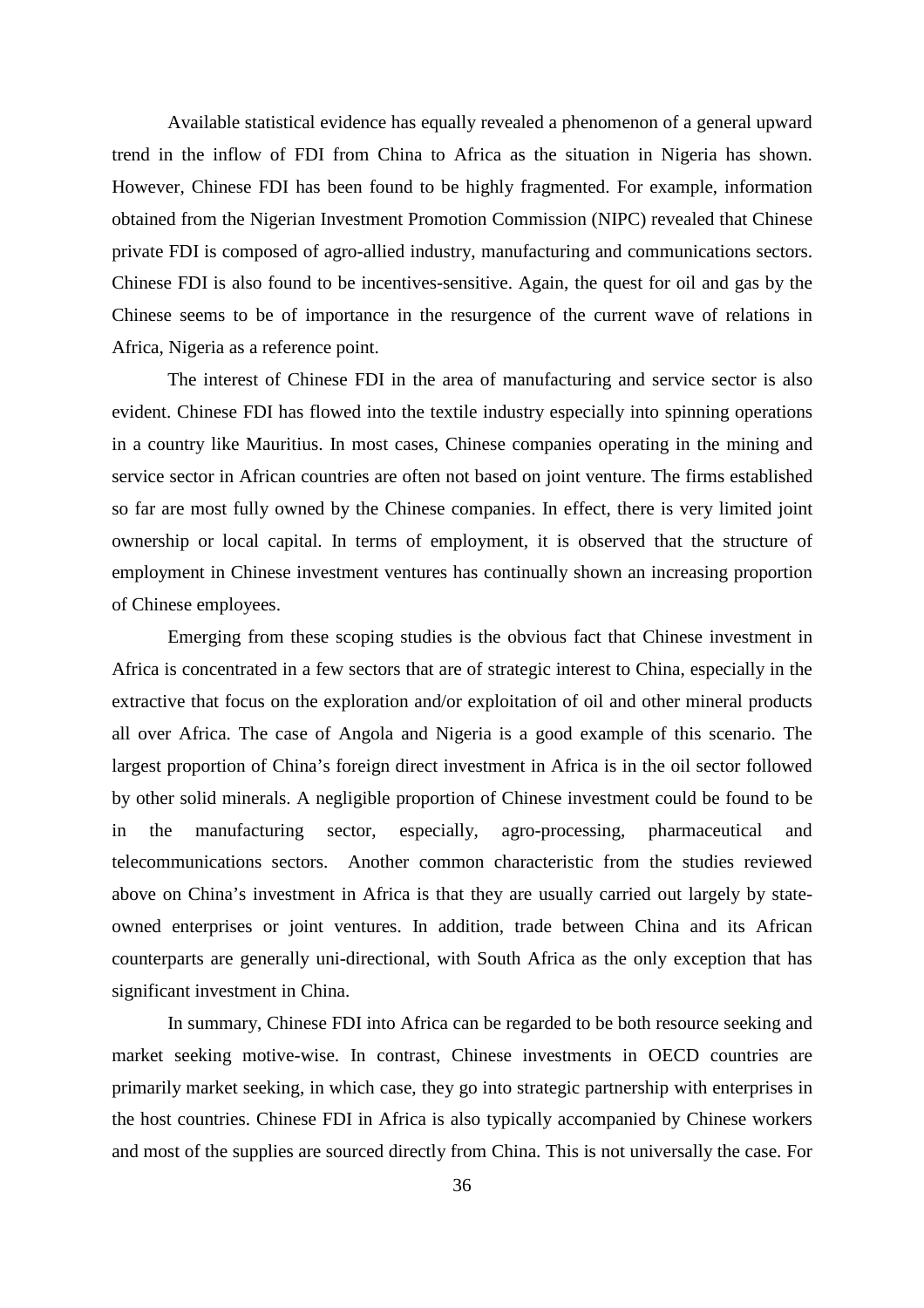example, in response to complaints by Nigeria and South Africa, the Chinese Ministry of Commerce has encouraged its companies to increase investment spending in developing countries, aiding technology development and personnel training (Ajaikaye, 2008).

 The scoping studies are meant to provide some information about the emerging China-Africa relations, which they did as can be seen from the above review. The scoping studies have been limited by some factors including finance, data availability and the fact that literature is just building up on the issues particularly with reference to China and Africa. However, a deeper understanding of the relations between China and each of the selected African countries with more interesting findings on country case study (which will inform useful and more concrete policy recommendations) can be obtained if comprehensive study is embarked upon. This is the justification for this present study.

# 3:3 Review of Methodological Framework

 Economic theory remains the basis for methodological framework in terms of what to expect where cross-border investment and spillovers are undertaken. It is argued that multinational enterprises (MNEs) often posses firm specific advantages in the area of the production methods they use, the way they organise their activities, the way they market their products/services and so on. By intuition, it is believed that once they have set up a subsidiary, some of the benefits of their advantages will spill over to indigenous firms via imitation, labour mobility, competition or local firms learning to export. In effect, these spillovers will help to raise productivity and their exploitation might be related to the structural characteristics of the host economy, in particular absorptive capacity.

 Models of FDI have led to the emergence of several theories put forward to explain what determines the flow of FDI. Three of the most influential models are the theoretical model, the eclectic theory, and the gravity models.

#### *The Theoretical Model*

The centre-point of the theoretical model of FDI is that FDI is a function of interest rates. This is so because interest rates constitute the return on capital, and that interest rates are low in capital abundant countries and high in capital scarce economies. Advocates of this model argue that capital controls are responsible for interest rate differentials and that when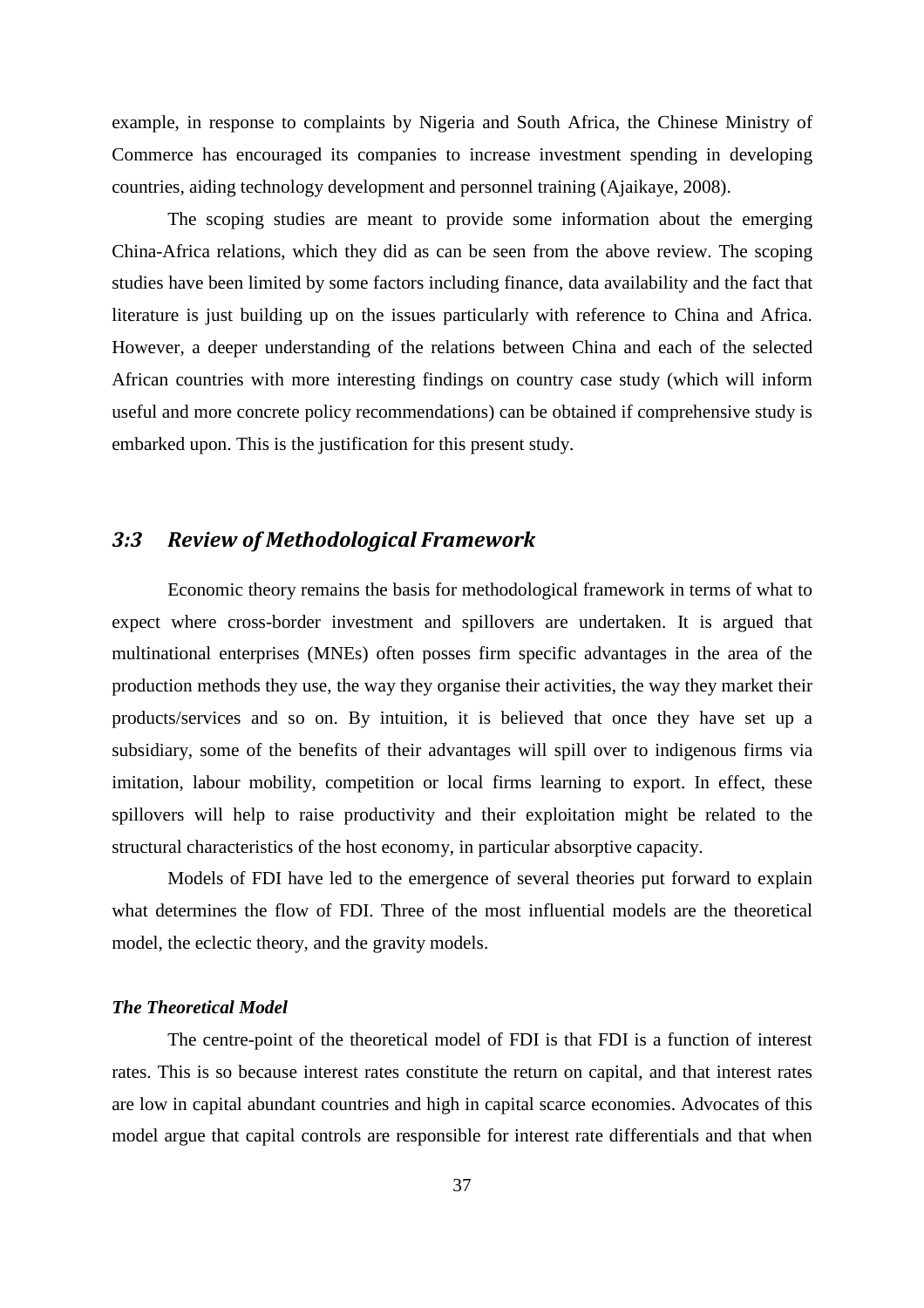these controls are relaxed, capital constraints will disappear and thus reduce interest rates even in capital scarce economies. In this wise, this methodological premise will always consider both the level and volatility of exchange rates as a major determinant of investment decisions. Exchange rate volatility hampers investments by increasing the level of uncertainty. For export-seeking and market-seeking FDI, it is theoretically consistent to expect that an appreciated real exchange rate will reduce FDI since it not only reduces competitiveness abroad but also reduces the price of imported substitutes in the domestic market. Conversely, it can be argued that an appreciation of the local currency increases FDI (especially in the form of imports). A phenomenon of real depreciation in the host country's currency reduces the domestic costs of production if valued in foreign currency, which induces FDI. Again, a depreciation in the host country's currency increases the relative wealth of foreign firms and hence their capacity to invest in the context of imperfections in the capital market (Domar, 1997).

#### *The Eclectic Model*

The theories of imperfect competition and market failure form the theoretical premises of this model. The general thrust of the model is that there are at least three sets of advantages that influence the decision of multinationals to invest abroad. These advantages are ownership ("O"), locational ("L) and internalization ("I") advantages. These advantages have been labelled the OLI paradigm. The "O" advantages provide justification for why some firms go abroad to invest. The advantages guarantee that such firms will succeed investing abroad because they enjoy some firm-specific advantages that will allow them to overcome the costs of operating in a foreign country. Such ownership-specific (or firm-specific) advantages are normally intangible and can be transferred within the multinational enterprise at low cost. The "O" advantages guarantee higher revenue and/or lower costs that can offset the costs of operating at a distance in a foreign location. Hence, undertaking FDI is premised on the fact that a firm has developed strong and specific characteristics that enable it to be competitive in the home market. It is presumed that such characteristics must be transferable abroad and strong enough to compensate for the extra costs and barriers characteristic of doing business abroad (Dunning 1988).

Given that the "O" advantages by themselves are not guarantee to justify foreign production, FDI is also explained by the countries (where a firm (MNE) intend to invest) locational ("L") advantages. These advantages (locational) are relevant for consideration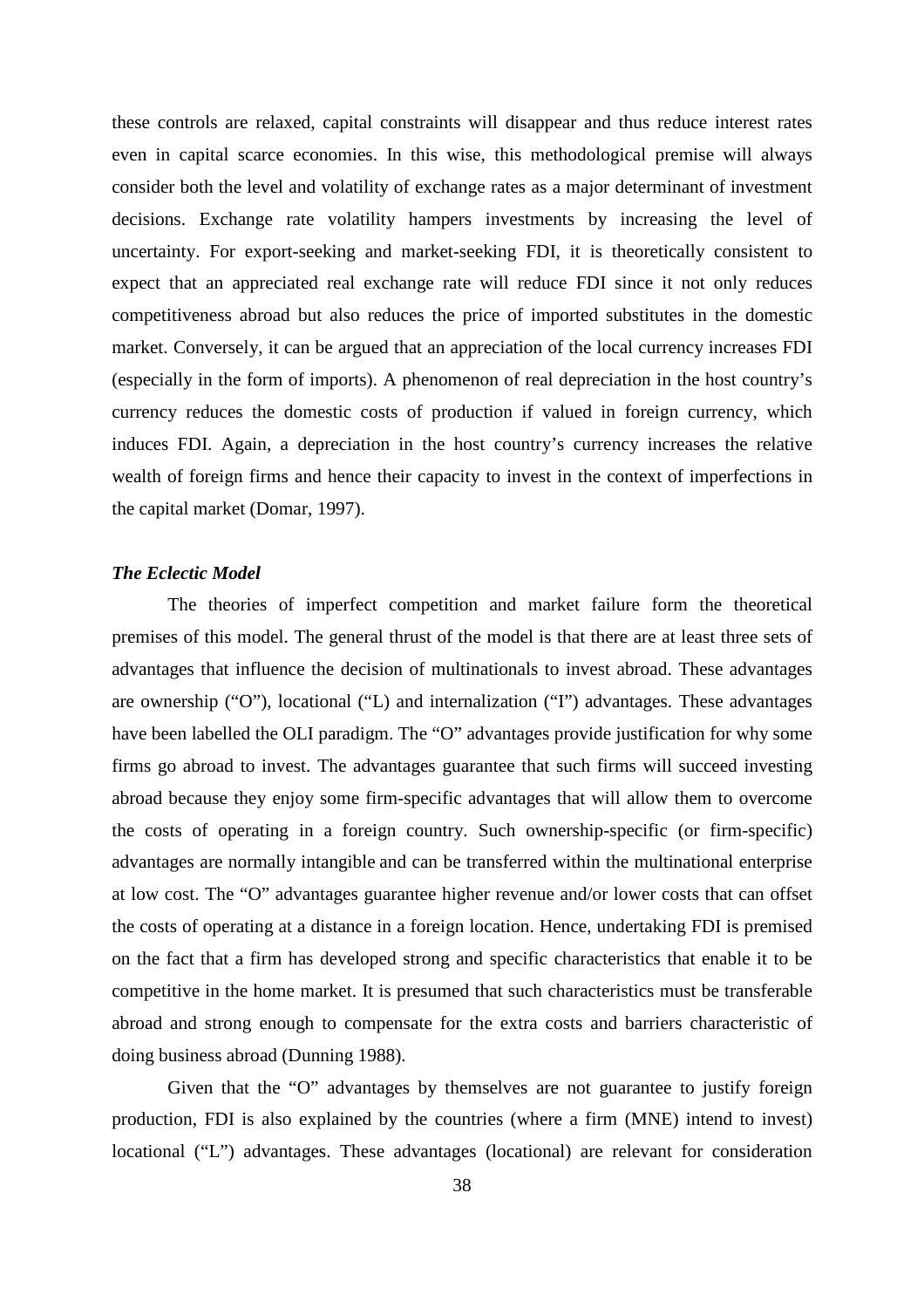because they compensate for the usual handicaps of foreign production. Locational advantages relate to a number of fundamental factors that are often shaped by the host country's comparative advantage. This advantage is otherwise referred to as transactional cost advantage (Gastanaga, Nugent and Pashamova 1998). For example, if there a pool of cheap labour in the case of labour-intensive production, it constitutes a locational factor that will attract FDI into a country. The presence of series of incentives such as tax holidays and duty concessions constitutes "L" advantages.

The last set of advantages is referred to as the internalization ("I") advantages in this model. Internalization advantages explain why a firm would, for instance, choose to serve a foreign market through FDI rather than pursue alternative modes of operation, without ownership control of a foreign activity. When these advantages exist, FDI is usually a superior mode of entry than technology licensing or exporting as it allows investors to expand and exploit opportunities more efficiently abroad without concerns that their trade secrets would be exploited. Markusen (1995) argues that, because internalization focuses on characteristics of knowledge capital as opposed to physical capital, by investing directly rather than through licensing, the firm is able to eliminate or minimize risk of disclosing its trade secrets.

#### *The Gravity Model*

 $\overline{a}$ 

In the context of FDI, the gravity model<sup>7</sup> identifies market-related variables, distancerelated variables and endowment-related variables as important determinants of FDI. Marketrelated variables in this model include GDP of the host country (indicator of market volume), the level of development (indicator of the degree of product differentiation) and population size (indicator of the size of the host country). Distance-related variables include geographical distance between capitals of economic centres and factors affecting economic distance between the countries. The endowment-related variables include wages in the host country (indicator of labour cost), skills of employees in the host country and GDP per capita as an indicator of technology and general development levels.

 Beyond the theoretically-oriented methodological frameworks of FDI examined above, Kaplinsky (2007) has offered a pragmatic and operational methodological framework

 $7$  Gravity models were originally used to explain bilateral trade flows between countries in an analogy to Newton's laws of motion (see Breuss and Egger, 1997). The basic gravity model postulates that trade between two countries is a function of the size of their economies as measured by the gross domestic product and population, the geographical distance between the two countries, and some preferential trade considerations.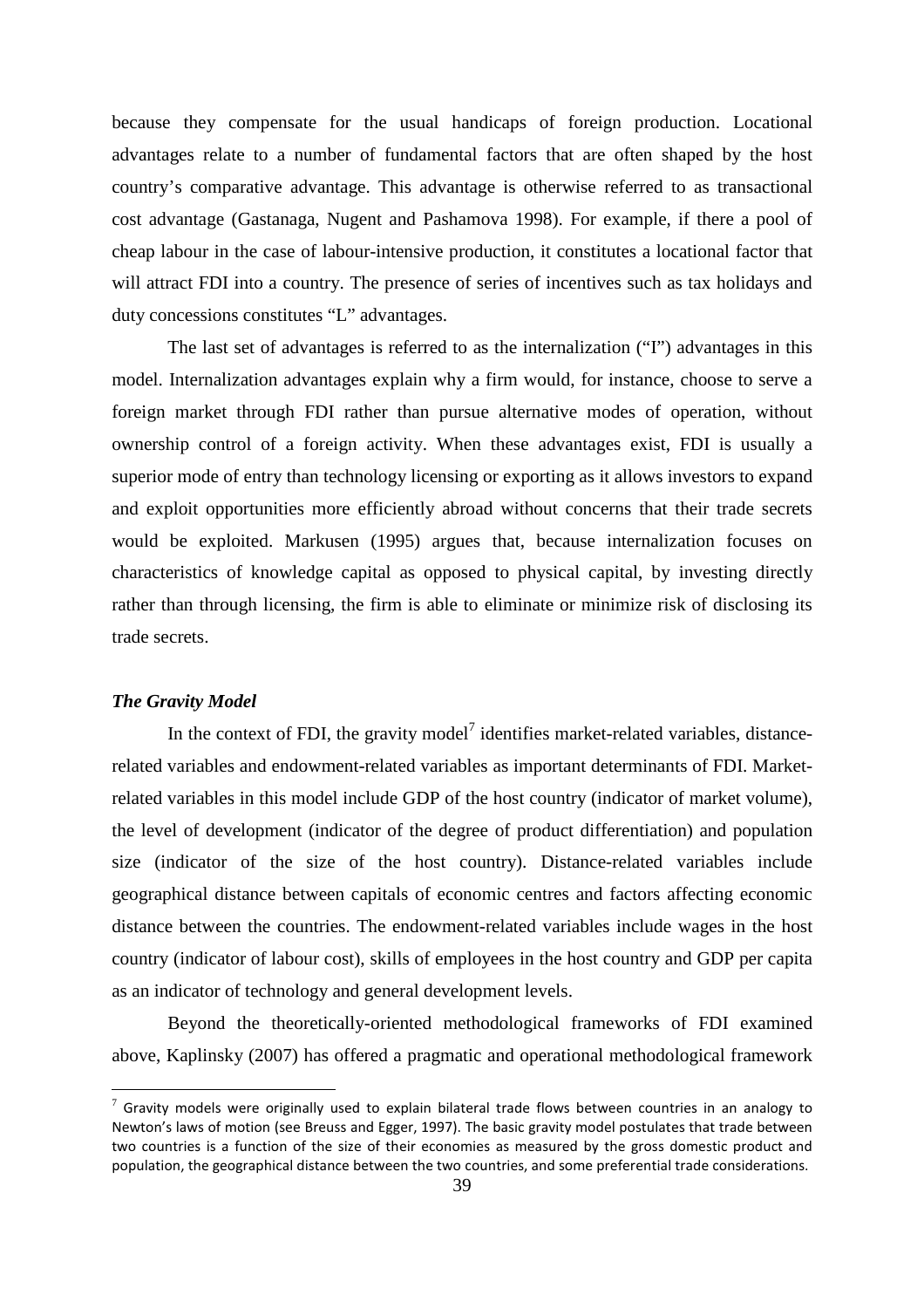for the impact analysis of China and India on economies of sub-Sahara Africa (SSA). This framework is particularly useful and relevant for gleaning and tracking the competitive and complementary impacts of FDI from China as well as the direct and indirect impacts of Chinese FDI in SSA. This framework is designed with a view to gaining full insight into the various channels through which the Asian Driver economies interact with the global economy in general and the low economies of SSA in particular.

Having identified FDI as one of the six channels<sup>8</sup> of interaction between Asian Drivers (China is one of the Asian Drivers), the Kaplinsky's framework recognises the four primary types of FDI – technology-leveraging, resource seeking, market seeking and cost reducing and permits the examination of the impacts of any form of FDI to SSA. Given the fact that Chinese outward investment clearly fits-into the resource-seeking and marketseeking investments in the context of Chinese FDI in SSA and other developing economies, this framework is placed at the centre of the impact analysis of Chinese FDI in Africa while other methodological frameworks compliment where and when necessary.

## 3:4 Review of Empirical Literature

Empirical studies aimed at explaining the impact of FDI on host economies are replete in the literature. For ease of identification of these studies, Krogstrup and Matar (2005) revealed that the studies are often divided into two overall categories: those searching for an overall, or unconditional, linear effect of FDI on growth by including FDI flows in growth, technology or productivity regressions; and the studies which assume that the impact of FDI on growth is non-linear and that FDI depends on absorptive capacity of host economies.

#### *a) Studies of the unconditional impact of FDI on growth*

 $\overline{a}$ 

Studies which have sought to estimate the unconditional effect of FDI on growth (or some component or indicator of growth) find ambiguous and not very stable results. This is because some of the studies find zero or even negative correlations between FDI and growth,

<sup>&</sup>lt;sup>8</sup> Other channels are trade, finance, global governance, migration, and environmental spillovers. See Kaplinsky (2007) for detailed discussion on each of these channels.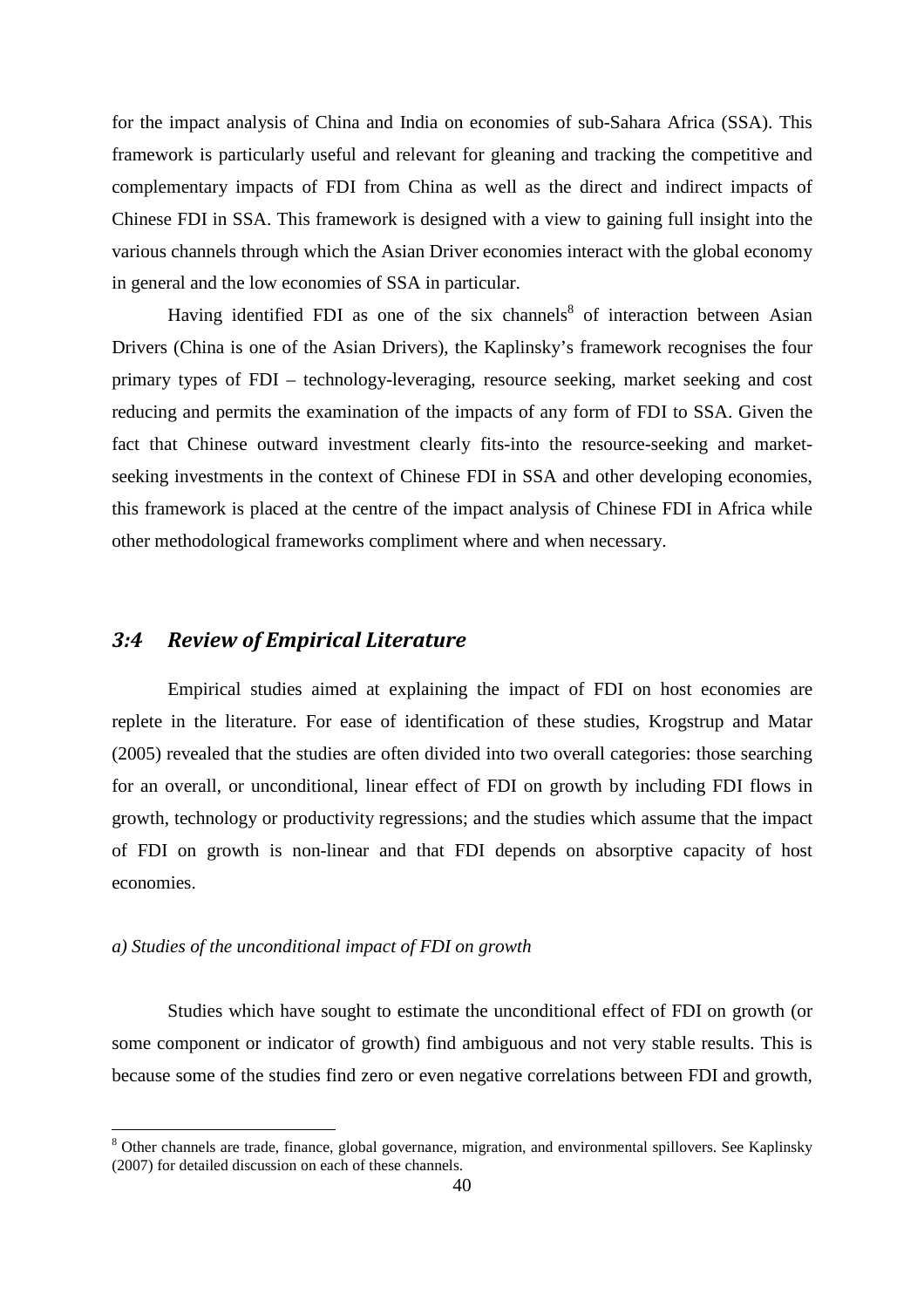while other studies find a significantly positive relationship. Examples of the the former type of study include van Pottelsberghe de la Potterie and Lichtenberg (2001) and Sadik and Bolbol (2001). The studies revealed that FDI has not had any manifest positive spillovers on technology and productivity over and above those of other types of capital formation. However, there are some indications that the effect of FDI on total factor productivity has been lower than domestic investments in some of the countries covered by the studies, indicating a possibly dominating negative crowding out effect.

Studies that find a positive unconditional effect of FDI on growth include Haddad and Harrison (1993), Blomström and others (1994), and Li and Lui (2005). Haddad and Harrison (1993) uses industry level survey data on Moroccan firms to link the productivity of Moroccan firms with the firm specific degree of foreign ownership as well as the degree of foreign ownership of the sector to which the firm belongs. Their findings reveal a higher overall level of productivity of firms with higher degree of foreign ownership, and that firms in sectors with a higher ratio of foreign ownership have higher levels of productivity, independently of the firm specific degree of foreign ownership. The caution about this result is the fact that foreign direct investment might have flown to sectors and firms with higher overall productivity. They observe that it is not possible to show that the presence of foreign direct investment should have accelerated the growth rate, and not just the level, of productivity in domestically owned firms in sectors with higher degree of foreign ownership.

The emerging import of the set of studies trying to establish unconditional impart of FDI on growth is that while there might be a level effect of FDI on GDP, evidence is scanty to establish that host countries to FDI have been benefiting from FDI inflows in terms of growth. Presently, the results in the literature regarding FDI-growth nexus are ambiguous and this ambiguity is often ascribed to misspecification of the estimating equation. In clear terms, it is often argued that the relationship between FDI and growth is likely to be non-linear owing to the role played by absorptive capacity in determining the sign and size of the impact. It is feared that many developing countries may in fact not have reached the necessary levels of absorptive capacity that would have guaranteed a positive impact of FDI on their economies. This opens up the search of the impact of FDI on growth to the set of studies that care to examine the level of absorptive capacity of the host economies.

#### *b) Studies conditioning on absorptive capacity: the technology gap*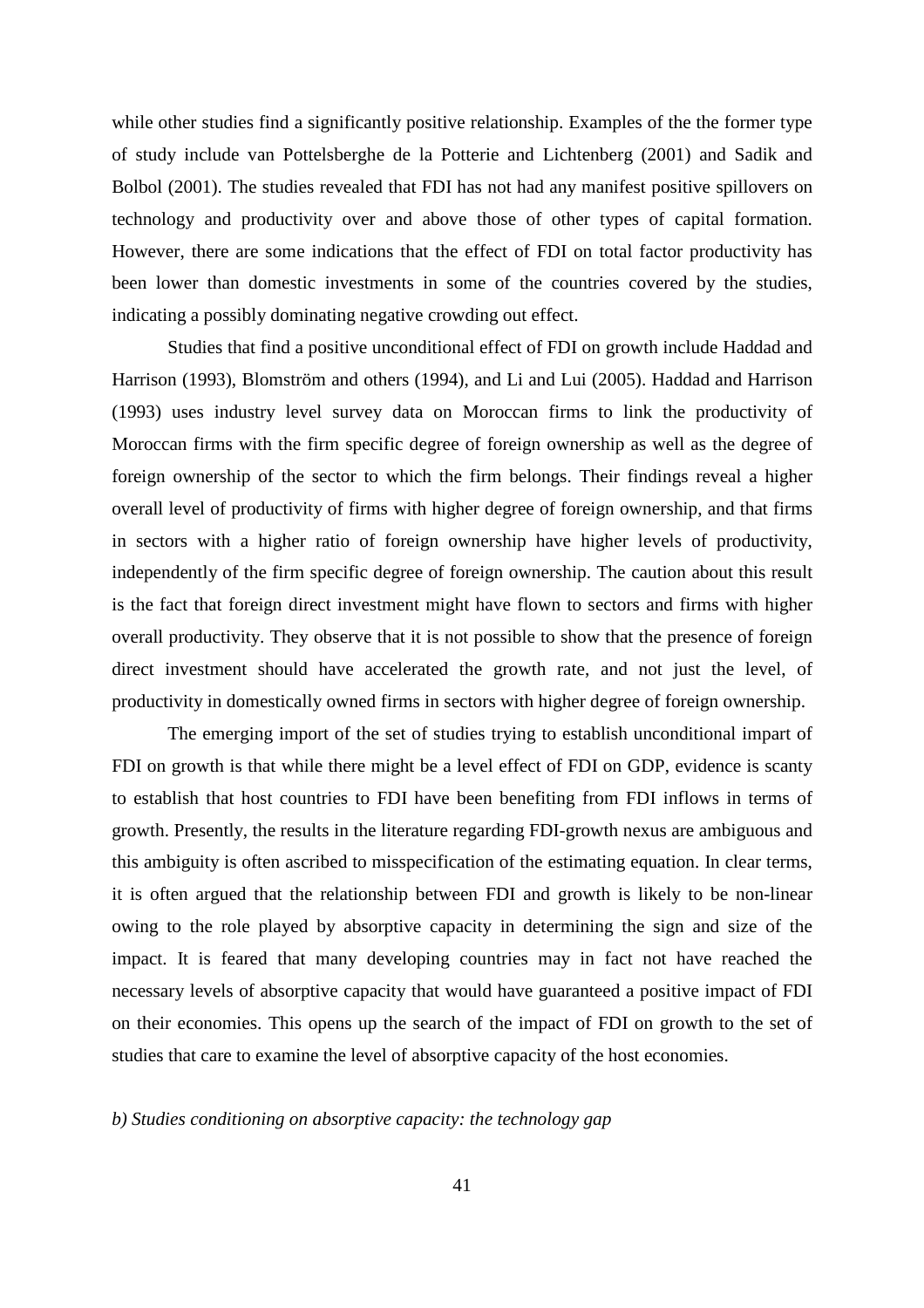Beyond estimating the unconditional impact of FDI on growth, Blomström and others (1994) also attempt to investigate the FDI effect conditional on the technology gap of the host country. This they do by splitting their sample of developing countries into two halves, one sub sample of low income countries and one sub sample of not-so-low income countries. They find FDI to be growth enhancing only in the latter group. Li and Liu (2005) look at the influence of the technology gap on the growth effects of FDI in developing countries, using the ratio of the gap between United States GDP and host country GDP relative to host country GDP as proxy for the technology gap. Accounting for technology gap in their estimation produce results that show that the lower the level of technological development of the host country, the smaller (or more negative) is the impact of FDI on growth. Their results imply a threshold value for the technology gap of  $12.6^{\circ}$ , above which FDI is no longer beneficial for the recipient country.

## *c) Studies conditioning on absorptive capacity: Education of the workforce*

UNCTAD (1999) conducts an analysis of the impact of FDI on growth in developing countries, and finds that FDI is only significantly positive when entered in interaction with the number of years of schooling. Lu and Liu (2005) also find a positive interaction between years of schooling and FDI on the effect on growth, adding to an overall positive direct effect. Borensztein and others (1998) find more detailed results along the same lines. They study the growth effects of FDI inflows in a panel of developing countries and show that FDI does indeed contribute to economic growth over and above other forms of capital formation, but only when the effect is made conditional on the level of human capital development of the host country in question. More specifically, Borensztein and others find that FDI has a positive impact on growth when the average years of secondary schooling of the male population above 25 years of age exceeds the threshold of 0.52.

 $\overline{a}$ 

 $^9$  A critique of how Li and Liu (2005) measured technological gap revolves around the argument that GDP per capita might not be a good proxy for technological absorptive capacity. This is particularly true of economies that rely on natural endowment such as oil where oil revenues in such countries account for a very large part of total GDP, but do not imply any particular level of technology. More research on how to account more appropriately for the technology gap in so-called rent economies is therefore warranted.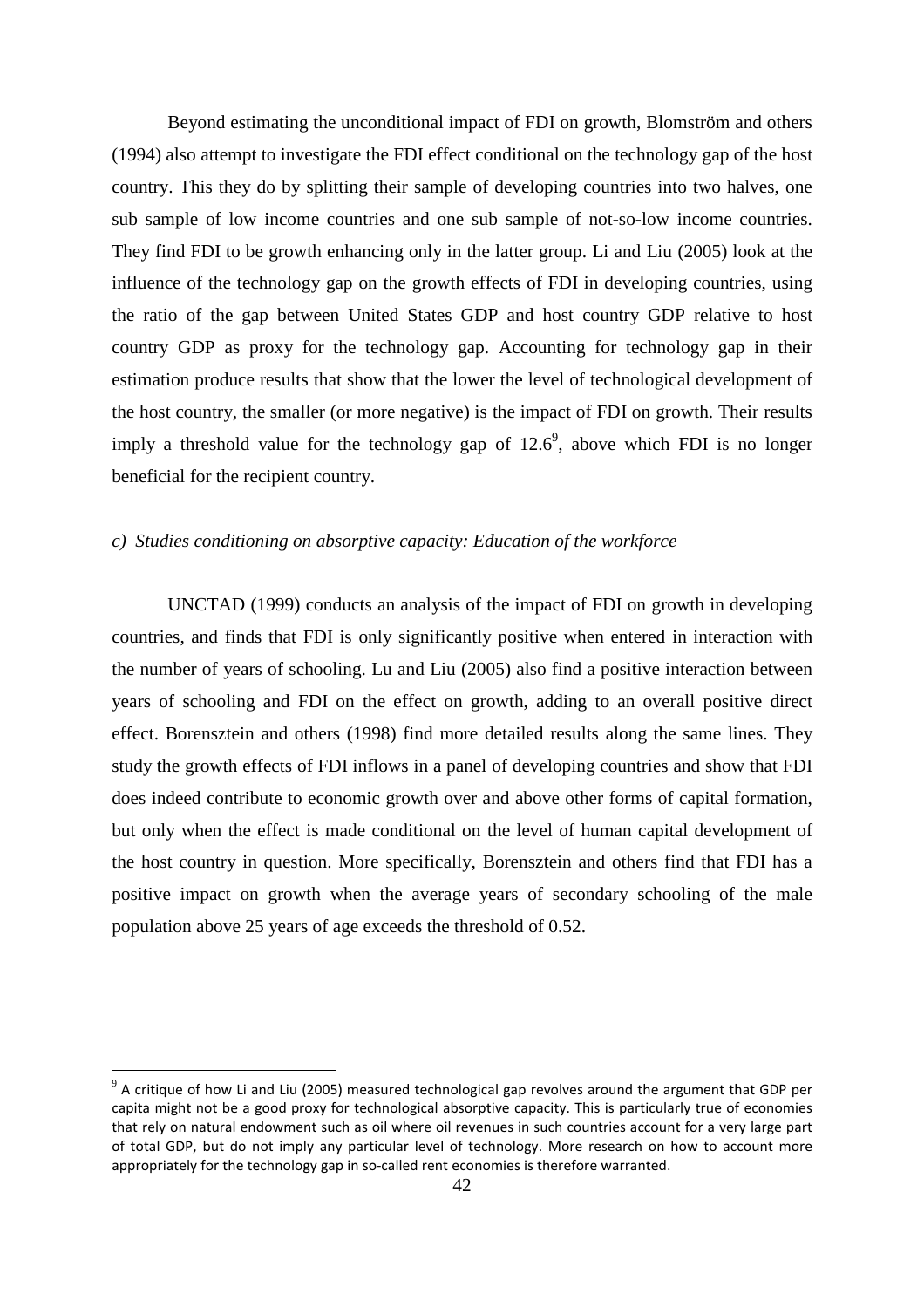#### *d) Studies conditioning on absorptive capacity: Financial development*

A number of studies have found indications that FDI may have a positive effect on growth when the host country's financial market development has reached a certain degree of development. Durham (2004) studies the impact of FDI on growth in a broad panel of countries, investigating the interaction between FDI and a list of factors suspected of determining the level of absorptive capacity. The two factors which come out significant are financial sector development and institutional development. Regarding financial development, Durham measures financial market development by total stock market capitalization relative to GDP. Four Arab countries are included in the study, namely Algeria, Egypt, Jordan and Tunisia. According to his results, only Jordan scores high enough on stock market capitalization to potentially benefit from FDI owing to sufficiently developed financial markets. Hermes and Lensink (2003), also conducting a broad country panel study, find that a certain degree of host country development of the financial system, measured as domestic credit to the private sector provided by the banking sector, is an important prerequisite for FDI to have a positive effect on the host economy. Their results imply that domestic credit provided by the banking system should exceed 12 percent of GDP for the host country to be able to absorb the potential technology diffusion of FDI.

#### *e) Studies conditioning on absorptive capacity: Institutional Development*

Again the study of Durham (2004) interacts the FDI term with institutional proxies, coming out with very interesting results. He uses an index for the regulation of business, an index for the protection of property rights and an index of corruption as institutional indices. The two proxies are found to significantly influence the impact of FDI on growth. More specifically, the business regulation index, which is discrete in nature and ranges from 1 to 4, is found to have a threshold value of just over 3, which implies that only four out of 32 countries in the sample pass the threshold. The property rights index is also discrete and takes on values from 1 to 5. This index is found to have a threshold value of just over 3, implying that 11 out of the 32 countries pass the threshold.

 On the whole, the empirical literature on FDI in terms of its impact on the host countries suggests three policy-oriented implications. First, the literature reveals that FDI in and of itself is no guarantee for stronger economic growth. In fact, FDI can have, and has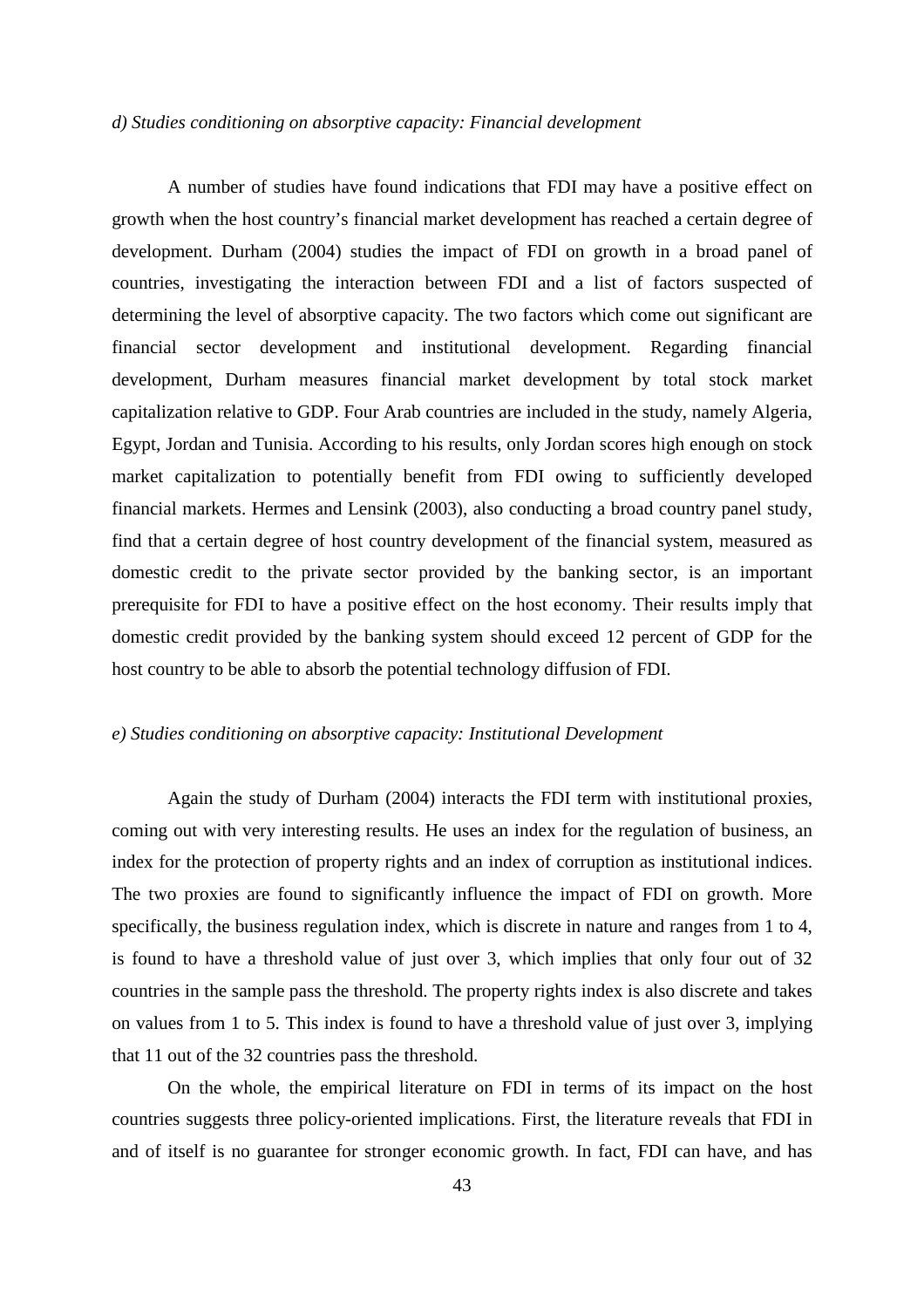occasionally been found to have, negative effects on growth in a host country due to negative crowding effects outweighing potentially positive externalities. Second, FDI stands to benefit host countries where sufficient and necessary absorptive capacity conditions are in existence. The third implication is that given the substantial intra-regional differences between SSA countries, the general lack of positive externalities from FDI does not preclude that some SSA countries may currently be benefiting from FDI, and that other SSA countries that are not currently benefitting from FDI would be in a position to benefit with small investments in absorptive capacity.

# **4.0** Theoretical Framework and Methodology

The investment development path (IDP) framework emanating from the work of Dunning (1981, 1986) and Dunning and Narula (1996) is adopted for this study. The central thesis of the IDP framework is that a country or region's international investment position is systematically related to its level of economic development. This framework, formalised in the concept of the investment development path (IDP), proposes that there is a U-shaped relationship between economic development and a country's international investment position. This implies that as economic development proceeds net inward direct investment will first grow and then decline. In the earliest phase, the country's infrastructure will be inadequate to support even vertical ("low labour cost seeking") inward investment. Such investment will grow however as the economy develops. It will take longer for firms from backward regions to accumulate the firm-specific assets that would allow them to engage in outward direct investment; Caves (1996); Dunning (1988). Over time, learning-by-doing will allow this process to evolve and outward FDI will emerge. At the same time, the country's absolute cost competitiveness will be eroded, reducing the incentive for vertical inward investment. The incentive for horizontal ("market seeking") and technology-sourcing investments may expand however as the economy becomes wealthier, and domestic firms will seek to maintain their competitiveness by engaging in outward vertical investments.

 The choice of this theoretical framework is borne out of the fact that, the IDP is a dynamic concept and it draws on Dunning's eclectic paradigm of international production and is shaped by the OLI variables (ownership, locational and internalization advantages). The framework assumes, first, that development induces significant structural change to the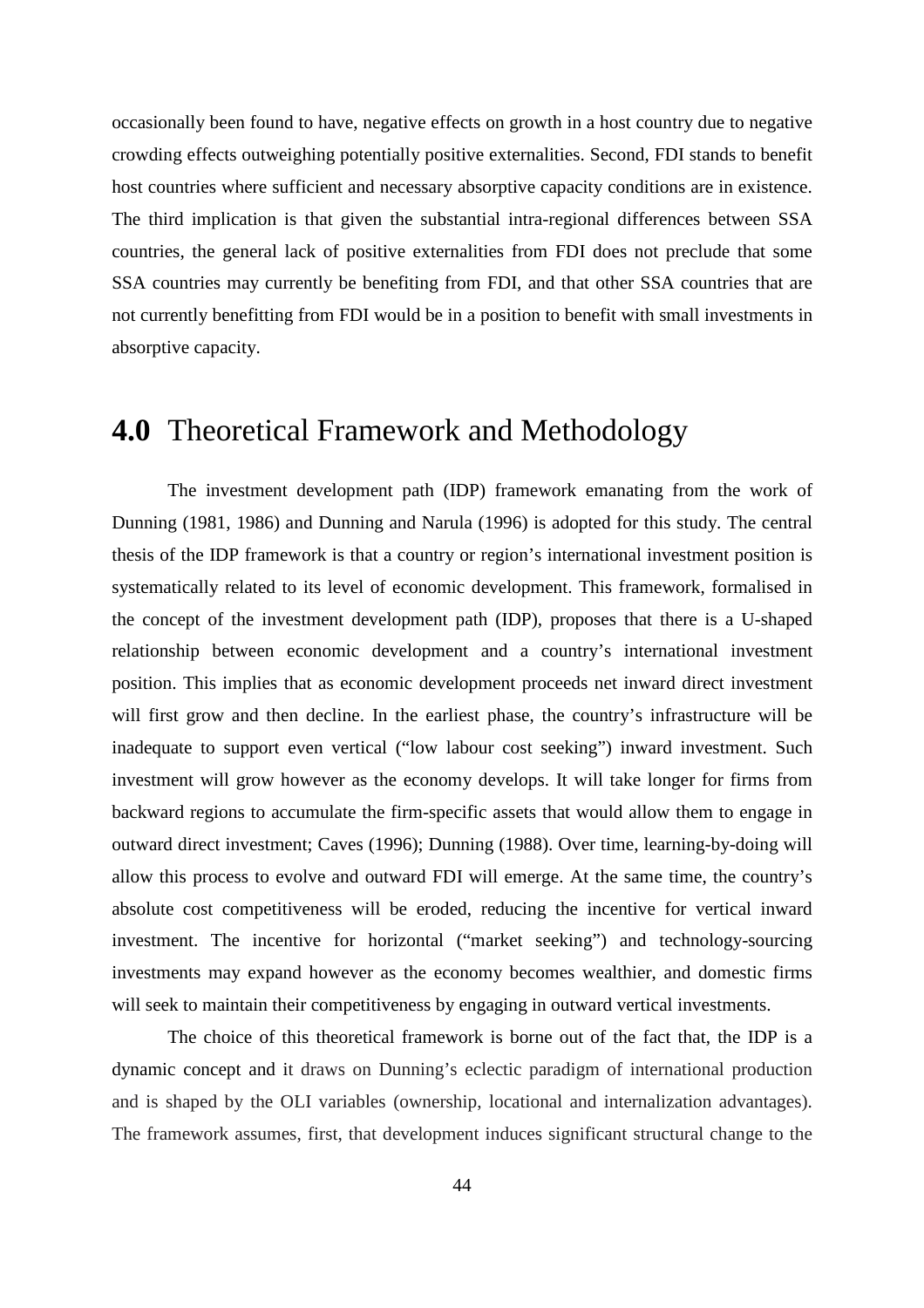economy and, second, that such change has a systematic relationship with the pattern of FDI (Lall, 1996). It goes further to contend that the change in the locational advantage of a country as well as in its firm's ownership and internalization advantages *vis-à-vis* other economies explains how its international investment position evolves from only receiving inward FDI to exporting FDI. The transition from FDI recipient to FDI exporting status passes through a number of stages. Boudier-Bensebaa (2008) identified five distinct stages as summarized in Table 5.

| <b>Stage</b>   | <b>Inward FDI</b>                                                                         | <b>Outward FDI</b>         | NOIP <sup>10</sup> |
|----------------|-------------------------------------------------------------------------------------------|----------------------------|--------------------|
| 1              | Insufficient location advantages                                                          | Absence of domestic firms' | Around zero        |
|                | No inward FDI except natural                                                              | ownership advantages       |                    |
|                | resource-seeking FDI                                                                      | No outward FDI             |                    |
| $\overline{2}$ | Development of 'generic' location                                                         | Emergence of domestic      | Increasingly       |
|                | advantages                                                                                | firms'                     | negative           |
|                | Faster growth of inward FDI than of                                                       | country-specific ownership |                    |
|                | <b>GDP</b>                                                                                | advantages (O)             |                    |
|                |                                                                                           | Little outward FDI         |                    |
| 3              | Erosion of location advantages in                                                         | Growth of O advantages     | Negative but       |
|                | labour-intensive activities                                                               | Increase in the rate of    | increasing         |
|                | Development of created-asset                                                              | growth                     |                    |
|                | location-advantages                                                                       | of outward FDI             |                    |
|                | Decrease in the rate of growth of                                                         |                            |                    |
|                | inward FDI                                                                                |                            |                    |
| $\overline{4}$ | Location advantages entirely based on                                                     | Firm-specific ownership    | Positive           |
|                | created assets                                                                            | advantages (O) more        |                    |
|                |                                                                                           | important                  |                    |
|                |                                                                                           | than O advantages          |                    |
|                |                                                                                           |                            |                    |
|                | Superiority of outward FDI over inward FDI                                                |                            |                    |
| 5              | Theoretically, fall and then fluctuation around zero of the NOIP, but in fact no longer a |                            |                    |
|                | reliable relationship between a country's international investment position and its       |                            |                    |
|                | relative stage of development                                                             |                            |                    |

#### **Table 5: Characteristics of the IDP**

Source: Boudier-Bensebaa (2008).

This study covers between 1997 and 2007 subject to data availability. It employed the use of quantitative (descriptive analysis such as ratios, percentages and correlation as well as cross tabulations), qualitative (key informant interviews and surveys) and case studies-for example the Railway Transport project handled by the Chinese. The use of surveys assisted

 $\overline{a}$ 

<sup>&</sup>lt;sup>10</sup> NOIP means Net Outward Investment Position.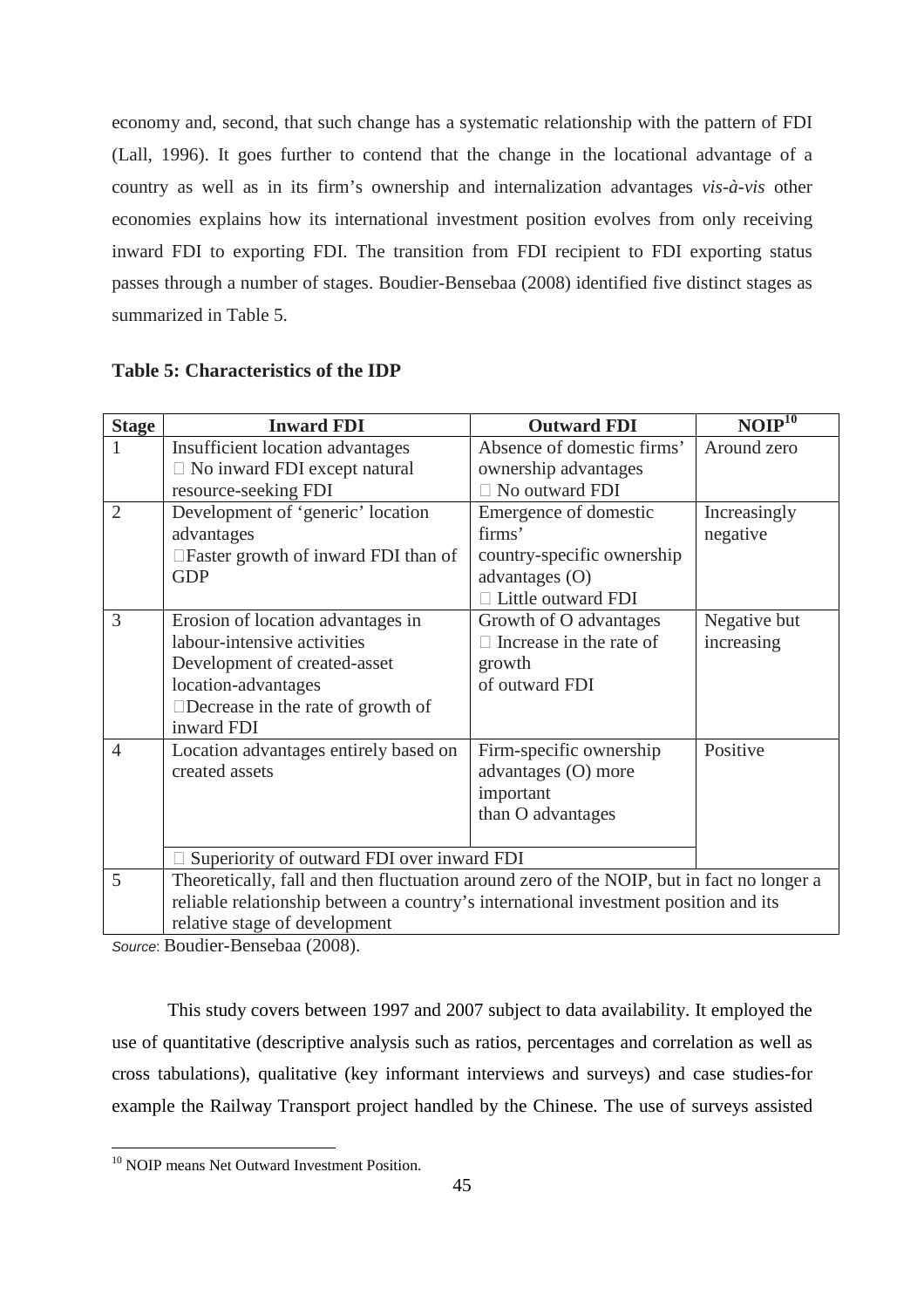to generate firm-level data that allowed the analysis of China-Nigeria investment relations with respect to concerns such as the employment effects as well as the competitive and/or complementary effects of Chinese firms to local firms. The use of content analysis of relevant documents and reports obtained from various sources was equally involved to corroborate the result obtained from primary data obtained. Documents containing investment policy regime in both Nigeria and China were reviewed so as to see the policy adequacy and the need to fine-tune policy to make FDI flows from China to Nigeria beneficial.

In addition, in-depth interviews of key informants/stakeholders (both Nigerians and Chinese; representatives of government, embassies; National Planning Commission, Central Bank of Nigeria, Ministry of Finance, Nigeria Investment Promotion Council, Chamber of Commerce, National Association of Small and Medium Enterprises, etc) and case studies of some selected Chinese firms in Nigeria provided the database required for the qualitative impact analysis of China-Nigeria investment relations.

# **5.0** Empirical Analysis

# 5.1 Magnitude, Pattern and Structure of Investment between China and Nigeria

#### *Volume of Chinese FDI in Africa and Nigeria*

In 2003, China was the fifth largest investor in the world, after the United States, Germany, the United Kingdom and France. Its foreign investments amounted to US\$2.087 billion, which represented an increase of 112.0 per cent over the amount for 2002, and made it actively present in 160 countries. China is investing massively in raw material deposits overseas, and is multiplying its trading partnerships in order to secure regular supplies (Lafargue, 2005). In 2005, it was estimated that the cumulative value of Chinese investment in Africa was US\$4.5 billion, which was over 12.0 per cent of total FDI stock of US\$37 billion in Africa (China Monitor, May 2006). Nigeria was listed among the largest fifteen host countries of Chinese outward FDI between 2003 and 2006. Indeed, Nigeria occupied the twelfth position with the sum of US\$191.01million and placing third after Sudan and Algeria among African countries that received FDI inflows from China during the same period<sup>11</sup>

 $\overline{a}$ 

 $11$  See Appendix Tables 1 and 2.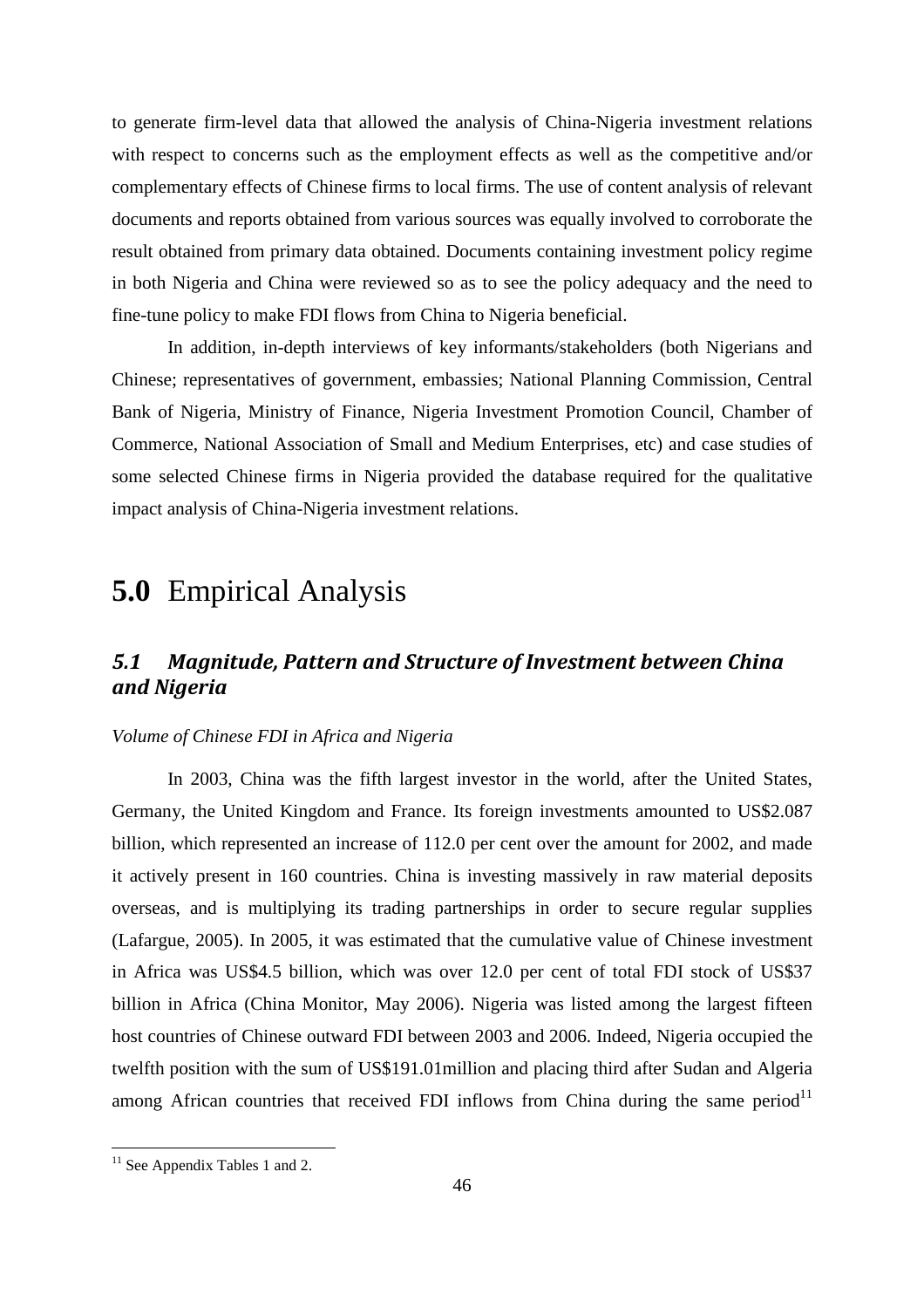(Kolstad and Wiig, 2009). In terms of the pattern of investment relations, up till the 1990s, FDI flows bilaterally between China and Nigeria, however, the situation changed towards the late 1990s and 2000s and it has become a unilateral flow from China to Nigeria as will be observed in the subsequent sub-sections.

#### *Chinese FDI inflow to Nigeria*

Table 6 presents a global picture of FDI inflow to Nigeria from different regions/countries including Asia-Pacific and China, from 1999 to 2006. All the regions recorded significant increase in FDI inflow from the 1999 level. Thus, the upward increase in the aggregate FDI flows to Nigeria from about \$190.61 million in 1999 to about \$4169.14 million in 2006 is a joint increase in the levels of FDI by all the regions. Available information points to a general upward trend in the inflow of FDI from China to Nigeria. Although FDI inflow from other sources have been increasing, Chinese FDI to Nigeria has been increasing at a very rapid rate beginning from 2000 (Table 7)

| Region/Country                                                           | 1999   | 2000   | 2001   | 2002   | 2003   | 2004    | 2005    | 2006    |
|--------------------------------------------------------------------------|--------|--------|--------|--------|--------|---------|---------|---------|
| North America                                                            | 7.35   | 9.84   | 12.10  | 36.16  | 40.34  | 4354.14 | 5166.32 | 601.28  |
| South America                                                            | 1.15   | 2.96   | 0.39   | 0.05   | 7.14   | 60.04   | 24.56   | 11.76   |
| Asia/Pacific                                                             | 2.94   | 5.93   | 4.45   | 5.17   | 1.54   | 32.12   | 47.29   | 39.63   |
| China                                                                    | 0.02   | 1.08   | 2.39   | 0.0    | 0.05   | 0.51    | 1.88    | 5.50    |
| Middle/Far East                                                          | 7.41   | 2.75   | 10.92  | 5.30   | 6.74   | 23.27   | 21.22   | 13.39   |
| Europe                                                                   | 164.95 | 136.46 | 98.86  | 200.24 | 293.66 | 2624.30 | 3084.68 | 2441.52 |
| Africa                                                                   | 6.79   | 9.45   | 8.24   | 24.30  | 91.41  | 173.62  | 169.04  | 56.06   |
| Total                                                                    | 190.61 | 168.47 | 137.35 | 271.22 | 440.88 | 7268.00 | 8514.99 | 4169.14 |
| Corners David on Jate from Minerian Lossation December Commission (MIDC) |        |        |        |        |        |         |         |         |

**Table 6: Foreign Direct Investment in Nigeria, 1999-2006, \$ Million** 

Source: Based on data from Nigerian Investment Promotion Commission (NIPC)

Compared to other regions, South American region contributed the least to the level of FDI inflow to Nigeria. This was followed by the Asia-Pacific region. By 2006, though the relative positions remained unchanged as the South America maintained its position, FDI inflows from Asia Pacific region have surpassed the inflows from the Middle and Far East region. Thus, between 1999 and 2006, FDI inflows from Asia- Pacific region to Nigeria increased at a higher rate than their similar inflows from the Middle and Far East region. This suggests increasing importance of China in the observed trend. A further analysis of inflow of FDI from this region revealed that although China ranked  $5<sup>th</sup>$  in the magnitude of FDI in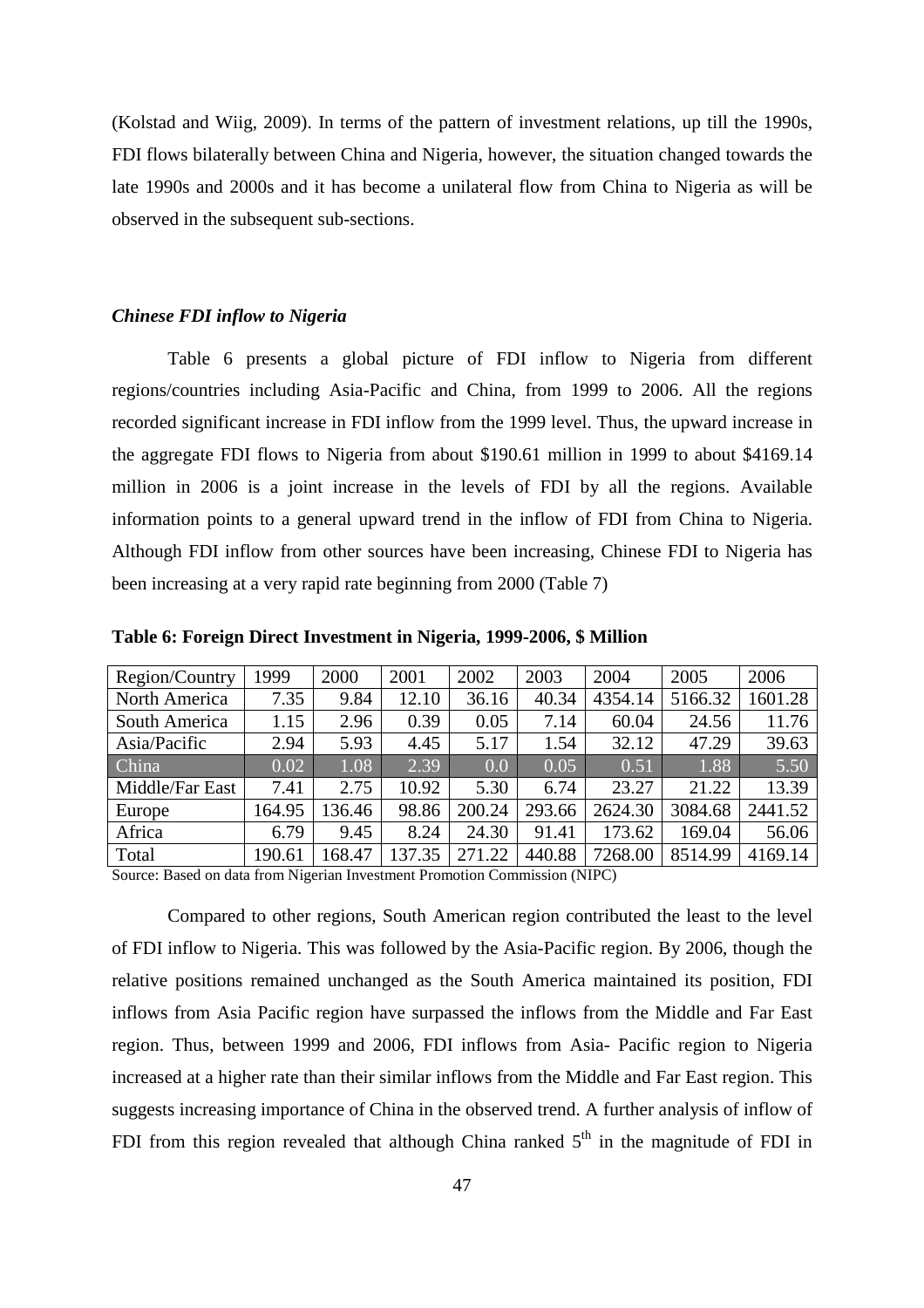flows from the region to Nigeria behind India, Singapore, Hong Kong, and Japan in that order, the country seems set to overtake these leading countries. This is not far-fetched given that Chinese FDI inflows to Nigeria increased from an average of \$0.55 million in 1999-2000 to about \$5.5 million in 2006. This is a tenfold increase compared to 9-fold increase by the region as a whole.

| Region/country  | 2000    | 2001    | 2002    | 2003    | 2004    | 2005    | 2006     |
|-----------------|---------|---------|---------|---------|---------|---------|----------|
| North America   | 33.9    | 23.0    | 198.8   | 11.6    | 10693.6 | 18.7    | $-69.00$ |
| South America   | 157.4   | $-86.8$ | $-87.2$ | 14180   | 740.9   | $-59.1$ | $-52.1$  |
| Asia/Pacific    | 101.7   | $-25.0$ | 16.2    | $-70.2$ | 1985.7  | 47.2    | $-16.2$  |
| China           | 5300    | 121.3   | $-100$  | -       | 920     | 268.6   | 192.6    |
| Middle/far East | $-62.9$ | 297.1   | $-51.5$ | 27.2    | 245.3   | $-8.8$  | $-36.9$  |
| Europe          | $-17.3$ | $-27.6$ | 102.6   | 46.7    | 793.7   | 17.5    | $-20.8$  |
| Africa          | 39.2    | $-12.8$ | 194.9   | 276.2   | 89.9    | $-2.6$  | $-66.8$  |
| Total           | $-11.6$ | $-18.5$ | 97.5    | 62.6    | 1548.5  | 17.2    | $-51.0$  |

**Table 7: Nominal Growth Rate of Inflows of FDI into Nigeria** 

Source: Computed from the above Table 6.

#### *Nigerian FDI Outflow to China*

By the 1990s, the destinations of Nigerian FDI are Belgium/Luxembourg, France, and China (Table 8). However, by the 2000s, China and some other countries ceased to be destinations of the outflow of the Nigerian FDI. Recently, France, United States and Germany are the major destinations of the outflow of the Nigerian FDI. Given this trend, the factors responsible for the redirection of FDI against China should be investigated particularly now that that we have accumulated huge reserves and therefore should be investing within and outside the country. Besides, it seems as China's business environment is attractive as FDI flows massively to the country in recent times.

**Table 8: Nigeria FDI flows Abroad by Geographical Destinations, 1992 to 2004 (\$ millions)** 

| Region/country       | 1992                     | 1993 | 1994                     | 1995                     | 1999/2000 | 2001  | 2002 | 2003    | 2004   |
|----------------------|--------------------------|------|--------------------------|--------------------------|-----------|-------|------|---------|--------|
| Belgium/Luxembourg   | 0.7                      | 0.1  | $\overline{\phantom{0}}$ | $\overline{\phantom{0}}$ | $-2.1$    |       |      |         |        |
| China                | 0.1                      | 1.4  | 0.6                      | 0.4                      |           |       |      |         |        |
| Czech Republic       |                          |      |                          |                          | 3.0       |       |      |         |        |
| France               | 0.4                      | 1.4  | 0.4                      | 0.2                      | 104.1     | 247.9 | 19.8 | $-22.6$ |        |
| Germany              | $\overline{\phantom{0}}$ |      |                          |                          |           | 0.9   | 0.9  | $-5.6$  |        |
| Malaysia             |                          | 1.2  | $\overline{\phantom{0}}$ |                          |           |       |      |         |        |
| Portugal             | $\overline{\phantom{0}}$ |      | -                        |                          |           |       | 0.2  |         |        |
| <b>United States</b> | $\overline{\phantom{0}}$ |      |                          |                          | 5.0       |       | 3.0  | 21.0    | $-7.0$ |

Source: UNCTAD World Investment Directory (WID) Country Profile, 2006.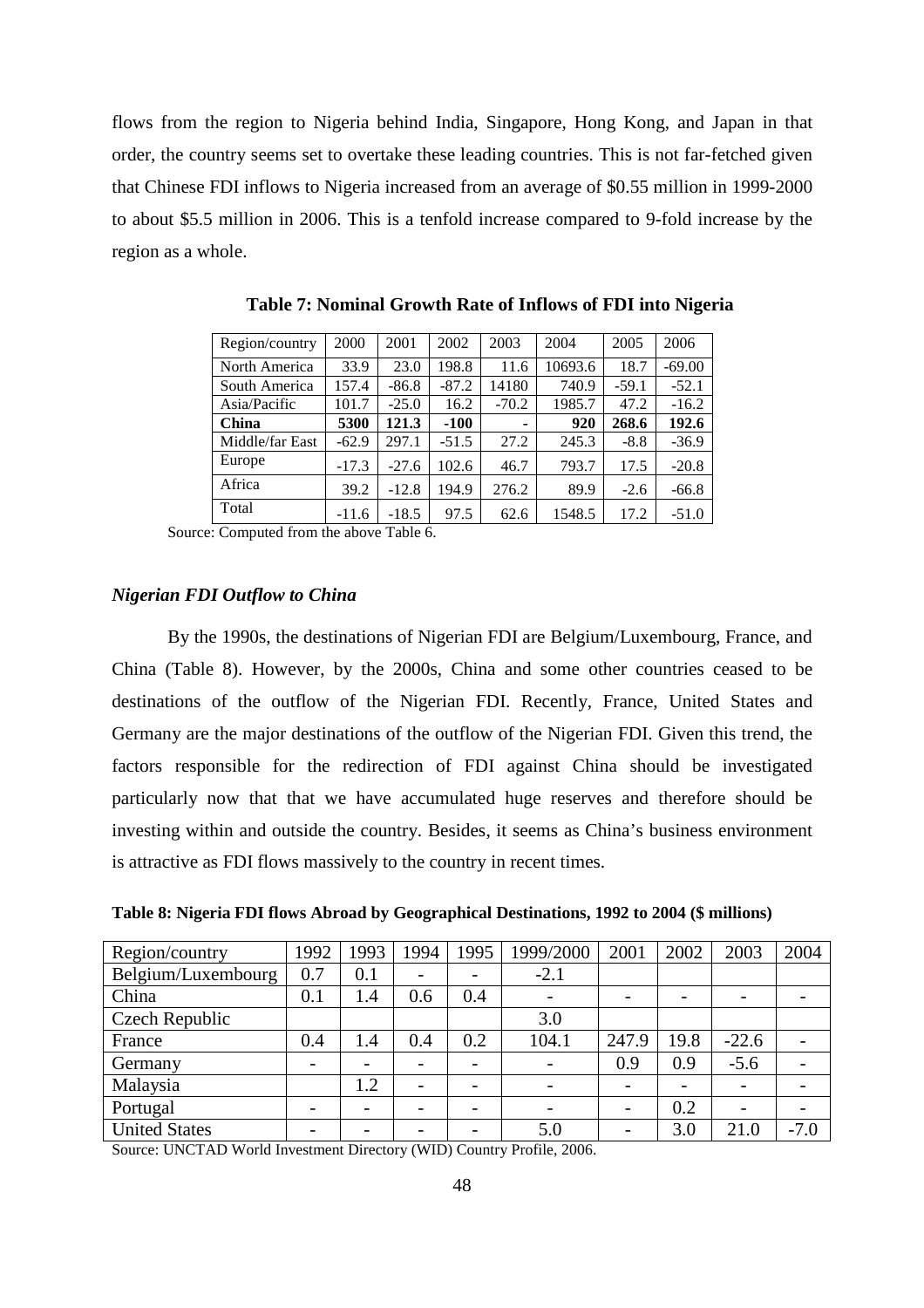#### *Structure of Investment*

Chinese investment in Africa covers mainly manufacturing and construction activities (particularly in the area of infrastructure) as well as services. It also covers trading, resource extraction and agriculture (See Tables 9 and 10). Table 11 shows that FDI inflows into Nigeria between 2007 and 2008 generated some employment. However, further investigation is needed to verify whether significant part of employment generated is for Nigerians or China.

| Sector/Industry      | Number of Projects | Investment value (\$ millions) |
|----------------------|--------------------|--------------------------------|
| Agriculture          | 22                 | 48                             |
| Resource extraction  | 44                 | 188                            |
| Manufacturing        | 230                | 315                            |
| -machinery           | 20                 | 16                             |
| -Home appliances     | 36                 | 25                             |
| -Light industry      | 82                 | 87                             |
| -Textiles            | 58                 | 102                            |
| -Other manufacturing | 34                 | 86                             |
| Services             | 200                | 125                            |
| Others               | 3                  | 6                              |
| Total                | 499                | 68 <sup>2</sup>                |

**Table 9: Sectoral Distribution of Chinese FDI in Africa, 1979 to 2000** 

Source: UNCTAD and MOFCOM

| 2006 Flows     |                                    |                     |               | 2006 Stocks    |                                                |           |               |
|----------------|------------------------------------|---------------------|---------------|----------------|------------------------------------------------|-----------|---------------|
|                | <b>Sector</b>                      | <b>US</b> (Million) | $\frac{6}{6}$ |                | <b>Sector</b>                                  | <b>US</b> | $\frac{6}{6}$ |
|                |                                    |                     |               |                |                                                | (Million) |               |
| 1              | Mining                             | 8539.51             | 40.74         | $\mathbf{1}$   | Leasing<br><b>Business</b><br>$\&$<br>Services | 19463.60  | 22.52         |
| $\overline{2}$ | Leasing<br><b>Business</b><br>$\&$ | 4521.66             | 21.58         | $\overline{2}$ | Mining                                         | 17091.61  | 19.78         |
|                | Services                           |                     |               |                |                                                |           |               |
| 3              | Finance                            | 3529.99             | 16.84         | 3              | Finance                                        | 15605.37  | 18.06         |
| 4              | Transport,                         | 1376.39             | 6.57          | $\overline{4}$ | Wholesale & Retailing                          | 12955.20  | 14.99         |
|                | Warehousing & Postal               |                     |               |                |                                                |           |               |
| 5 <sup>5</sup> | Wholesale 7 Retailing              | 1113.91             | 5.32          | 5 <sup>5</sup> | Transport,                                     | 7568.19   | 8.76          |
|                |                                    |                     |               |                | Warehousing & Postal                           |           |               |
| 6              | Manufacturing                      | 906.61              | 4.33          | 6              | Manufacturing                                  | 7529.62   | 8.71          |
| 7              | <b>Real Estates</b>                | 383.76              | 1.83          | 7              | <b>Real Estates</b>                            | 2018.58   | 2.33          |
| 8              | Science & R&D                      | 281.61              | 1.34          | 8              | Construction                                   | 1570.32   | 1.82          |
| 9              | Agriculture,<br>Forestry           | 185.04              | 0.88          | 9              | IT                                             | 1449.88   | 1.67          |
|                | & Fisheries                        |                     |               |                |                                                |           |               |
| 10             | Power & Utilities                  | 118.74              | 0.57          | 10             | Residential<br>$\&$<br>Other                   | 1174.20   | 1.36          |
|                |                                    |                     |               |                | <b>Services</b>                                |           |               |
|                | <b>Total</b>                       | 20957.22            | 100.00        |                |                                                | 86426.57  | 100.00        |

Source: Computed from the *2006 Statistical Bulletin of China's Outward Foreign Direct Investment,* Joint publication of MOFCOM, NBS, and SAFE, Government of China, Beijing.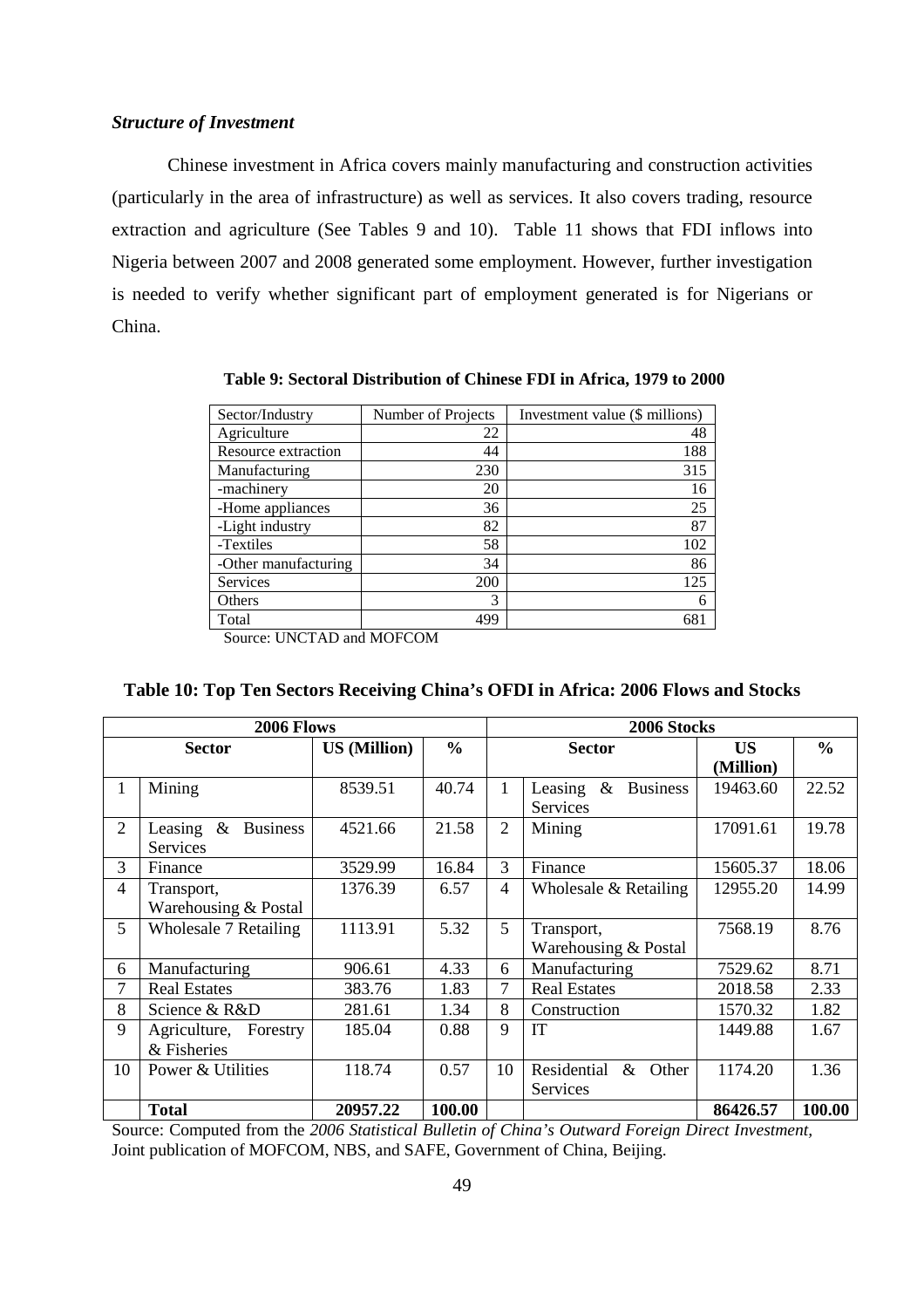| Sector/year                         | 2006-08      | 2007       | 2007                     | 2008       | 2008       |
|-------------------------------------|--------------|------------|--------------------------|------------|------------|
|                                     |              | Capita     |                          | Capita     |            |
| Sector                              | No of firms  | N' million | Employment               | N' million | Employment |
| Oil exploration, Quarrying & Mining | 5            | 82         | 95                       | 30         | 80         |
| Manufacturing                       | 15           | 160        | 6455                     | 30         | 365        |
| Agriculture                         | ↑<br>∠       |            | $\overline{\phantom{a}}$ | 12650      | 100        |
| Building & Construction             | 5            | 115        | 853                      | 20         | 40         |
| Trading                             | 14           | 78         | 433                      | 62         | 140        |
| <b>Services</b>                     | $\mathbf{r}$ | 17         | 670                      | 30         | 210        |
| Lumbering, Timber $&$ saw mills     |              | 10         | 80                       | -          |            |
| General                             | 11           | 128        | 1310                     | 44         | 800        |
| Total                               | 60           | 590        | 9896                     | 12866      | 1735       |

**Table 11: Sectoral Distribution of Some Chinese Private FDI in Nigeria, 2006-2008** 

Source: UNCTAD and MOFCOM

According to a new World Bank –PPIAF data base, the estimated Chinese financial commitments to African infrastructural projects (most of which are financed by either government or Export-Import Bank) on an annual basis increased from less than \$1.0 billion over 2001 to 2003 to almost \$2.0 billion during 2004 to 2005 and reached about \$7.0 billion in 2006 before it fell to \$4.5 billion in 2007.

On sectoral basis, a significant proportion of Chinese finance is allocated to general, multi-sector infrastructure projects, within the framework of broad bilateral cooperation agreements that permit resources to be distributed according to government priorities. It can be observed from the Figure 1 below that the two largest beneficiary sectors are power (mainly hydropower) and transport (mainly railroads).



**Figure 1: Confirmed Chinese Infrastructure Finance Commitments in Sub-Saharan Africa by Sector, 2001-2007** 

Source: World Bank–PPIAF Chinese Projects Database, 2007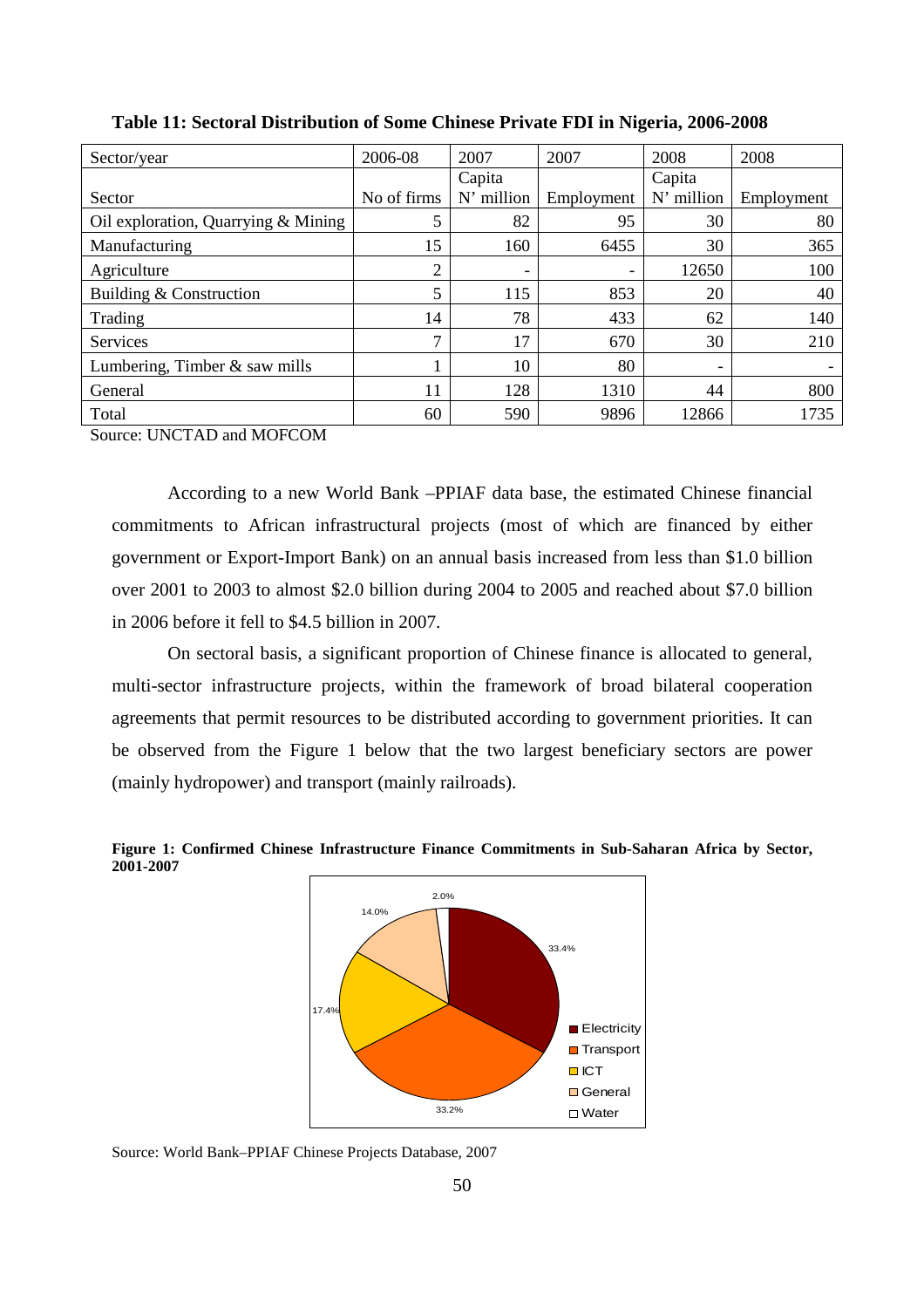In the power sector, China's investment activities have revolved around the construction of large hydropower schemes across Africa. By the end of 2006, China was providing US\$3.5 billion toward the construction of six major hydropower projects amounting to some 6,000 megawatts (MW) of installed capacity. China has recorded a major investment in the rail sector, with financing commitments in the order of US\$4 billion across Africa. The investment includes rehabilitation of more than 1,350 kilometres of existing railway lines and the construction of more than 1,600 kilometres of new railroad. The entire African railroad network amounts to around 50,000 kilometres. The largest deals have been in Nigeria, Gabon and Mauritania. China's involvement in the information and communication technology (ICT) sector, basically takes the form of equipment sales to national incumbents, either through normal commercial contracts or through intergovernmental financing tied to purchases of Chinese equipment by state-owned telecom incumbents. A major focus has been on the development of national backbone infrastructure. Over 2001–07, Chinese telecom firms supplied almost US\$3 billion worth of ICT equipment, mainly in Ethiopia, Sudan, and Ghana. With respect to the road and water sectors, although the sums involved are much smaller than in the other three sectors, China has been involved in financing a significant number of projects in these sectors, with about US\$700 million gone to the two sectors combined.

#### *Composition of Chinese FDI in Nigeria*

Although, information about Chinese activities in the country points to increasing economic (trade, commerce and investment), social (health and education) and technical relation, the composition of Chinese FDI into Nigeria is fragmented. According to a source: China has set up over 30 solely owned companies or joint venture in Nigeria actively involved in the construction, oil and gas, technology, services and education sectors of the Nigerian economy (Ogunkola, Bankole and Adewuyi, 2006). Big Chinese financial institutions have been involved in the acquisition of holdings in some financial institutions such as the Standard Chartered Bank and the IBTC-Chatered Bank in Nigeria.

The increased Chinese economic interests in Nigeria can be broadly classified into two: private and public. According to information obtained from the Nigerian Investment Promotion Commission (NIPC), Chinese private FDI is composed of agro-allied industry, manufacturing and communications sectors. On one hand, some of these investments are joint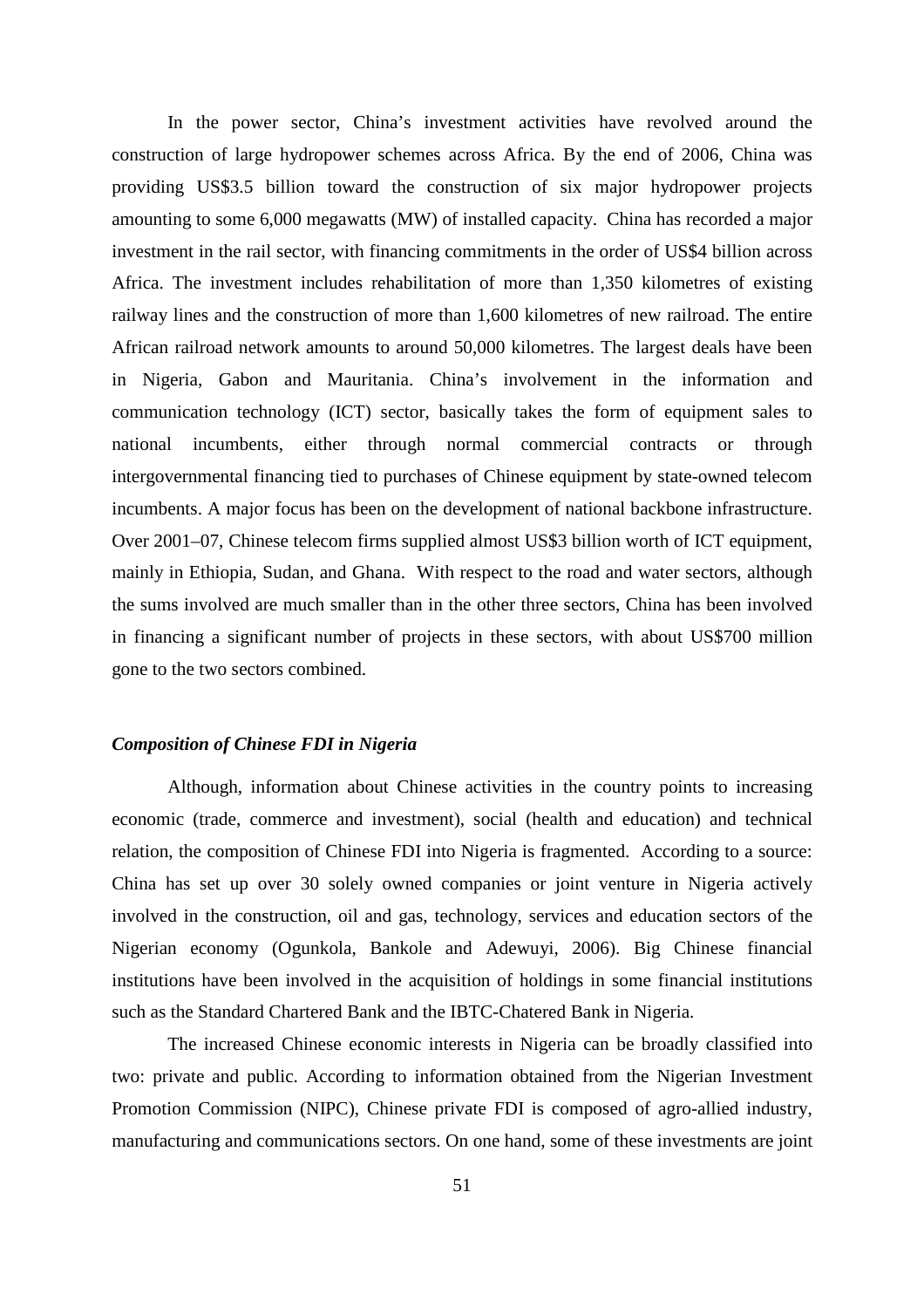venture mainly between Chinese and Nigerian investors $12$ . On the other hand, some are wholly foreign owned either wholly by the Chinese<sup>13</sup> or in partnership with other foreign investors.<sup>14</sup> Some of the Chinese investments have also benefited from investment incentives in the country such as pioneer status and expatriate quotas have been granted to some of these companies (see Table 12).

| Sector/vear                  |                    | 2006-08     | 2007      | 2007       | 2008      | 2008       |
|------------------------------|--------------------|-------------|-----------|------------|-----------|------------|
|                              | Nature of          |             | Capita    |            | Capita    |            |
| Sector                       | investment         | No of firms | N'million | Employment | N'million | Employment |
| Oil exploration, Quarrying & | Both joint venture |             |           |            |           |            |
| Mining                       | & wholly owned     | 5           | 82        | 95         | 30        | 80         |
|                              | Both joint venture |             |           |            |           |            |
| Manufacturing                | & wholly owned     | 15          | 160       | 6455       | 30        | 365        |
|                              | Both joint venture |             |           |            |           |            |
| Agriculture                  | & wholly owned     | 2           |           |            | 12650     | 100        |
| Building & Construction      | wholly owned       | 5           | 115       | 853        | 20        | 40         |
|                              | Both joint venture |             |           |            |           |            |
| Trading                      | & wholly owned     | 14          | 78        | 433        | 62        | 140        |
| Services                     | wholly owned       | 7           | 17        | 670        | 30        | 210        |
| Timber & saw<br>Lumbering,   |                    |             |           |            |           |            |
| mills                        | wholly owned       |             | 10        | 80         |           | -          |
| General                      |                    | 11          | 128       | 1310       | 44        | 800        |
| Total                        |                    | 60          | 590       | 9896       | 12866     | 1735       |

**Table 12: Sectoral Distribution of Some Chinese Private FDI in Nigeria, 2006-2008** 

**Source:** Compiled from the Data supplied by NIPC

Thus in 2005, the official record by Nigeria was \$130 million FDI inflow from China. This seems to be at variance with the impression created in the media. Various explanations can be adduced for the seemingly paucity of observed figure: First, the upsurge in Chinese FDI inflow to Nigeria occurred only in the recent time i.e. between 2006 and 2008, a period that is not covered by the available data. Second, there is also the possibility that the promises and declarations captured by the media did not eventually materialised. A case in point is the sales of Kaduna Refinery that was announced in January 2006. It was meant to be a \$2.3 billion worth of investment by the Chinese state controlled energy company, CNOOC. By March 2007, the government was considering a review of the deal.

According to World Bank PPIAF Chinese project data base, in 2006, both China National Offshore Oil Corporation (CNOOC) and Chinese National Petroleum Corporation (CNPC) won substantial interests in Nigerian oil exploration. The CNOOC purchased 45

 $\overline{a}$ 

 $12$  See table 11, Firm number 1 (oil exploration and Quarrying and mining)

 $13$  See table 11, Firms number 4 to 6

 $14$  See table 11, Firm number 5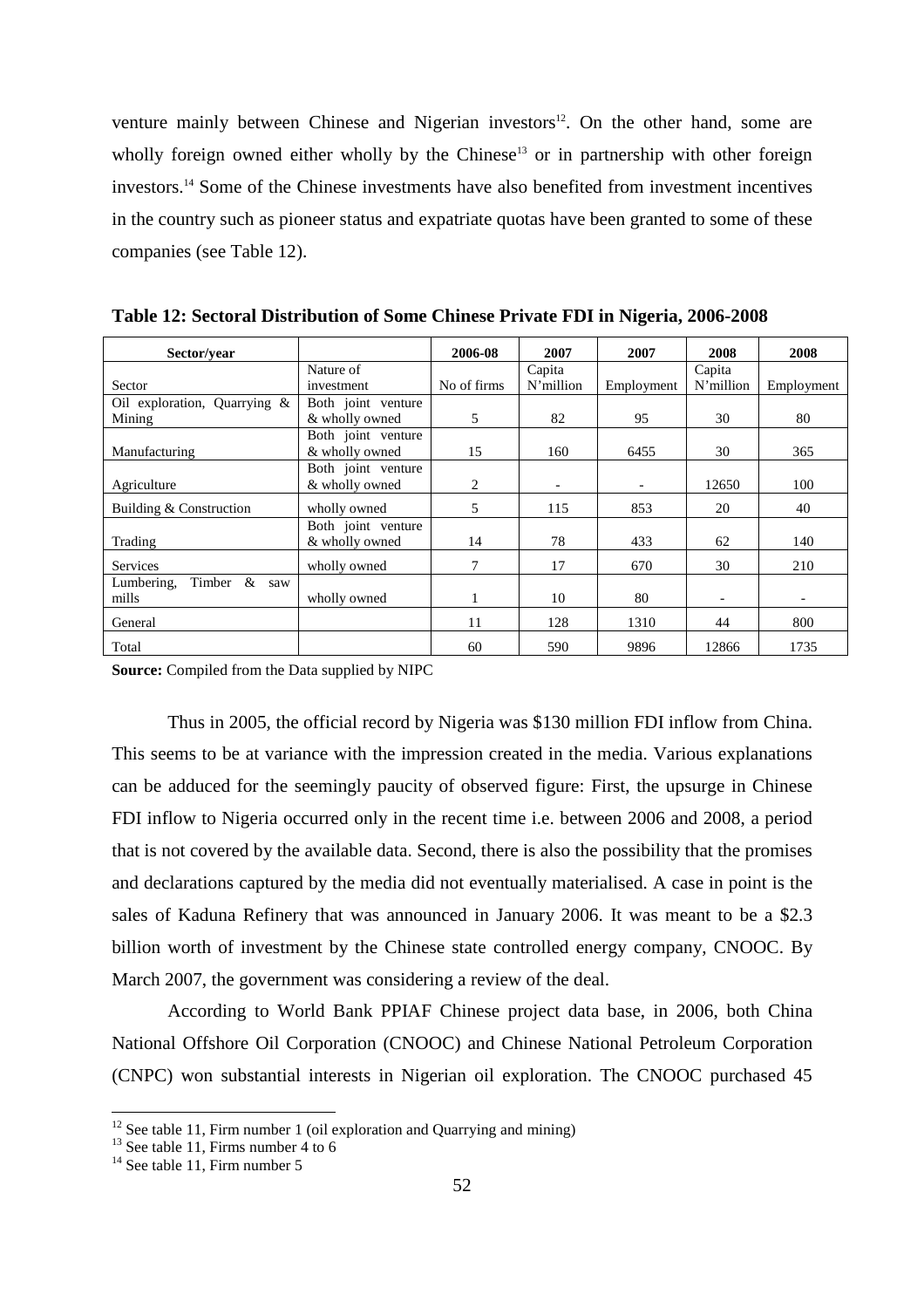percent of Block ML130 in the Niger Delta, with reserve estimates of 600 million barrels covering about 500 square miles of Akpo Oilfield and other discoveries. The total deal offered by CNOCC was worth US\$2.7 billion. Subsequently, CNPC completed the acquisition of a 51 percent stake in the Kaduna refinery for a total consideration of US\$2 billion. The refinery was designed to refine 110,000 barrels of oil per day; however, due to lack of maintenance, its actual refinery capacity was only 70 percent of that capacity. Sum together, CNPC received the license for four oil blocks—OPL 471, 721, 732 and 298. Following these deals, Chinese state-owned oil companies committed to invest at least US\$5 billion in the country's petroleum industry (Table 13).

|              | Oil    | Minerals         | Total   |
|--------------|--------|------------------|---------|
| Angola       | 2,400  |                  | 2,400   |
| Congo, DRC   |        | >370             | >370    |
| Nigeria      | >4,762 | 319 <sup>1</sup> | >5,081  |
| South Africa |        | >1,047           | >1,047  |
| Others       | >314   | >287             | >1,693  |
| Total        | >7,476 | >2,023           | >10,591 |

**Table 13: Chinese Investment Commitments in Natural Resource Sector in Sub-Saharan Africa, 2001-2007 (US\$ millions)** 

Notes: Oil and solid minerals; "—" = project was reported but that the value of the commitment was not given.

Source: World Bank–PPIAF Chinese Projects Database, 2007





Source: World Bank–PPIAF Chinese Projects Database, 2007

Generally, there exist some correspondence between countries with large Chinese natural resource investments and those with large Chinese infrastructure financing for power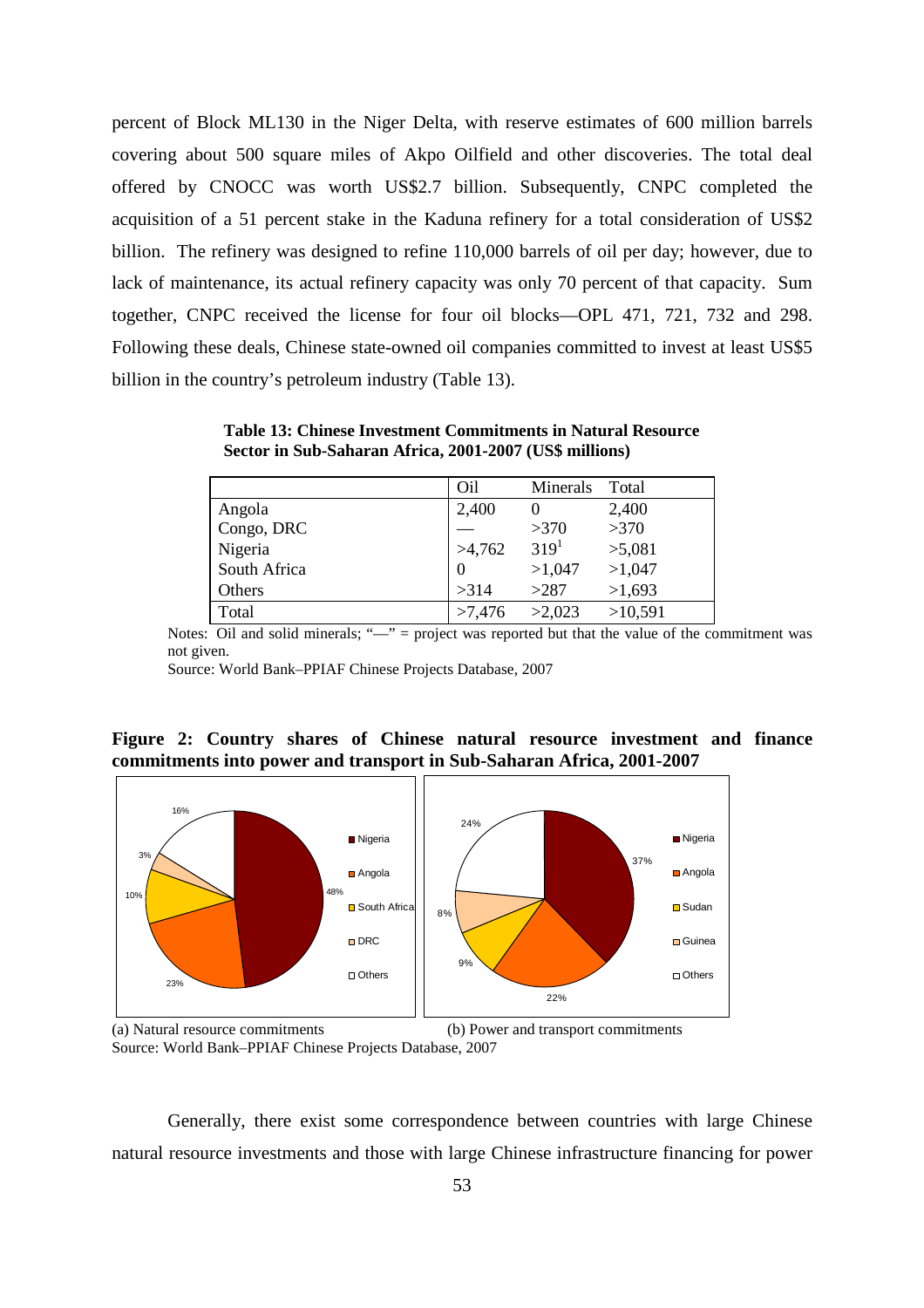and transport (Figure 2). In some cases, the infrastructure financed by Chinese official loans forms part of an integrated package of natural resource development. This is because, for example, there is a need to link mining deposits with power required for processing and rail and port infrastructure required for export.

According to information from a new World Bank –PPIAF data base, for African, Nigeria has been a major recipient of Chinese infrastructure finance. It received relatively small volumes of Chinese infrastructure finance during 2002 and 2005. However, in 2006 a major surge occurred, when China made almost US\$5 billion of infrastructure finance commitments to Nigeria, which accounts for 70 percent of China's total commitments to Sub-Saharan Africa that year (Figure 3).

**Figure 3: Estimated value of Chinese infrastructure finance commitments in Sub-Saharan Africa and Nigeria, 2001–07** 



Source: World Bank–PPIAF Chinese Projects Database, 2007

Some 40 confirmed projects involved Chinese commitments of about US\$50 million. However, Chinese finance has been found in about half a dozen cases to be relatively very large amounting to over US\$1 billion in value for single projects. There exist three such mega-projects committed in Nigeria, with the rest of Nigeria's projects falling into the midsized category with commitments of the order of US\$200-300 millions. The sectoral spread of Chinese infrastructure finance in Nigeria is a little different from the entire Africa, with transport projects amounting to 65.0 percent of all commitments followed by power with 24.0 percent (Figure 4).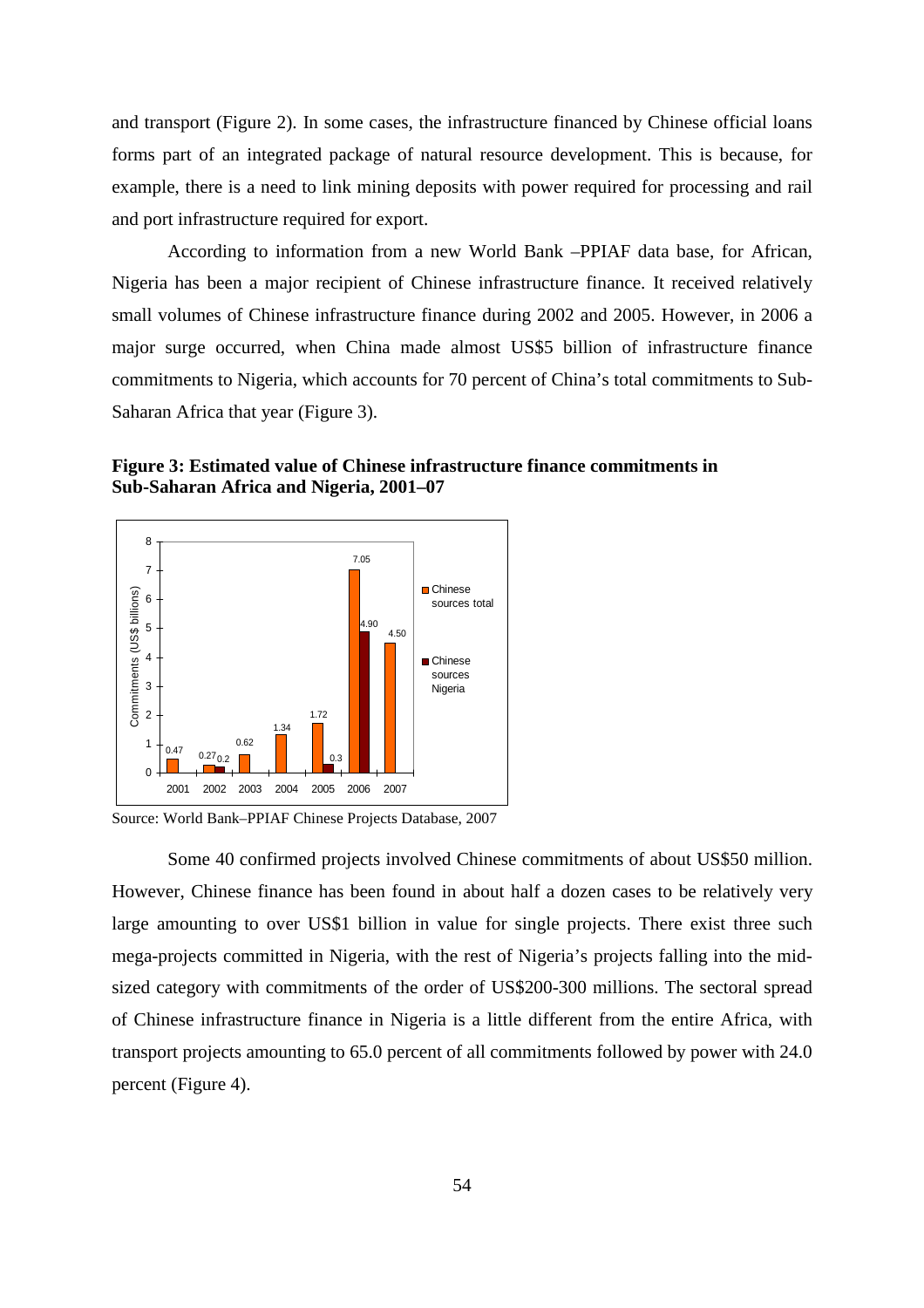**Figure 4: Confirmed Chinese infrastructure finance commitments in Nigeria by sector, 2001–07** 



Source: World Bank–PPIAF Chinese Projects Database, 2007

In the transport sector, China has registered a major financial commitment in the Nigerian rail sector; with the major rail projects include the Lagos-Kano rehabilitation project and the Abuja Rail Mass Transit System. In the power sector, by the end of 2006, China provided US\$3.5 billion toward the construction of six major hydropower projects amounting to some 6,000 megawatts (MW) of installed capacity across Africa. The largest hydro-power project on this list is the 2,600-MW Mambilla scheme in Nigeria. These schemes would increase the total available hydropower generation capacity in Sub-Saharan Africa by around 30 percent when completed. There have also been some activities in thermal generation and transmission, most of them in Sudan and Nigeria. In Nigeria, the Federal Government is constructing three gas-fired power stations with the assistance of a credit line from China Exim Bank. In the information and communication technology (ICT) sector, an important focus has been the development of national backbone infrastructure. Nigeria's National Rural Telephony project and first communication satellite NigComSat-1 received financing from China Ex-Im Bank.

### *5.2* Characteristics of Chinese FDI and Loans in Africa and Nigeria

A major characteristic of Chinese investment in African countries including Nigeria is its concentration in a few sectors that are of strategic interest to China, especially in the extractive industries. Chinese firms have invested billions of dollars and used Chinese engineering and construction resources on infrastructure for developing oil, gas, minerals and other natural resources in a number of African countries including Nigeria. For example, in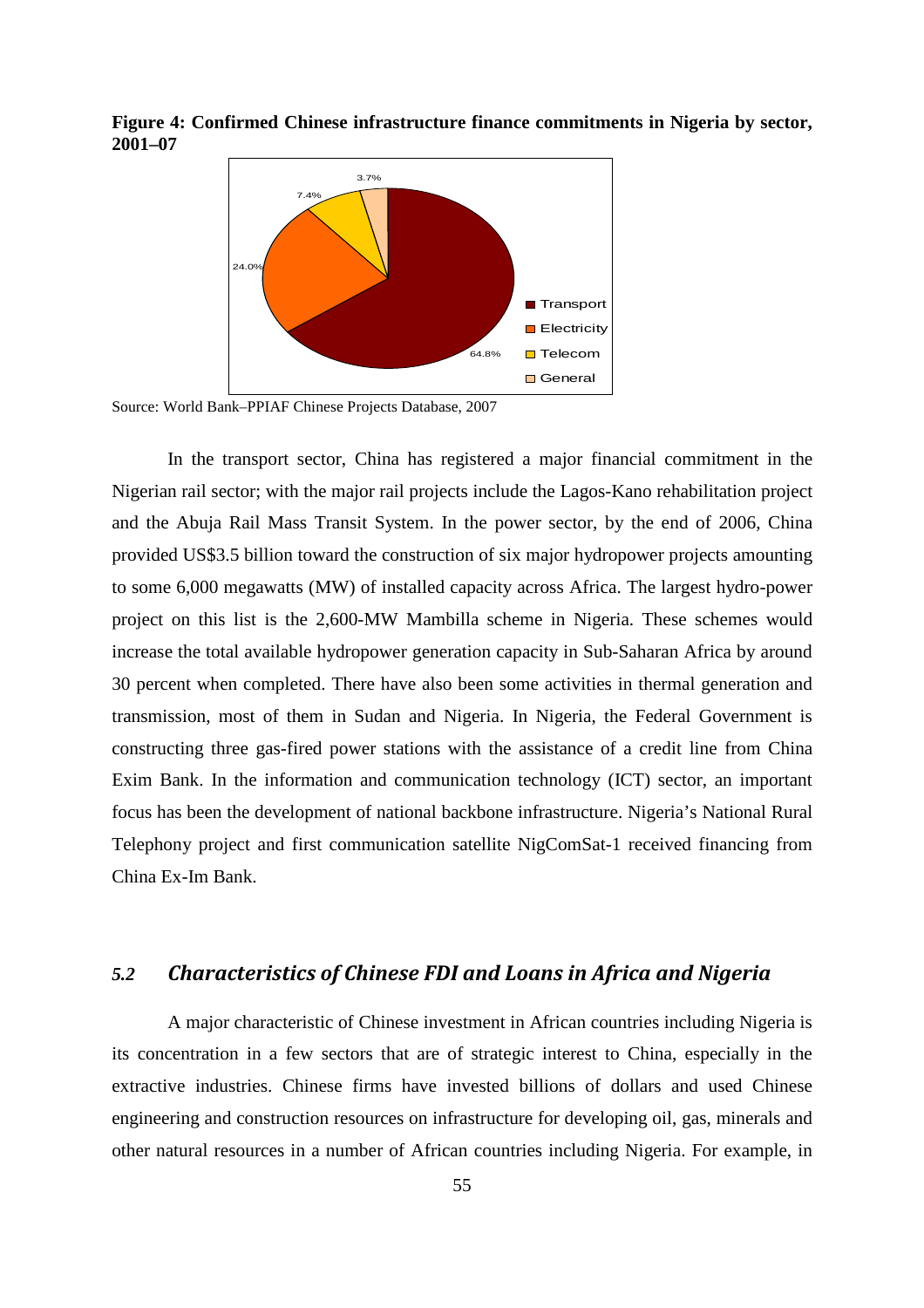2002 Sinopec, a Chinese oil company signed a 420 million euro contract to develop the Zarzaitine oilfield in the Sahara (Ajakaiye, 2006). Simultaneously, China is increasing its presence in exploration and/or exploitation of oil and other mineral products all over Africa. The largest share of China's foreign direct investment in Africa is in the oil sector followed by other solid minerals. It is noted that a relatively small proportions are in manufacturing sector, especially, agro processing, pharmaceutical and telecommunications sectors. Currently, Chinese pharmaceutical company is producing a new anti-malaria medicine in Uganda and another Chinese firm was recently awarded contracts worth US\$400 million for servicing mobile phone networks in Kenya, Nigeria and Zimbabwe (Ajakaiye, 2006).

Another characteristic of China's investment in Africa, and globally is that they are carried out largely by state-owned enterprises or joint ventures. They typically exhibit partnership with state-owned enterprises or enterprises with significant government equity holding in the host countries. According to the available information, currently there are more than 800 Chinese enterprises operating in Africa as at August, 2006. Not less than 674 representing 84.25% of them are state owned enterprises (SOEs). A Chinese pharmaceutical company is currently producing a new anti-malaria medicine in Uganda and another Chinese firm was recently awarded contracts worth US\$400 million for servicing mobile phone networks in Kenya, Nigeria and Zimbabwe (Ajakaiye, 2006).

Recently, uni-directional Sino-Africa investment relations can be observed, with exception of South Africa where a few of the companies are also wining contracts in China. A recent example is the South African Baterman Engineering that won a \$4million contract to supply in Yunnan province. Another is South Africa's SASOL that is involved in a \$10billion deal designed to diversify China's petroleum resources coupled with a joint venture between China and South Africa on nuclear technology (Ajakaiye, 2006).

Chinese FDI in Africa is also typically accompanied by Chinese workers and most of the supplies are sourced directly from China. This is not universally the case. For instance, in response to complaints by Nigeria and South Africa, the Chinese Ministry of Commerce has encouraged its companies to raise investment spending in developing countries, aiding technology development and personnel training. Similarly and specifically, in response to complaints by Nigeria's Minister of Science and Technology, Huwaei Technologies Nigeria Limited, a Chinese FDI has established a training centre in Nigeria to train 2000 telecoms engineers per annum. Therefore, these attempts to compromise the benefits of FDI should be persistently resisted by the Nigerian Government.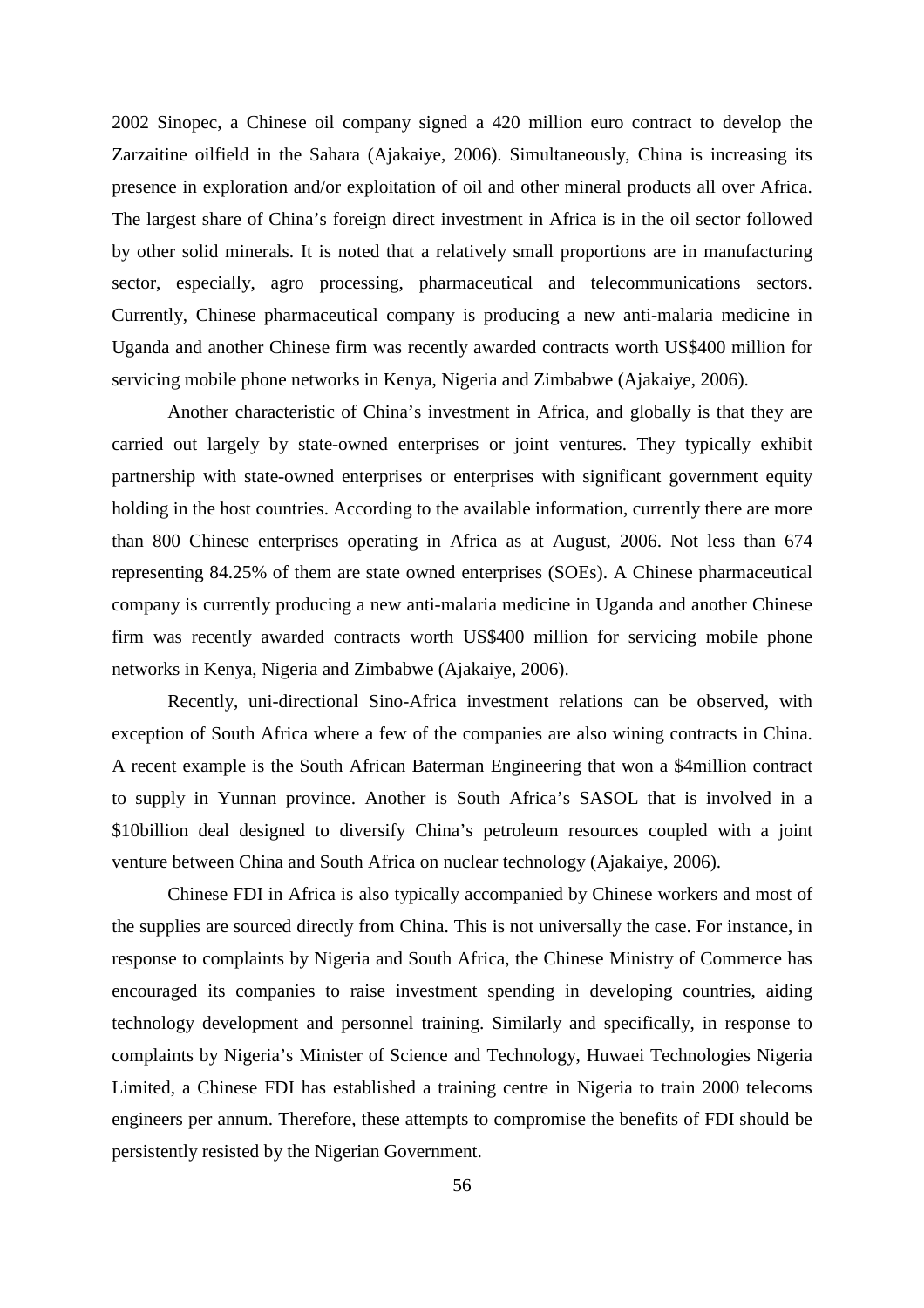Chinese investment financing in African countries including Nigeria is offered with a relatively large aid component in form of concessionary interest rates and grant element. Besides, the investment loans are been offered without conditionalities attached to them as compared with loans from the multilateral finance organisations such as the World Bank and the International Monetary Fund (IMF). This allows for domestic policy flexibility, although this has been criticised because of poor governance and macroeconomic environment in African countries including Nigeria, which may hinder productivity and sustainability of investment.

Finally, aside from "push" factors, Chinese outward FDI is often associated to "pull" factors such as a host country's favourable investment policies, including incentives and other location-specific advantages. For example, a number of Chinese companies are reported to have chosen the United Kingdom to take advantage of investment grants. Thus, China is fond of extracting extremely generous terms for its investment outside the resource seeking activities. Table 14 presents the results of survey of Chinese firms with a view to discovering the drivers of Chinese FDI outflows.

| <b>Why Invest Overseas?</b> |                               |       | <b>What is most Attractive Factor in</b><br><b>Host Countries?</b> | <b>Where is Your Priority</b><br><b>Region?</b> |                |  |
|-----------------------------|-------------------------------|-------|--------------------------------------------------------------------|-------------------------------------------------|----------------|--|
| 47.1%                       | Expanding overseas<br>markets | 32.0% | Host country privileged<br>policies                                | 32.0%                                           | Africa         |  |
| 16.9%                       | Better profit                 | 28.7% | Requiring relatively<br>small amount of<br>investment              | 20.0%                                           | Southeast Asia |  |
| 14.5%                       | Sluggish demand in<br>China   | 22.5% | Cheap labour                                                       | 18.0%                                           | Latin America  |  |
| 12.1%                       | Export to third country       | 8.4%  | Cheap labour and                                                   | 9.3%                                            | Middle East    |  |
| 9.3%                        | Competition with export       |       | proximity to raw                                                   | 8.7%                                            | Eastern Europe |  |
|                             | from China                    |       | materials                                                          | 8.0%                                            | Central Asia   |  |
|                             |                               |       |                                                                    | 4.0%                                            | <b>Others</b>  |  |

**Table 14: Summary of survey results for 100 Chinese TNCs, 2000<sup>15</sup>**

*Source*: Wang (2002)

 $\overline{a}$ 

Perhaps, the conclusion is that Chinese direct investment in Nigeria and other African countries is driven mainly by the need to secure access and acquire key commodity and energy assets and capture under-exploited markets. In essence, Chinese FDI in Africa are primarily resource seeking and secondarily market seeking, in contrast to that in OECD

<sup>&</sup>lt;sup>15</sup> 100 out of the 170 enterprises surveyed replied.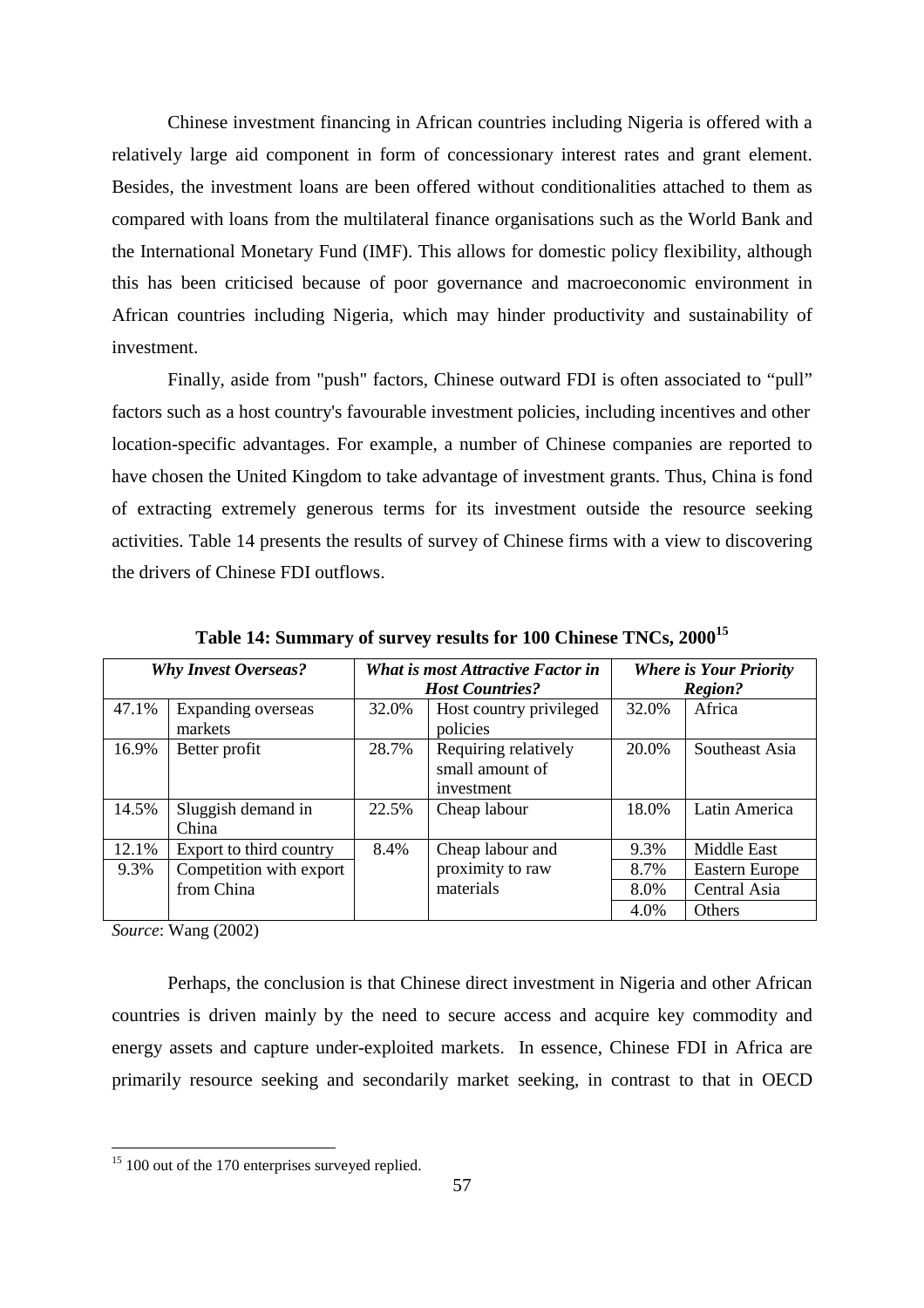countries which are primarily market seeking. In the latter case, they go into strategic partnership with enterprises in the host countries.

## 5:3 Chinese Investments in Nigeria: Case Studies

### **OGUN STATE**

**Kajola Specialised Railway Industrial Free Trade Zone** is a strategic move by the Ogun State government to take maximum advantage of the Railway Modernisation Programme and the proposed Inland Container Terminal Project of the Federal Government. The aim is to attract specialised industries and businesses offering complementary services to these two projects of the Federal Government. Some of the investors expected in the zone include: Railway industrial park, Locomotive workshop, Railway related Service, Foundries, Metal fabrications, Haulage/Logistics, New Towns development, Mega Mart and shopping Centres, Commerce & Industries (Fruit Juice Processing, Ceramic Making, Diary Production, Furniture Making, Adire and Garment production and Kola Processing. Various activities ranging from acquisition of 2000 hectares of land to sourcing of environmental baseline data to identification of resettlement sites for affected people to design of infrastructural development plan have culminated in the launch of the Zone.

The zone is a joint venture of the Ogun State Government and the Chinese Civil Engineering Construction Company (CCECC). The company's investment was estimated at about N115.8 billion. The government envisaged that the project will facilitate rapid industrialisation of the State and deepen foreign direct investment inflow to the state. It is also important to note that since this is one of the three free trade zones established in the State, it is meant to serve as a growth pole. This is within the larger concept of simultaneous development of all parts of the state.

**Ofada Vee Tee Rice Limited** is another project involving Ogun State and a Chinese firm. Indeed, the company's equity shares are to be owned by the Ogun State government, the Federal Government and Vee Tee Group with the latter holding the majority of the shares. The company has a designed capacity of 225, 000 (9000 bags) tons of rice per day and the capital out lay is estimated at about \$2 billion.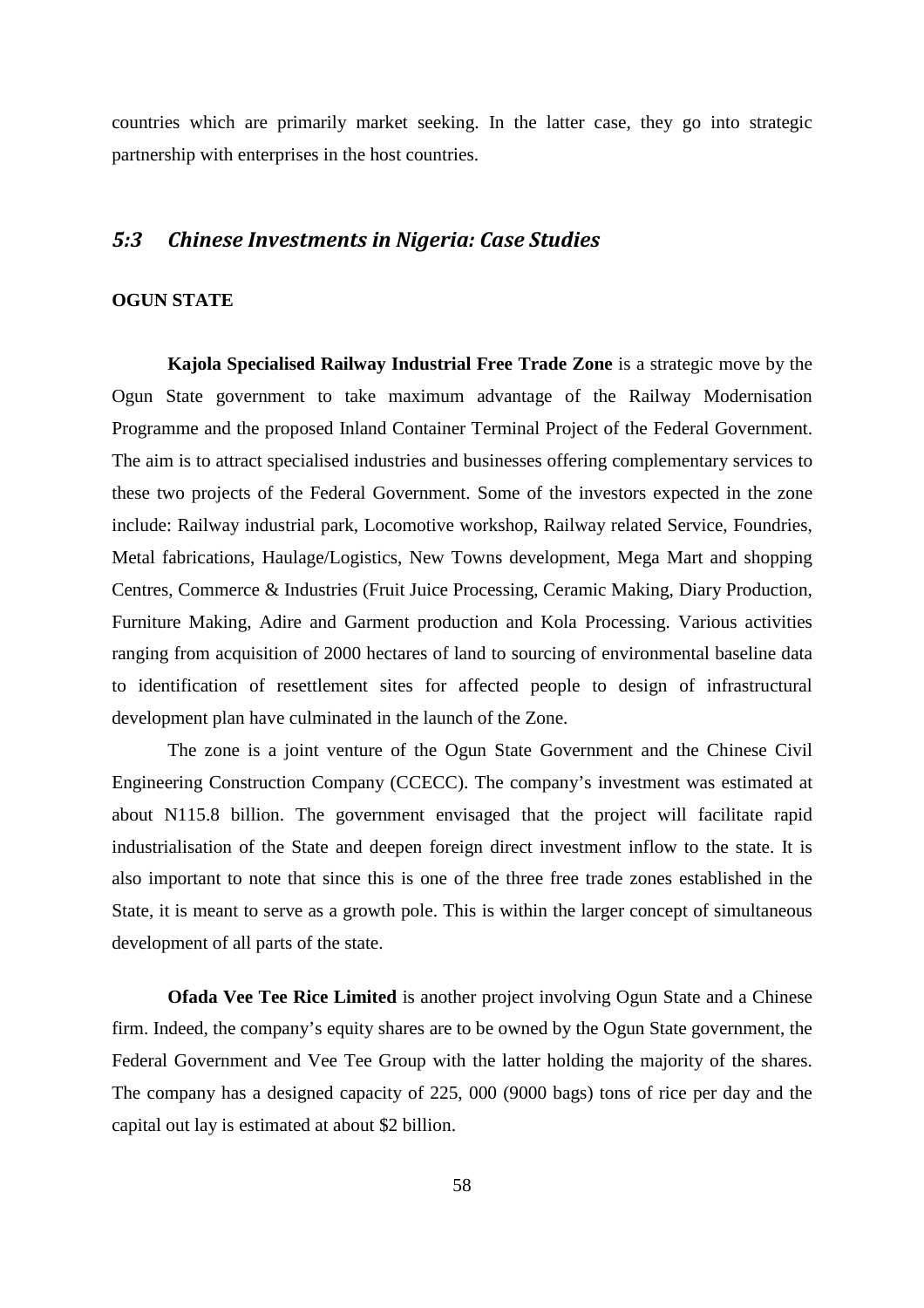The company is to produce quality rice that will compare favourably with those from anywhere in the world. The local farmers are to supply paddy rice to the company that will be processed (de-husking, de-stoning, parboiling, sorting, polish, packaging and marketing) by the company. The large volume of rice imported into the country, is an indication of the huge potential demand for the commodity and thus market should not be a constraints to the effective performance of the company. The contribution of the company to self sufficiency in food production and foreign exchange savings is commendable. Optimal benefits from the establishment of Ofada Vee Tee Rice require proper integration of rice farmers into the plan of the company. The company's promise of provision of seeds and extension services may not be sufficient. The market for the paddy rice must be guaranteed. Hence a contingent plan for over- as well as under-supply of paddy rice to the company is required for effective response by the farmers.

However, the backward linkage of the company is important for the economy in terms of employment and rural livelihood. The current projection is that about 30,000 farmers are to supply paddy rice to the company. Other beneficiaries which include transporters and traders of the raw materials and the finished products, technological capabilities of Nigerians through learning by doing is necessary and this can be achieved by ensuring that qualified Nigerians man the company. Currently, only three Chinese are on ground out of about 100 people employed and the company plans to hire about 5000 hands when fully operational.

**Ogun Guangdong Free Trade Zone (OGFTZ)** is a tripartite project of two Chinese companies: Guangdong Xinguang International of Guangdong Province in china and china-Africa Investment Limited; and the Ogun State Government. The FTZ, located in Igbesa in Ogun State is one of the three free trade zones being established in the state. The zone which is being established at the instance of the Chinese consortium with the support of the state in the area of land acquisition, processing and securing various approvals especially from the Nigeria Export Processing Zone Authority (NEPZA) has about 30 Chinese currently working on the site. The cost of the project estimated at about \$500 million is to be financed by the Chinese consortium. The First Bank of Nigeria plc is collaborating with the consortium in the areas of investment banking, project financing, business advisory services and correspondent banking relationship.

When completed, the FTZ will consist of about 100 firms mainly engaged in the light to medium manufacturing activities including footwear and rubber production, ceramic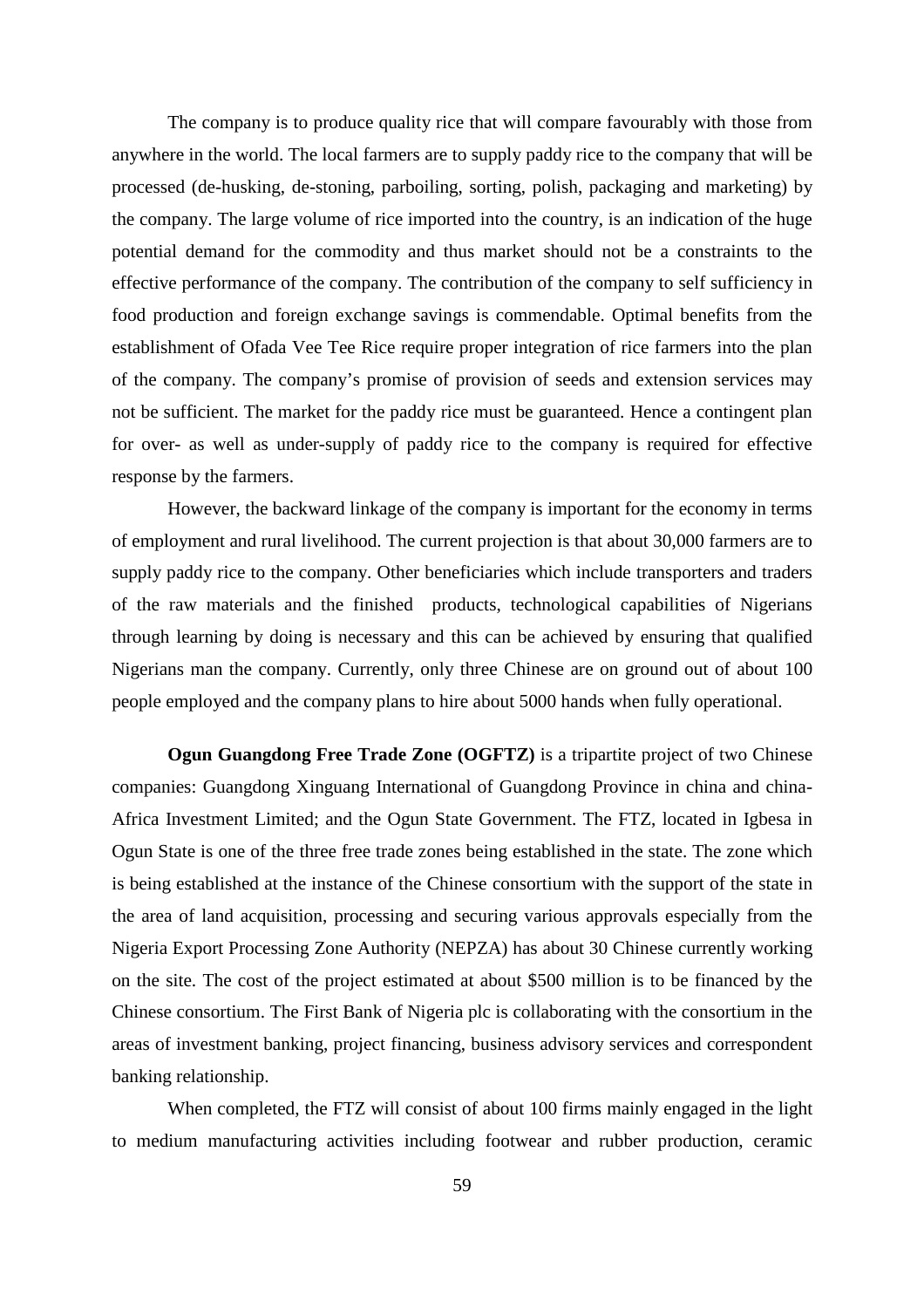processing, furniture production, hardware and household appliances, real estate development, and light and heavy manufacturing plants. These activities promised to generate direct and indirect employment to different categories of Nigerians.

In addition, the development of the host community is expected to be positively enhanced. At least two related projects are in this direction:

- a \$700,000 primary school project; and
- dualisation of the road linking Igbesa (the FTZ site) to Badagry express way.
- Dredging to the zone to allow for free movement of new materials and finished products to and from the zone is under consideration.

The benefits from these projects involving Chinese firms have not been consistently and systematically evaluated neither is there any attempt at matching the cost of citing the projects in a particular community with the benefits. The cost-benefit analysis on the part of the Chinese consortium is not equally available. It will be interesting to compare the streams of costs and returns on investment over the life span of the project.

An analysis of the employment structure is required in order to strategically position Nigerians for the projects. It is not sufficient to state that the project will generate employment without rigorous analysis of the nature of employment. The categories of skills to be employed, the qualification and experience of the Chinese counterpart must be within the Nigerian laws on the expert quotas.

The establishment of the project also presents various government agencies with challenges of monitoring and evaluation with a view to ensuring that the zone and the firms operating within its jurisdiction conform strictly to Nigerian laws. Agencies such as Nigerian Customs, Immigrations, Ministry of Labour, and NEPZA have significant roles to play in this regard. For example, it was alleged that some Chinese who are engaged in one of the projects entered the country with a wrong type of visa. There may be need to empower these and other related organisations in discharging their duties given the specialised nature of free trade zone. There Committees of various stakeholders (especially of the host communities) in place and this phenomenon is commendable. However, there is the need to empower the technical capabilities of the committees in order to ensure its effectiveness. Rigorous analysis and follow-up activities are required. For example, the local farmers' capacity for the supply of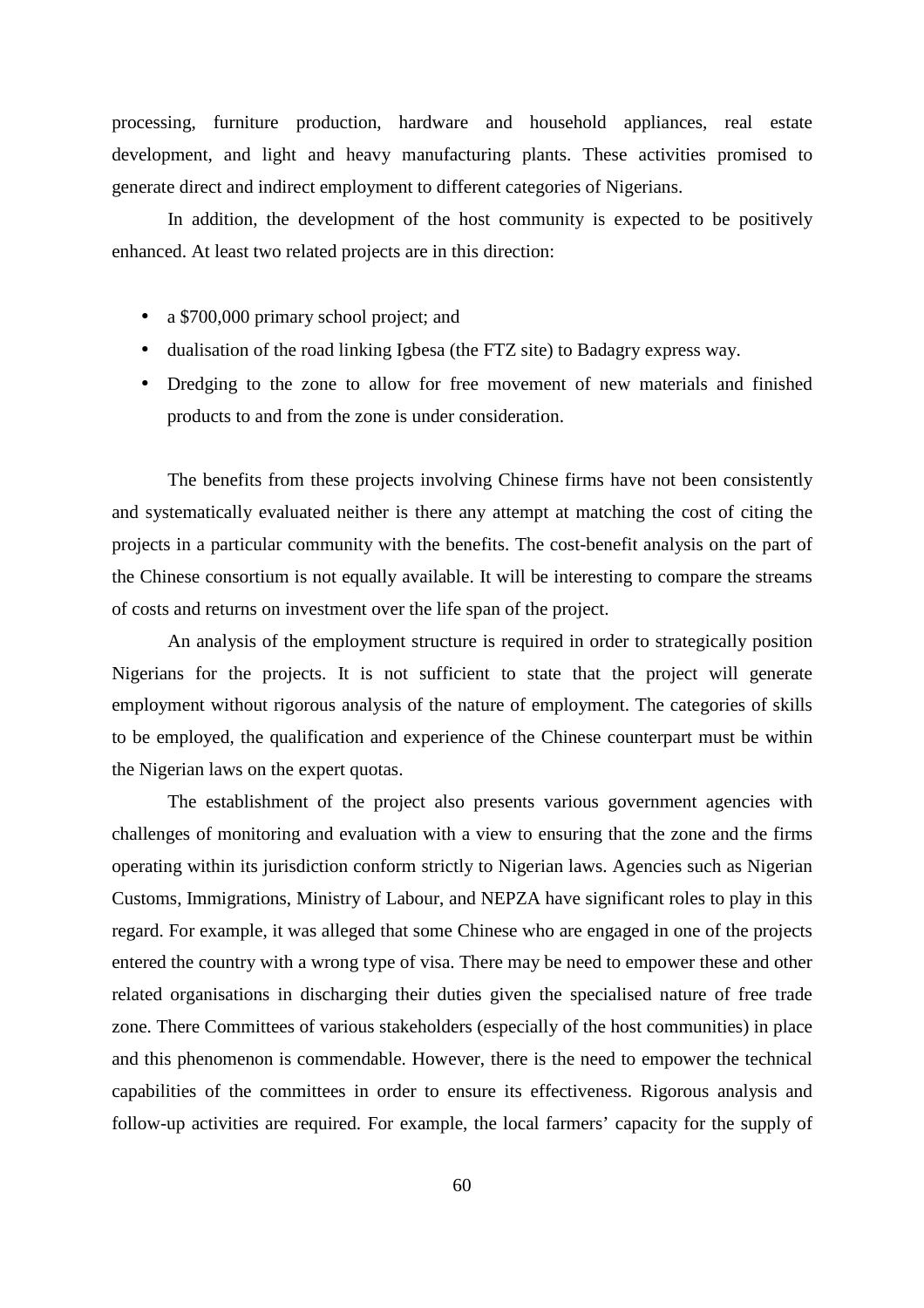paddy rice as input for Vee Tee Rice should be carefully analysed and appropriate measures should be taking that over-supply and under-supply are minimised.

### **LAGOS STATE**

#### **I CHINA TOWN IN LAGOS**

Findings obtained from some staff of Chinese enterprises in the market revealed that the market is managed by International Cooperation Industry Nigeria Limited with its office located at Surulere area of the state. Going through the market, it was observed that the market consists of 120 shops shared between Nigerians and Chinese. Further investigation shows that three-quarters of the shops are acquired by the Chinese who were physically present at their various shops and employ an average of 2 Nigerians as shop attendants. Traders in the market deal in products such as textiles and apparels, lace materials, baby wears and toys, foot-wears, handbags, household utensils, personal effects, items for decorations, electrical appliances, art works, among others. These are light manufactures. Investigation revealed that some of the products are produced by Chinese firms in Nigeria, while majority of them are imported from China. The market receives daily, relatively high potential participants with various missions. Apart from the fact that the products and sellers are readily available at the market, relatively high potential buyers patronise the market. Other participants in the market are the transporters, food sellers and the market management. There is a branch of the Intercontinental Bank (PLC.) at the market and this is expected to facilitate financial transactions of the market participants.

#### **II LEKKI FREE TRADE ZONE (LFTZ)**

 The signing of a Memorandum of Understanding (MOU) between the Lagos state Government (represented by Lekki Worldwide Investement Limited-LWIL) and the Chinese Government (represented by Nanjing Jiangning Development Zone in the Jiangsu Province and the China Railway Construction Corporation) in 2007 marked the beginning of the Lekki free trade zone. Prior to the signing of the MOU, the Lekki Free Trade Development Company was incorporated in Lagos in April 2006 as a joint venture among CCECC-BEYOND, the Lagos State Government and the LWIL. It was registered by the Nigerian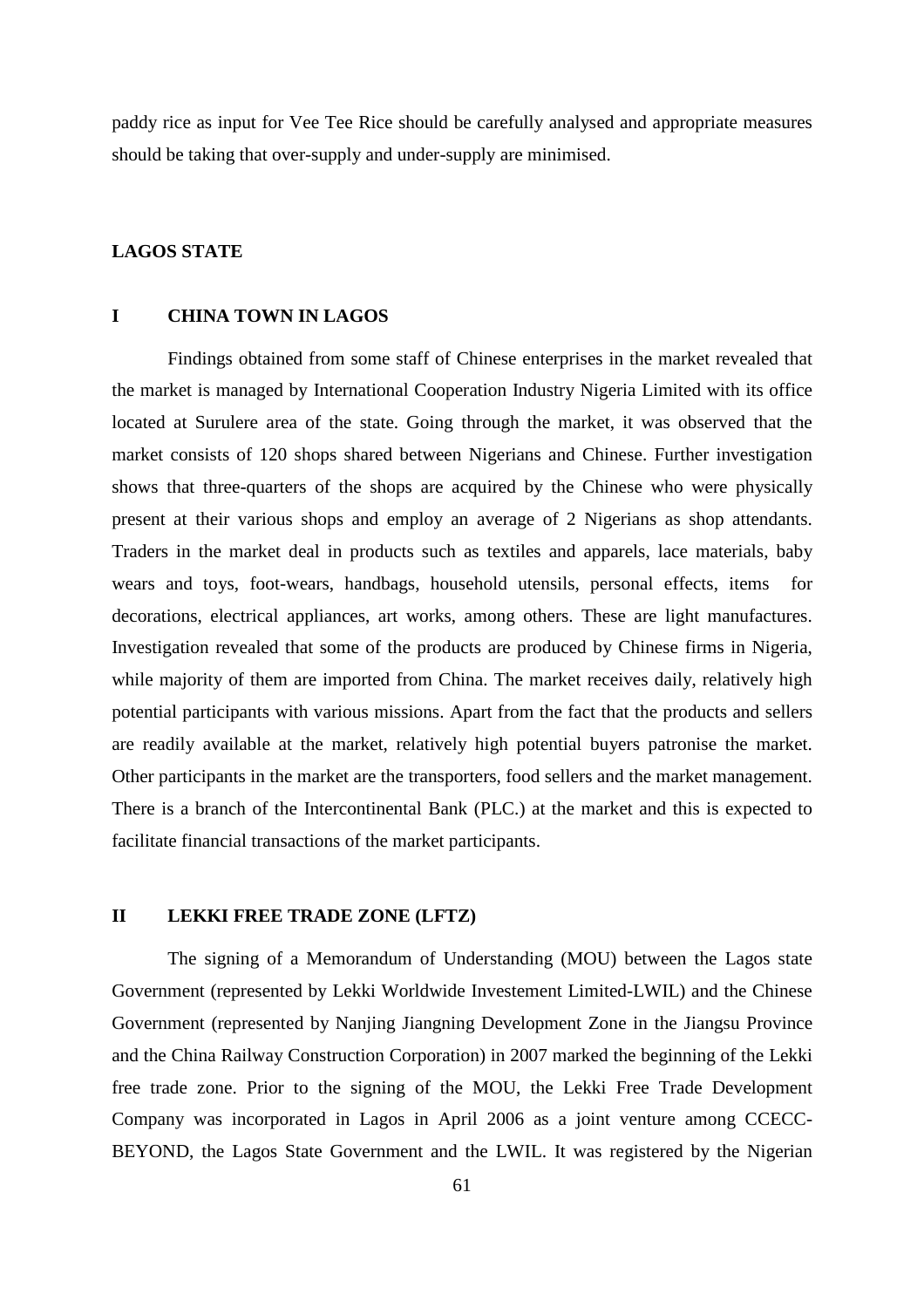Export Processing Zones Authority (NEPZA) as the developer, operator and manager of the LFTZ

The main missions of the LFTZ include the following.

- to develop an offshore economic growth zone,
- attract foreign investment.
- promote export,
- create job opportunities,
- minimise capital flight, and
- establish a one-stop global business haven.

In an attempt to provide infrastructure in the zone, construction of roads into the zone began in October, 2007. Other infrastructure put in place is dedicated power plant which is independent of the national grid to ensure regular supply of energy, and also water and sewage treatment plants. The LFTZ featured at international trade fairs including the one held in South Africa in September 2007 and World Conference of Free Zones held at Kualar Lumpur, Malaysia in November 2007.

Abundant land is available for industrial projects and the first phase consists of the development of 3,000 hectares. There are opportunities and access of investors to supply raw materials particularly for activities such as agro-processing, clothing and textiles, food and beverages, forestry, mining and pharmaceuticals. The incentives available to investors in the LFTZ include:

- 100% foreign ownership of investment;
- One-stop approvals;
- Zero import and export licenses;
- Tax holidays; and
- Unrestricted remittances of capital and duty-free importation of raw materials.

# 5.4 Impact of China-Nigeria Investment Relations

A number of benefits accrue from FDI, which include augmentation of domestic capital; transfer of technology, knowledge and skills; promotion of competition and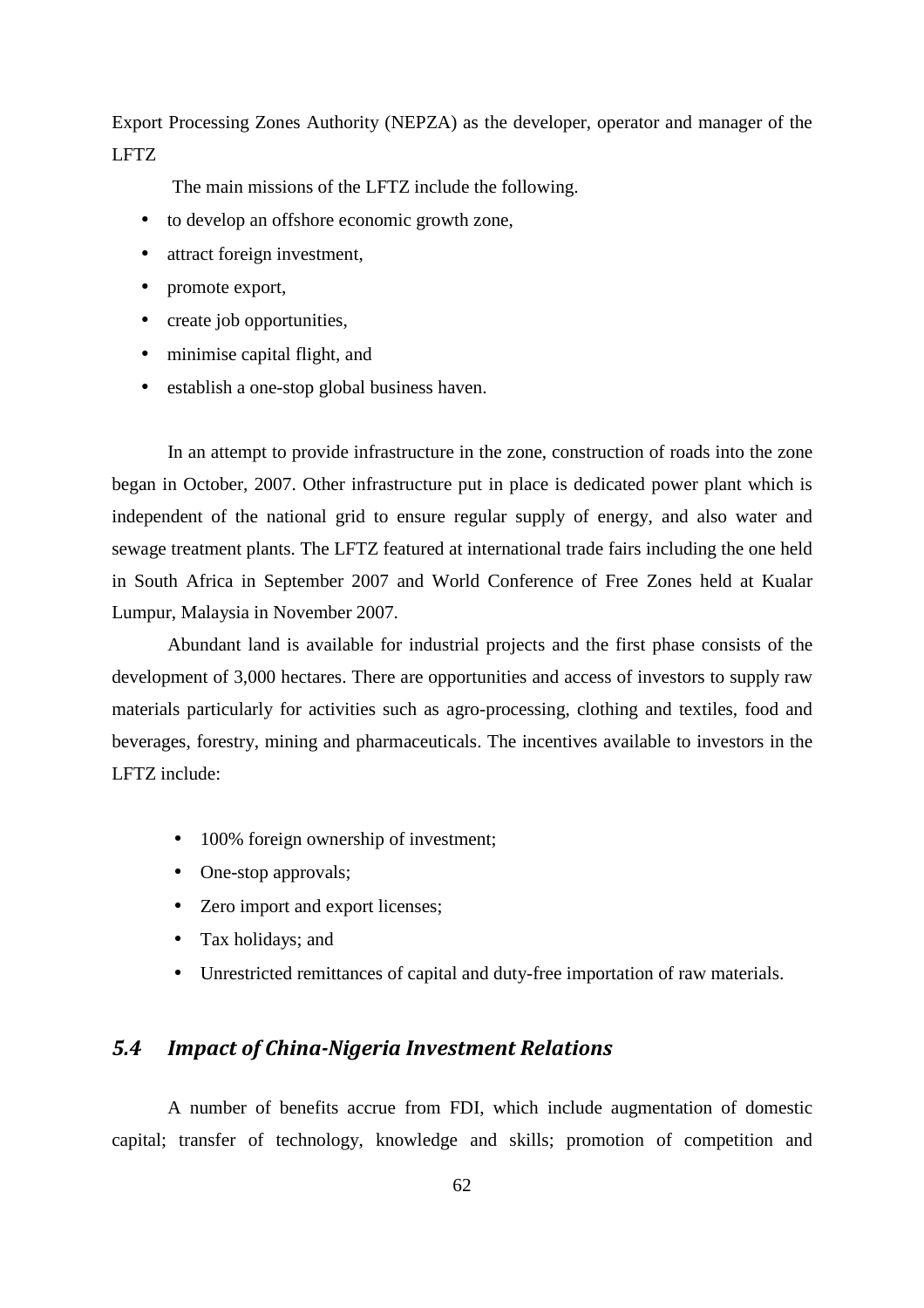innovation; employment and enhanced output, export and revenue performance. These must be weighed against their costs such as anti-competitive and restrictive business practices; tax avoidance and abusive transfer pricing; volatile flows of investment and related payments deleterious for balance of payments; transfer of polluting activities and technologies; and excessive influence on economic affairs with possible negative effects on industrial development and national security.

A country desirous of hosting FDI must of necessity institute policies aimed at maximizing the direct and indirect benefits as well as in minimizing the possible negative impacts. A litmus test for gauging the motive of FDI is to classify such investments into resource-seeking, market-seeking or efficiency-seeking. Efficiency-seeking FDI is preferred to other forms at least from the perspective of the host country. However, for a country to attract efficiency-seeking type of FDI macroeconomic stability must be ensured and distinct, predictable and easy-to-access policy environment including incentives must be instituted.

Giving the list of private FDI and the sectoral concentration, efficiency motive may not be the driving force of inflow of Chinese FDI in the Nigerian economy. The list of public FDI in Nigeria suggests resource-seeking motive. However, there are other categories of FDI that cannot neatly fit into resource-seeking class. These include those in the area of building infrastructure and manufacturing which can be classified as market-seeking.

A veritable channel for optimal benefit is in the involvement of indigenous entrepreneurs in the affairs of the particular firm. A joint venture has higher potential of positive impact in the host economy. Beyond, the involvement of indigenous entrepreneurs at the management level, local expertise and other work force are the channels through which technology is transferred and technological capacity is developed. However, Chinese firms in Nigeria have been criticized for being "closed" as they hardly employ local experts. There are even submission that they mal-treat their workers. According to a report, the conditions of employment of Nigerians in Chinese firms neither conform with the Nigeria Labour Laws nor to that of the International Labour Organisation (ILO). It was reported that Chinese companies such as Wahum Nigeria Limited and Galvanising Company Limited are firms with the most inhuman condition of service (12 hours a shift) and many casual workers. Also there is the familiar report on the September 2002 fire incidence at a Chinese-owned factory in Lagos in which about 40 Nigerians were trapped as a result of the locked up of building factory by a foreman. Besides, how reasonable was the compensation given to the victims of the incidence (if any)? The Report also alleged that technology transfer from Chinese FDI is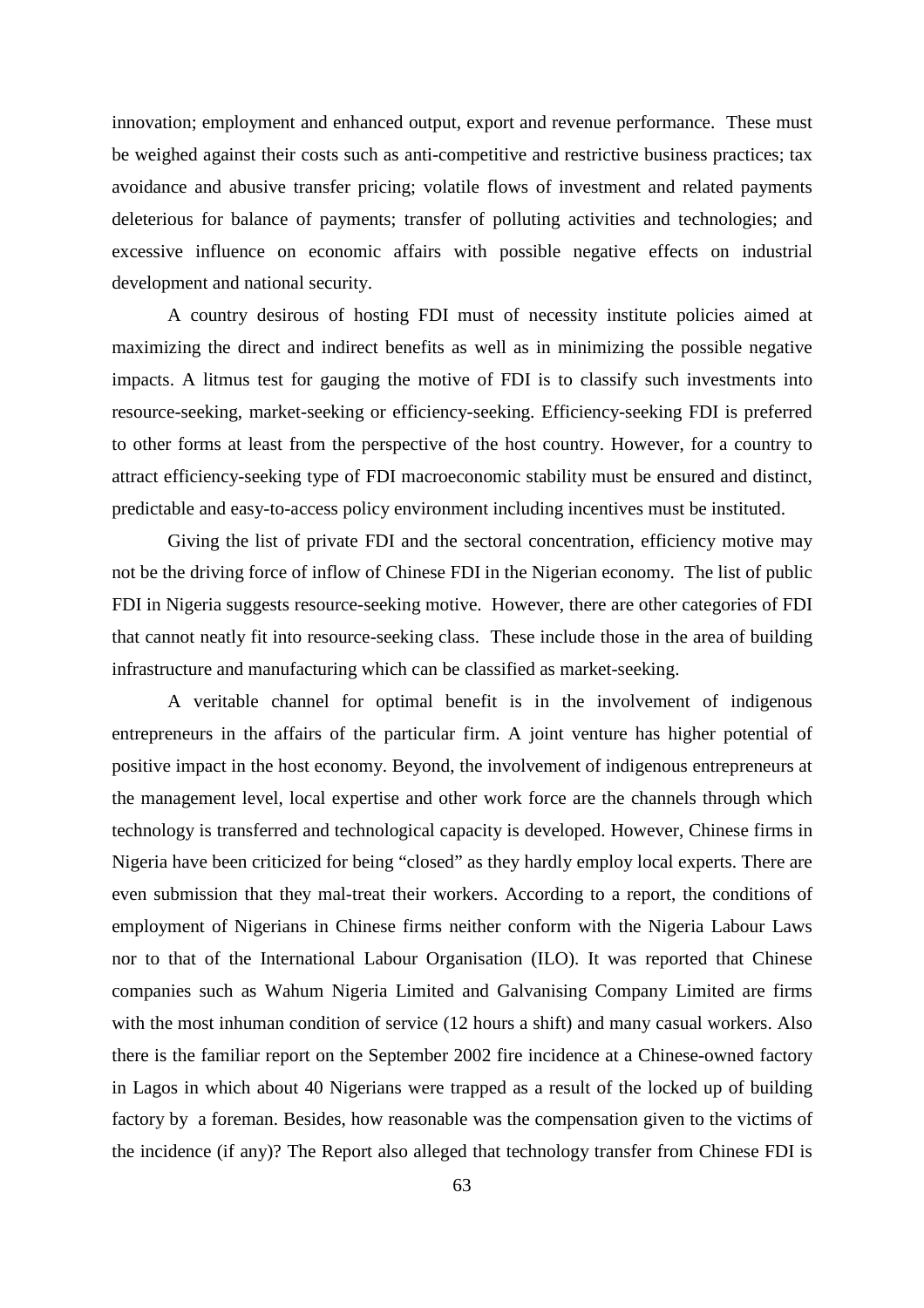insignificant because most of the Chinese firms bring into the country finished products and complete equipment with Chinese technicians. In a nutshell the expected benefits may not be realized. The lesson is for the country not only to design appropriate policies and regulations but also to ensure that these are implemented.

Although some of the Chinese investments are in critical areas of the Nigerian economy especially in infrastructure (telecommunications, water, electricity, housing, etc.) hence they have high social contents. However, there are reservations about the activities of Chinese investors especially those who are engaged in manufacturing. Such complaints include sharp practices such as importation and production of sub standard products, and lack of respect for their workers.

However, the quest for oil and gas by the Chinese seems to be of importance in the resurgence of the current wave of relations. Consequently, Chinese nationals are not immune from the spate of social unrest in the Niger Delta (the area where oil and gas are located in Nigeria). Some of the Chinese oil workers were recently abducted by militants who are agitating for a more equitable distribution of resources in the country.

In summary therefore, perhaps the most important opportunity offered by Chinese FDI in Africa and Nigeria in particular is the increase in investment in transformation activities. It should be noticed that China can be very responsive to the complaints across Africa countries including Nigeria. For instance, Nigeria's complaint over the lack of technological and human resources development impact of Chinese telecoms investment in the country has been favourably responded to. However, there have been few and limited complainants which might be a reflection of limited capacity of the country to develop partnerships with Chinese FDI.

The challenge, therefore, is for Nigeria to invest the inflow of resources from the commodity booms in improving investment climate, developing human resources necessary to support investment in new industries and establish development banks necessary to provide financial support to nascent private investors. Towards this end, there must be good and transparent governance while implementing these initiatives in order to ensure that the desired outcomes are realized. Successful implementation of these initiatives under good governance will create necessary conditions for Chinese FDI to have significant backward and forward linkages in the Nigerian economy. It is important to state that, careful monitoring and evaluation processes, including requisite research must be carried out regularly to ensure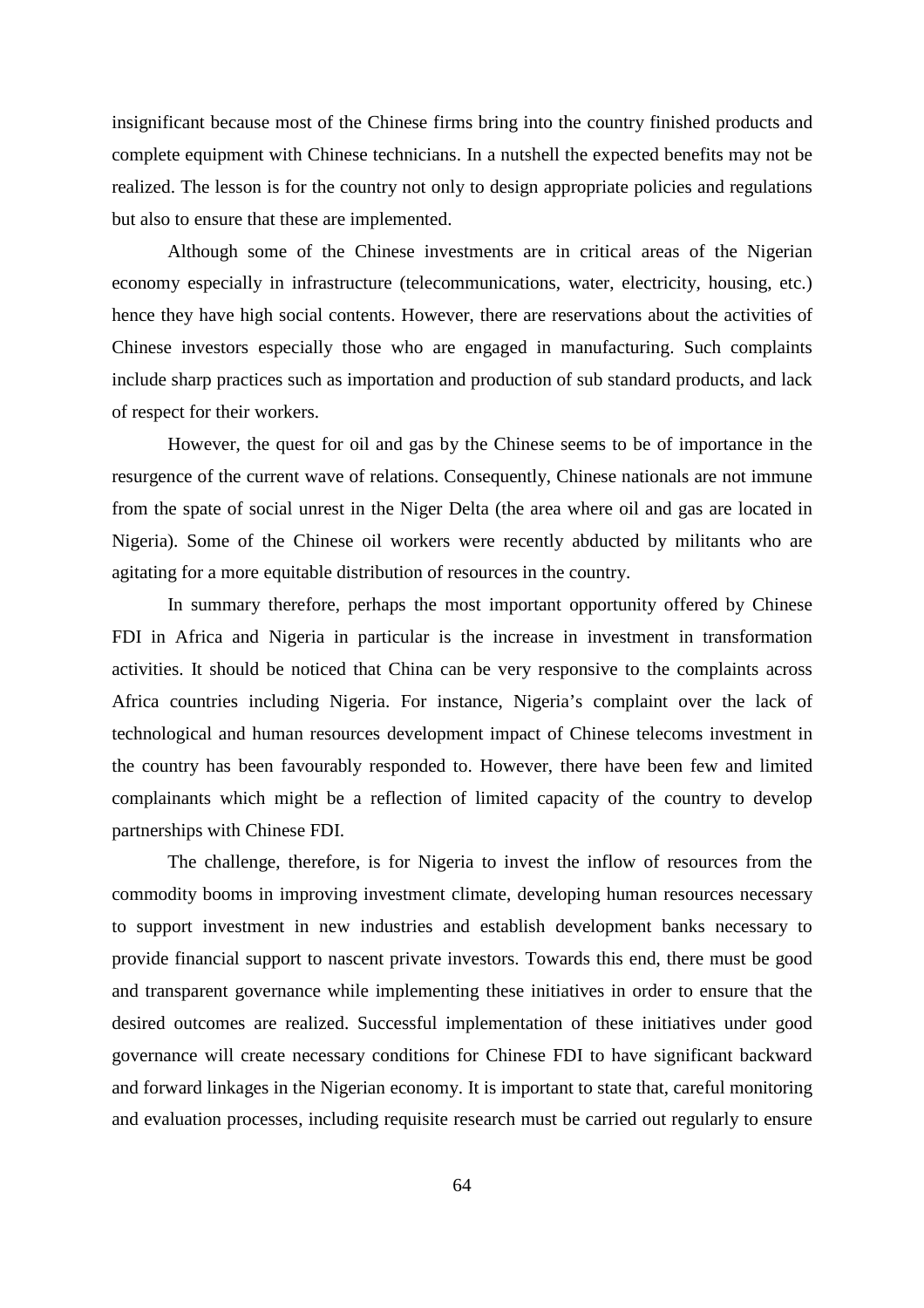that Chinese and, indeed, FDI from other sources and in any sector are beneficial to the host countries.

#### *Potential Gainers and Losers*

All economic agents (producers, consumers and government) in the country will benefits from the China's transformational investment finance in Nigeria particularly in the area of infrastructure and social amenities. Provision of adequate infrastructure in Nigeria through China's financial resources will improve investment climate and welfare in the country. This is expected to promote output, export, employment and government revenue. This idea presupposes that all projects are completed; there is absence of white elephant projects and corruption in the process. This is because some people may hide under the financing arrangement or connive with some Chinese firms to stash away the country's funds. The issue of debt accumulation and servicing is important because Chinese financing or loans may not be as generous as we might thought and induce to contract.

The positive revenue effect of Chinese FDI may not be realized by the Nigerian Government because of too many tax and other fiscal incentives as well as the possibility for tax evasion/avoidance by Chinese firms (as evident by their recent collaboration with some Customs Officials in the importation and open sale of contraband goods at the China-town at Lagos-which led to a temporary closure of the market) coupled with the permission to repatriate profits and incomes.

Massive influx of Chinese FDI into the country to produce goods and services at cheaper prices coupled with import of cheap commodities from China will enhance the welfare of Nigerians. Besides, the establishment of China's export processing zone should promote export and increased foreign exchange earnings. However, given that Nigerian firms are not competitive, massive influx of Chinese FDI into the country to produce goods and services may lead to closure of domestic competing firms, with adverse employment effect particularly where Chinese firms are fond of bringing in workers from their country. Also, the fact that Chinese firms in Nigeria bring in inputs from their own country and set up their own market outlets implies that there may not be any (or major) backward and forward linkages between Nigerian and Chinese firms. Besides, widespread contract awards to Chinese firms will cripple activities of domestic contractors. All these have to be considered by the Nigerian Government in a country characterized by high level of unemployment.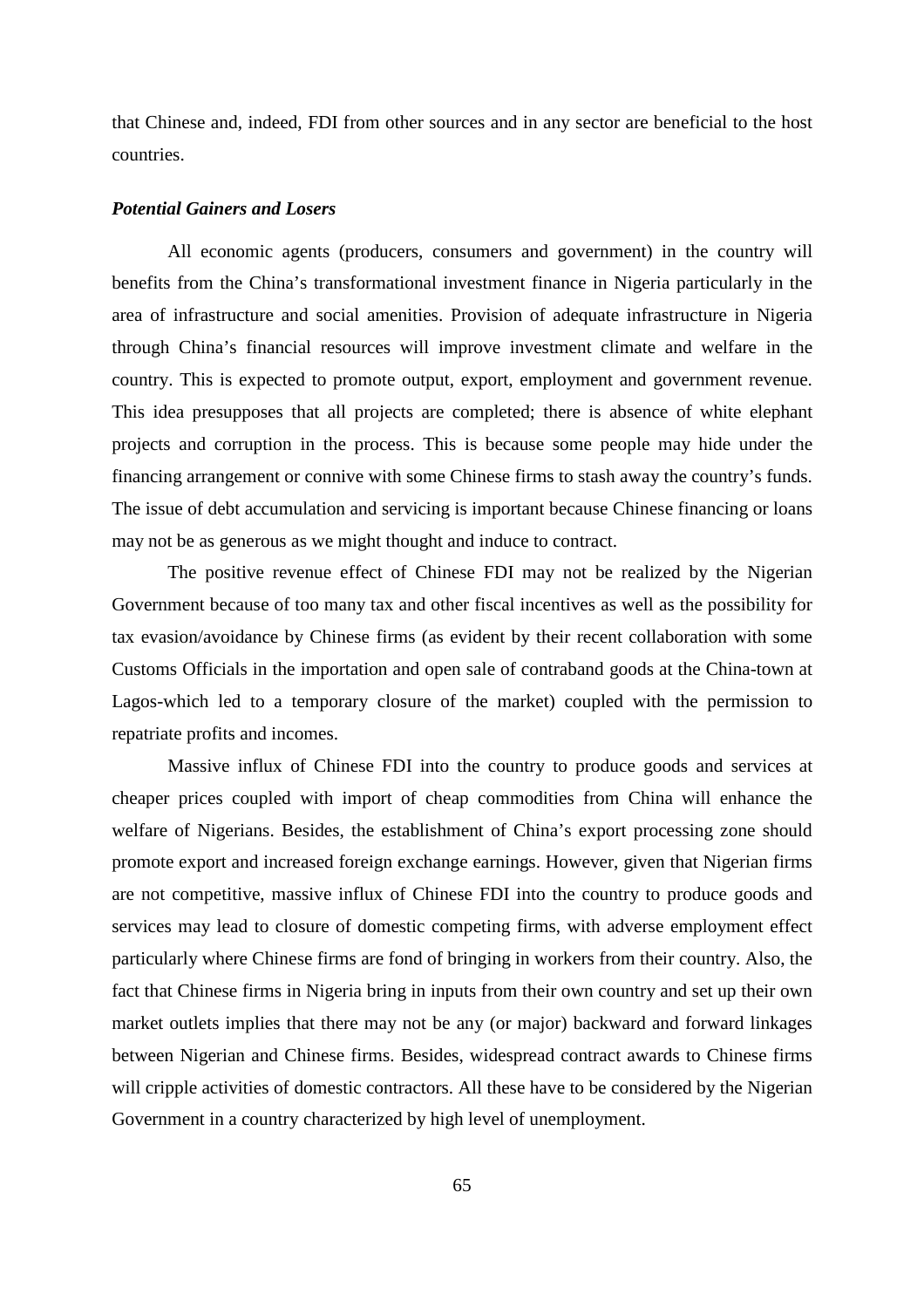The issues of negative externalities associated with Chinese investment in Nigeria is worthy of mention. Oil exploration and production as well as manufacturing activities have been known to be associated with series of environmental problems. This is a major cost of Chinese investment to be borne by the host communities and producers in which such activities are located. There is therefore the need to ensure compliance of Chinese firms with social responsibility laws in Nigeria. Needless to say that domestic firms operating in sectors of interest to China (such as oil and gas, power, construction, manufacturing and services) may lose as a result of lack of competitiveness.

# *Sector specific opportunities and Challenges faced by Nigeria due to the effects of growth of investment relationship with China*

There are a number of sector specific opportunities and challenges faced by Nigeria as a result of the increased investment relationship with China. Some of these specific opportunities and challenges are presented in Table 15.

| A | <b>OIL AND GAS SECTOR</b>                       |                                                                                              |
|---|-------------------------------------------------|----------------------------------------------------------------------------------------------|
|   | <b>OPPORTUNITIES</b>                            | <b>CHALLENGES</b>                                                                            |
|   | Availability of funds and expertise for         | The likely increased environmental problem and                                               |
|   | exploration and production                      | the crises in the oil producing areas                                                        |
|   | Increased production to meet the rapidly        | Limited absorptive capacity and lack of linkages of                                          |
|   | growing world demand for energy                 | this sector with the rest of the economy since the                                           |
|   | products                                        | activities in this sector is highly capital intensive.                                       |
|   |                                                 | local<br>labour<br>Non-encouraging<br>absorbing                                              |
|   |                                                 | tendencies and incentive system and the need for                                             |
|   |                                                 | regulation to promote local employment, skill                                                |
|   |                                                 | acquisition and technology transfer.                                                         |
|   |                                                 | Dominance of foreign investment and influence of                                             |
|   |                                                 | the foreign investors on the economy                                                         |
| B | <b>SERVICES SECTOR</b>                          |                                                                                              |
|   | <b>OPPORTUNITIES</b>                            | <b>CHALLENGES</b>                                                                            |
|   | Availability of funds, expertise and            | Intense competition with local firms producing                                               |
|   | technology for services infrastructure          | similar services and the associated job losses.                                              |
|   | development                                     |                                                                                              |
|   | Availability of funds, expertise and            | Exploitative tendencies of<br>foreign<br>services                                            |
|   | improved<br>technology<br>for<br>service        | providing firms.                                                                             |
|   | delivery.                                       |                                                                                              |
|   | Competition promotes efficiency<br>in           | Inadequate infrastructure to cope with the rapidly                                           |
|   | service delivery and affordability<br>Promotion | growing demand for services                                                                  |
|   | of<br>employment,<br>skill                      | Non-encouraging<br>local<br>labour<br>absorbing                                              |
|   | acquisition and technology transfer             | tendencies or practices and incentive system and<br>the need for regulation to promote local |
|   |                                                 |                                                                                              |
|   |                                                 | employment, skill acquisition and technology<br>transfer.                                    |
|   |                                                 |                                                                                              |

|       | Table 15: Sector specific opportunities and Challenges facing Nigeria due to its investment relation with |  |  |  |
|-------|-----------------------------------------------------------------------------------------------------------|--|--|--|
| China |                                                                                                           |  |  |  |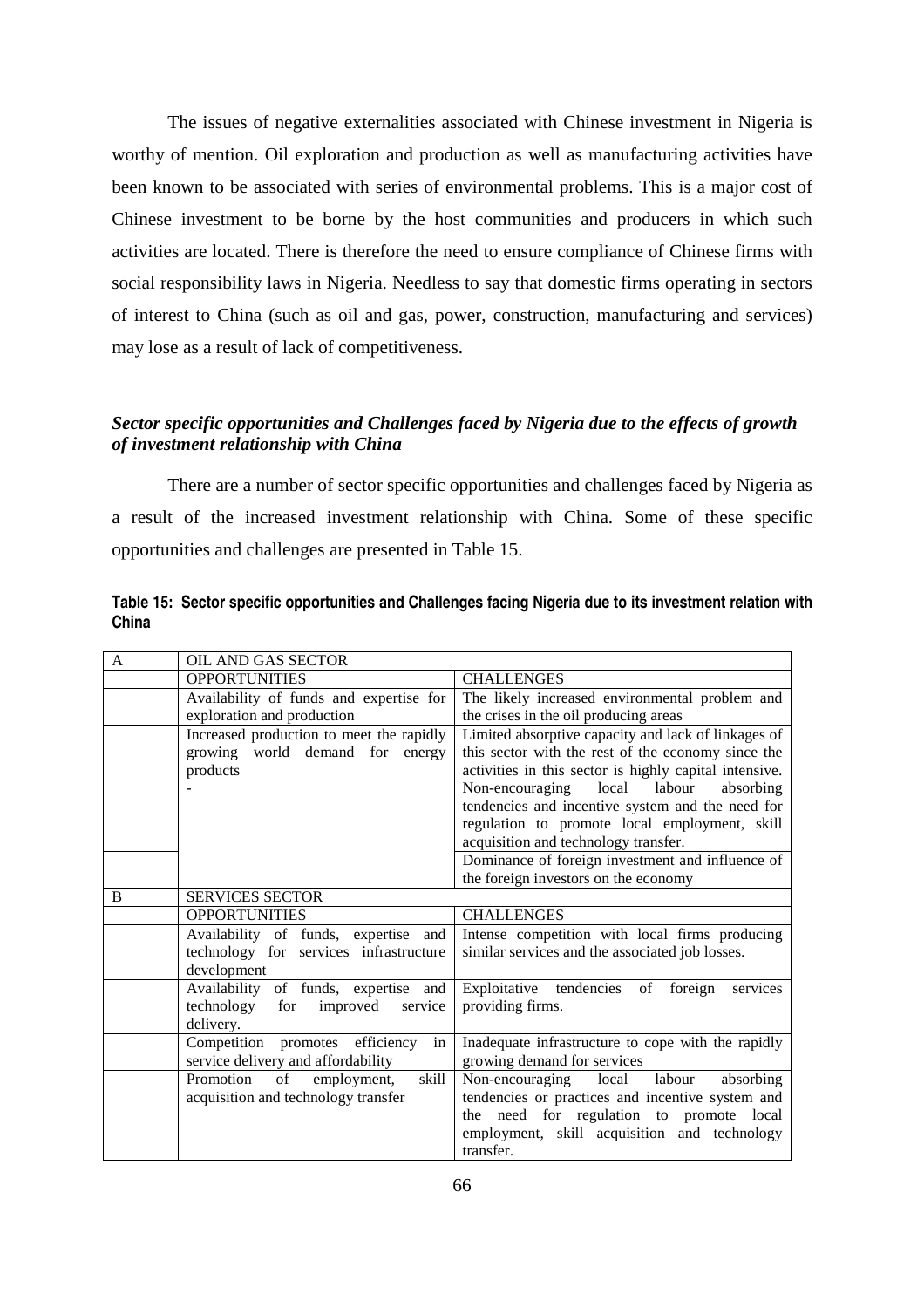|               |                                                                            | Avoidance and evasion of taxes                                                                                                                                                                            |  |  |  |
|---------------|----------------------------------------------------------------------------|-----------------------------------------------------------------------------------------------------------------------------------------------------------------------------------------------------------|--|--|--|
| $\mathcal{C}$ | MANUFACTURING AND CONSTRUCTION                                             |                                                                                                                                                                                                           |  |  |  |
|               | <b>OPPORTUNITIES</b>                                                       | <b>CHALLENGES</b>                                                                                                                                                                                         |  |  |  |
|               | Availability of funds, expertise and                                       | Intense competition with local firms producing                                                                                                                                                            |  |  |  |
|               | technology for industrial development                                      | similar products and with local contractors                                                                                                                                                               |  |  |  |
|               | Production of cheap goods for domestic<br>consumption and export           | Assurance of the quality of investment                                                                                                                                                                    |  |  |  |
|               | Promotion of employment,<br>skill<br>acquisition and technology transfer   | Non-encouraging local<br>labour<br>absorbing<br>tendencies or practices and incentive system and<br>the need for regulation to promote local<br>employment, skill acquisition and technology<br>transfer. |  |  |  |
|               |                                                                            | Environmental pollution and other associated<br>problems                                                                                                                                                  |  |  |  |
|               |                                                                            | Avoidance and evasion of taxes                                                                                                                                                                            |  |  |  |
| D             | INFRASTRUCTURE AND SOCIAL AMENITIES                                        |                                                                                                                                                                                                           |  |  |  |
|               | <b>OPPORTUNITIES</b>                                                       | <b>CHALLENGES</b>                                                                                                                                                                                         |  |  |  |
|               | Availability of funds, expertise and<br>technology for economic and social | Avoidance of white elephant and abandoned                                                                                                                                                                 |  |  |  |
|               | development                                                                | projects                                                                                                                                                                                                  |  |  |  |
|               | Aid element of the investment promote                                      | Corruption in the infrastructure contract awards                                                                                                                                                          |  |  |  |
|               | social development                                                         | Assurance of provision of quality infrastructure<br>through effective monitoring and evaluation                                                                                                           |  |  |  |

# 6.0 Conclusion

The study has focussed on the China-Africa investment relation with a view to investigating the impact of such relation on Africa using Nigeria as the case study. Having examined the theoretical premise for such relation as well as the literature evidence regarding the impact analysis of FDI on host country, the study relied on the strengths of a methodological framework that permits the appreciation of all likely impacts: competitive/complementary, direct/indirect impacts to execute the study of the current China-Nigeria investment relation. Both the push and pull factors behind the subsisting relation between the two countries as far as FDI is concerned seem to suggest that Chinese investment in Nigeria is both market-seeking and resource-seeking in outlook. Based on the findings of this study as discussed extensively in the preceding section, a number of policy implications, lessons and agenda for the future China-Nigeria economic relations are worth noting.

Attempts to compromise the benefits of FDI should be persistently resisted by the Nigerian Government through active government engagement and negotiation with the Chinese government and investors. Good governance and macroeconomic environment in the country should be ensured so as to promote productivity and sustainability of investment. A country desirous of hosting FDI must of necessity institute policies aimed at maximizing the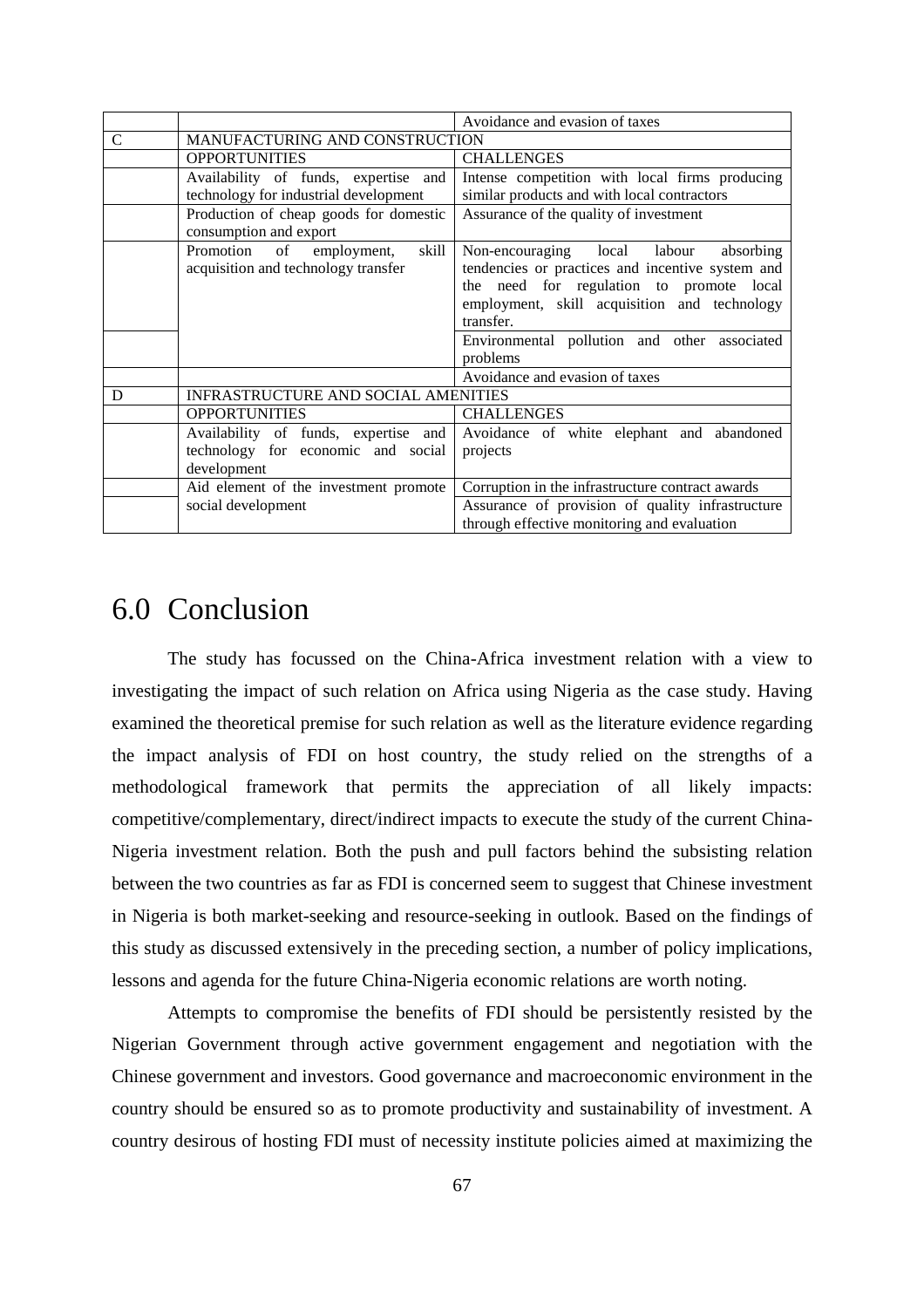direct and indirect benefits as well as in minimizing the possible negative impacts. A litmus test for gauging the motive of FDI is to classify such investments into resource-seeking, market-seeking or efficiency-seeking. Efficiency-seeking FDI is preferred to other forms at least from the perspective of the host country. However, for a country to attract efficiencyseeking type of FDI macroeconomic stability must be ensured and distinct, predictable and easy-to-access policy environment including incentives must be instituted.

There is need to ensure implementation of laws and regulations in Nigeria and to ensure compliance by the Chinese investors. Such laws include labour law, social responsibility law and local content requirement. The Nigeria Labour Congress and its counterpart in the private sector should ensure the observation of the Nigerian labour law by all firms including the Chinese-owned firms. Similarly, the Raw Material Development Council (RMDC) should see to compliance of the local content requirements (in terms of human and physical materials) by all firms especially the foreign ones. The Nigerian Investment Promotion Council (NIPC) and other relevant organisations such as the Nigerian Extractive Industry Transparency Initiative (NEITI) should ensure compliance with the social responsibility law in Nigeria.

Nigeria needs to invest the inflow of resources from the commodity booms in improving investment climate, developing human resources necessary to support investment in new industries and establish development banks necessary to provide financial support to nascent private investors. Towards this end, there must be good and transparent governance while implementing these initiatives in order to ensure that the desired outcomes are realized. Successful implementation of these initiatives under good governance will create necessary conditions for Chinese FDI to have significant backward and forward linkages in the Nigerian economy. It is important to state that, careful monitoring and evaluation processes, including requisite research must be carried out regularly to ensure that Chinese and, indeed, FDI from other sources and in any sector are beneficial to Nigeria.

As stated earlier, the idea that provision of infrastructure in Nigeria through China's financial resources will improve investment climate and welfare in the country and thereby leading to growth of output, export, employment and government revenue presupposes that all projects are completed and there is absence of white elephant projects and corruption in the process. This is because some people may hide under the financing arrangement or connive with some Chinese firms to stash away the country's funds. The issue of debt accumulation and servicing is important because Chinese financing or loans may not be as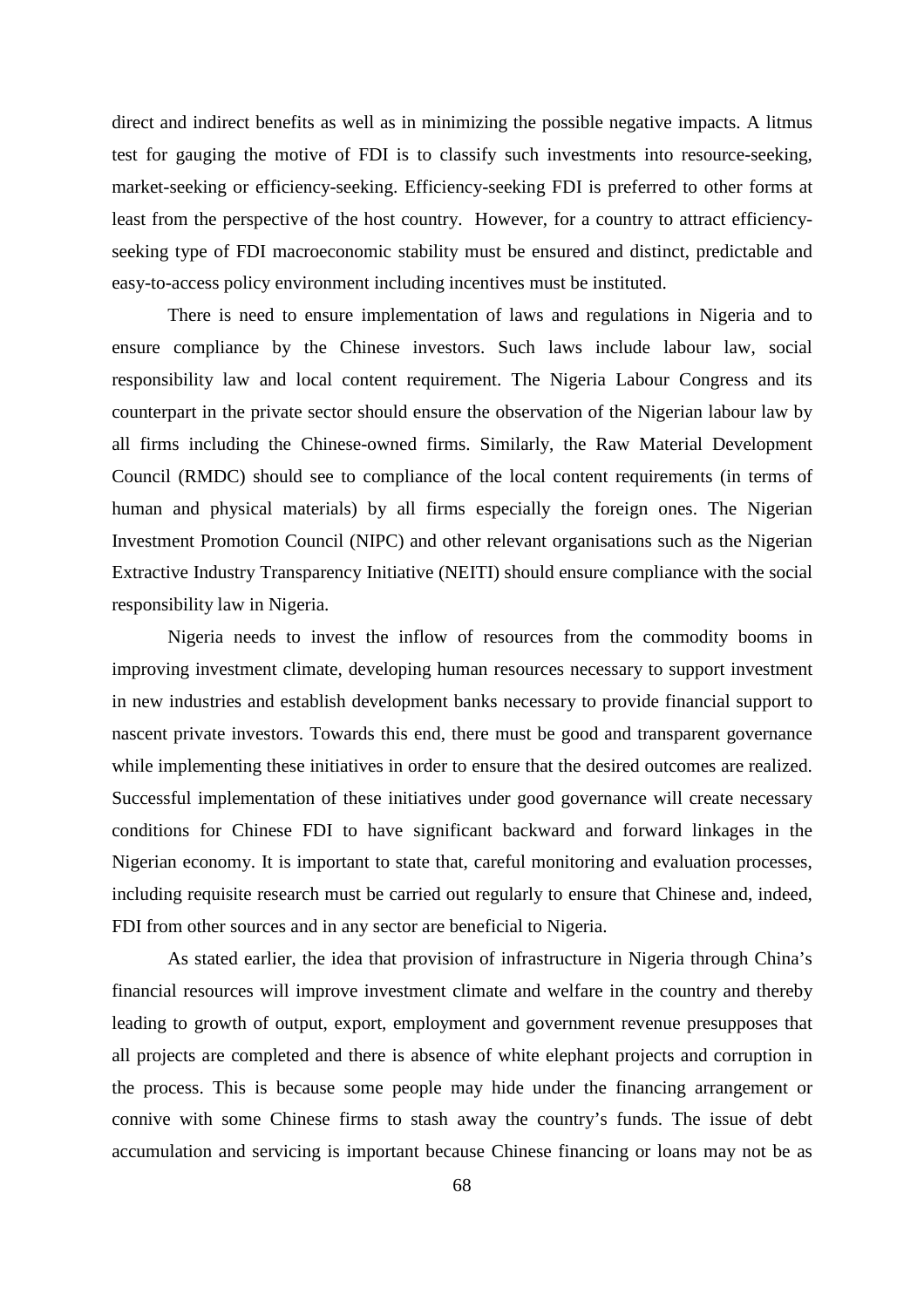generous as we might thought and induce to contract. Therefore there is the need to always employ technical experts that will conduct cost analysis so that contracts are awarded at minimum cost. Also, cost- benefit analysis of projects must be conducted to be able to be more scientific and realistic about our dealings with foreign investors and multilateral institutions.

Again, as mentioned earlier, the positive revenue effect of Chinese FDI may not be realized by the Nigerian Government because of too many tax and other fiscal incentives as well as tax evasion/avoidance by Chinese firms coupled with the permission to repatriate profits and incomes. Therefore there is need to generate in a scientific manner, a number of scenarios on the level or number of incentives that can be given to foreign firms that will not jeopardise the interest of the economy. Accurate data on the number, location and tax liabilities of all firms including the Chinese firms should be generated by the Federal Inland Revenue Service in collaboration with the Nigerian Investment Promotion Council and the Corporate Affairs Commission, while tax offenders should be sanctioned.

Widespread investment and contract awards to Chinese firms will cripple activities of domestic contractors. All these have to be considered by the Nigerian Government in a country characterized by high level of unemployment. Therefore some considerations have to be given to local contractors. They may be encouraged to partner with Chinese firms.

The issues of negative externalities associated with investment including those of Chinese in Nigeria is worthy of mention. Oil exploration and production as well as manufacturing activities have been known to be associated with series of environmental problems. This is a major cost of Chinese investment to be borne by the host communities and producers in which such activities are located. There is therefore the need to ensure compliance of all firms including Chinese firms with social responsibility laws in Nigeria (if any). Thus, Government can establish a body or an agency that will audit the performance of the organisations in terms of social responsibility. This will enable it to reward those that are performing well and sanction those that are not.

Owing to paucity of data at both the Federal and State levels to carry out detailed and comprehensive study of this nature. there is the need to enforce the relevant law that will enable the data gathering agencies of government such as the National Bureau of Statistics (NBS), Nigerian investment promotion Council (NIPC), Federal Ministry of Finance and Central Bank of Nigeria (CBN) to have access to important and necessary information for the evaluation of the benefits and costs of investment relation between Nigeria and China.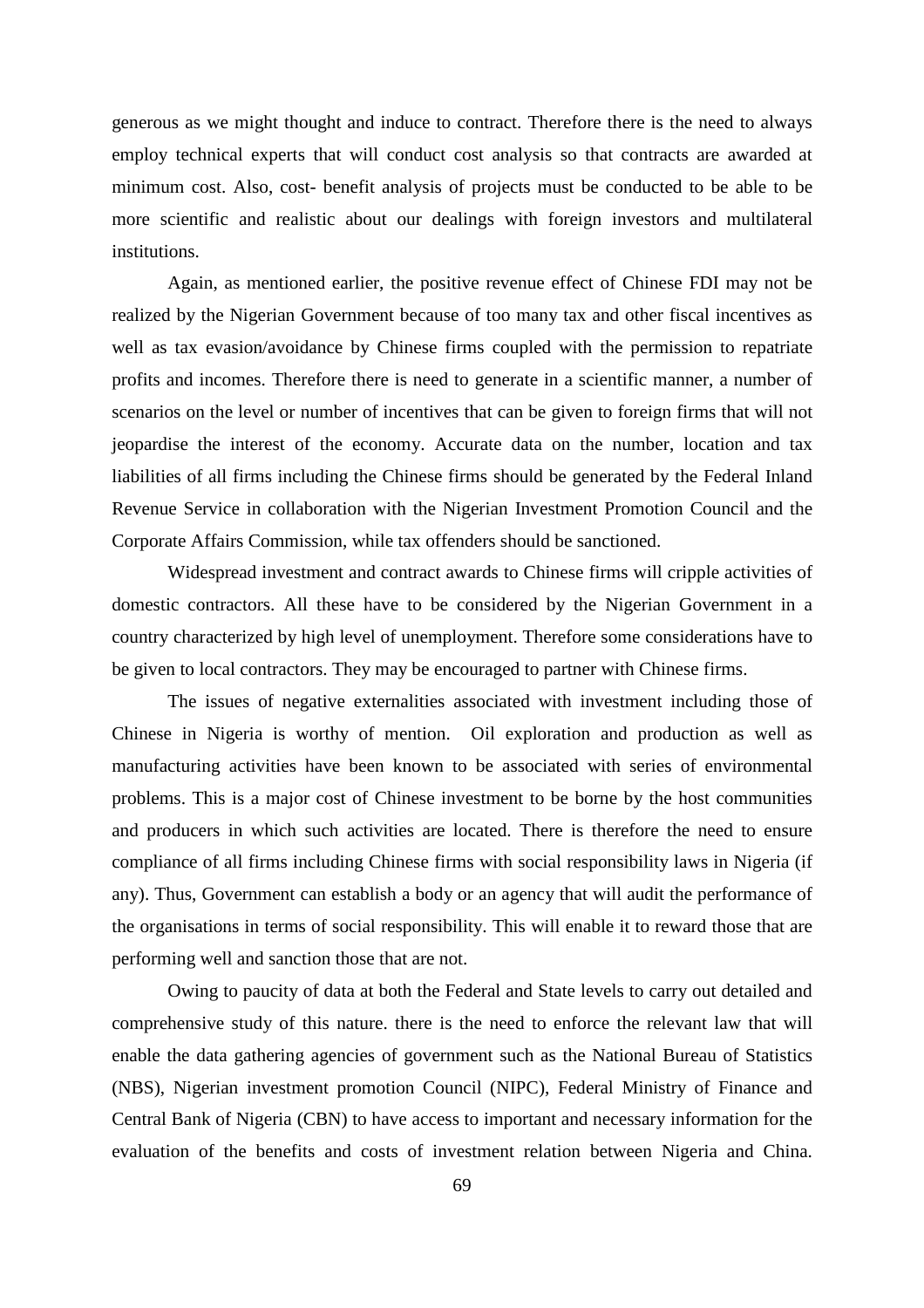Chinese firms have been noted for hoarding information. The relevant ministries and department should be supported financially to gather information including those on China-Nigeria relations.

The analysis clearly shows that the engagement with China just like any bilateral relationship has some advantages and disadvantages and that optimal outcome of the engagement will depend on the policies and institutions that are put in place to maximize the complementary effects and to minimize the competing effects. The study shows that China is virtually everywhere in the country but information about its engagement and activities are fragmented. This is manifested the more in government, ministries, departments and agencies. There is therefore, the need to establish a coordinating body on China. This body, preferably a technical arm of existing body, should be empowered to scrutinize and evaluate agreements, memoranda and any other articles of association between Nigeria and China. The ultimate objective of the proposed body is to spell out the cost as well as the benefits of the proposed project and/or programme. This is similar to what a legal department would do to an agreement before initialising/signing. The proposed technical committee in its assignment must have taken into consideration domestically available resources including skills and ensure that as much as possible, the local content of the agreement is high enough not only for the purpose of generating employment for Nigerians, but also to develop their technological capability.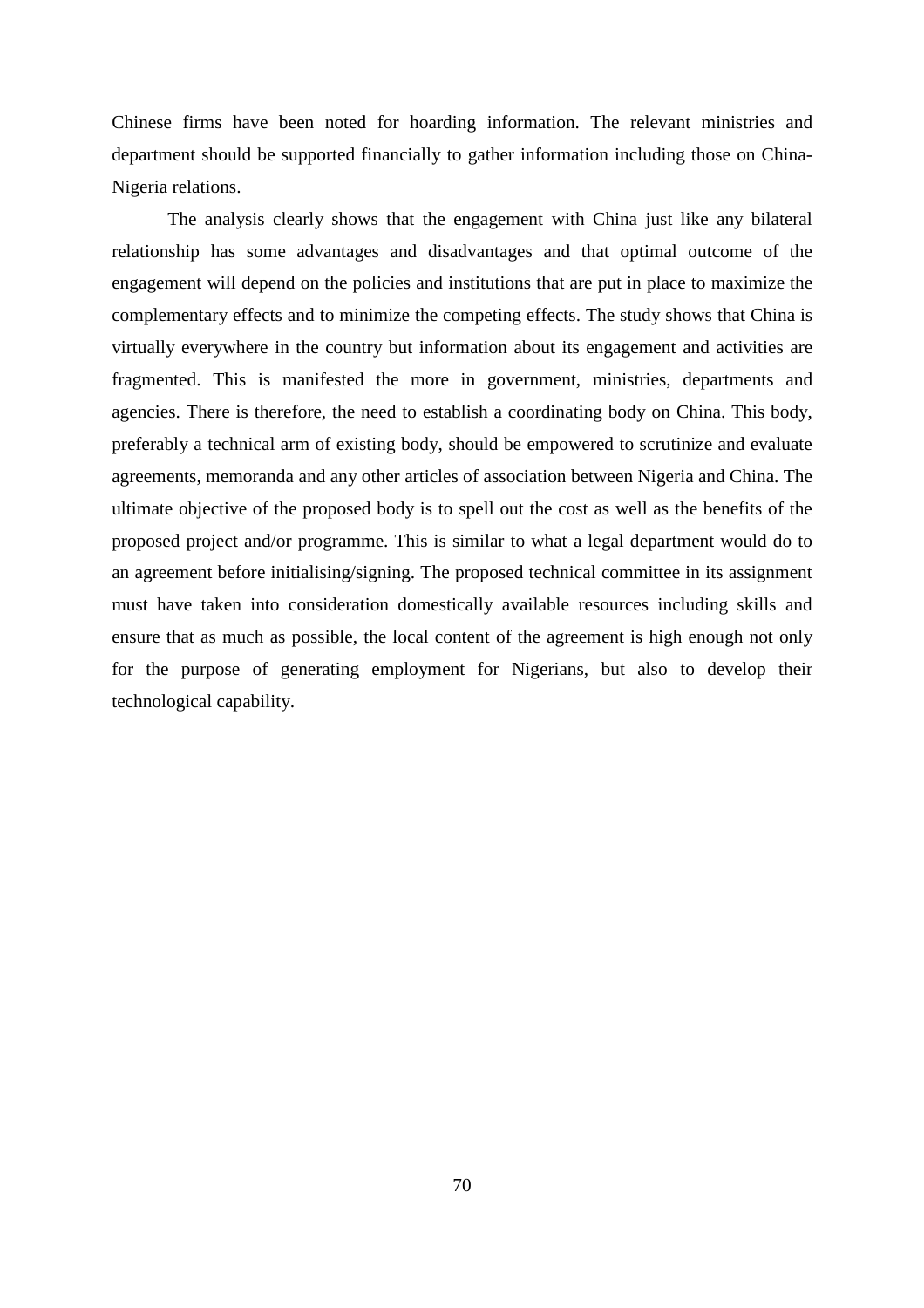# References

- Aitken, B. and A. Harrison. (1999), "Do Domestic Firms Benefit from Direct Foreign Investment? Evidence from Venezuela. *American Economic Review* 89: 605-618.
- Ajaikaye, O., (2006) "China and Africa –Opportunities and Challenges". A Presentation at the African Union Task Force on Strategic Partnership Between Africa and the Emerging Countries of the South Addis Ababa, Ethiopia, 11–13 September.
- Ancharaz, V.D (2008) "David V. Goliath: Mauritius facing up to China". **A Draft Scoping Study** Prepared for the African Economic Research Consortium. **AERC**, Nairobi. January.
- Appleyard, D,R and A.J. Field (2004), International Economics, Fourth Edition, McGraw-Hill Higher Education.
- Akinkugbe, O. (2003), "Flow of Foreign Direct Investment to Hitherto Neglected Developing Countries". World Institute for Development Economic Research (WIDER), discussion paper No. 2003/2
- Asiedu, E. (2002), "On the Determinants of Foreign Direct Investment to Developing Countries: Is Africa Different? World Development, 30 (1) pp. 107-119.
- Billington, N. (1999), "the Location of Foreign Direct Investment: An empirical Analysis", Applied Economics, vol. 62 pp. 188-197.
- Blomstrom, Magnus, Robert E. Lipsey and Mario Zejan, (1994), "What Explains the Growth of Developing Countries?", In Baumol, Nelson, and Wolff, (eds.), Convergence of productivity: Cross-national studies and historical evidence, Oxford and New York: Oxford University Press, 1994; 243-59
- Borensztein, E, De Gregorio, J, and Lee, J-W. (1998), "How Does Foreign Direct Investment Affect Economic Growth?", Journal of International Economics. 45: 115-135.
- Boudier-Bensebaa, F. (2008), "FDI-Assisted Development in the Light of the Investment Development Path Paradigm: Evidence from Central and Eastern European countries", *Transnational Corporations,* Vol. 17, No. 1 (April)
- Breuss, F. and Egger, P., (1997), "Use and Misuse of Gravity Equations in European Integration Research", Working paper 93.
- Burke, C., S. Naidu and A. Nepgen (2008) "Scoping Study on China's Relations with South Africa". A Draft Scoping Study Prepared for the African Economic Research Consortium. **AERC**, Nairobi. January.
- Campos, N. F. and Y. Kinoshita (2003), Why Does Foreign Direct Investment Go to Where it Goes? New Evidence from the Transition Economies", IMF Working Paper No.wp/03/228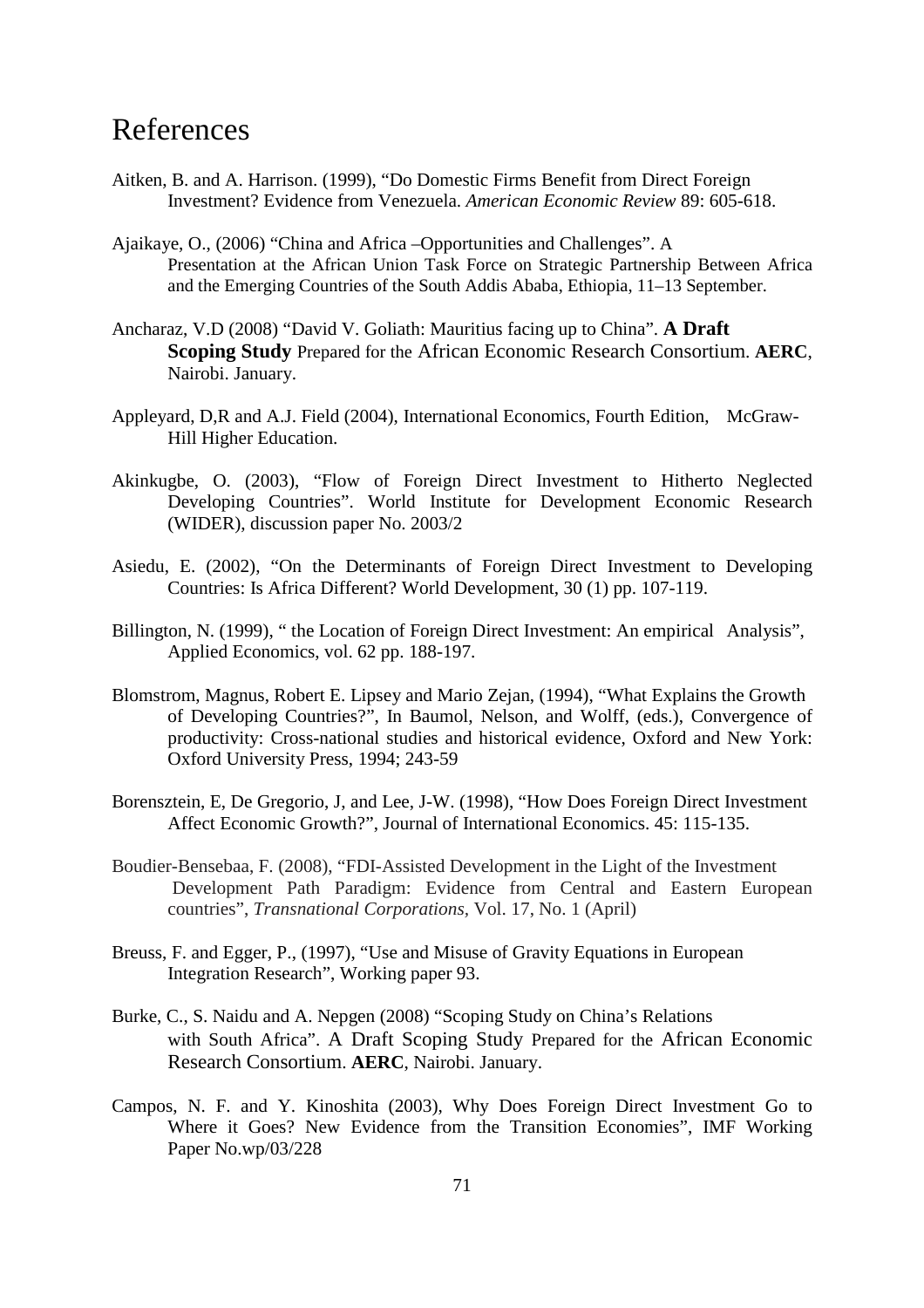- Caves, R.E. (1996), "*Multinational Enterprise and Economic Analysis"*, 2nd edition. Cambridge: Cambridge University Press.
- Chen, Y. R. (2004), "Effective Public Affairs in China: MNC-Government Bargaining Power and Corporate Strategies for Influencing Foreign Business Policy Formulation. *Journal of Communication Management* 8 (4): 395–413.
- Cheng Li-ru & Zhou Xuan (2007), "Characteristic of the New policy system of Chinese Foreign Direct Investment", *China-USA Business Review*, Volume 6, No.3 (Serial No.45), March.
- China Monitor (2006), "President Hu's African safari and the new regional impulses in Africa". May, pp. 4–8.
- Corkin, L. (2008) "AERC Scoping Exercise on China-Africa Relations: The Case of Angola". AERC Scoping Studies on China-Africa Relations. **AERC**, Nairobi. February.
- DiMaggio, P. J., and W. W. Powell (1983), "The Iron Cage Revisited: Institutional Isomorphism and Collective Rationality in Organizational Fields", *American Sociological Review* 48 (2): 147–60.
- Domar, E., (1997), " Essays in the Theory of Economic Growth", *Journal of International Economics*, 92, pp. 90 – 97.
- Dunning, J.H. (1981): "Explaining the International Direct Investment Position of Countries: Towards a Dynamic or Developmental Approach". *Weltwirtschaftliches Archiv*, 117, pp. 30-64.
- Dunning, J.H. (1986): "The Investment Development Cycle Revisited". *Weltwirtschaftliches Archiv*, 122, pp. 667-677.
- Dunning, J. H., (1988), "The Eclectic Paradigm of International Production: A Restatement and Some Possible Extensions", *Journal of International Business Studies.* 19 (1), pp. 1-31.
- Dunning, J.H. (1999), "Forty Years On: American Investment in British Manufacturing Industry Revisited", *Transnational Corporations*, vol. 8, no. 2, pp. 1-34.
- Dunning, J. (1993), Multinational Enterprises and the Global Economy, Harlow: Addison-Wesley.
- Durham, Benson J. (2004), "Absorptive Capacity and the Effects of Foreign Direct Investment and Equity Foreign Portfolio Investment on Economic Growth", European Economic Review 48(2), pp. 285-306
- Gastanaga, V., Jeffrey, B., Nugent and Pashamova, B., (1998), "Host Country Reforms and FDI Inflows: How Much Difference Do They Make?", *World Development*, 26 (7), pp. 1299-1314.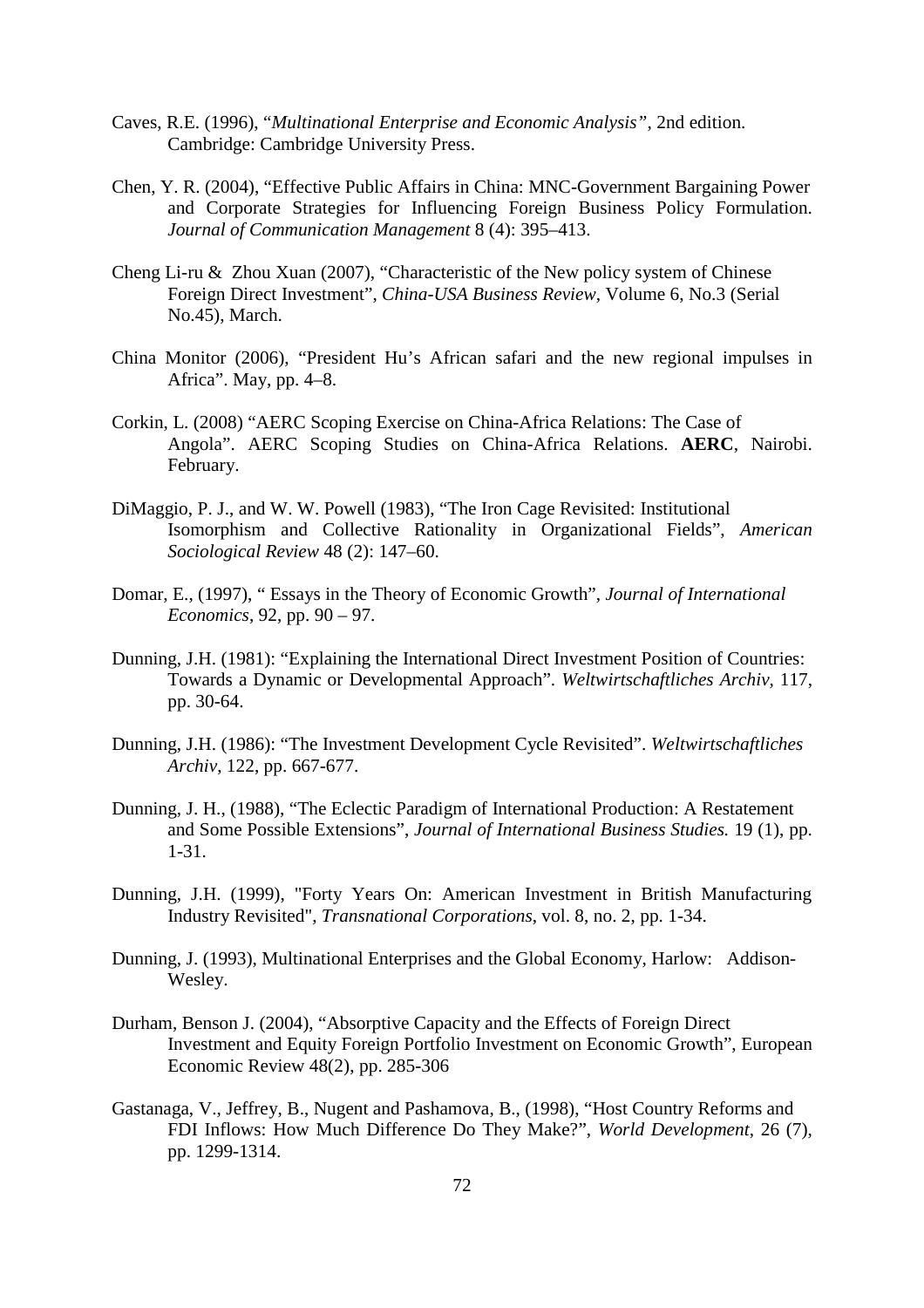- Haddad, Mona and Ann Harrison (1993), "Are There Positive Spillovers from Direct Foreign Investment? Evidence from Panel Data for Morocco", Journal of Development Economics, 42(1), pp. 51-74
- Hermes, Niels and Robert Lensink, (2003), "Foreign Direct Investment, Financial Development and Economic Growth", Journal of Development Studies, 40(1), pp. 142-63
- Kaplinsky, R. (2007), "The Impact of China and India on the SSA: A Methodological Framework", Paper prepared for AERC, March.
- Kolstad, I. and A. Wiig (2009), "Comparative Corporate Strategies: What Determines Chinese Outward FDI?, Chr. Michelsen Institute, CEIC-CMI Conference. 30 June.
- Kosova, R. (2004), "Do Foreign Firms Crowd Out Domestic Firms? The Evidence from the Czech Republic, Unpublished PhD dissertation, University of Michigan Business School.
- Krogstrup, S. and L. Matar (2005), "Foreign Direct Investment, Absorptive Capacity and Growth in the Arab World", HEI Working Paper No: 02/2005.
- Krugman, P. and M. Obstfeld (2005), International Economics, Theory and Practice, Low Price Edition, Fifth Edition, Addison-Wesley, Longman.
- Lafargue F. 2005. "China's presence in Africa" French Centre for Research on Contemporary China. http://www.cefc.com.hk/uk/pc/articles/art\_ligne.php?num\_art\_ligne=6101.
- Lall, Sanjaya (1996). "The Investment Development Path. Some Conclusions", in John H. Dunning and Rajneesh Narula, eds., *Foreign Direct Investment and Governments*  London and New York: Routledge, pp. 423-441.
- Li, Xiaoying and Xiaming Liu (2005), "Foreign Direct Investment and Economic Growth: An Increasingly Endogenous Relationship", World Development, Vol. 33 (3), pp. 393-407.
- Markusen, J.R. (1995), "The Boundaries of Multinational Enterprises and the Theory of
	- International Trade", *The Journal of Economic Perspectives*, 9(2), pp. 169-189.
- Meyer, J. W., and B. Rowan (1977), "Institutional Organizations: Formal Structure as Myth and Ceremony", *American Journal of Sociology* 83 (2): 340–63.
- Narula, Rajneesh (1996), "*Multinational Investment and Economic Structure: Globalisation and Competitiveness"*, London and New York: Routledge.
- Oberman, W. (1993), "Strategy and Tactic Choice in an Institutional Resource Context", In *Corporate Political Agency,* ed. B.Mitnick., 301–24. Newbury Park, ca: Sage.
- Ogunkola, E. O, A.S. Bankole and A. Adewuyi (2008) "China-Nigeria Economic Relations". AERC Scoping Studies on China-Africa Relations. **AERC**, Nairobi. February.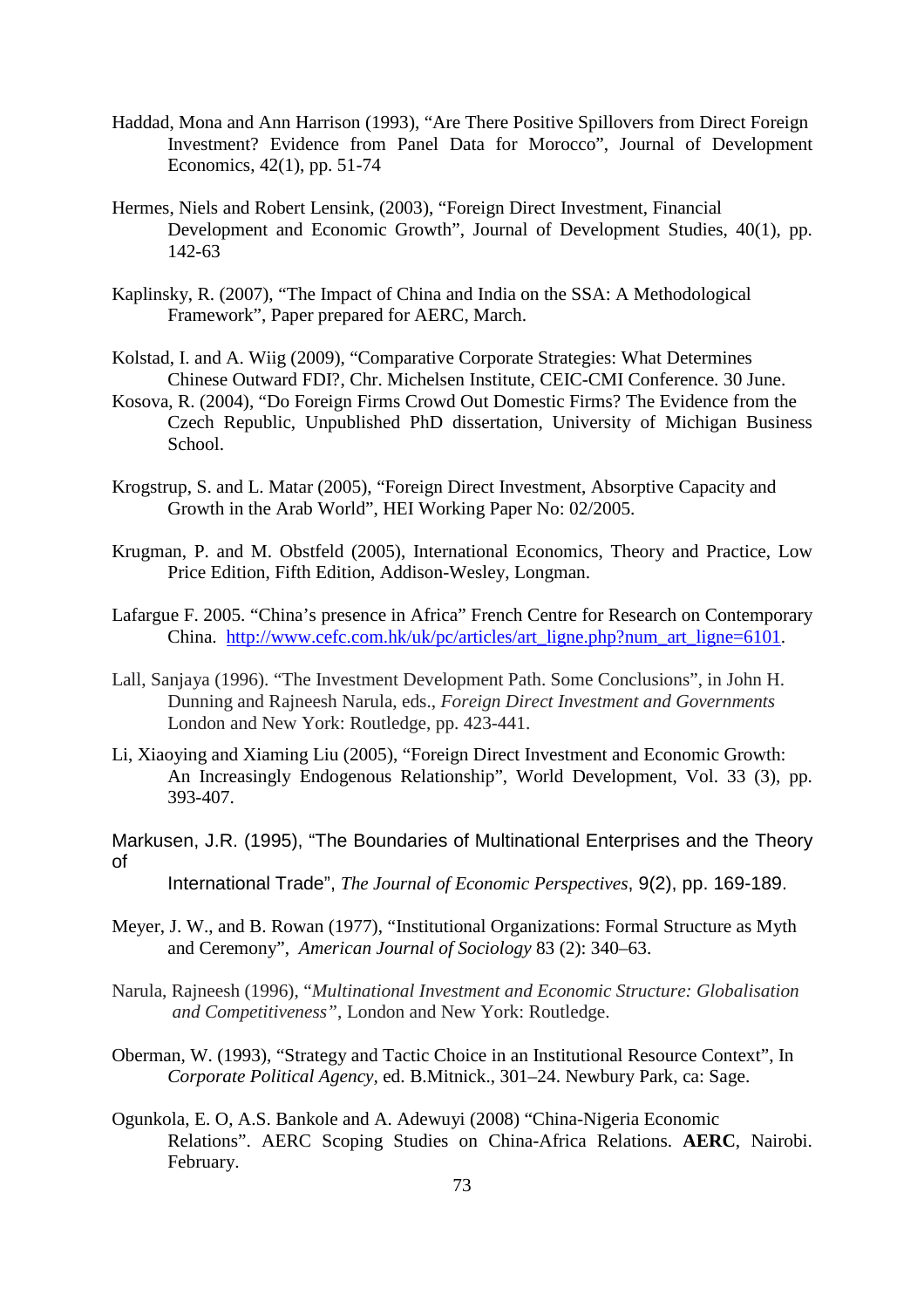- Onjala, J. (2008) "A Scoping Study on China- Africa Economic Relations: The Case of Kenya". AERC Scoping Studies on China-Africa Relations. **AERC**, Nairobi. March.
- Sadik, Ali, and Bolbol, Ali (2001), "Capital Flows, FDI, and Technology Spillovers: Evidence from Arab Countries", World Development. 29 (12): 2111-2125.
- Scott, W. R. (1987), "The Adolescence of Institutional Theory", *Administrative Science Quarterly* 32 (4): 493–511.
- Singh, H. and K.W. Jun (1995), Some New Evidence on Determinants of Foreign Direct Investment, in Developing Countries", World Bank Policy Research Working Paper No. 1531.
- South Centre (1992), Foreign Direct Investment: Development and the New Global Economic Order, A policy Brief for the South, Geneva.
- Todaro, M.P. (1994), *"Economic Development"*, 5 Edition, Longman, New York and London.
- Tsikata, D., A.P. Fenny and E. Aryeteey (2008) "China-Africa Relations: Case Study of Ghana". AERC Scoping Studies on China-Africa Relations. **AERC**, Nairobi. January.
- UNCTAD (1999), "World Investment Report 1999: Foreign Direct Investment and the Challenge of Development", New York and Geneva: UN.
- United States Agency for International Development (2008),"Nigeria Economic Performance Assessment".
- van Pottelsberghe de la Potterie, Bruno, and Frank Lichtenberg (2001), "Does Foreign Direct Investment Transfer Technology across Borders?", Review of Economics and Statistics, 83(3), pp 490-97.
- Wang, Jian-ye (2007), 'What Drives China Growing Role in Africa', IMF Working Paper , WP/07/211. International Monetary Fund, African Department.
- Wang, M.Y. (2002), "The Motivations behind China's Government-Initiated Industrial Investment Overseas", *Pacific Affairs*, 75 (2002), 2, p. 187-206.
- World Investment Report (2006), "FDI from Developing and Transition Economies: Implications for Development", United Nations Conference on Trade and Development, Geneva.
- World Trade Organization (2005), "Trade Policy Review of Nigeria", Geneva.
- Yongqiang Gao (2008), "Institutional Environment and MNES' Strategy in Transitional China", Managing Global Transitions 6 (1): 5–21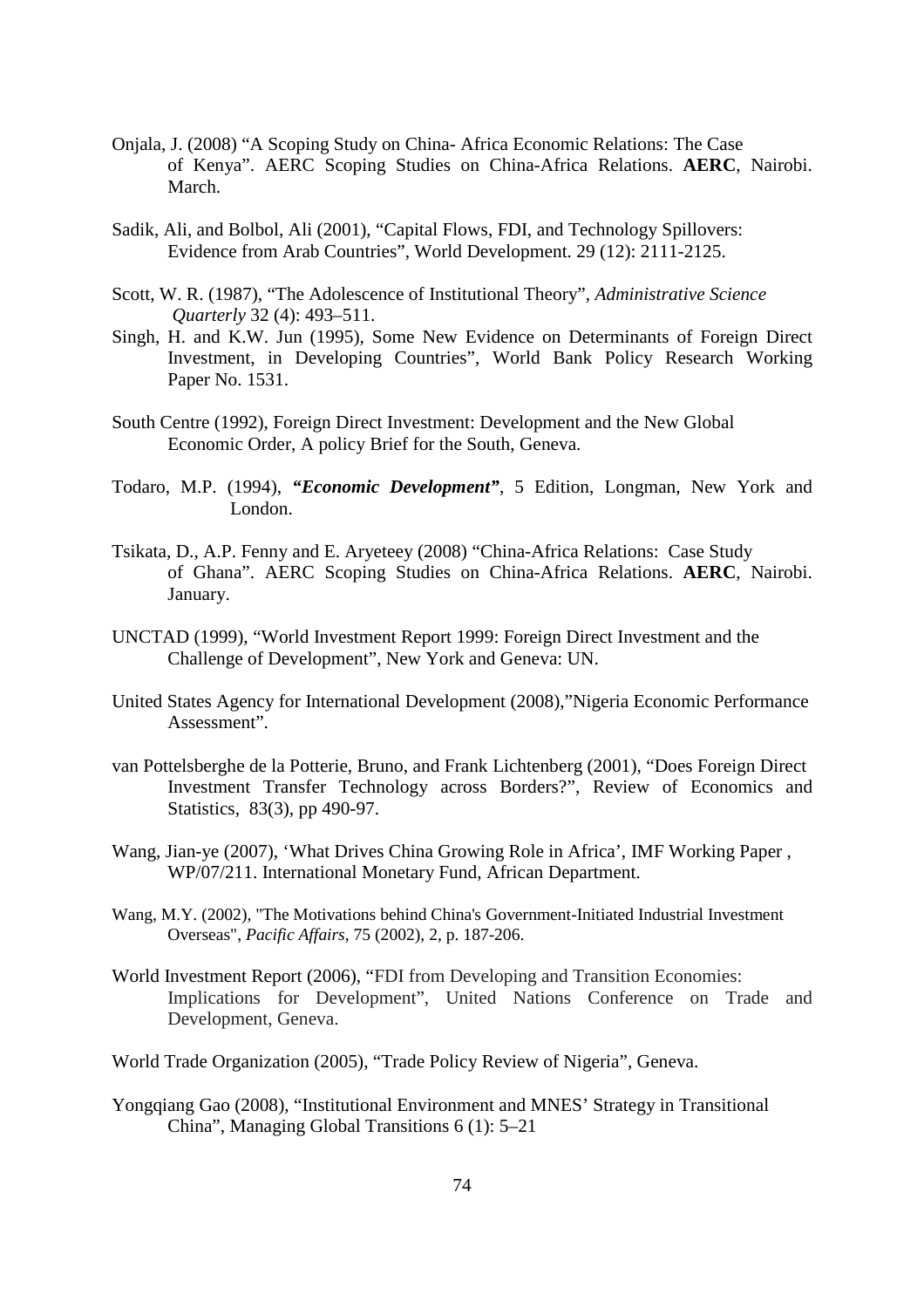Zucker, L. G. (1988), "*Institutional Patterns and Organizations, Culture and Environment",*  Cambridge, ma: Ballinger.